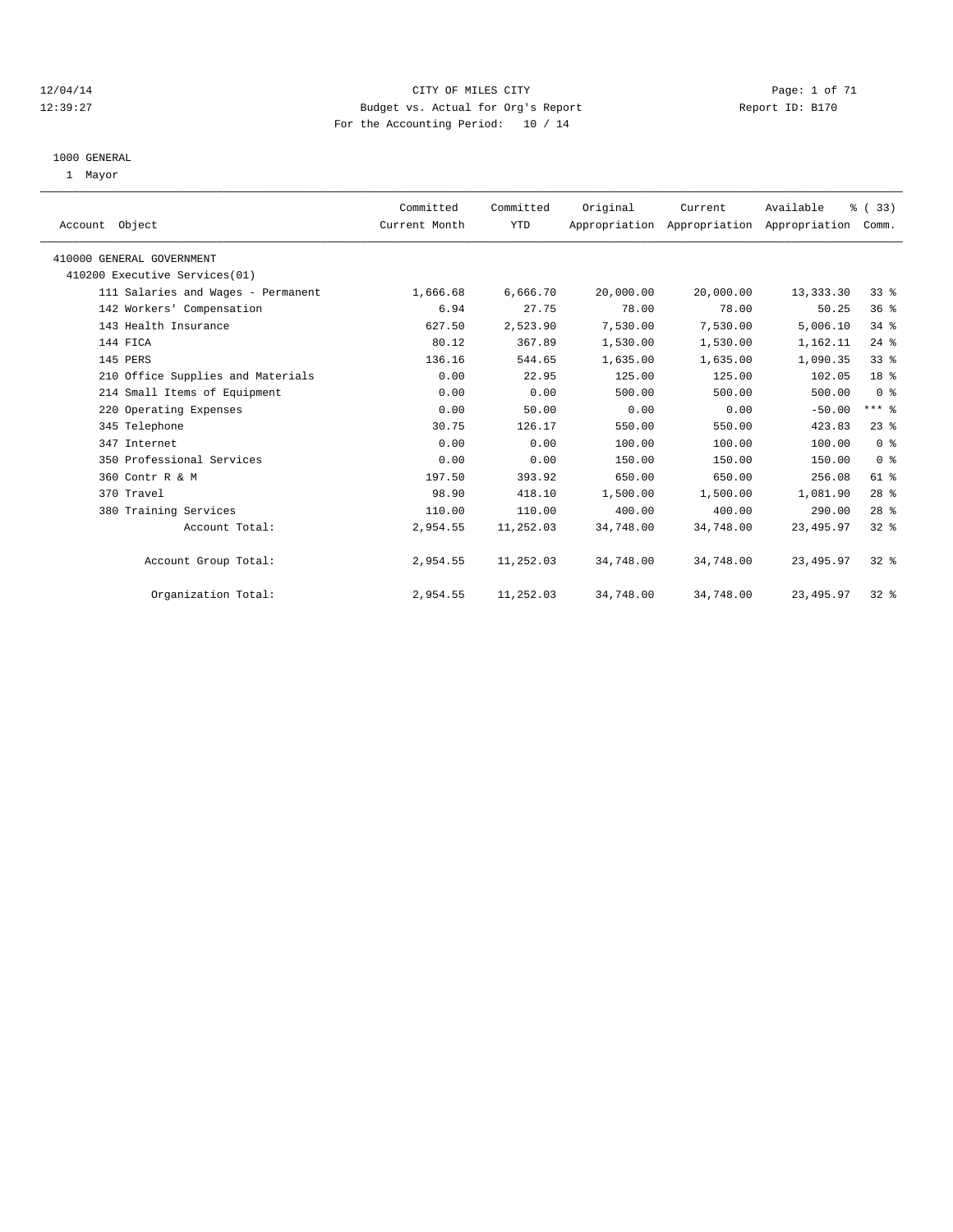#### 12/04/14 CITY OF MILES CITY Page: 2 of 71 12:39:27 Budget vs. Actual for Org's Report Report ID: B170 For the Accounting Period: 10 / 14

#### 1000 GENERAL

2 City Council

| Account Object                           | Committed<br>Current Month | Committed<br><b>YTD</b> | Original  | Current   | Available<br>Appropriation Appropriation Appropriation | % (33)<br>Comm. |  |
|------------------------------------------|----------------------------|-------------------------|-----------|-----------|--------------------------------------------------------|-----------------|--|
| 410000 GENERAL GOVERNMENT                |                            |                         |           |           |                                                        |                 |  |
| 410100 Legislative Services(02)          |                            |                         |           |           |                                                        |                 |  |
| 111 Salaries and Wages - Permanent       | 2,000.00                   | 8,000.00                | 24,000.00 | 24,000.00 | 16,000.00                                              | 33 <sup>8</sup> |  |
| 142 Workers' Compensation                | 8.32                       | 33.28                   | 94.00     | 94.00     | 60.72                                                  | 35%             |  |
| 144 FICA                                 | 152.96                     | 611.84                  | 1,837.00  | 1,837.00  | 1,225.16                                               | 33 <sup>8</sup> |  |
| 145 PERS                                 | 40.84                      | 163.36                  | 1,961.00  | 1,961.00  | 1,797.64                                               | 8 <sup>8</sup>  |  |
| 220 Operating Expenses                   | 0.00                       | 0.00                    | 200.00    | 200.00    | 200.00                                                 | 0 <sup>8</sup>  |  |
| 350 Professional Services                | 0.00                       | 0.00                    | 500.00    | 500.00    | 500.00                                                 | 0 <sup>8</sup>  |  |
| 370 Travel                               | 0.00                       | 159.04                  | 500.00    | 500.00    | 340.96                                                 | 32%             |  |
| 380 Training Services                    | 0.00                       | 0.00                    | 500.00    | 500.00    | 500.00                                                 | 0 <sup>8</sup>  |  |
| Account Total:                           | 2,202.12                   | 8,967.52                | 29,592.00 | 29,592.00 | 20,624.48                                              | $30*$           |  |
| 410105 Safety Culture-Supplies           |                            |                         |           |           |                                                        |                 |  |
| 230 Repair and Maintenance Supplies      | 0.00                       | 0.00                    | 500.00    | 500.00    | 500.00                                                 | 0 <sup>8</sup>  |  |
| Account Total:                           | 0.00                       | 0.00                    | 500.00    | 500.00    | 500.00                                                 | 0 <sup>8</sup>  |  |
| Account Group Total:                     | 2,202.12                   | 8,967.52                | 30,092.00 | 30,092.00 | 21, 124.48                                             | $30*$           |  |
| 470000 Housing and Community Development |                            |                         |           |           |                                                        |                 |  |
| 470300 Ecomonic Development              |                            |                         |           |           |                                                        |                 |  |
| 350 Professional Services                | 0.00                       | 13,646.00               | 13,646.00 | 13,646.00 | 0.00                                                   | 100 %           |  |
| Account Total:                           | 0.00                       | 13,646.00               | 13,646.00 | 13,646.00 | 0.00                                                   | $100*$          |  |
| Account Group Total:                     | 0.00                       | 13,646.00               | 13,646.00 | 13,646.00 | 0.00                                                   | $100*$          |  |
| Organization Total:                      | 2,202.12                   | 22,613.52               | 43,738.00 | 43,738.00 | 21, 124.48                                             | $52$ $%$        |  |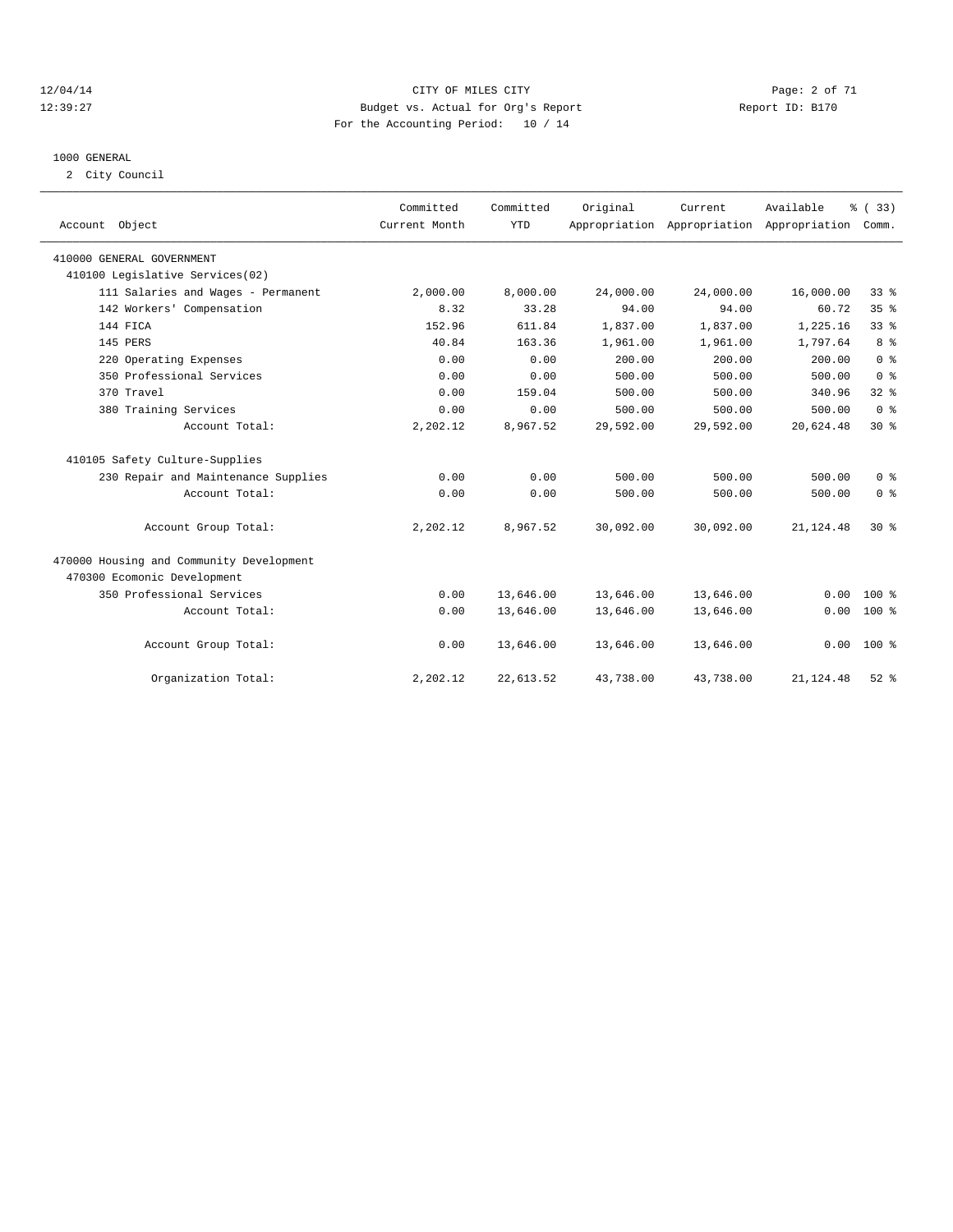#### 12/04/14 CITY OF MILES CITY Page: 3 of 71 12:39:27 Budget vs. Actual for Org's Report Report ID: B170 For the Accounting Period: 10 / 14

————————————————————————————————————————————————————————————————————————————————————————————————————————————————————————————————————

#### 1000 GENERAL

3 City Clerk

|                           |                                            | Committed     | Committed   | Original   | Current    | Available                                       | <sub>ර</sub> ි (33) |
|---------------------------|--------------------------------------------|---------------|-------------|------------|------------|-------------------------------------------------|---------------------|
| Account Object            |                                            | Current Month | <b>YTD</b>  |            |            | Appropriation Appropriation Appropriation Comm. |                     |
| 410000 GENERAL GOVERNMENT |                                            |               |             |            |            |                                                 |                     |
|                           | 410500 Financial Services(03)              |               |             |            |            |                                                 |                     |
|                           | 111 Salaries and Wages - Permanent         | 8,998.33      | 36, 158. 19 | 108,994.00 | 108,994.00 | 72,835.81                                       | $33$ $%$            |
| 131 VACATION              |                                            | 8.76          | 567.68      | 5,847.00   | 5,847.00   | 5,279.32                                        | $10*$               |
| 132 SICK LEAVE            |                                            | 201.19        | 1,060.41    | 3,000.00   | 3,000.00   | 1,939.59                                        | 35%                 |
|                           | 133 OTHER LEAVE PAY                        | 598.44        | 1,421.30    | 11,975.00  | 11,975.00  | 10,553.70                                       | $12*$               |
|                           | 141 Unemployment Insurance                 | 44.12         | 178.42      | 577.00     | 577.00     | 398.58                                          | 31.8                |
|                           | 142 Workers' Compensation                  | 120.38        | 485.62      | 1,477.00   | 1,477.00   | 991.38                                          | 33 <sup>8</sup>     |
|                           | 143 Health Insurance                       | 1,882.15      | 7,528.60    | 22,590.00  | 22,590.00  | 15,061.40                                       | 33 <sup>8</sup>     |
| 144 FICA                  |                                            | 749.80        | 3,032.15    | 9,795.00   | 9,795.00   | 6,762.85                                        | $31*$               |
| 145 PERS                  |                                            | 801.22        | 3,203.28    | 10,461.00  | 10,461.00  | 7,257.72                                        | 31.8                |
|                           | 196 CLOTHING ALLOTMENT                     | 0.00          | 450.00      | 450.00     | 450.00     | 0.00                                            | 100 %               |
|                           | 210 Office Supplies and Materials          | 322.26        | 1,282.94    | 3,000.00   | 3,000.00   | 1,717.06                                        | 43 %                |
|                           | 214 Small Items of Equipment               | 0.00          | 0.00        | 3,050.00   | 3,050.00   | 3,050.00                                        | 0 <sup>8</sup>      |
|                           | 220 Operating Expenses                     | 1,059.82      | 1,140.07    | 3,600.00   | 3,600.00   | 2,459.93                                        | $32*$               |
|                           | 230 Repair and Maintenance Supplies        | 0.00          | 0.00        | 200.00     | 200.00     | 200.00                                          | 0 <sup>8</sup>      |
|                           | 311 Postage, Box Rent, Etc.                | $-414.10$     | 747.33      | 3,600.00   | 3,600.00   | 2,852.67                                        | $21$ %              |
|                           | 320 Printing, Duplicating, Typing &        | 0.00          | 70.74       | 1,000.00   | 1,000.00   | 929.26                                          | 7 <sup>°</sup>      |
|                           | 330 Publicity, Subscriptions & Dues        | 280.65        | 723.89      | 1,400.00   | 1,400.00   | 676.11                                          | $52$ $%$            |
|                           | 334 Memberships, Registrations & Dues      | 0.00          | 2,673.00    | 3,400.00   | 3,400.00   | 727.00                                          | 79 %                |
| 345 Telephone             |                                            | 52.33         | 212.28      | 750.00     | 750.00     | 537.72                                          | $28$ %              |
| 347 Internet              |                                            | 19.52         | 78.08       | 250.00     | 250.00     | 171.92                                          | 31.8                |
|                           | 350 Professional Services                  | 0.00          | 1,618.34    | 27,000.00  | 27,000.00  | 25,381.66                                       | 6 %                 |
| 360 Contr R & M           |                                            | 737.50        | 6,172.44    | 12,500.00  | 12,500.00  | 6,327.56                                        | 49 %                |
| 370 Travel                |                                            | 233.42        | 233.42      | 1,500.00   | 1,500.00   | 1,266.58                                        | 16 <sup>8</sup>     |
|                           | 380 Training Services                      | 0.00          | 63.33       | 1,200.00   | 1,200.00   | 1,136.67                                        | 5 <sup>°</sup>      |
| 382 Books                 |                                            | 0.00          | 12.88       | 200.00     | 200.00     | 187.12                                          | 6 %                 |
|                           | 521 Surety Bonds for Officials & Employees | 0.00          | 983.00      | 983.00     | 983.00     | 0.00                                            | $100*$              |
|                           | Account Total:                             | 15,695.79     | 70,097.39   | 238,799.00 | 238,799.00 | 168,701.61                                      | 29%                 |
|                           |                                            |               |             |            |            |                                                 |                     |
|                           | 411101 Labor Negotiations                  |               |             |            |            |                                                 |                     |
|                           | 350 Professional Services                  | 3,856.25      | 6,218.75    | 10,000.00  | 10,000.00  | 3,781.25                                        | 62 %                |
|                           | Account Total:                             | 3,856.25      | 6,218.75    | 10,000.00  | 10,000.00  | 3,781.25                                        | 62 %                |
|                           | Account Group Total:                       | 19,552.04     | 76, 316.14  | 248,799.00 | 248,799.00 | 172,482.86                                      | $31$ %              |
| 510000 MISCELLANEOUS      |                                            |               |             |            |            |                                                 |                     |
|                           | 510330 Comprehensive Liability Insurance   |               |             |            |            |                                                 |                     |
| 513 Liability             |                                            | 0.00          | 28,656.32   | 28,657.00  | 28,657.00  | 0.68                                            | 100 %               |
|                           | Account Total:                             | 0.00          | 28,656.32   | 28,657.00  | 28,657.00  | 0.68                                            | 100 %               |
|                           |                                            |               |             |            |            |                                                 |                     |
|                           | Account Group Total:                       | 0.00          | 28,656.32   | 28,657.00  | 28,657.00  | 0.68                                            | $100*$              |
|                           | Organization Total:                        | 19,552.04     | 104,972.46  | 277,456.00 | 277,456.00 | 172,483.54                                      | 38 %                |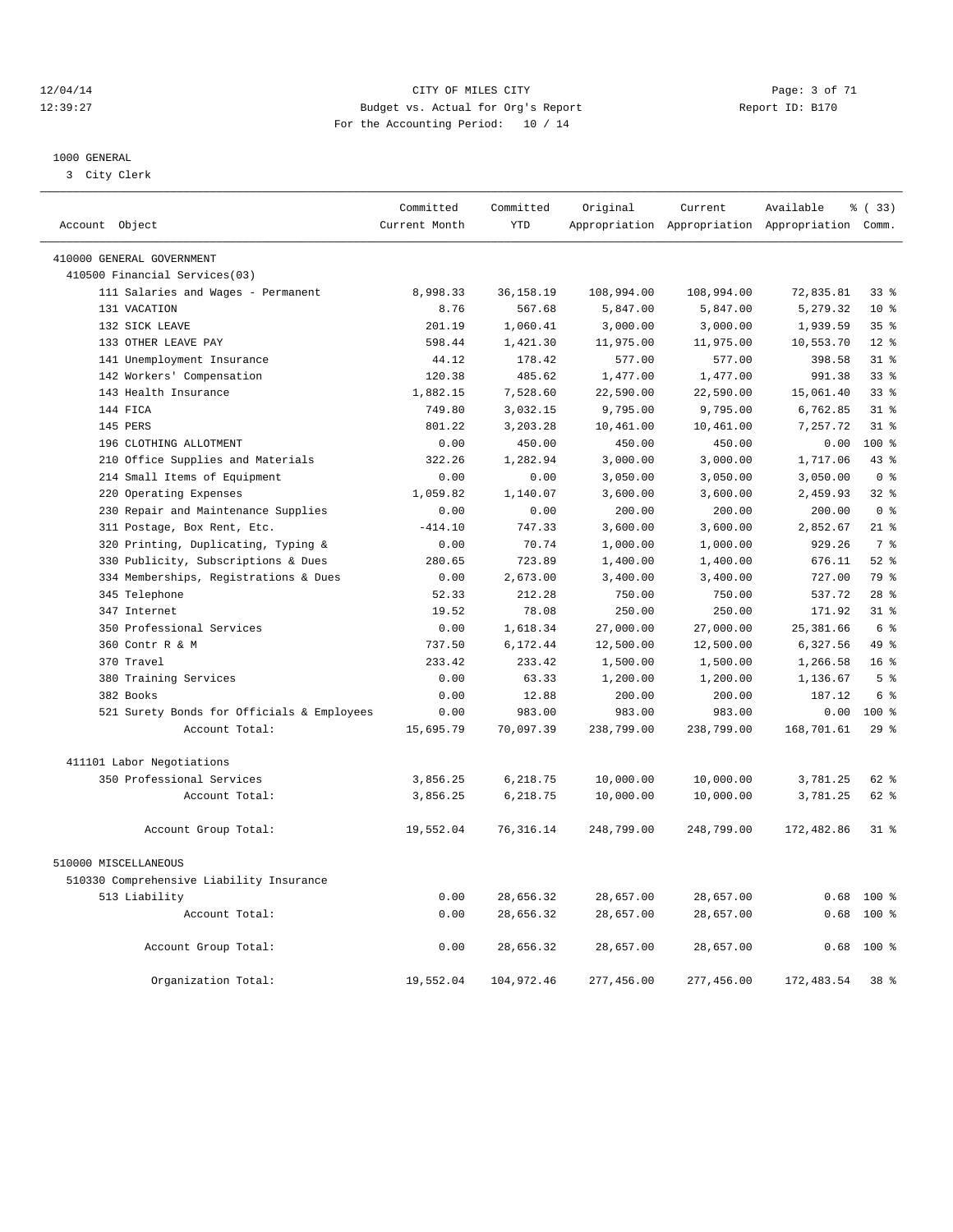#### 12/04/14 CITY OF MILES CITY Page: 4 of 71 12:39:27 Budget vs. Actual for Org's Report Report ID: B170 For the Accounting Period: 10 / 14

## 1000 GENERAL

4 Attorney

| Account Object                     | Committed<br>Current Month | Committed<br><b>YTD</b> | Original   | Current<br>Appropriation Appropriation Appropriation | Available   | % (33)<br>Comm. |
|------------------------------------|----------------------------|-------------------------|------------|------------------------------------------------------|-------------|-----------------|
| 410000 GENERAL GOVERNMENT          |                            |                         |            |                                                      |             |                 |
| 411100 Legal Services(04)          |                            |                         |            |                                                      |             |                 |
| 111 Salaries and Wages - Permanent | 9,683.15                   | 35, 553.51              | 107,232.00 | 107,232.00                                           | 71,678.49   | 33%             |
| 131 VACATION                       | 0.00                       | 520.65                  | 3,000.00   | 3,000.00                                             | 2,479.35    | 17.8            |
| 132 SICK LEAVE                     | 0.00                       | 0.00                    | 1,500.00   | 1,500.00                                             | 1,500.00    | 0 <sup>8</sup>  |
| 141 Unemployment Insurance         | 43.57                      | 162.58                  | 503.00     | 503.00                                               | 340.42      | $32$ $%$        |
| 142 Workers' Compensation          | 54.21                      | 203.69                  | 579.00     | 579.00                                               | 375.31      | 35%             |
| 144 FICA                           | 740.76                     | 2,763.95                | 8,548.00   | 8,548.00                                             | 5,784.05    | 32 <sup>8</sup> |
| 145 PERS                           | 791.12                     | 2,947.24                | 9,129.00   | 9,129.00                                             | 6,181.76    | 32%             |
| 196 CLOTHING ALLOTMENT             | 0.00                       | 56.00                   | 100.00     | 100.00                                               | 44.00       | 56%             |
| 210 Office Supplies and Materials  | 332.30                     | 422.64                  | 500.00     | 500.00                                               | 77.36       | 85%             |
| 214 Small Items of Equipment       | 807.00                     | 826.99                  | 450.00     | 450.00                                               | $-376.99$   | 184 %           |
| 220 Operating Expenses             | 324.30                     | 1,035.60                | 500.00     | 500.00                                               | $-535.60$   | $207$ $%$       |
| 311 Postage, Box Rent, Etc.        | 64.49                      | 223.15                  | 600.00     | 600.00                                               | 376.85      | 37%             |
| 345 Telephone                      | 4.44                       | 20.72                   | 120.00     | 120.00                                               | 99.28       | 17 <sup>8</sup> |
| 350 Professional Services          | 1,541.64                   | 4,919.12                | 5,500.00   | 5,500.00                                             | 580.88      | 89 %            |
| 360 Contr R & M                    | 0.00                       | 0.00                    | 100.00     | 100.00                                               | 100.00      | 0 <sup>8</sup>  |
| 370 Travel                         | 0.00                       | 0.00                    | 550.00     | 550.00                                               | 550.00      | 0 <sup>8</sup>  |
| Account Total:                     | 14,386.98                  | 49,655.84               | 138,911.00 | 138,911.00                                           | 89, 255. 16 | 36 <sup>8</sup> |
| Account Group Total:               | 14,386.98                  | 49,655.84               | 138,911.00 | 138,911.00                                           | 89, 255. 16 | $36*$           |
| Organization Total:                | 14,386.98                  | 49,655.84               | 138,911.00 | 138,911.00                                           | 89, 255. 16 | 36 <sup>8</sup> |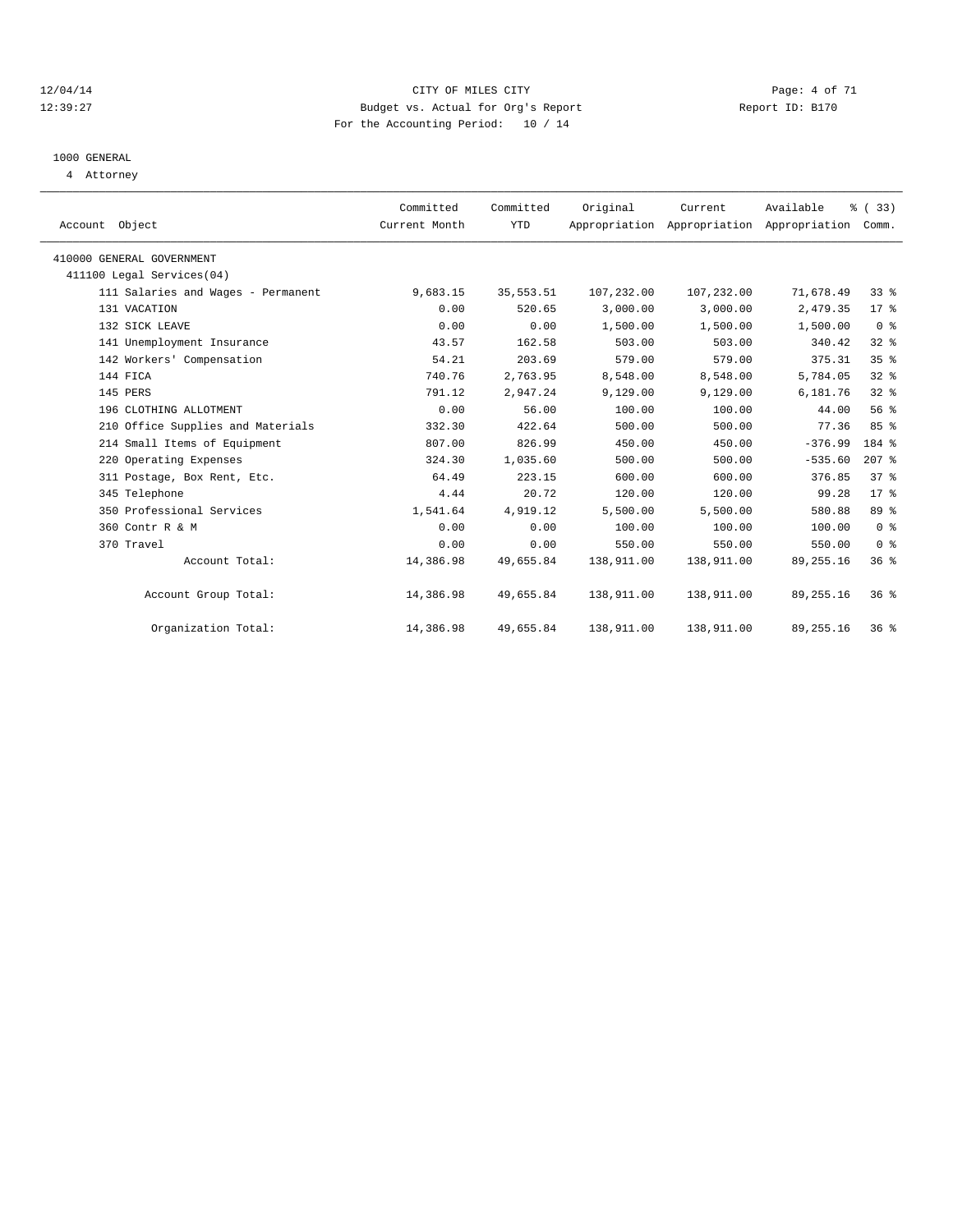#### 12/04/14 CITY OF MILES CITY Page: 5 of 71 12:39:27 Budget vs. Actual for Org's Report Report ID: B170 For the Accounting Period: 10 / 14

#### 1000 GENERAL

5 Police

|                                                                    | Committed          | Committed   | Original     | Current      | Available                                       | 8 (33)          |
|--------------------------------------------------------------------|--------------------|-------------|--------------|--------------|-------------------------------------------------|-----------------|
| Account Object                                                     | Current Month      | <b>YTD</b>  |              |              | Appropriation Appropriation Appropriation Comm. |                 |
|                                                                    |                    |             |              |              |                                                 |                 |
| 420000 PUBLIC SAFETY<br>420140 Crime Control and Investigation(05) |                    |             |              |              |                                                 |                 |
| 111 Salaries and Wages - Permanent                                 | 47,485.06          | 200, 435.25 | 652,543.00   | 652,543.00   | 452,107.75                                      | 31.8            |
| 121 OVERTIME-PERMANENT                                             | 2,533.80           | 13,738.90   | 21,500.00    | 21,500.00    | 7,761.10                                        | 64 %            |
| 131 VACATION                                                       | 6,746.06           | 17,494.25   | 30,000.00    | 30,000.00    | 12,505.75                                       | 58 %            |
| 132 SICK LEAVE                                                     | 1,401.03           | 3,917.42    | 7,500.00     | 7,500.00     | 3,582.58                                        | $52$ $%$        |
| 133 OTHER LEAVE PAY                                                | 0.00               | 2,255.08    | 8,004.00     | 8,004.00     | 5,748.92                                        | $28$ %          |
| 134 HOLIDAY PAY                                                    | 2,632.20           | 9,278.20    | 21,500.00    | 21,500.00    | 12,221.80                                       | $43$ %          |
| 141 Unemployment Insurance                                         | 273.57             | 1,139.55    | 3,406.00     | 3,406.00     | 2,266.45                                        | $33$ $%$        |
| 142 Workers' Compensation                                          | 2,814.14           | 11,732.27   | 34,709.00    | 34,709.00    | 22,976.73                                       | $34$ $%$        |
| 143 Health Insurance                                               |                    | 30,445.85   |              |              |                                                 | $28$ %          |
| 144 FICA                                                           | 6,977.59<br>868.97 |             | 107,304.00   | 107,304.00   | 76,858.15<br>7,330.78                           | 33 <sup>8</sup> |
|                                                                    |                    | 3,643.22    | 10,974.00    | 10,974.00    |                                                 |                 |
| 146 Police Pension                                                 | 6,735.67           | 30,276.28   | 109,054.00   | 109,054.00   | 78,777.72                                       | $28$ %          |
| 196 CLOTHING ALLOTMENT                                             | 0.00               | 6,120.00    | 12,960.00    | 12,960.00    | 6,840.00                                        | 47 %            |
| Office Supplies and Materials<br>210                               | 804.90             | 2,811.19    | 6,000.00     | 6,000.00     | 3,188.81                                        | 47 %            |
| 214 Small Items of Equipment                                       | 568.83             | 9,934.48    | 35,000.00    | 35,000.00    | 25,065.52                                       | $28$ %          |
| 220 Operating Expenses                                             | 953.50             | 3,951.37    | 13,125.00    | 13, 125.00   | 9,173.63                                        | $30*$           |
| 226 Clothing and Uniforms                                          | 0.00               | 0.00        | 500.00       | 500.00       | 500.00                                          | 0 <sup>8</sup>  |
| 227 Firearm Supplies                                               | 176.79             | 4,908.79    | 4,800.00     | 4,800.00     | $-108.79$                                       | 102 %           |
| Repair and Maintenance Supplies<br>230                             | 512.97             | 3,201.82    | 6,000.00     | 6,000.00     | 2,798.18                                        | $53$ $%$        |
| 231 Gas, Oil, Diesel Fuel, Grease, etc.                            | 103.71             | 10,697.00   | 38,000.00    | 38,000.00    | 27,303.00                                       | $28$ %          |
| 311 Postage, Box Rent, Etc.                                        | 78.99              | 248.40      | 800.00       | 800.00       | 551.60                                          | $31$ $%$        |
| 330 Publicity, Subscriptions & Dues                                | 0.00               | 0.00        | 300.00       | 300.00       | 300.00                                          | 0 <sup>8</sup>  |
| 334 Memberships, Registrations & Dues                              | 0.00               | 410.00      | 3,208.00     | 3,208.00     | 2,798.00                                        | $13*$           |
| 345 Telephone                                                      | 312.91             | 1,254.52    | 4,500.00     | 4,500.00     | 3, 245.48                                       | $28$ %          |
| 346 Garbage Service                                                | 0.00               | 172.00      | 500.00       | 500.00       | 328.00                                          | $34$ $%$        |
| 347 Internet                                                       | 65.60              | 262.40      | 800.00       | 800.00       | 537.60                                          | 33 <sup>8</sup> |
| 350 Professional Services                                          | 209.25             | 5,750.27    | 9,000.00     | 9,000.00     | 3,249.73                                        | 64 %            |
| 360 Contr R & M                                                    | 13.50              | 81.00       | 204.00       | 204.00       | 123.00                                          | 40 %            |
| 366 R&M Vehicles - Police/Animal Control                           | 653.57             | 5,592.67    | 18,000.00    | 18,000.00    | 12,407.33                                       | 31.8            |
| 370 Travel                                                         | 428.38             | 2,484.77    | 4,500.00     | 4,500.00     | 2,015.23                                        | 55 <sup>8</sup> |
| 380 Training Services                                              | 0.00               | 3,694.00    | 8,000.00     | 8,000.00     | 4,306.00                                        | 46%             |
| 381 BOOKS(POP&MILES) (correct)                                     | 0.00               | 0.00        | 200.00       | 200.00       | 200.00                                          | 0 <sup>8</sup>  |
| 512 Insurance on Vehicles & Equipment                              | 0.00               | 998.53      | 999.00       | 999.00       | 0.47                                            | $100*$          |
| 700 Grants, Contributions & Indemnities                            | 0.00               | 0.00        | 15,970.00    | 15,970.00    | 15,970.00                                       | 0 <sup>8</sup>  |
| Account Total:                                                     | 83,350.99          | 386,929.48  | 1,189,860.00 | 1,189,860.00 | 802,930.52                                      | 33%             |
|                                                                    |                    |             |              |              |                                                 |                 |
| 420142 Drug Enforcement                                            |                    |             |              |              |                                                 |                 |
| 111 Salaries and Wages - Permanent                                 | 7,125.27           | 27,820.76   | 46,816.00    | 46,816.00    | 18,995.24                                       | 59 %            |
| 121 OVERTIME-PERMANENT                                             | 170.40             | 1,224.44    | 1,274.00     | 1,274.00     | 49.56                                           | 96 %            |
| 131 VACATION                                                       | 363.52             | 1,707.84    | 1,070.00     | 1,070.00     | $-637.84$                                       | 160 %           |
| 132 SICK LEAVE                                                     | 0.00               | 333.96      | 700.00       | 700.00       | 366.04                                          | 48 %            |
| 133 OTHER LEAVE PAY                                                | 0.00               | 415.02      | 531.00       | 531.00       | 115.98                                          | 78 %            |
| 134 HOLIDAY PAY                                                    | 0.00               | 446.80      | 212.00       | 212.00       | $-234.80$                                       | $211$ %         |
| 141 Unemployment Insurance                                         | 34.47              | 143.81      | 228.00       | 228.00       | 84.19                                           | 63 %            |
| 142 Workers' Compensation                                          | 369.54             | 1,521.18    | 2,316.00     | 2,316.00     | 794.82                                          | 66 %            |
| 143 Health Insurance                                               | 1,234.83           | 4,911.72    | 7,530.00     | 7,530.00     | 2,618.28                                        | 65 %            |
| 144 FICA                                                           | 110.86             | 462.45      | 734.00       | 734.00       | 271.55                                          | 63 %            |
| 146 Police Pension                                                 | 1,050.99           | 4,224.95    | 7,292.00     | 7,292.00     | 3,067.05                                        | 58 %            |
| 196 CLOTHING ALLOTMENT                                             | 0.00               | 0.00        | 720.00       | 720.00       | 720.00                                          | 0 <sup>8</sup>  |
|                                                                    |                    |             |              |              |                                                 |                 |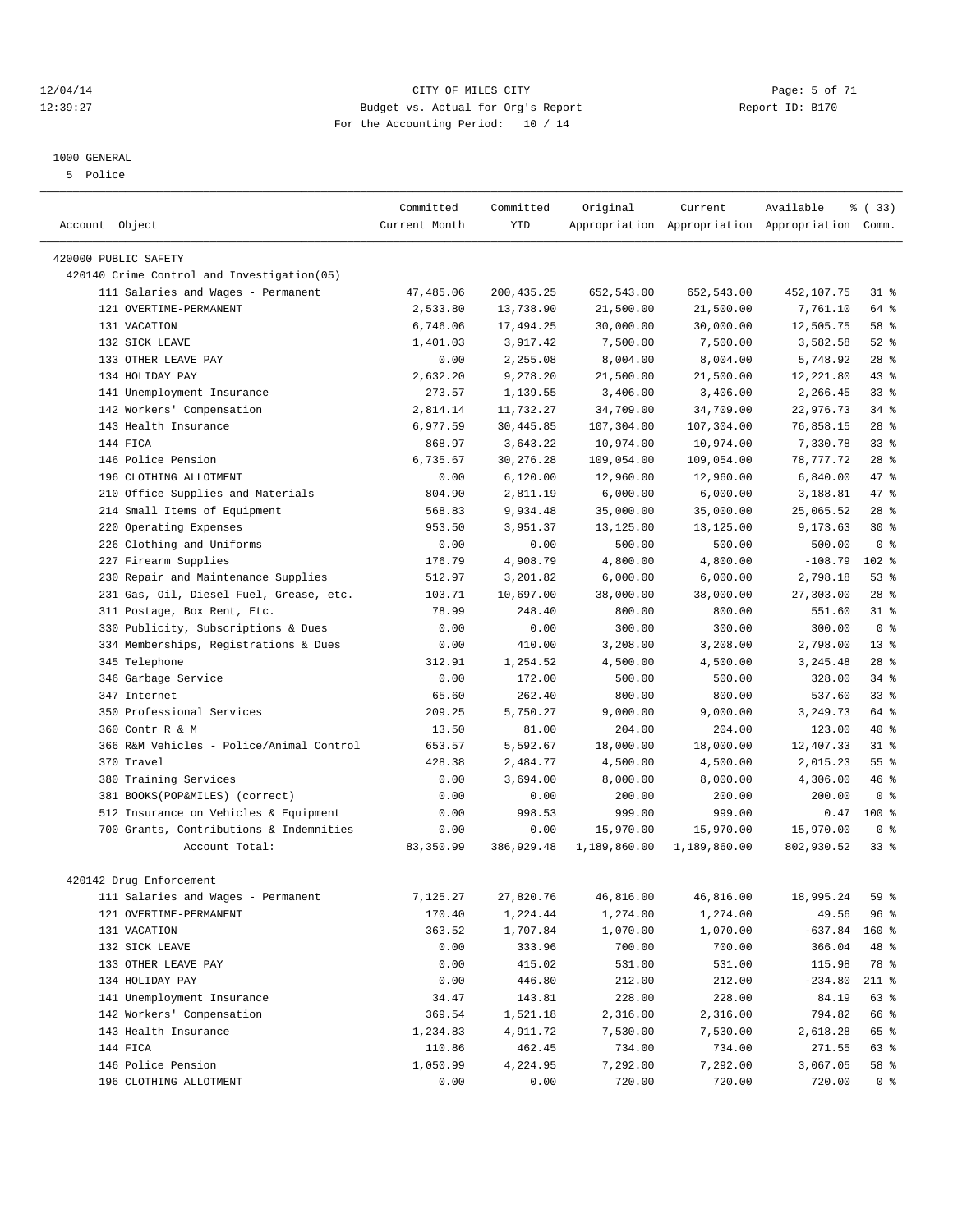#### 12/04/14 CITY OF MILES CITY Page: 6 of 71 12:39:27 Budget vs. Actual for Org's Report Report ID: B170 For the Accounting Period: 10 / 14

#### 1000 GENERAL

5 Police

| Account Object                           | Committed<br>Current Month | Committed<br>YTD | Original     | Current<br>Appropriation Appropriation Appropriation Comm. | Available    | % (33)          |
|------------------------------------------|----------------------------|------------------|--------------|------------------------------------------------------------|--------------|-----------------|
| Account Total:                           | 10,459.88                  | 43,212.93        | 69,423.00    | 69,423.00                                                  | 26, 210.07   | 62 %            |
| 420144 School Resource Officer           |                            |                  |              |                                                            |              |                 |
| 111 Salaries and Wages - Permanent       | 4,181.13                   | 8,354.81         | 34,529.00    | 34,529.00                                                  | 26, 174. 19  | $24$ %          |
| 121 OVERTIME-PERMANENT                   | 0.00                       | 0.00             | 1,500.00     | 1,500.00                                                   | 1,500.00     | 0 <sup>8</sup>  |
| 131 VACATION                             | 0.00                       | 0.00             | 1,500.00     | 1,500.00                                                   | 1,500.00     | 0 <sup>8</sup>  |
| 132 SICK LEAVE                           | 0.00                       | 0.00             | 1,300.00     | 1,300.00                                                   | 1,300.00     | 0 <sup>8</sup>  |
| 133 OTHER LEAVE PAY                      | 0.00                       | 0.00             | 1,000.00     | 1,000.00                                                   | 1,000.00     | 0 <sup>8</sup>  |
| 134 HOLIDAY PAY                          | 0.00                       | 0.00             | 500.00       | 500.00                                                     | 500.00       | 0 <sup>8</sup>  |
| 141 Unemployment Insurance               | 18.82                      | 37.60            | 182.00       | 182.00                                                     | 144.40       | $21$ %          |
| 142 Workers' Compensation                | 200.38                     | 403.26           | 1,851.00     | 1,851.00                                                   | 1,447.74     | $22$ %          |
| 143 Health Insurance                     | 627.03                     | 1,254.53         | 5,648.00     | 5,648.00                                                   | 4,393.47     | $22$ %          |
| 144 FICA                                 | 59.95                      | 119.79           | 585.00       | 585.00                                                     | 465.21       | $20*$           |
| 146 Police Pension                       | 568.73                     | 1,162.95         | 5,811.00     | 5,811.00                                                   | 4,648.05     | $20*$           |
| Account Total:                           | 5,656.04                   | 11,332.94        | 54,406.00    | 54,406.00                                                  | 43,073.06    | $21$ %          |
| 420160 Communications-Dispatch           |                            |                  |              |                                                            |              |                 |
| 111 Salaries and Wages - Permanent       | 18,891.62                  | 76,928.19        | 249,526.00   | 249,526.00                                                 | 172,597.81   | $31$ $%$        |
| 121 OVERTIME-PERMANENT                   | 216.44                     | 1,716.99         | 7,000.00     | 7,000.00                                                   | 5,283.01     | 25%             |
| 131 VACATION                             | 1,056.77                   | 6,720.21         | 12,000.00    | 12,000.00                                                  | 5,279.79     | 56 %            |
| 132 SICK LEAVE                           | 64.56                      | 1,309.39         | 4,500.00     | 4,500.00                                                   | 3,190.61     | 29%             |
| 133 OTHER LEAVE PAY                      | 490.92                     | 1,312.70         | 0.00         | 0.00                                                       | $-1, 312.70$ | $***$ $-$       |
| 134 HOLIDAY PAY                          | 1,576.46                   | 4,123.08         | 3,851.00     | 3,851.00                                                   | $-272.08$    | 107 %           |
| 141 Unemployment Insurance               | 100.33                     | 418.42           | 1,321.00     | 1,321.00                                                   | 902.58       | 32%             |
| 142 Workers' Compensation                | 1,034.81                   | 4,365.36         | 13,257.00    | 13,257.00                                                  | 8,891.64     | 33%             |
| 143 Health Insurance                     | 3,141.30                   | 12,565.20        | 45,181.00    | 45,181.00                                                  | 32,615.80    | $28$ %          |
| 144 FICA                                 | 1,694.15                   | 7,067.18         | 22,447.00    | 22,447.00                                                  | 15,379.82    | $31$ $%$        |
| 145 PERS                                 | 1,821.66                   | 7,524.93         | 23,652.00    | 23,652.00                                                  | 16,127.07    | $32$ $%$        |
| 196 CLOTHING ALLOTMENT                   | 0.00                       | 875.00           | 2,000.00     | 2,000.00                                                   | 1,125.00     | 44 %            |
| Office Supplies and Materials<br>210     | 242.00                     | 301.00           | 3,000.00     | 3,000.00                                                   | 2,699.00     | $10*$           |
| 214 Small Items of Equipment             | 0.00                       | 0.00             | 4,500.00     | 4,500.00                                                   | 4,500.00     | 0 <sup>8</sup>  |
| 220 Operating Expenses                   | 0.00                       | 0.00             | 1,500.00     | 1,500.00                                                   | 1,500.00     | 0 <sup>8</sup>  |
| 231 Gas, Oil, Diesel Fuel, Grease, etc.  | 3,425.59                   | 3,425.59         | 600.00       | 600.00                                                     | $-2,825.59$  | 571 %           |
| 311 Postage, Box Rent, Etc.              | 5.18                       | 24.77            | 50.00        | 50.00                                                      | 25.23        | 50%             |
| Printing, Duplicating, Typing &<br>320   | 0.00                       | 0.00             | 100.00       | 100.00                                                     | 100.00       | 0 <sup>8</sup>  |
| 330 Publicity, Subscriptions & Dues      | 0.00                       | 0.00             | 100.00       | 100.00                                                     | 100.00       | 0 <sup>8</sup>  |
| 334 Memberships, Registrations & Dues    | 0.00                       | 0.00             | 400.00       | 400.00                                                     | 400.00       | 0 <sup>8</sup>  |
| 345 Telephone                            | 311.01                     | 1,247.00         | 5,100.00     | 5,100.00                                                   | 3,853.00     | $24$ %          |
| 350 Professional Services                | 0.00                       | 2,220.66         | 5,000.00     | 5,000.00                                                   | 2,779.34     | 44 %            |
| 366 R&M Vehicles - Police/Animal Control | 0.00                       | 0.00             | 400.00       | 400.00                                                     | 400.00       | 0 <sup>8</sup>  |
| 370 Travel                               | 0.00                       | 288.69           | 1,500.00     | 1,500.00                                                   | 1,211.31     | 19 <sup>°</sup> |
| 380 Training Services                    | 0.00                       | 0.00             | 700.00       | 700.00                                                     | 700.00       | 0 <sup>8</sup>  |
| Account Total:                           | 34,072.80                  | 132,434.36       | 407,685.00   | 407,685.00                                                 | 275, 250.64  | $32$ $%$        |
| Account Group Total:                     | 133,539.71                 | 573,909.71       | 1,721,374.00 | 1,721,374.00                                               | 1,147,464.29 | $33*$           |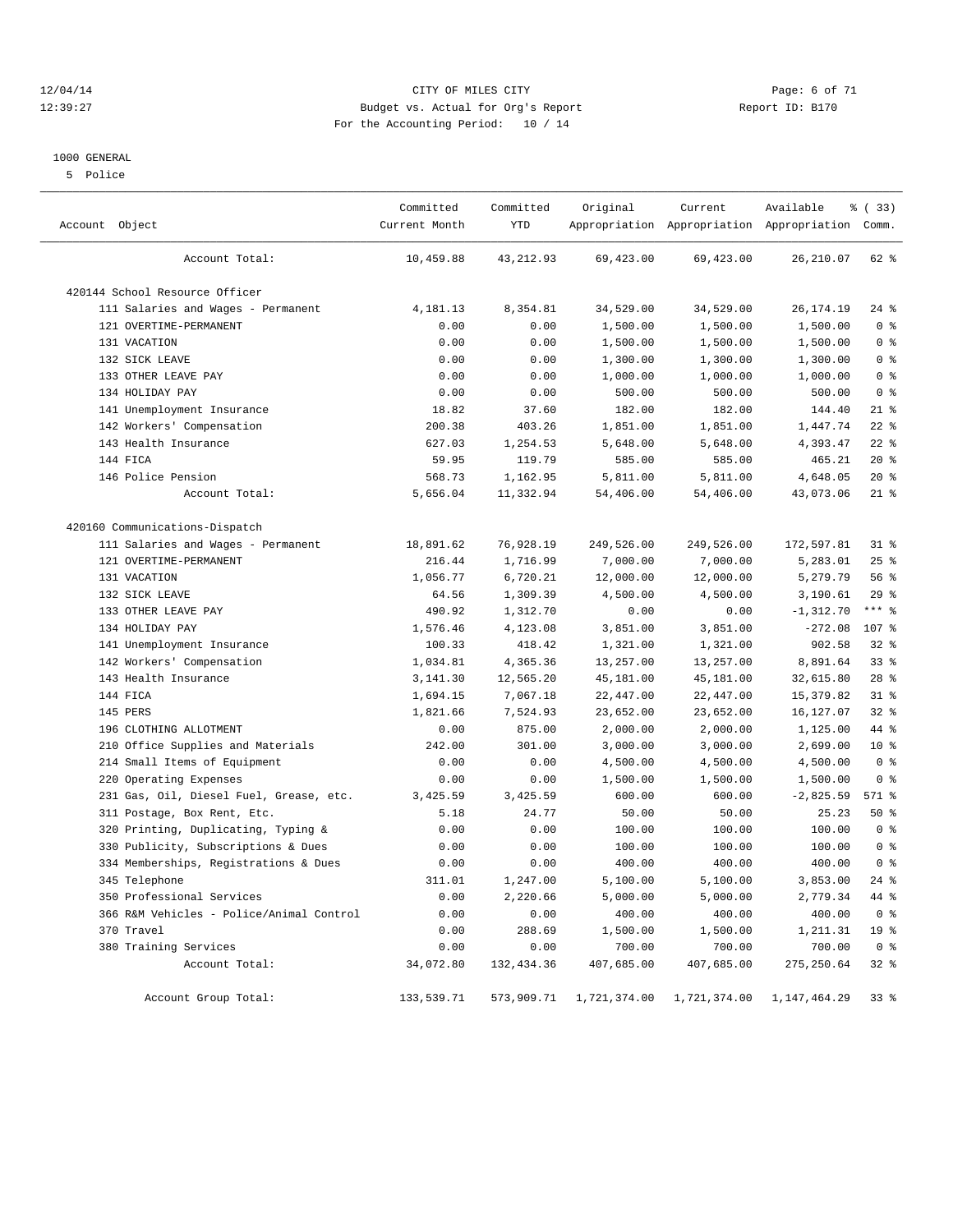#### 12/04/14 CITY OF MILES CITY Page: 7 of 71 12:39:27 Budget vs. Actual for Org's Report Report ID: B170 For the Accounting Period: 10 / 14

#### 1000 GENERAL

5 Police

| Account Object                                            | Committed<br>Current Month | Committed<br>YTD | Original     | Current<br>Appropriation Appropriation | Available<br>Appropriation | % (33)<br>Comm.    |
|-----------------------------------------------------------|----------------------------|------------------|--------------|----------------------------------------|----------------------------|--------------------|
| 490000 DEBT SERVICE<br>490500 Other Debt Service Payments |                            |                  |              |                                        |                            |                    |
| 610 Principal-Police Cars                                 | 0.00                       | 9,137.56         | 9,138.00     | 9,138.00                               |                            | $0.44$ 100 %       |
| 620 Interest-Police Cars                                  | 0.00                       | 45.31            | 0.00         | 0.00                                   | $-45.31$                   | $***$ 2            |
| Account Total:                                            | 0.00                       | 9,182.87         | 9,138.00     | 9,138.00                               | $-44.87$ 100 %             |                    |
| Account Group Total:                                      | 0.00                       | 9,182.87         | 9,138.00     | 9,138.00                               | $-44.87$ 100 %             |                    |
| Organization Total:                                       | 133,539.71                 | 583,092.58       | 1,730,512.00 | 1,730,512.00                           | 1,147,419.42               | $34$ $\frac{6}{3}$ |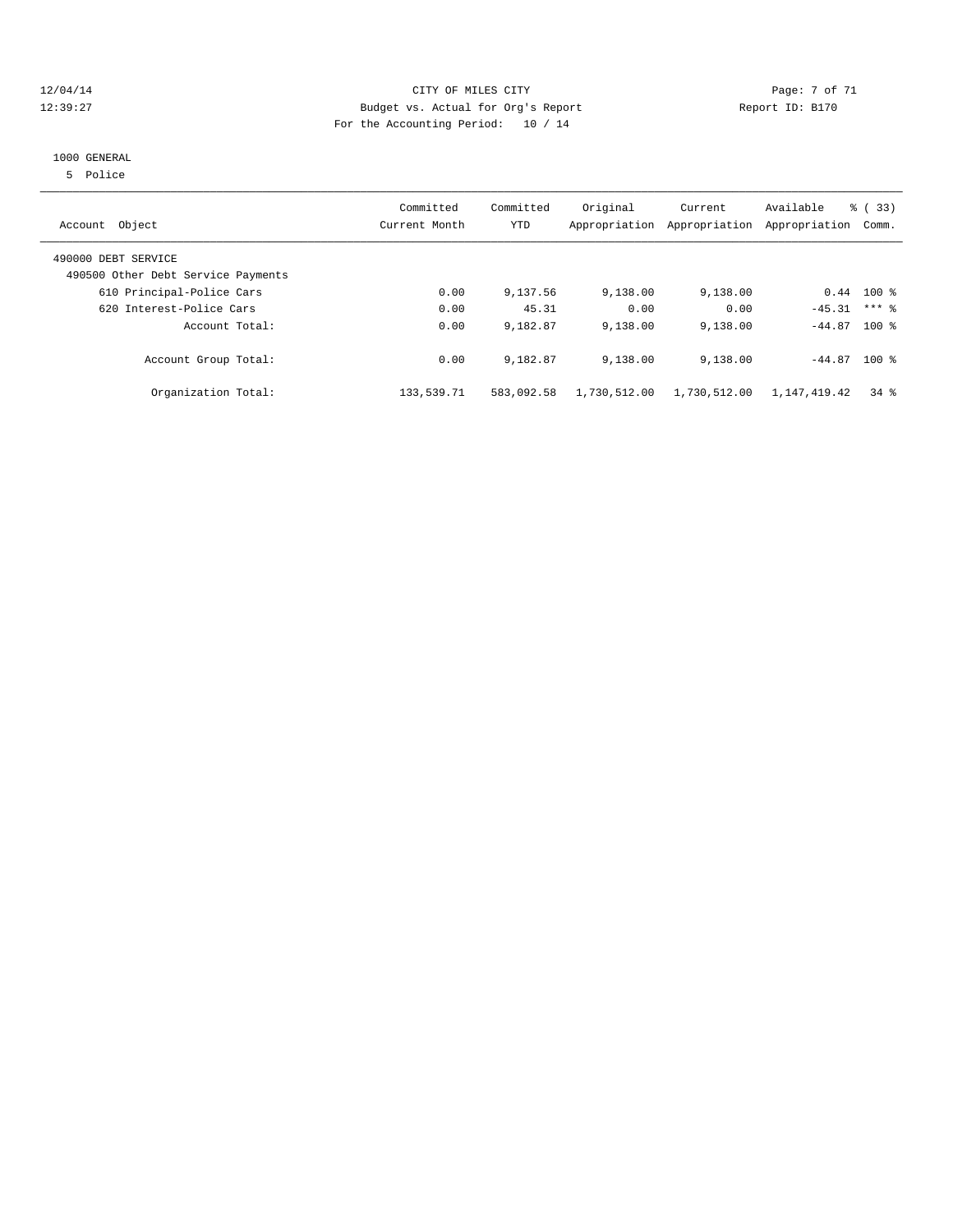#### 12/04/14 CITY OF MILES CITY Page: 8 of 71 12:39:27 Budget vs. Actual for Org's Report Report ID: B170 For the Accounting Period: 10 / 14

#### 1000 GENERAL

6 Police Judge

| Account Object                        | Committed<br>Current Month | Committed<br><b>YTD</b> | Original   | Current    | Available<br>Appropriation Appropriation Appropriation Comm. | % (33)          |
|---------------------------------------|----------------------------|-------------------------|------------|------------|--------------------------------------------------------------|-----------------|
| 410000 GENERAL GOVERNMENT             |                            |                         |            |            |                                                              |                 |
| 410300 Judicial Services(06)          |                            |                         |            |            |                                                              |                 |
| 111 Salaries and Wages - Permanent    | 6,339.48                   | 26,021.65               | 83,932.00  | 83,932.00  | 57,910.35                                                    | $31$ %          |
| 121 OVERTIME-PERMANENT                | 0.00                       | 0.00                    | 1,000.00   | 1,000.00   | 1,000.00                                                     | 0 <sup>8</sup>  |
| 131 VACATION                          | 141.92                     | 2,769.96                | 5,000.00   | 5,000.00   | 2,230.04                                                     | $55$ $%$        |
| 132 SICK LEAVE                        | 668.80                     | 998.72                  | 3,000.00   | 3,000.00   | 2,001.28                                                     | 33 <sup>8</sup> |
| 141 Unemployment Insurance            | 24.68                      | 105.43                  | 418.00     | 418.00     | 312.57                                                       | 25%             |
| 142 Workers' Compensation             | 74.25                      | 318.94                  | 919.00     | 919.00     | 600.06                                                       | 35 <sup>8</sup> |
| 143 Health Insurance                  | 1,254.30                   | 5,017.20                | 15,060.00  | 15,060.00  | 10,042.80                                                    | 33 <sup>8</sup> |
| 144 FICA                              | 542.10                     | 2,282.32                | 7,109.00   | 7,109.00   | 4,826.68                                                     | 32 <sub>8</sub> |
| 145 PERS                              | 438.20                     | 1,830.38                | 7,500.00   | 7,500.00   | 5,669.62                                                     | $24$ $%$        |
| 196 CLOTHING ALLOTMENT                | 0.00                       | 300.00                  | 300.00     | 300.00     | 0.00                                                         | $100*$          |
| 210 Office Supplies and Materials     | 103.45                     | 293.26                  | 1,800.00   | 1,800.00   | 1,506.74                                                     | 16 <sup>°</sup> |
| 214 Small Items of Equipment          | 0.00                       | 399.00                  | 1,000.00   | 1,000.00   | 601.00                                                       | $40*$           |
| 220 Operating Expenses                | $-324.30$                  | 1,061.79                | 350.00     | 350.00     | $-711.79$                                                    | $303$ $%$       |
| 230 Repair and Maintenance Supplies   | 0.00                       | 42.50                   | 100.00     | 100.00     | 57.50                                                        | $43$ $%$        |
| 311 Postage, Box Rent, Etc.           | 121.37                     | 406.83                  | 1,500.00   | 1,500.00   | 1,093.17                                                     | $27$ $%$        |
| 330 Publicity, Subscriptions & Dues   | 0.00                       | 0.00                    | 800.00     | 800.00     | 800.00                                                       | 0 <sup>8</sup>  |
| 334 Memberships, Registrations & Dues | 550.00                     | 550.00                  | 1,500.00   | 1,500.00   | 950.00                                                       | 37%             |
| 345 Telephone                         | 238.96                     | 954.47                  | 2,000.00   | 2,000.00   | 1,045.53                                                     | 48 %            |
| 347 Internet                          | 0.00                       | 0.00                    | 2,500.00   | 2,500.00   | 2,500.00                                                     | 0 <sup>8</sup>  |
| 350 Professional Services             | 0.00                       | 551.00                  | 1,000.00   | 1,000.00   | 449.00                                                       | 55 %            |
| 360 Contr R & M                       | 0.00                       | 0.00                    | 2,000.00   | 2,000.00   | 2,000.00                                                     | 0 <sup>8</sup>  |
| 370 Travel                            | 0.00                       | 0.00                    | 3,500.00   | 3,500.00   | 3,500.00                                                     | 0 <sup>8</sup>  |
| 380 Training Services                 | 0.00                       | 0.00                    | 400.00     | 400.00     | 400.00                                                       | 0 <sup>8</sup>  |
| 382 Books                             | 0.00                       | 0.00                    | 800.00     | 800.00     | 800.00                                                       | 0 <sup>8</sup>  |
| 394 Jury and Witness Fees             | $-30.00$                   | $-364.00$               | 0.00       | 0.00       | 364.00                                                       | $***$ 8         |
| 533 Machinery and Equipment Rental    | 0.00                       | 83.81                   | 1,000.00   | 1,000.00   | 916.19                                                       | 8 %             |
| Account Total:                        | 10,143.21                  | 43,623.26               | 144,488.00 | 144,488.00 | 100,864.74                                                   | $30*$           |
| Account Group Total:                  | 10,143.21                  | 43,623.26               | 144,488.00 | 144,488.00 | 100,864.74                                                   | $30*$           |
| Organization Total:                   | 10,143.21                  | 43,623.26               | 144,488.00 | 144,488.00 | 100,864.74                                                   | $30*$           |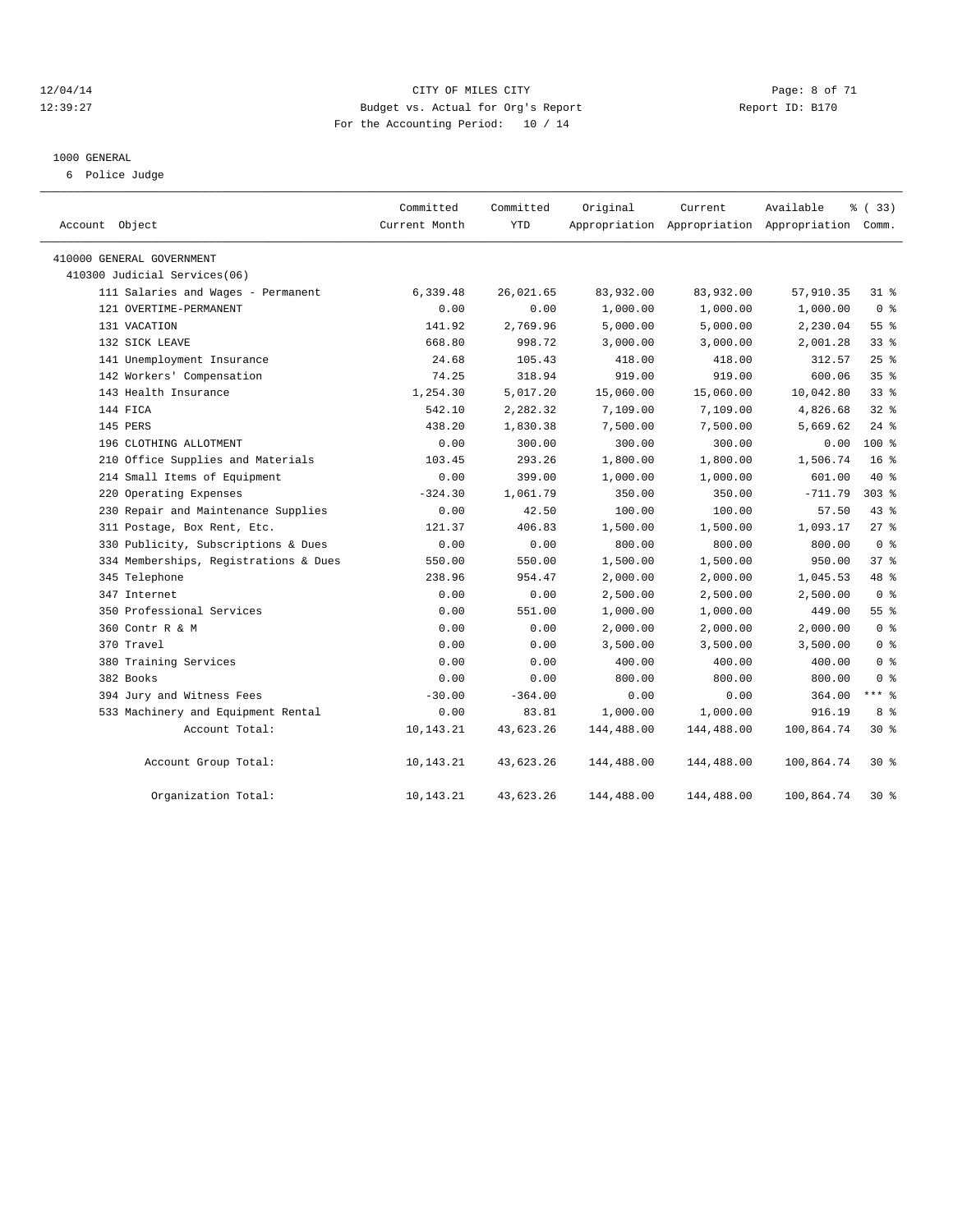#### 12/04/14 CITY OF MILES CITY Page: 9 of 71 12:39:27 Budget vs. Actual for Org's Report Report ID: B170 For the Accounting Period: 10 / 14

————————————————————————————————————————————————————————————————————————————————————————————————————————————————————————————————————

#### 1000 GENERAL

7 Fire

|                                         | Committed     | Committed  | Original   | Current                                         | Available       | % (33)          |
|-----------------------------------------|---------------|------------|------------|-------------------------------------------------|-----------------|-----------------|
| Account Object                          | Current Month | YTD        |            | Appropriation Appropriation Appropriation Comm. |                 |                 |
| 420000 PUBLIC SAFETY                    |               |            |            |                                                 |                 |                 |
| 420460 Fire Suppression(07)             |               |            |            |                                                 |                 |                 |
| 111 Salaries and Wages - Permanent      | 33, 176. 12   | 132,460.73 | 422,014.00 | 422,014.00                                      | 289, 553. 27    | 31 %            |
| 112 SALARIES AND WAGES - PART PAID      | 0.00          | 221.53     | 6,000.00   | 6,000.00                                        | 5,778.47        | 4%              |
| 121 OVERTIME-PERMANENT                  | 3,771.40      | 13,678.10  | 25,000.00  | 25,000.00                                       | 11,321.90       | $55$ $%$        |
| 131 VACATION                            | 0.00          | 11,329.80  | 16,000.00  | 16,000.00                                       | 4,670.20        | 71 %            |
| 132 SICK LEAVE                          | 749.94        | 9,043.89   | 15,000.00  | 15,000.00                                       | 5,956.11        | 60 %            |
| 133 OTHER LEAVE PAY                     | 0.00          | 0.00       | 4,000.00   | 4,000.00                                        | 4,000.00        | 0 <sup>8</sup>  |
| 134 HOLIDAY PAY                         | 1,041.22      | 2,987.89   | 10,000.00  | 10,000.00                                       | 7,012.11        | $30*$           |
| 141 Unemployment Insurance              | 174.34        | 763.76     | 2,219.00   | 2,219.00                                        | 1,455.24        | $34$ $%$        |
| 142 Workers' Compensation               | 1,436.15      | 6,268.25   | 15,925.00  | 15,925.00                                       | 9,656.75        | 39 %            |
| 143 Health Insurance                    | 5,418.75      | 23,023.73  | 75,904.00  | 75,904.00                                       | 52,880.27       | $30*$           |
| 144 FICA                                | 560.39        | 2,469.71   | 7,150.00   | 7,150.00                                        | 4,680.29        | 35%             |
| 147 Firemen's Pension                   | 4,764.10      | 20,638.32  | 69,801.00  | 69,801.00                                       | 49,162.68       | $30*$           |
| 210 Office Supplies and Materials       | 187.04        | 394.59     | 1,000.00   | 1,000.00                                        | 605.41          | 39 %            |
| 211 Clothing Allotment                  | 0.00          | 1,755.00   | 8,000.00   | 8,000.00                                        | 6,245.00        | $22$ %          |
| 214 Small Items of Equipment            | 827.08        | 1,635.45   | 5,500.00   | 5,500.00                                        | 3,864.55        | $30*$           |
| 220 Operating Expenses                  | 143.73        | 510.58     | 4,000.00   | 4,000.00                                        | 3,489.42        | $13*$           |
| 226 Clothing and Uniforms               | 3,870.24      | 3,935.49   | 8,000.00   | 8,000.00                                        | 4,064.51        | 49 %            |
| 230 Repair and Maintenance Supplies     | 321.22        | 647.16     | 6,000.00   | 6,000.00                                        | 5,352.84        | $11$ %          |
| 231 Gas, Oil, Diesel Fuel, Grease, etc. | 1,934.42      | 4,096.08   | 8,000.00   | 8,000.00                                        | 3,903.92        | $51$ %          |
| 241 Consumable Tools                    | 49.44         | 66.72      | 2,000.00   | 2,000.00                                        | 1,933.28        | 3%              |
| 311 Postage, Box Rent, Etc.             | 0.00          | 20.55      | 100.00     | 100.00                                          | 79.45           | $21$ %          |
| 320 Printing, Duplicating, Typing &     | 0.00          | 0.00       | 100.00     | 100.00                                          | 100.00          | 0 <sup>8</sup>  |
| 330 Publicity, Subscriptions & Dues     | 0.00          | 0.00       | 300.00     | 300.00                                          | 300.00          | 0 <sup>8</sup>  |
| 334 Memberships, Registrations & Dues   | 0.00          | 0.00       | 1,800.00   | 1,800.00                                        | 1,800.00        | 0 <sup>8</sup>  |
| 341 Electric Utility Services           | 0.00          | 1,267.38   | 3,500.00   | 3,500.00                                        | 2,232.62        | 36%             |
| 342 Water Utility Services              | 29.94         | 118.60     | 450.00     | 450.00                                          | 331.40          | $26$ %          |
| 343 Sewer Utility Services              | 18.52         | 74.08      | 300.00     | 300.00                                          | 225.92          | $25$ $%$        |
| 344 Gas Utility Service                 | 0.00          | 58.28      | 2,000.00   | 2,000.00                                        | 1,941.72        | 3 <sup>8</sup>  |
| 345 Telephone                           | 254.61        | 1,021.49   | 3,200.00   | 3,200.00                                        | 2,178.51        | $32$ $%$        |
| 346 Garbage Service                     | 0.00          | 673.20     | 600.00     | 600.00                                          | $-73.20$        | $112$ %         |
| 347 Internet                            | 135.60        | 542.40     | 2,000.00   | 2,000.00                                        | 1,457.60        | $27$ %          |
| 350 Professional Services               | 0.00          | 0.00       | 5,500.00   | 5,500.00                                        | 5,500.00        | 0 <sup>8</sup>  |
| 360 Contr R & M                         | 1,475.25      | 3,115.98   | 6,000.00   | 6,000.00                                        | 2,884.02        | $52$ $%$        |
| 364 R&M Vehicles - Fire/Amb             | 376.06        | 4,498.11   | 8,000.00   | 8,000.00                                        | 3,501.89        | 56 %            |
| 370 Travel                              | 0.00          | 0.00       | 3,000.00   | 3,000.00                                        | 3,000.00        | 0 <sup>8</sup>  |
| 380 Training Services                   | 0.00          | 435.00     | 3,000.00   | 3,000.00                                        | 2,565.00        | 15 <sup>8</sup> |
| 382 Books                               | 0.00          | 210.00     | 1,500.00   | $1\,, 500\,.$ 00                                | 1,290.00        | $14*$           |
| 400 BUILDING MATERIALS                  | 50.00         | 307.27     | 1,800.00   | 1,800.00                                        | $1,492.73$ 17 % |                 |
| 511 Insurance on Buildings              | 0.00          | 1,574.01   | 1,575.00   | 1,575.00                                        | 0.99            | 100 %           |
| 512 Insurance on Vehicles & Equipment   | 0.00          | 4,551.11   | 4,552.00   | 4,552.00                                        | 0.89            | 100 %           |
| Account Total:                          | 60,765.56     | 254,394.24 | 760,790.00 | 760,790.00                                      | 506,395.76      | 33%             |
| Account Group Total:                    | 60,765.56     | 254,394.24 | 760,790.00 | 760,790.00                                      | 506,395.76      | 33%             |
| Organization Total:                     | 60,765.56     | 254,394.24 | 760,790.00 | 760,790.00                                      | 506,395.76      | 33 %            |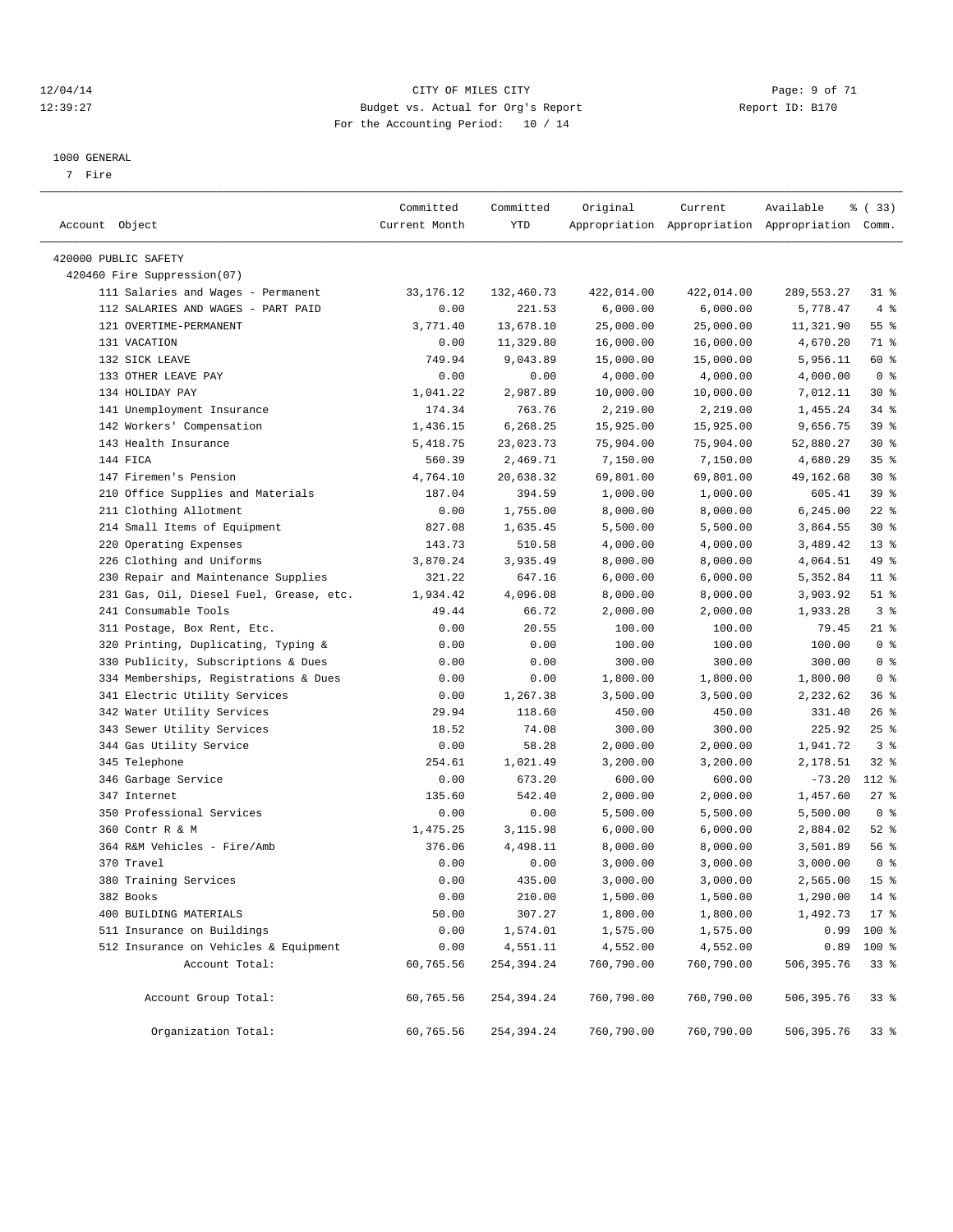#### 12/04/14 Page: 10 of 71 12:39:27 Budget vs. Actual for Org's Report Report ID: B170 For the Accounting Period: 10 / 14

#### 1000 GENERAL

8 City Hall Maintenance

| Account Object                      | Committed<br>Current Month | Committed<br>YTD | Original  | Current<br>Appropriation Appropriation Appropriation Comm. | Available   | % (33)          |  |
|-------------------------------------|----------------------------|------------------|-----------|------------------------------------------------------------|-------------|-----------------|--|
| 410000 GENERAL GOVERNMENT           |                            |                  |           |                                                            |             |                 |  |
| 411230 City Hall                    |                            |                  |           |                                                            |             |                 |  |
| 214 Small Items of Equipment        | 0.00                       | 0.00             | 400.00    | 400.00                                                     | 400.00      | 0 <sup>8</sup>  |  |
| 220 Operating Expenses              | 321.98                     | 1,069.66         | 2,500.00  | 2,500.00                                                   | 1,430.34    | 43 %            |  |
| 230 Repair and Maintenance Supplies | 0.00                       | 424.30           | 1,000.00  | 1,000.00                                                   | 575.70      | $42$ $%$        |  |
| 341 Electric Utility Services       | 0.00                       | 1,679.60         | 5,500.00  | 5,500.00                                                   | 3,820.40    | 31.8            |  |
| 342 Water Utility Services          | 52.53                      | 208.10           | 750.00    | 750.00                                                     | 541.90      | 28 <sup>8</sup> |  |
| 343 Sewer Utility Services          | 32.50                      | 130.00           | 370.00    | 370.00                                                     | 240.00      | 35 <sup>8</sup> |  |
| 344 Gas Utility Service             | 0.00                       | 96.25            | 5,000.00  | 5,000.00                                                   | 4,903.75    | 2 <sup>8</sup>  |  |
| 346 Garbage Service                 | 0.00                       | 0.00             | 200.00    | 200.00                                                     | 200.00      | 0 <sup>8</sup>  |  |
| 360 Contr R & M                     | 1,029.15                   | 4,009.49         | 30,000.00 | 30,000.00                                                  | 25,990.51   | $13*$           |  |
| 400 BUILDING MATERIALS              | 0.00                       | 0.00             | 1,000.00  | 1,000.00                                                   | 1,000.00    | 0 <sup>8</sup>  |  |
| 511 Insurance on Buildings          | 0.00                       | 2,335.42         | 2,336.00  | 2,336.00                                                   | 0.58        | $100*$          |  |
| Account Total:                      | 1,436.16                   | 9,952.82         | 49,056.00 | 49,056.00                                                  | 39, 103. 18 | $20*$           |  |
| Account Group Total:                | 1,436.16                   | 9,952.82         | 49,056.00 | 49,056.00                                                  | 39, 103. 18 | $20*$           |  |
| Organization Total:                 | 1,436.16                   | 9,952.82         | 49,056.00 | 49,056.00                                                  | 39,103.18   | $20*$           |  |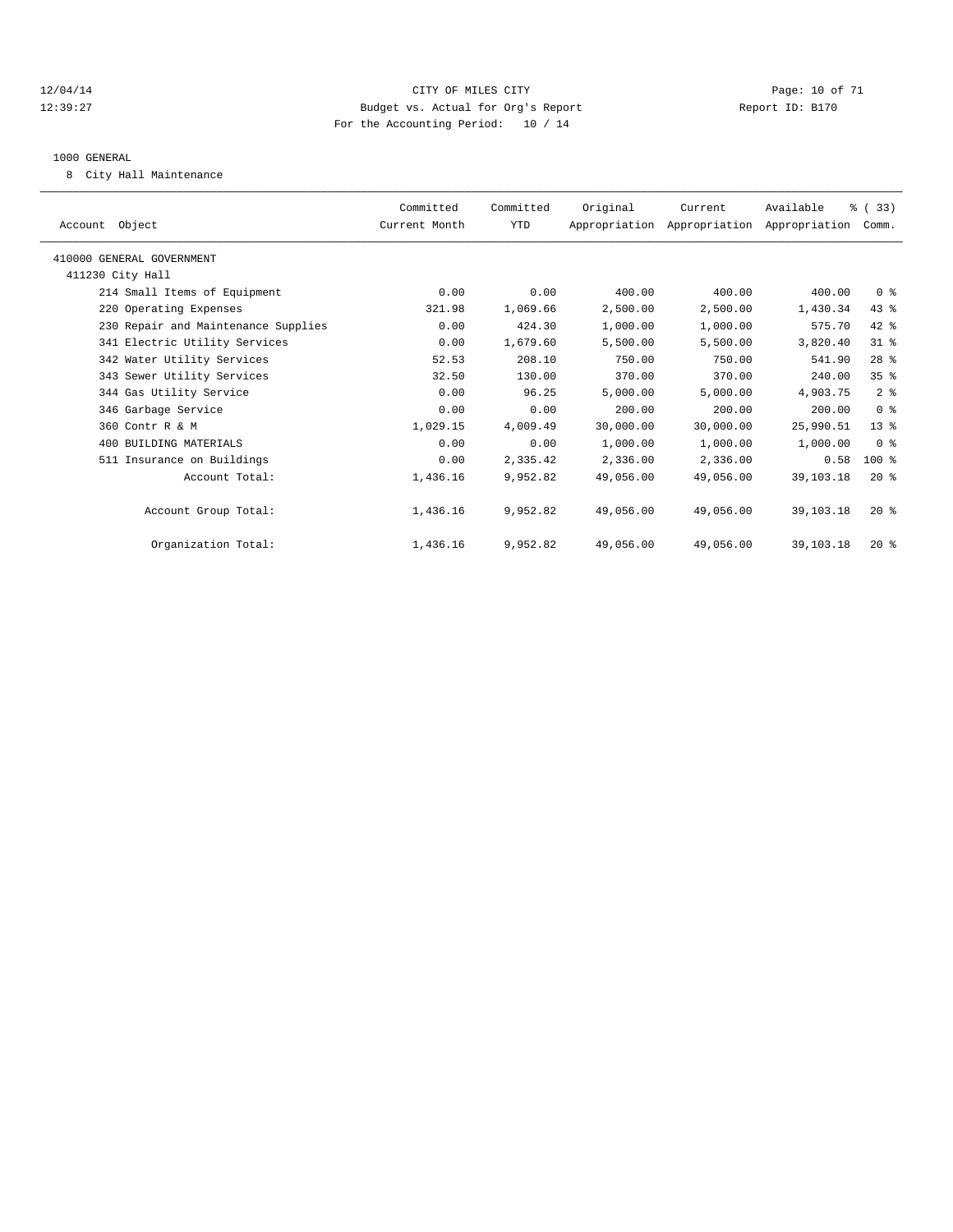#### 12/04/14 Page: 11 of 71 12:39:27 Budget vs. Actual for Org's Report Report ID: B170 For the Accounting Period: 10 / 14

#### 1000 GENERAL

9 Treasurer

| Account Object                     | Committed<br>Current Month | Committed<br>YTD | Original  | Current<br>Appropriation Appropriation | Available<br>Appropriation | % ( 33 )<br>Comm. |
|------------------------------------|----------------------------|------------------|-----------|----------------------------------------|----------------------------|-------------------|
| 410000 GENERAL GOVERNMENT          |                            |                  |           |                                        |                            |                   |
| 410540 City Treasurer(09)          |                            |                  |           |                                        |                            |                   |
| 111 Salaries and Wages - Permanent | 1,666.66                   | 6,666.64         | 20,000.00 | 20,000.00                              | 13,333.36                  | $33*$             |
| 142 Workers' Compensation          | 6.94                       | 27.76            | 79.00     | 79.00                                  | 51.24                      | 35 <sup>8</sup>   |
| 144 FICA                           | 127.50                     | 510.00           | 1,530.00  | 1,530.00                               | 1,020.00                   | 33 <sup>8</sup>   |
| 145 PERS                           | 136.16                     | 544.64           | 1,634.00  | 1,634.00                               | 1,089.36                   | $33*$             |
| 345 Telephone                      | 4.44                       | 20.72            | 100.00    | 100.00                                 | 79.28                      | $21$ %            |
| 350 Professional Services          | 0.00                       | 0.00             | 100.00    | 100.00                                 | 100.00                     | 0 <sup>8</sup>    |
| 360 Contr R & M                    | 222.19                     | 443.17           | 944.00    | 944.00                                 | 500.83                     | 47 %              |
| Account Total:                     | 2,163.89                   | 8,212.93         | 24,387.00 | 24,387.00                              | 16,174.07                  | $34$ $%$          |
| Account Group Total:               | 2,163.89                   | 8,212.93         | 24,387.00 | 24,387.00                              | 16,174.07                  | $34$ $%$          |
| Organization Total:                | 2,163.89                   | 8,212.93         | 24,387.00 | 24,387.00                              | 16,174.07                  | $34$ $%$          |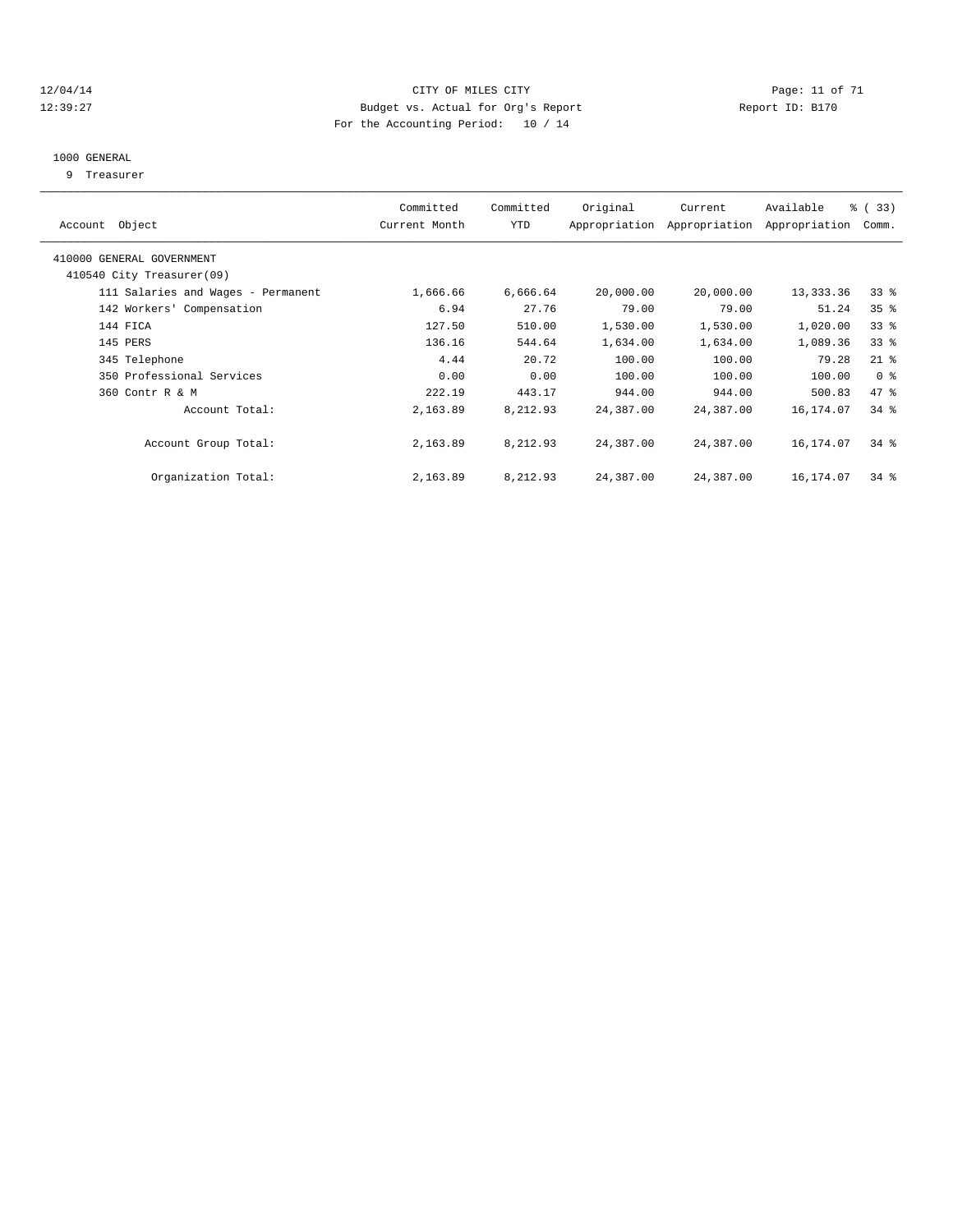#### 12/04/14 Page: 12 of 71 12:39:27 Budget vs. Actual for Org's Report Report ID: B170 For the Accounting Period: 10 / 14

#### 1000 GENERAL

11 Historic Preservation

|                                          | Committed     | Committed  | Original  | Current                                   | Available   | % (33)          |  |
|------------------------------------------|---------------|------------|-----------|-------------------------------------------|-------------|-----------------|--|
| Account Object                           | Current Month | <b>YTD</b> |           | Appropriation Appropriation Appropriation |             | Comm.           |  |
| 410000 GENERAL GOVERNMENT                |               |            |           |                                           |             |                 |  |
| 411840 Program Assistant                 |               |            |           |                                           |             |                 |  |
| 111 Salaries and Wages - Permanent       | 2,303.31      | 6,678.72   | 30,182.00 | 30,182.00                                 | 23,503.28   | $22$ $%$        |  |
| 131 VACATION                             | 79.69         | 757.20     | 468.00    | 468.00                                    | $-289.20$   | 162 %           |  |
| 132 SICK LEAVE                           | 146.18        | 1,546.33   | 468.00    | 468.00                                    | $-1,078.33$ | 330 %           |  |
| 141 Unemployment Insurance               | 11.38         | 40.41      | 140.00    | 140.00                                    | 99.59       | 29%             |  |
| 142 Workers' Compensation                | 31.04         | 110.28     | 359.00    | 359.00                                    | 248.72      | 31.8            |  |
| 143 Health Insurance                     | 586.44        | 1,759.30   | 7,530.00  | 7,530.00                                  | 5,770.70    | 23%             |  |
| 144 FICA                                 | 193.48        | 687.14     | 2,380.00  | 2,380.00                                  | 1,692.86    | 29%             |  |
| 145 PERS                                 | 206.63        | 733.84     | 2,542.00  | 2,542.00                                  | 1,808.16    | 29%             |  |
| Account Total:                           | 3,558.15      | 12, 313.22 | 44,069.00 | 44,069.00                                 | 31,755.78   | 28 <sup>8</sup> |  |
| Account Group Total:                     | 3,558.15      | 12, 313.22 | 44,069.00 | 44,069.00                                 | 31,755.78   | 28 <sup>8</sup> |  |
| 520000 OTHER FINANCING USES              |               |            |           |                                           |             |                 |  |
| 521000 Interfund Operating Transfers Out |               |            |           |                                           |             |                 |  |
| 820 Transfers to Other Funds             | 0.00          | 0.00       | 3,457.00  | 3,457.00                                  | 3,457.00    | 0 <sup>8</sup>  |  |
| Account Total:                           | 0.00          | 0.00       | 3,457.00  | 3,457.00                                  | 3,457.00    | 0 <sup>8</sup>  |  |
| Account Group Total:                     | 0.00          | 0.00       | 3,457.00  | 3,457.00                                  | 3,457.00    | 0 <sup>8</sup>  |  |
| Organization Total:                      | 3,558.15      | 12, 313.22 | 47,526.00 | 47,526.00                                 | 35, 212.78  | 26%             |  |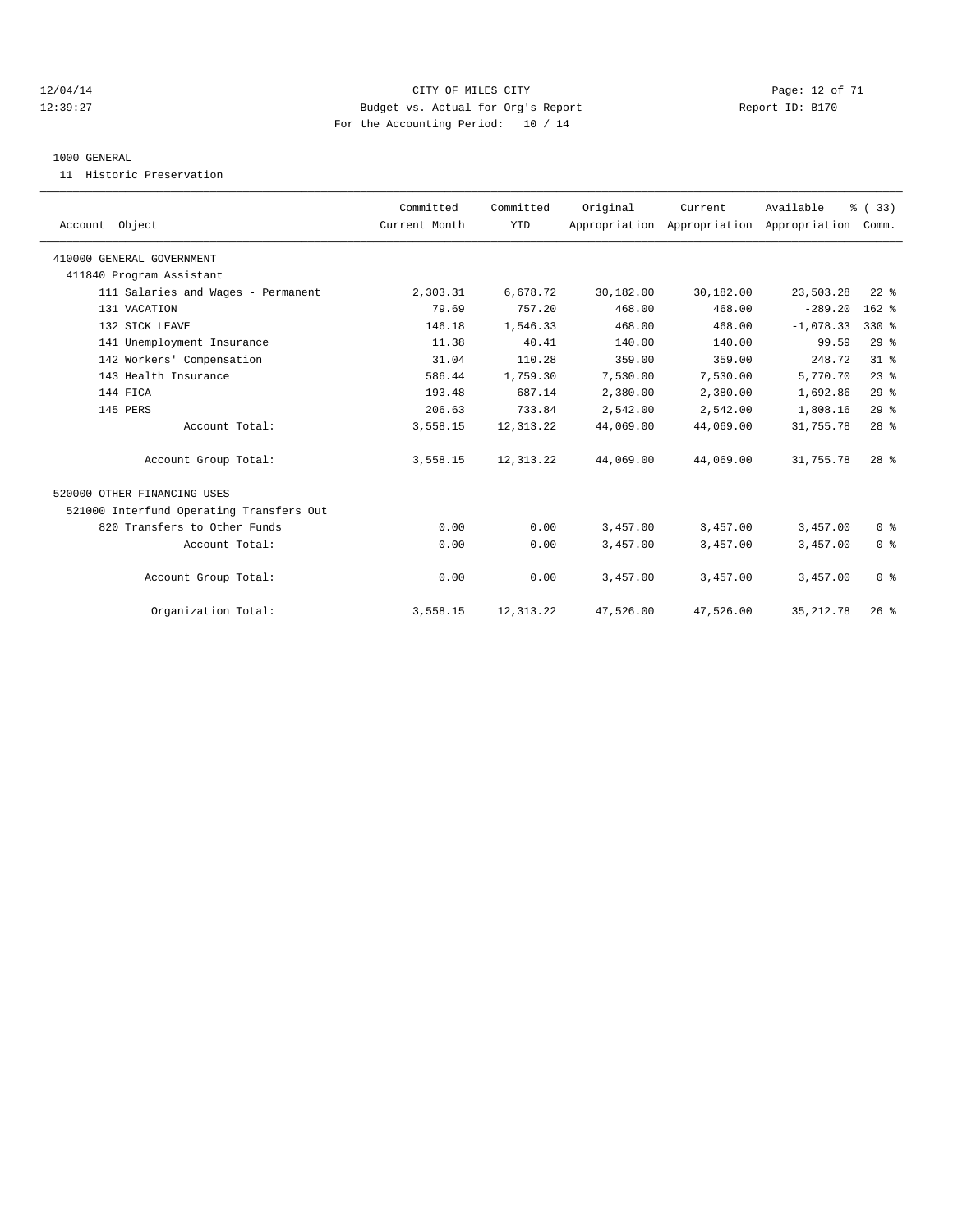#### 12/04/14 Page: 13 of 71 12:39:27 Budget vs. Actual for Org's Report Report ID: B170 For the Accounting Period: 10 / 14

————————————————————————————————————————————————————————————————————————————————————————————————————————————————————————————————————

#### 1000 GENERAL

13 Park

|                                         | Committed     | Committed  | Original    | Current     | Available                                       | 8 (33)          |
|-----------------------------------------|---------------|------------|-------------|-------------|-------------------------------------------------|-----------------|
| Account Object                          | Current Month | YTD        |             |             | Appropriation Appropriation Appropriation Comm. |                 |
| 460000 CULTURE AND RECREATION           |               |            |             |             |                                                 |                 |
| 460432 Lion Shelter                     |               |            |             |             |                                                 |                 |
| 230 Repair and Maintenance Supplies     | 0.00          | 0.00       | 5,000.00    | 5,000.00    | 5,000.00                                        | 0 %             |
| Account Total:                          | 0.00          | 0.00       | 5,000.00    | 5,000.00    | 5,000.00                                        | 0 <sup>8</sup>  |
|                                         |               |            |             |             |                                                 |                 |
| 460433 Park Operations(13)              |               |            |             |             |                                                 |                 |
| 111 Salaries and Wages - Permanent      | 11,391.21     | 48,126.43  | 145,368.00  | 145,368.00  | 97, 241.57                                      | $33*$           |
| 121 OVERTIME-PERMANENT                  | 150.72        | 5,005.91   | 6,800.00    | 6,800.00    | 1,794.09                                        | 74 %            |
| 131 VACATION                            | 1,112.47      | 5,341.66   | 10,000.00   | 10,000.00   | 4,658.34                                        | 53%             |
| 132 SICK LEAVE                          | 486.72        | 1,273.39   | 5,000.00    | 5,000.00    | 3,726.61                                        | $25$ $%$        |
| 133 OTHER LEAVE PAY                     | 0.00          | 0.00       | 1,021.00    | 1,021.00    | 1,021.00                                        | 0 <sup>8</sup>  |
| 134 HOLIDAY PAY                         | 359.72        | 3,365.30   | 3,400.00    | 3,400.00    | 34.70                                           | 99 %            |
| 141 Unemployment Insurance              | 60.74         | 286.15     | 565.00      | 565.00      | 278.85                                          | $51$ %          |
| 142 Workers' Compensation               | 739.66        | 3,355.96   | 8,538.00    | 8,538.00    | 5,182.04                                        | 39 %            |
| 143 Health Insurance                    | 2,032.71      | 8,130.95   | 24,398.00   | 24,398.00   | 16,267.05                                       | $33$ $%$        |
| 144 FICA                                | 984.70        | 4,672.90   | 9,608.00    | 9,608.00    | 4,935.10                                        | 49 %            |
| 145 PERS                                | 958.48        | 4,468.16   | 10,261.00   | 10,261.00   | 5,792.84                                        | 44 %            |
| 196 CLOTHING ALLOTMENT                  | 0.00          | 486.00     | 450.00      | 450.00      | $-36.00$                                        | 108 %           |
| 210 Office Supplies and Materials       | 0.00          | 53.16      | 150.00      | 150.00      | 96.84                                           | 35 <sup>8</sup> |
| 214 Small Items of Equipment            | 149.99        | 2,570.70   | 7,500.00    | 7,500.00    | 4,929.30                                        | $34$ $%$        |
| 220 Operating Expenses                  | 341.00        | 553.43     | 2,200.00    | 2,200.00    | 1,646.57                                        | $25$ %          |
| 222 Chemicals, Lab & Med Supplies       | 0.00          | 119.55     | 8,920.00    | 8,920.00    | 8,800.45                                        | 1 <sup>°</sup>  |
| 226 Clothing and Uniforms               | 0.00          | 0.00       | 500.00      | 500.00      | 500.00                                          | 0 <sup>8</sup>  |
| 230 Repair and Maintenance Supplies     | 842.50        | 4,065.38   | 10,000.00   | 10,000.00   | 5,934.62                                        | 41 %            |
| 231 Gas, Oil, Diesel Fuel, Grease, etc. | 736.76        | 3,511.93   | 8,000.00    | 8,000.00    | 4,488.07                                        | 44 %            |
| 334 Memberships, Registrations & Dues   | 0.00          | 0.00       | 500.00      | 500.00      | 500.00                                          | 0 <sup>8</sup>  |
| 341 Electric Utility Services           | 251.17        | 2,886.04   | 7,500.00    | 7,500.00    | 4,613.96                                        | 38 %            |
| 342 Water Utility Services              | 2,060.60      | 12,094.84  | 22,000.00   | 22,000.00   | 9,905.16                                        | $55$ $%$        |
| 343 Sewer Utility Services              | 142.19        | 568.76     | 1,000.00    | 1,000.00    | 431.24                                          | 57%             |
| 344 Gas Utility Service                 | 0.00          | 153.91     | 3,000.00    | 3,000.00    | 2,846.09                                        | 5 <sup>°</sup>  |
| 345 Telephone                           | 40.50         | 164.96     | 500.00      | 500.00      | 335.04                                          | $33$ $%$        |
| 346 Garbage Service                     | 0.00          | 0.00       | 500.00      | 500.00      | 500.00                                          | 0 <sup>8</sup>  |
| 347 Internet                            | 37.60         | 150.40     | 450.00      | 450.00      | 299.60                                          | $33$ $%$        |
| 350 Professional Services               | 294.95        | 2,486.19   | 19,300.00   | 19,300.00   | 16,813.81                                       | $13*$           |
| 360 Contr R & M                         | 0.00          | 0.00       | 9,000.00    | 9,000.00    | 9,000.00                                        | 0 <sup>8</sup>  |
| 363 R&M Vehicles/Equip/Labor-PW         | 0.00          | 2,614.74   | 17,300.00   | 17,300.00   | 14,685.26                                       | 15 <sup>°</sup> |
| 370 Travel                              | 0.00          | 0.00       | 600.00      | 600.00      | 600.00                                          | 0 <sup>8</sup>  |
| 380 Training Services                   | 0.00          | 0.00       | 800.00      | 800.00      | 800.00                                          | 0 <sup>8</sup>  |
| 511 Insurance on Buildings              | 0.00          | 2,956.93   | 2,957.00    | 2,957.00    |                                                 | $0.07$ 100 %    |
| 512 Insurance on Vehicles & Equipment   | 0.00          | 558.71     | 559.00      | 559.00      | 0.29                                            | 100 %           |
| 514 Other Insurance (Boilers)           | 0.00          | 0.00       | 800.00      | 800.00      | 800.00                                          | $0$ %           |
| 930 Improvements Other than Buildings   | 0.00          | 0.00       | 9,900.00    | 9,900.00    | 9,900.00                                        | 0 <sup>8</sup>  |
| 940 Machinery & Equipment               | 0.00          | 0.00       | 5,000.00    | 5,000.00    | 5,000.00                                        | 0 <sup>8</sup>  |
| Account Total:                          | 23, 174.39    | 120,022.44 | 364, 345.00 | 364, 345.00 | 244, 322.56                                     | 33%             |
|                                         |               |            |             |             |                                                 |                 |
| 460434 Fish, Wildlife Trailways         |               |            |             |             |                                                 |                 |
| 214 Small Items of Equipment            | 0.00          | 104.31     | 0.00        | 0.00        | $-104.31$                                       | *** 음           |
| 230 Repair and Maintenance Supplies     | 1,207.99      | 2,032.55   | 0.00        | 0.00        | $-2,032.55$                                     | *** 음           |
| 740 Awards and Indemnities              | 306.00        | 2,706.00   | 10,486.00   | 10,486.00   | 7,780.00                                        | 26 %            |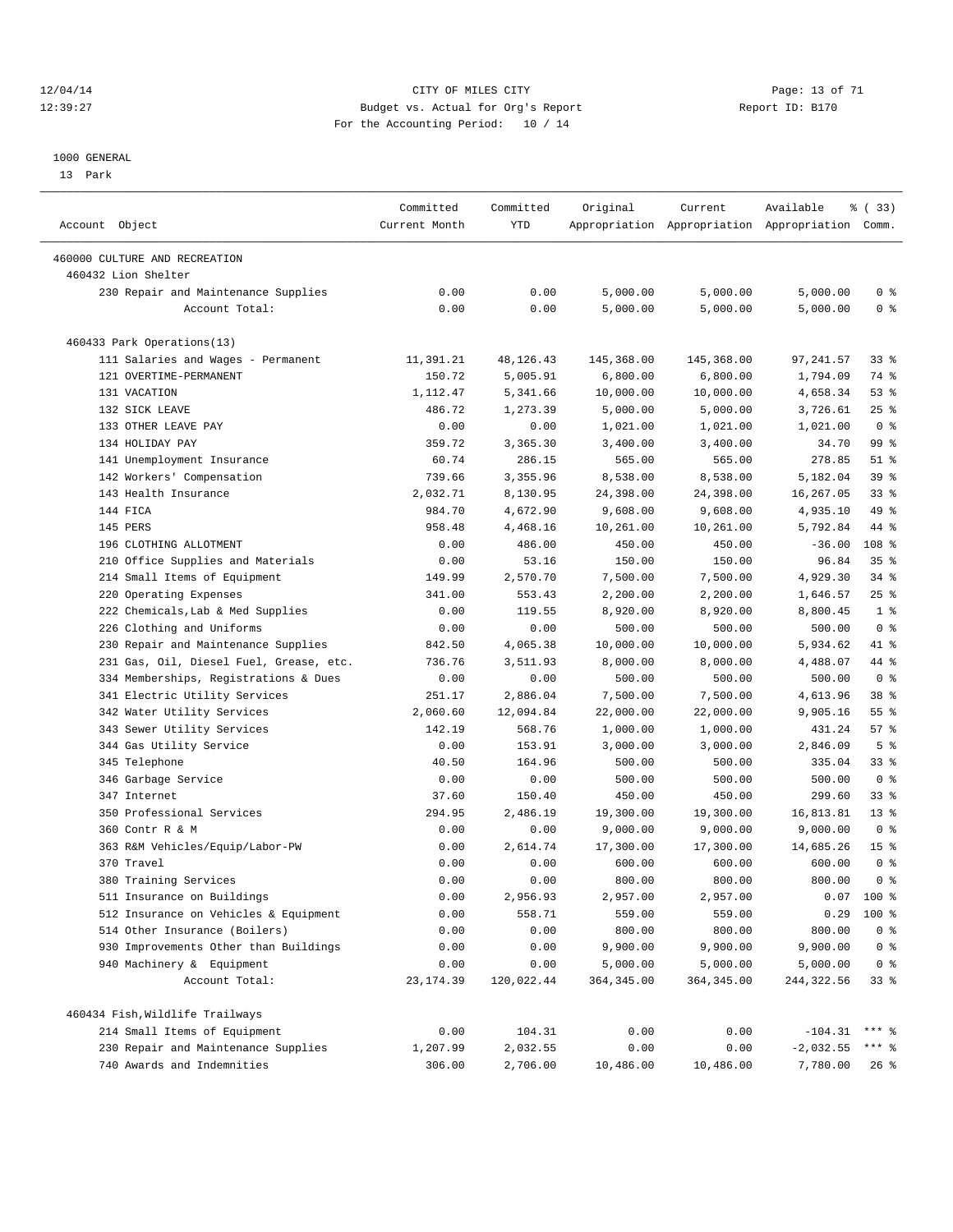#### 12/04/14 Page: 14 of 71 12:39:27 Budget vs. Actual for Org's Report Report ID: B170 For the Accounting Period: 10 / 14

#### 1000 GENERAL

13 Park

| Object<br>Account                          | Committed<br>Current Month | Committed<br>YTD | Original<br>Appropriation | Current<br>Appropriation | Available<br>Appropriation | % (33)<br>Comm. |
|--------------------------------------------|----------------------------|------------------|---------------------------|--------------------------|----------------------------|-----------------|
| Account Total:                             | 1,513.99                   | 4,842.86         | 10,486.00                 | 10,486.00                | 5,643.14                   | $46*$           |
| 460439 Riverside Park Tennis Court Project |                            |                  |                           |                          |                            |                 |
| 350 Professional Services                  | 0.00                       | 0.00             | 1,066.00                  | 1,066.00                 | 1,066.00                   | 0 <sup>8</sup>  |
| Account Total:                             | 0.00                       | 0.00             | 1,066.00                  | 1,066.00                 | 1,066.00                   | 0 <sup>8</sup>  |
| Account Group Total:                       | 24,688.38                  | 124,865.30       | 380,897.00                | 380,897.00               | 256,031.70                 | 338             |
| Organization Total:                        | 24,688.38                  | 124,865.30       | 380,897.00                | 380,897.00               | 256,031.70                 | 338             |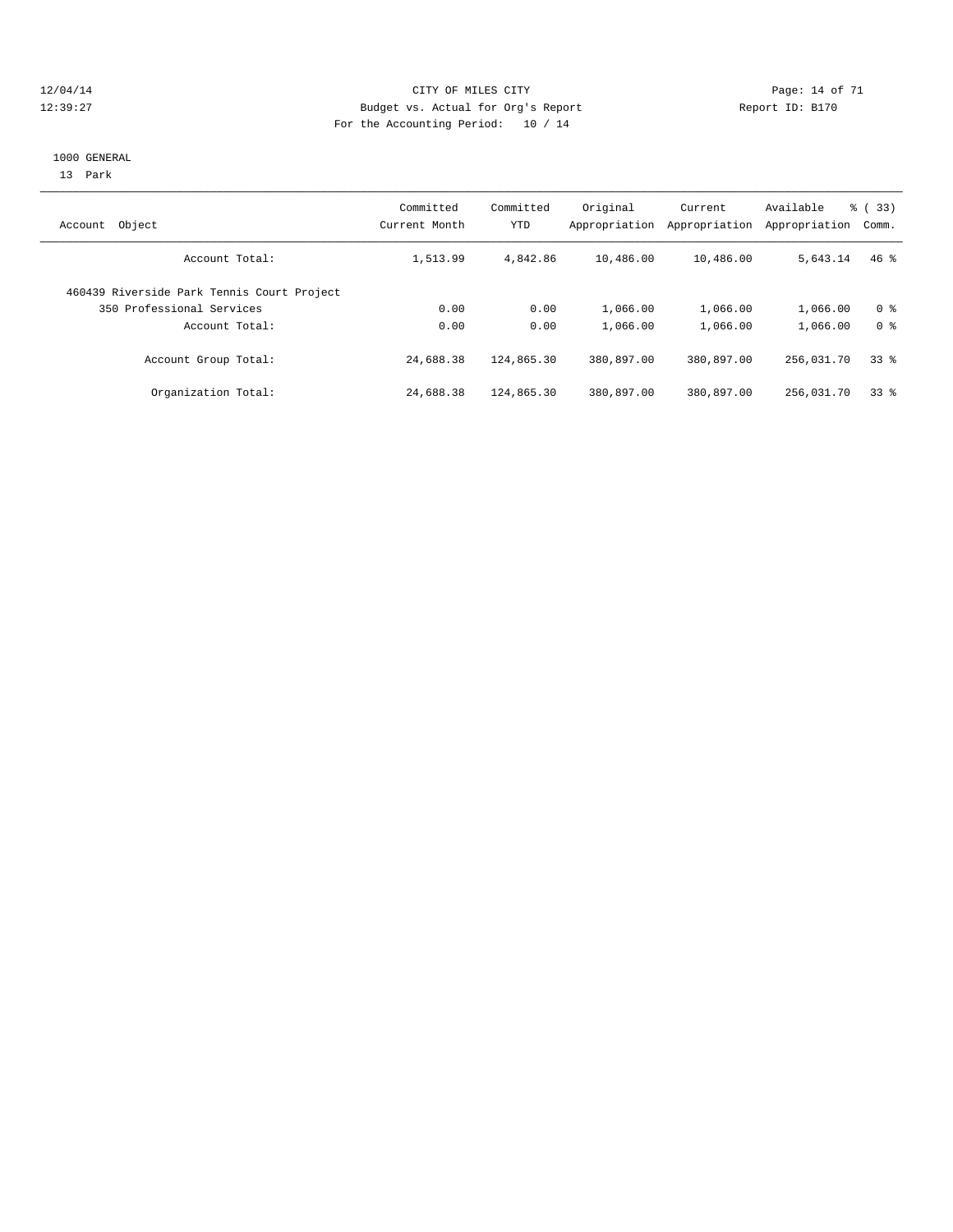#### 12/04/14 Page: 15 of 71 12:39:27 Budget vs. Actual for Org's Report Report ID: B170 For the Accounting Period: 10 / 14

#### 1000 GENERAL

14 Swim Pool

| Account Object                            | Committed<br>Current Month | Committed<br><b>YTD</b> | Original  | Current   | Available<br>Appropriation Appropriation Appropriation | % (33)<br>Comm.  |  |
|-------------------------------------------|----------------------------|-------------------------|-----------|-----------|--------------------------------------------------------|------------------|--|
| 460000 CULTURE AND RECREATION             |                            |                         |           |           |                                                        |                  |  |
| 460445 Swimming Pool                      |                            |                         |           |           |                                                        |                  |  |
| 111 Salaries and Wages - Permanent        | 0.00                       | 28, 358.56              | 44,221.00 | 44,221.00 | 15,862.44                                              | 64 %             |  |
| 141 Unemployment Insurance                | 0.00                       | 127.61                  | 200.00    | 200.00    | 72.39                                                  | 64 %             |  |
| 142 Workers' Compensation                 | 0.00                       | 1,580.69                | 2,315.00  | 2,315.00  | 734.31                                                 | 68 %             |  |
| 144 FICA                                  | 0.00                       | 2,169.41                | 3,396.00  | 3,396.00  | 1,226.59                                               | 64 %             |  |
| 145 PERS                                  | 0.00                       | 387.75                  | 447.00    | 447.00    | 59.25                                                  | 87%              |  |
| 214 Small Items of Equipment              | 0.00                       | 199.85                  | 200.00    | 200.00    | 0.15                                                   | $100*$           |  |
| 220 Operating Expenses                    | 0.00                       | 236.03                  | 900.00    | 900.00    | 663.97                                                 | 26%              |  |
| 222 Chemicals, Lab & Med Supplies         | 0.00                       | 281.69                  | 3,500.00  | 3,500.00  | 3,218.31                                               | 8 <sup>8</sup>   |  |
| 226 Clothing and Uniforms                 | 0.00                       | 311.00                  | 500.00    | 500.00    | 189.00                                                 | 62 %             |  |
| 230 Repair and Maintenance Supplies       | 0.00                       | 0.00                    | 1,000.00  | 1,000.00  | 1,000.00                                               | 0 <sup>8</sup>   |  |
| 341 Electric Utility Services             | 0.00                       | 1,124.07                | 1,000.00  | 1,000.00  | $-124.07$                                              | $112*$           |  |
| 342 Water Utility Services                | 36.28                      | 249.01                  | 300.00    | 300.00    | 50.99                                                  | 83 %             |  |
| 343 Sewer Utility Services                | 21.33                      | 85.32                   | 85.00     | 85.00     | $-0.32$                                                | $100*$           |  |
| 345 Telephone                             | $-27.41$                   | 139.91                  | 130.00    | 130.00    | $-9.91$                                                | 108 <sup>8</sup> |  |
| 350 Professional Services                 | 0.00                       | 0.00                    | 250.00    | 250.00    | 250.00                                                 | 0 <sup>8</sup>   |  |
| 360 Contr R & M                           | 0.00                       | 0.00                    | 500.00    | 500.00    | 500.00                                                 | 0 <sup>8</sup>   |  |
| 363 R&M Vehicles/Equip/Labor-PW           | 0.00                       | 0.00                    | 1,000.00  | 1,000.00  | 1,000.00                                               | 0 <sup>8</sup>   |  |
| 380 Training Services                     | 0.00                       | 0.00                    | 1,200.00  | 1,200.00  | 1,200.00                                               | 0 <sup>8</sup>   |  |
| 540 Special Assessments                   | 0.00                       | 0.00                    | 678.00    | 678.00    | 678.00                                                 | 0 <sup>8</sup>   |  |
| 810 Losses (Bad debt expense - Enterprise | 0.00                       | 17.50                   | 0.00      | 0.00      | $-17.50$                                               | $***$ $-$        |  |
| Account Total:                            | 30.20                      | 35, 268.40              | 61,822.00 | 61,822.00 | 26,553.60                                              | 57 <sup>8</sup>  |  |
| Account Group Total:                      | 30.20                      | 35, 268.40              | 61,822.00 | 61,822.00 | 26,553.60                                              | 57%              |  |
| Organization Total:                       | 30.20                      | 35, 268.40              | 61,822.00 | 61,822.00 | 26,553.60                                              | 57 <sup>8</sup>  |  |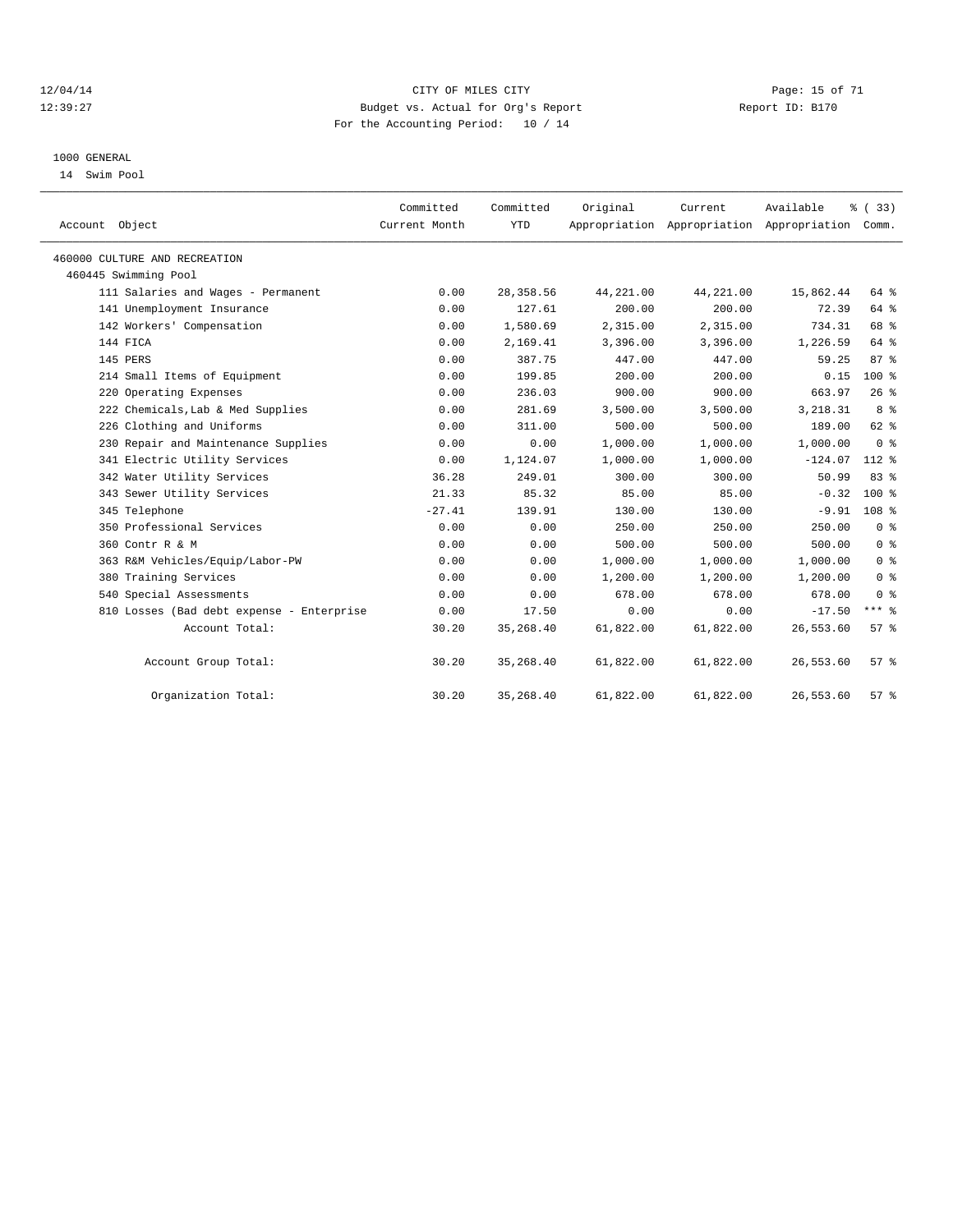#### 12/04/14 Page: 16 of 71 12:39:27 Budget vs. Actual for Org's Report Report ID: B170 For the Accounting Period: 10 / 14

#### 1000 GENERAL 16 Library

| Object<br>Account                        | Committed<br>Current Month | Committed<br><b>YTD</b> | Original<br>Appropriation | Current<br>Appropriation | Available<br>Appropriation | $\frac{1}{6}$ (33)<br>Comm. |
|------------------------------------------|----------------------------|-------------------------|---------------------------|--------------------------|----------------------------|-----------------------------|
| 520000 OTHER FINANCING USES              |                            |                         |                           |                          |                            |                             |
| 521000 Interfund Operating Transfers Out |                            |                         |                           |                          |                            |                             |
| 820 Transfers to Other Funds             | 23,978.25                  | 95,913.00               | 287,739.00                | 287,739.00               | 191,826.00                 | 338                         |
| Account Total:                           | 23,978.25                  | 95,913.00               | 287,739.00                | 287,739.00               | 191,826.00                 | 338                         |
| Account Group Total:                     | 23,978.25                  | 95, 913, 00             | 287,739.00                | 287,739.00               | 191,826.00                 | 33 <sup>8</sup>             |
| Organization Total:                      | 23,978.25                  | 95,913.00               | 287,739.00                | 287,739.00               | 191,826.00                 | $33*$                       |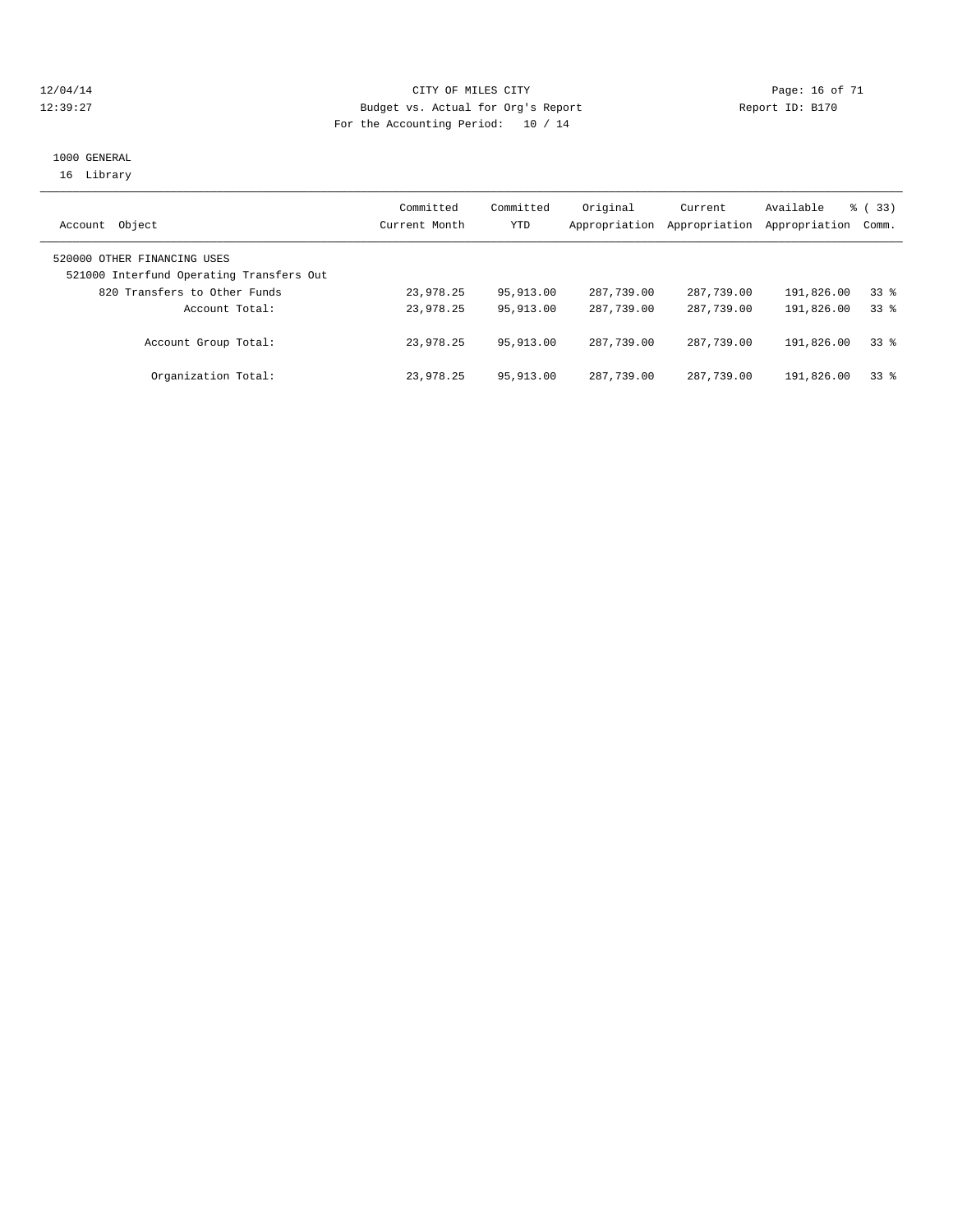#### 12/04/14 Page: 17 of 71 CHT CHE CITY CONTROL CITY Page: 17 of 71 12:39:27 Budget vs. Actual for Org's Report Report ID: B170 For the Accounting Period: 10 / 14

#### 1000 GENERAL

21 Animal Control

|                      |                                          | Committed     | Committed  | Original  | Current   | Available                                       | % (33)          |
|----------------------|------------------------------------------|---------------|------------|-----------|-----------|-------------------------------------------------|-----------------|
| Account Object       |                                          | Current Month | <b>YTD</b> |           |           | Appropriation Appropriation Appropriation Comm. |                 |
| 440000 PUBLIC HEALTH |                                          |               |            |           |           |                                                 |                 |
|                      | 440600 Animal Control Services(21)       |               |            |           |           |                                                 |                 |
|                      | 111 Salaries and Wages - Permanent       | 1,894.97      | 11,868.06  | 42,080.00 | 42,080.00 | 30, 211.94                                      | $28$ %          |
|                      | 121 OVERTIME-PERMANENT                   | 0.00          | 15.05      | 500.00    | 500.00    | 484.95                                          | 3%              |
|                      | 131 VACATION                             | 1,765.28      | 2,454.88   | 1,500.00  | 1,500.00  | $-954.88$                                       | 164 %           |
|                      | 132 SICK LEAVE                           | 10.03         | 411.23     | 700.00    | 700.00    | 288.77                                          | 59 <sub>8</sub> |
|                      | 133 OTHER LEAVE PAY                      | 0.00          | 0.00       | 500.00    | 500.00    | 500.00                                          | 0 <sup>8</sup>  |
|                      | 134 HOLIDAY PAY                          | 39.50         | 118.50     | 300.00    | 300.00    | 181.50                                          | 40 %            |
|                      | 141 Unemployment Insurance               | 16.69         | 66.88      | 205.00    | 205.00    | 138.12                                          | 33%             |
|                      | 142 Workers' Compensation                | 205.46        | 824.43     | 2,387.00  | 2,387.00  | 1,562.57                                        | 35 <sup>8</sup> |
|                      | 143 Health Insurance                     | 627.50        | 2,510.00   | 7,530.00  | 7,530.00  | 5,020.00                                        | 33%             |
|                      | 144 FICA                                 | 283.81        | 1,137.43   | 3,487.00  | 3,487.00  | 2,349.57                                        | 33%             |
|                      | 145 PERS                                 | 275.33        | 1,140.45   | 3,549.00  | 3,549.00  | 2,408.55                                        | $32$ %          |
|                      | 196 CLOTHING ALLOTMENT                   | 0.00          | 0.00       | 720.00    | 720.00    | 720.00                                          | 0 <sup>8</sup>  |
|                      | 210 Office Supplies and Materials        | 0.00          | 0.00       | 150.00    | 150.00    | 150.00                                          | 0 <sup>8</sup>  |
|                      | 211 Clothing Allotment                   | 0.00          | 0.00       | 150.00    | 150.00    | 150.00                                          | 0 <sup>°</sup>  |
|                      | 214 Small Items of Equipment             | 0.00          | 39.00      | 400.00    | 400.00    | 361.00                                          | $10*$           |
|                      | 220 Operating Expenses                   | 35.00         | 278.82     | 1,200.00  | 1,200.00  | 921.18                                          | $23$ $%$        |
|                      | 230 Repair and Maintenance Supplies      | 0.00          | 0.00       | 250.00    | 250.00    | 250.00                                          | 0 <sup>8</sup>  |
|                      | 231 Gas, Oil, Diesel Fuel, Grease, etc.  | 46.68         | 433.20     | 1,400.00  | 1,400.00  | 966.80                                          | $31$ $%$        |
|                      | 311 Postage, Box Rent, Etc.              | 0.00          | 0.00       | 20.00     | 20.00     | 20.00                                           | 0 <sup>8</sup>  |
|                      | 320 Printing, Duplicating, Typing &      | 0.00          | 0.00       | 25.00     | 25.00     | 25.00                                           | 0 <sup>8</sup>  |
|                      | 330 Publicity, Subscriptions & Dues      | 0.00          | 0.00       | 25.00     | 25.00     | 25.00                                           | 0 <sup>8</sup>  |
|                      | 341 Electric Utility Services            | 33.57         | 200.35     | 500.00    | 500.00    | 299.65                                          | $40*$           |
|                      | 342 Water Utility Services               | 21.34         | 84.56      | 350.00    | 350.00    | 265.44                                          | $24$ $%$        |
|                      | 343 Sewer Utility Services               | 12.95         | 51.80      | 150.00    | 150.00    | 98.20                                           | 35 <sup>8</sup> |
|                      | 344 Gas Utility Service                  | 26.53         | 100.45     | 600.00    | 600.00    | 499.55                                          | $17*$           |
|                      | 345 Telephone                            | 40.03         | 160.12     | 500.00    | 500.00    | 339.88                                          | 32 <sub>8</sub> |
|                      | 347 Internet                             | 0.00          | 0.00       | 20.00     | 20.00     | 20.00                                           | 0 <sup>8</sup>  |
|                      | 350 Professional Services                | 0.00          | 456.75     | 3,000.00  | 3,000.00  | 2,543.25                                        | 15 <sup>°</sup> |
|                      | 366 R&M Vehicles - Police/Animal Control | 0.00          | 0.00       | 100.00    | 100.00    | 100.00                                          | 0 <sup>8</sup>  |
|                      | 370 Travel                               | 0.00          | 0.00       | 200.00    | 200.00    | 200.00                                          | 0 <sup>8</sup>  |
|                      | 380 Training Services                    | 0.00          | 0.00       | 100.00    | 100.00    | 100.00                                          | 0 <sup>8</sup>  |
|                      | 511 Insurance on Buildings               | 0.00          | 72.61      | 73.00     | 73.00     | 0.39                                            | 99 %            |
|                      | Account Total:                           | 5,334.67      | 22, 424.57 | 72,671.00 | 72,671.00 | 50, 246. 43                                     | 31.8            |
|                      | Account Group Total:                     | 5,334.67      | 22, 424.57 | 72,671.00 | 72,671.00 | 50,246.43                                       | $31$ %          |
|                      | Organization Total:                      | 5,334.67      | 22, 424.57 | 72,671.00 | 72,671.00 | 50,246.43                                       | 31.8            |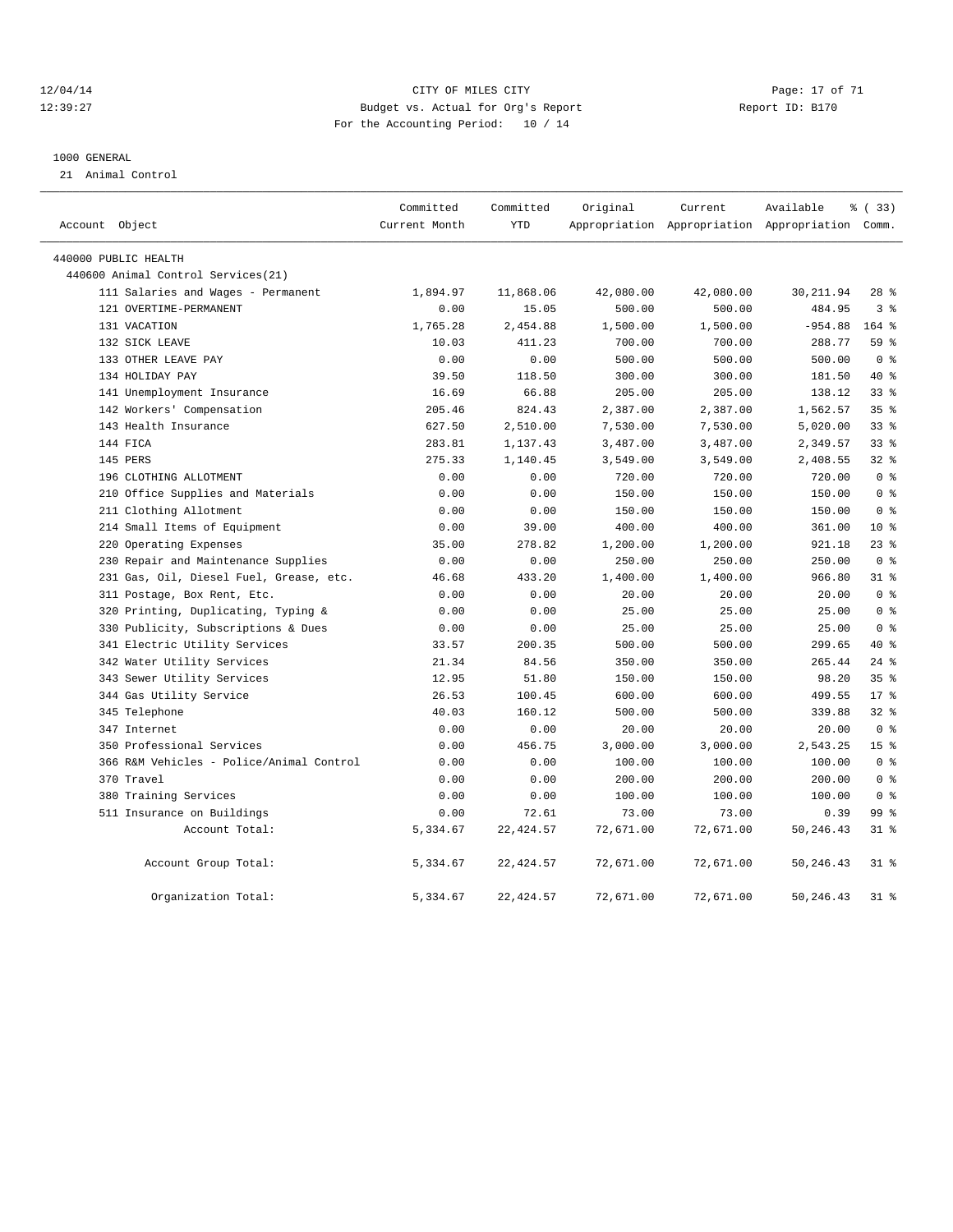#### 12/04/14 Page: 18 of 71 12:39:27 Budget vs. Actual for Org's Report Report ID: B170 For the Accounting Period: 10 / 14

#### 1000 GENERAL

36 Planning & Community Services

| Account Object                            | Committed<br>Current Month | Committed<br><b>YTD</b> | Original   | Current    | Available<br>Appropriation Appropriation Appropriation Comm. | % (33)          |
|-------------------------------------------|----------------------------|-------------------------|------------|------------|--------------------------------------------------------------|-----------------|
| 410000 GENERAL GOVERNMENT                 |                            |                         |            |            |                                                              |                 |
| 411020 Community Services & Planning      |                            |                         |            |            |                                                              |                 |
| 111 Salaries and Wages - Permanent        | 3,201.77                   | 12, 171.40              | 33,735.00  | 33,735.00  | 21,563.60                                                    | 36%             |
| 121 OVERTIME-PERMANENT                    | 9.83                       | 34.36                   | 500.00     | 500.00     | 465.64                                                       | 7 %             |
| 131 VACATION                              | 47.48                      | 998.40                  | 4,000.00   | 4,000.00   | 3,001.60                                                     | 25%             |
| 132 SICK LEAVE                            | 52.18                      | 75.10                   | 2,000.00   | 2,000.00   | 1,924.90                                                     | 4%              |
| 133 OTHER LEAVE PAY                       | 0.00                       | 0.00                    | 3,143.00   | 3,143.00   | 3,143.00                                                     | 0 <sup>8</sup>  |
| 141 Unemployment Insurance                | 14.89                      | 60.42                   | 195.00     | 195.00     | 134.58                                                       | $31$ $%$        |
| 142 Workers' Compensation                 | 15.98                      | 65.15                   | 199.00     | 199.00     | 133.85                                                       | 338             |
| 143 Health Insurance                      | 683.68                     | 2,734.60                | 8,208.00   | 8,208.00   | 5,473.40                                                     | 33 <sup>8</sup> |
| 144 FICA                                  | 253.25                     | 1,020.30                | 3,318.00   | 3,318.00   | 2,297.70                                                     | 31.8            |
| 145 PERS                                  | 270.52                     | 1,084.90                | 3,544.00   | 3,544.00   | 2,459.10                                                     | 31.8            |
| 196 CLOTHING ALLOTMENT                    | 0.00                       | 163.50                  | 314.00     | 314.00     | 150.50                                                       | $52$ $%$        |
| 210 Office Supplies and Materials         | 50.57                      | 124.73                  | 800.00     | 800.00     | 675.27                                                       | 16 <sup>8</sup> |
| 214 Small Items of Equipment              | 0.00                       | 0.00                    | 800.00     | 800.00     | 800.00                                                       | 0 <sup>8</sup>  |
| 220 Operating Expenses                    | 86.10                      | 182.12                  | 100.00     | 100.00     | $-82.12$                                                     | 182 %           |
| 311 Postage, Box Rent, Etc.               | 22.86                      | 58.83                   | 250.00     | 250.00     | 191.17                                                       | $24$ %          |
| 320 Printing, Duplicating, Typing &       | 0.00                       | 0.00                    | 500.00     | 500.00     | 500.00                                                       | 0 <sup>8</sup>  |
| 327 Map Printing                          | 0.00                       | 0.00                    | 100.00     | 100.00     | 100.00                                                       | 0 <sup>8</sup>  |
| 330 Publicity, Subscriptions & Dues       | 0.00                       | 0.00                    | 775.00     | 775.00     | 775.00                                                       | 0 <sup>8</sup>  |
| 331 Publication of Formal & Legal Notices | 0.00                       | 36.00                   | 275.00     | 275.00     | 239.00                                                       | $13*$           |
| 334 Memberships, Registrations & Dues     | 0.00                       | 40.00                   | 100.00     | 100.00     | 60.00                                                        | 40 %            |
| 345 Telephone                             | 77.37                      | 312.44                  | 900.00     | 900.00     | 587.56                                                       | 35%             |
| 347 Internet                              | 0.00                       | 0.00                    | 100.00     | 100.00     | 100.00                                                       | 0 <sup>8</sup>  |
| 350 Professional Services                 | 3,643.06                   | 10,153.81               | 180,000.00 | 180,000.00 | 169,846.19                                                   | 6 %             |
| 360 Contr R & M                           | 197.50                     | 393.92                  | 1,500.00   | 1,500.00   | 1,106.08                                                     | $26$ %          |
| 370 Travel                                | 198.85                     | 606.15                  | 1,000.00   | 1,000.00   | 393.85                                                       | 61 %            |
| 380 Training Services                     | 0.00                       | 195.00                  | 1,000.00   | 1,000.00   | 805.00                                                       | $20*$           |
| 382 Books                                 | 0.00                       | 75.45                   | 200.00     | 200.00     | 124.55                                                       | 38 %            |
| Account Total:                            | 8,825.89                   | 30,586.58               | 247,556.00 | 247,556.00 | 216,969.42                                                   | $12*$           |
| Account Group Total:                      | 8,825.89                   | 30,586.58               | 247,556.00 | 247,556.00 | 216,969.42                                                   | $12*$           |
| Organization Total:                       | 8,825.89                   | 30,586.58               | 247,556.00 | 247,556.00 | 216,969.42                                                   | $12$ %          |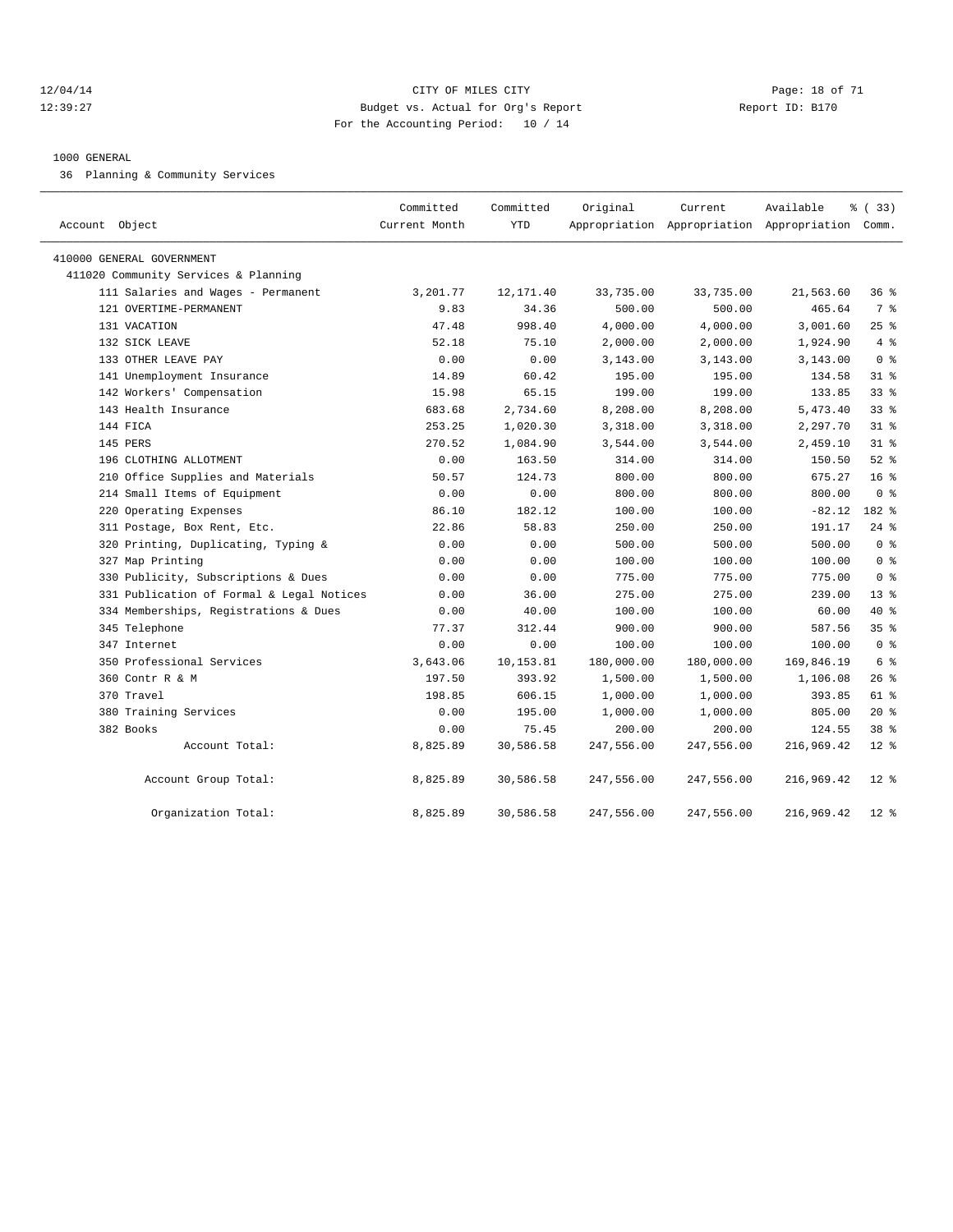#### 12/04/14 Page: 19 of 71 12:39:27 Budget vs. Actual for Org's Report Report ID: B170 For the Accounting Period: 10 / 14

#### 1000 GENERAL

37 CITY HEALTH

| Object<br>Account                                                       | Committed<br>Current Month | Committed<br><b>YTD</b> | Original<br>Appropriation | Current<br>Appropriation | Available<br>Appropriation | % (33)<br>Comm.       |
|-------------------------------------------------------------------------|----------------------------|-------------------------|---------------------------|--------------------------|----------------------------|-----------------------|
| 520000 OTHER FINANCING USES<br>521000 Interfund Operating Transfers Out |                            |                         |                           |                          |                            |                       |
| 820 Transfers to Other Funds<br>Account Total:                          | 0.00<br>0.00               | 0.00<br>0.00            | 30,000.00<br>30,000.00    | 30,000.00<br>30,000.00   | 30,000.00<br>30,000.00     | 0 ક<br>0 <sup>8</sup> |
| Account Group Total:                                                    | 0.00                       | 0.00                    | 30,000.00                 | 30,000.00                | 30,000.00                  | 0 ક                   |
| Organization Total:                                                     | 0.00                       | 0.00                    | 30,000.00                 | 30,000.00                | 30,000.00                  | 0 ક                   |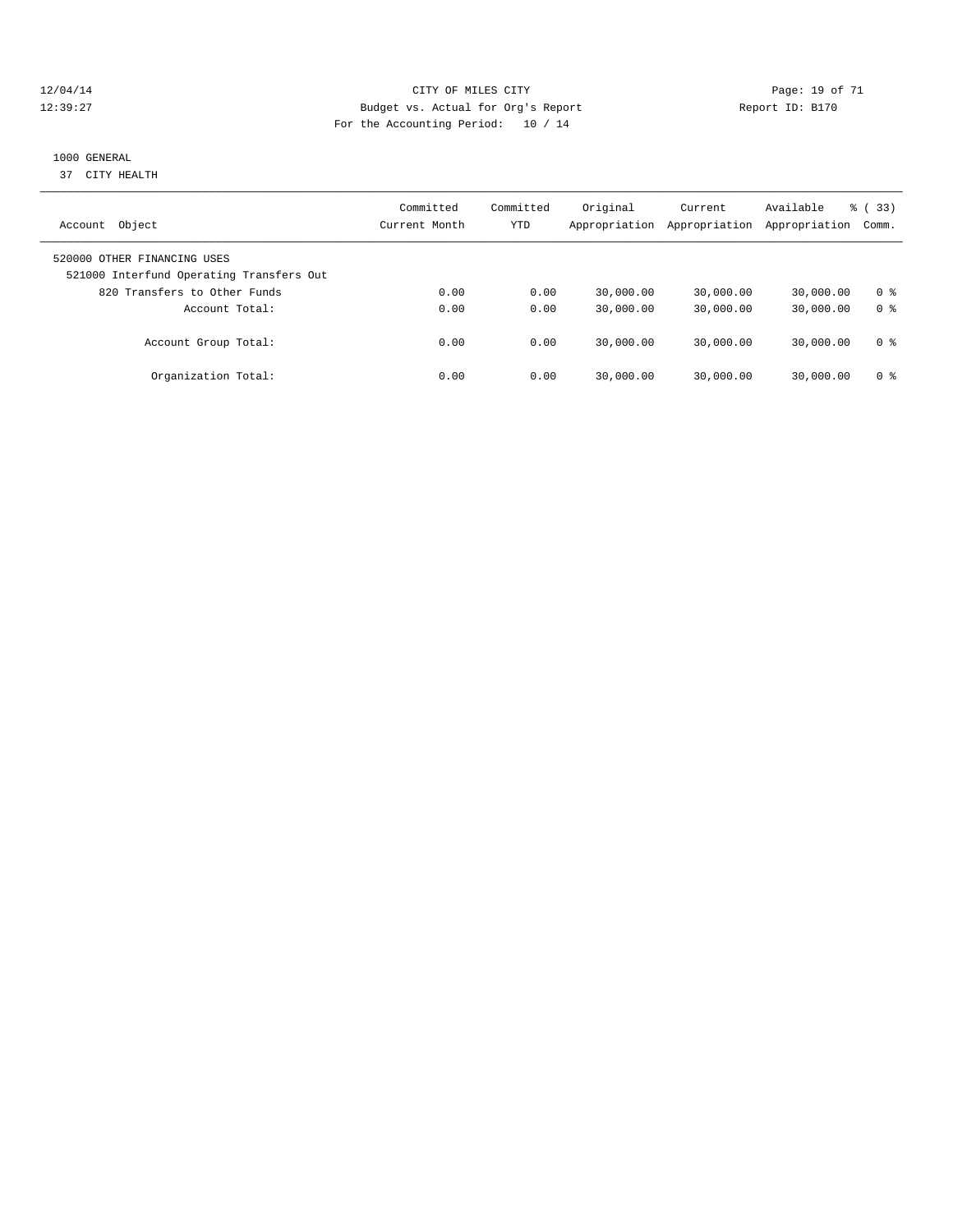#### 12/04/14 Page: 20 of 71 12:39:27 Budget vs. Actual for Org's Report Report ID: B170 For the Accounting Period: 10 / 14

#### 1000 GENERAL

201 Flood Prevention

| Account Object                            | Committed<br>Current Month | Committed<br><b>YTD</b> | Original   | Current    | Available<br>Appropriation Appropriation Appropriation Comm. | % (33)          |  |
|-------------------------------------------|----------------------------|-------------------------|------------|------------|--------------------------------------------------------------|-----------------|--|
| 430000 Public Works                       |                            |                         |            |            |                                                              |                 |  |
| 431200 Flood Control                      |                            |                         |            |            |                                                              |                 |  |
| 111 Salaries and Wages - Permanent        | 991.60                     | 4,026.51                | 12,242.00  | 12,242.00  | 8,215.49                                                     | $33$ $%$        |  |
| 131 VACATION                              | 14.35                      | 402.32                  | 2,200.00   | 2,200.00   | 1,797.68                                                     | 18 <sup>°</sup> |  |
| 132 SICK LEAVE                            | 32.65                      | 395.28                  | 700.00     | 700.00     | 304.72                                                       | 56 %            |  |
| 133 OTHER LEAVE PAY                       | 0.00                       | 0.00                    | 1,311.00   | 1,311.00   | 1,311.00                                                     | 0 <sup>8</sup>  |  |
| 141 Unemployment Insurance                | 4.64                       | 21.90                   | 74.00      | 74.00      | 52.10                                                        | $30*$           |  |
| 142 Workers' Compensation                 | 57.86                      | 272.11                  | 862.00     | 862.00     | 589.89                                                       | 32 <sub>8</sub> |  |
| 143 Health Insurance                      | 251.04                     | 1,003.96                | 3,012.00   | 3,012.00   | 2,008.04                                                     | 33%             |  |
| 144 FICA                                  | 79.45                      | 373.67                  | 1,259.00   | 1,259.00   | 885.33                                                       | $30*$           |  |
| 145 PERS                                  | 84.83                      | 394.11                  | 1,344.00   | 1,344.00   | 949.89                                                       | 29%             |  |
| 196 CLOTHING ALLOTMENT                    | 0.00                       | 60.00                   | 60.00      | 60.00      | 0.00                                                         | $100*$          |  |
| 210 Office Supplies and Materials         | 41.58                      | 102.15                  | 300.00     | 300.00     | 197.85                                                       | $34$ $%$        |  |
| 214 Small Items of Equipment              | 0.00                       | 4,455.00                | 5,085.00   | 5,085.00   | 630.00                                                       | 88 %            |  |
| 220 Operating Expenses                    | 0.00                       | 96.03                   | 1,100.00   | 1,100.00   | 1,003.97                                                     | 9 <sup>8</sup>  |  |
| 231 Gas, Oil, Diesel Fuel, Grease, etc.   | 0.00                       | 0.00                    | 350.00     | 350.00     | 350.00                                                       | 0 <sup>8</sup>  |  |
| 311 Postage, Box Rent, Etc.               | 2,011.27                   | 2,058.64                | 1,800.00   | 1,800.00   | $-258.64$                                                    | $114$ %         |  |
| 327 Map Printing                          | 0.00                       | 0.00                    | 150.00     | 150.00     | 150.00                                                       | 0 <sup>8</sup>  |  |
| 330 Publicity, Subscriptions & Dues       | 0.00                       | 0.00                    | 200.00     | 200.00     | 200.00                                                       | 0 <sup>8</sup>  |  |
| 331 Publication of Formal & Legal Notices | 412.00                     | 637.00                  | 2,000.00   | 2,000.00   | 1,363.00                                                     | 328             |  |
| 334 Memberships, Registrations & Dues     | 0.00                       | 0.00                    | 250.00     | 250.00     | 250.00                                                       | 0 <sup>8</sup>  |  |
| 345 Telephone                             | 0.00                       | 0.00                    | 100.00     | 100.00     | 100.00                                                       | 0 <sup>8</sup>  |  |
| 350 Professional Services                 | 0.00                       | 94,921.10               | 80,000.00  | 80,000.00  | $-14,921.10$                                                 | 119 %           |  |
| 370 Travel                                | 0.00                       | 354.48                  | 1,200.00   | 1,200.00   | 845.52                                                       | $30*$           |  |
| 380 Training Services                     | 0.00                       | 0.00                    | 500.00     | 500.00     | 500.00                                                       | 0 <sup>8</sup>  |  |
| 382 Books                                 | 0.00                       | 0.00                    | 100.00     | 100.00     | 100.00                                                       | 0 <sup>8</sup>  |  |
| 513 Liability                             | 0.00                       | 1,500.00                | 0.00       | 0.00       | $-1,500.00$                                                  | *** 8           |  |
| 533 Machinery and Equipment Rental        | 0.00                       | 0.00                    | 250.00     | 250.00     | 250.00                                                       | 0 <sup>8</sup>  |  |
| 540 Special Assessments                   | 250.00                     | 250.00                  | 250.00     | 250.00     | 0.00                                                         | $100*$          |  |
| Account Total:                            | 4,231.27                   | 111,324.26              | 116,699.00 | 116,699.00 | 5,374.74                                                     | 95%             |  |
| Account Group Total:                      | 4,231.27                   | 111,324.26              | 116,699.00 | 116,699.00 | 5,374.74                                                     | 95%             |  |
| Organization Total:                       | 4,231.27                   | 111,324.26              | 116,699.00 | 116,699.00 | 5,374.74                                                     | 95%             |  |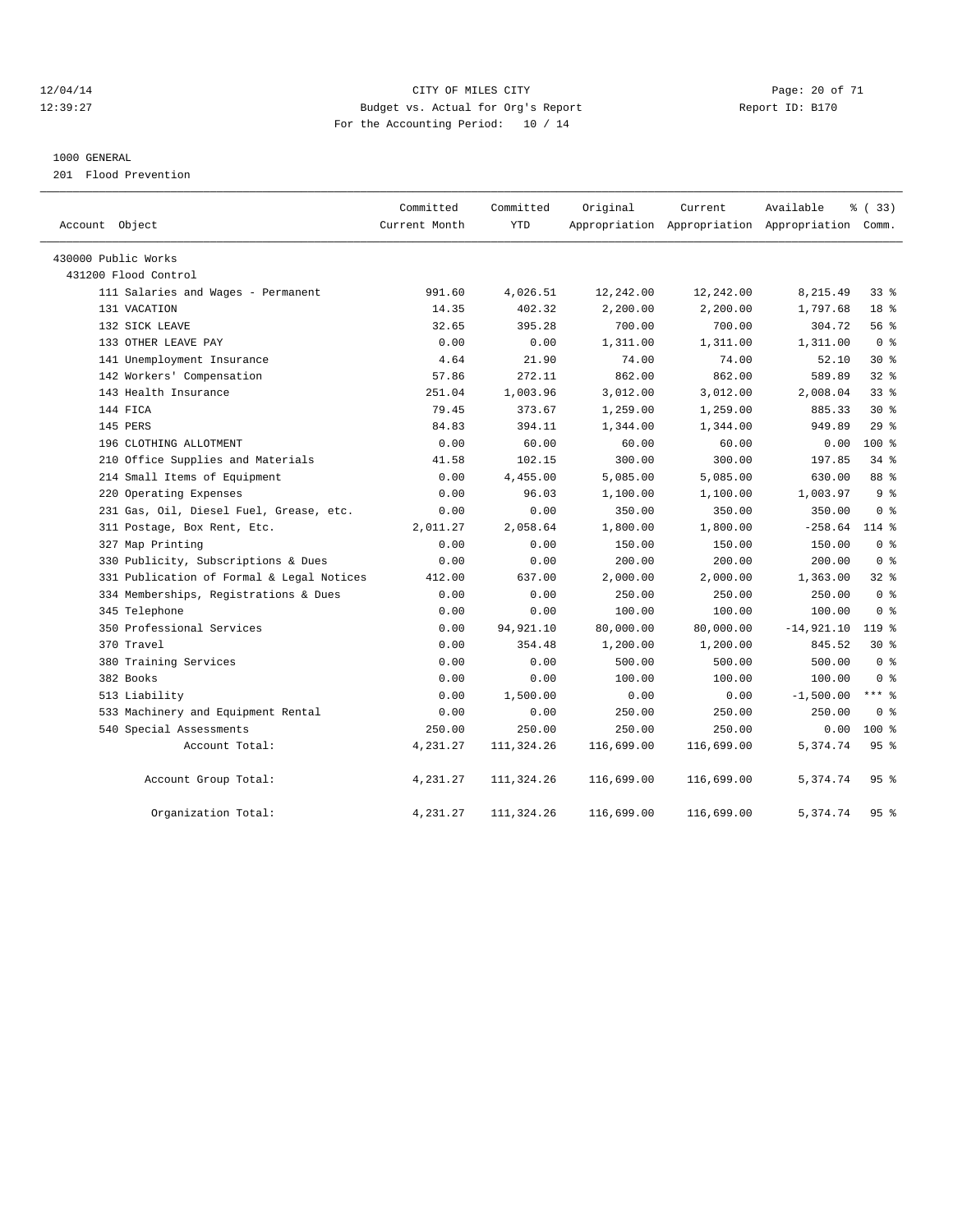#### 12/04/14 Page: 21 of 71 12:39:27 Budget vs. Actual for Org's Report Report ID: B170 For the Accounting Period: 10 / 14

## 1000 GENERAL

301 Elections

| Object<br>Account                             | Committed<br>Current Month | Committed<br><b>YTD</b> | Original<br>Appropriation | Current<br>Appropriation | Available<br>Appropriation | % (33)<br>Comm. |
|-----------------------------------------------|----------------------------|-------------------------|---------------------------|--------------------------|----------------------------|-----------------|
| 410000 GENERAL GOVERNMENT<br>410600 Elections |                            |                         |                           |                          |                            |                 |
| 300 PURCHASED SERVICES                        | 0.00                       | 0.00                    | 9,500.00                  | 9,500.00                 | 9,500.00                   | 0 ક             |
| Account Total:                                | 0.00                       | 0.00                    | 9.500.00                  | 9.500.00                 | 9,500.00                   | 0 <sup>8</sup>  |
| Account Group Total:                          | 0.00                       | 0.00                    | 9.500.00                  | 9.500.00                 | 9,500.00                   | 0 ક             |
| Organization Total:                           | 0.00                       | 0.00                    | 9.500.00                  | 9,500.00                 | 9,500.00                   | 0 ક             |

Fund Total: 317,791.03 1,520,465.01 4,458,496.00 4,458,496.00 2,938,030.99 34 %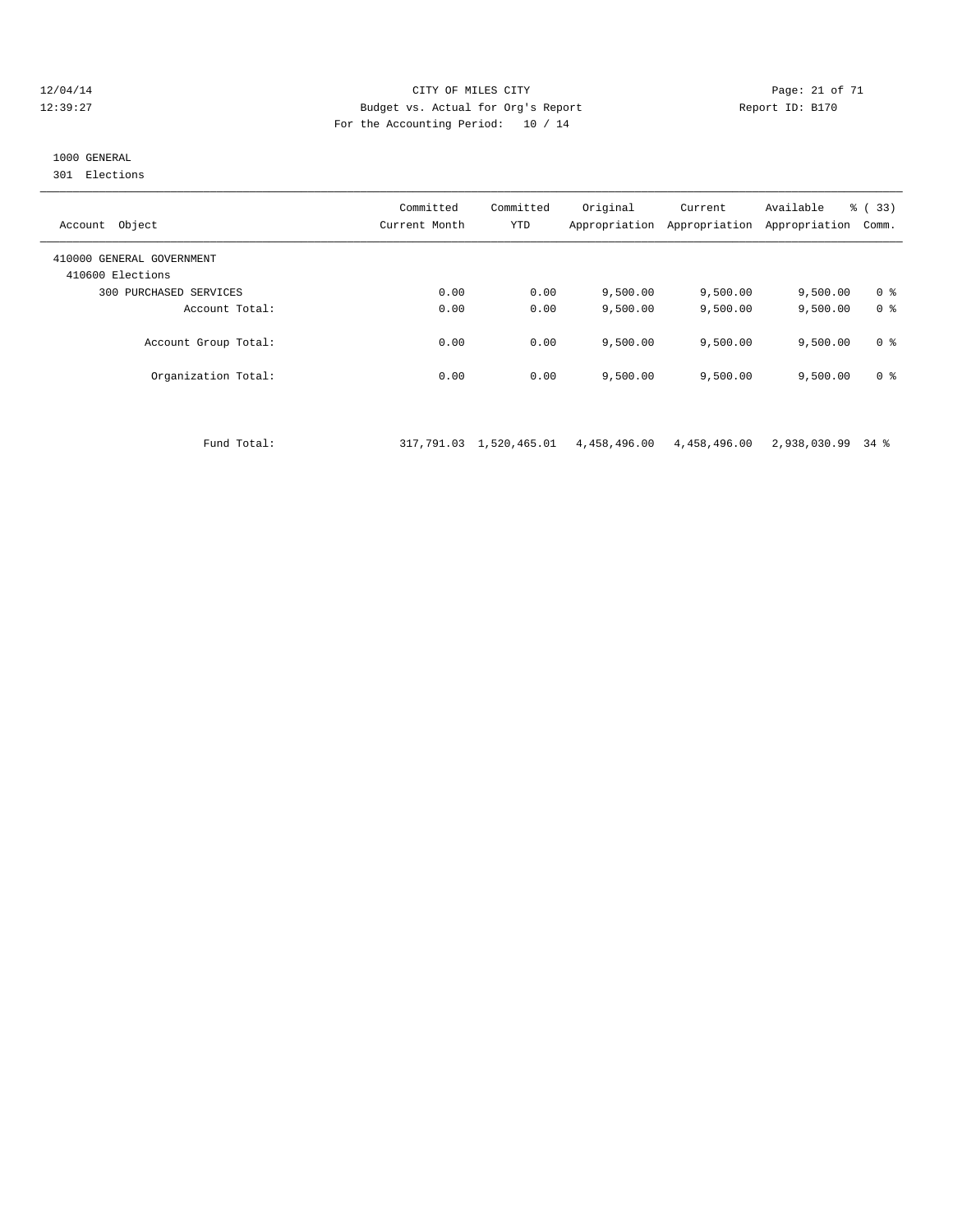#### 12/04/14 Page: 22 of 71 12:39:27 Budget vs. Actual for Org's Report Report ID: B170 For the Accounting Period: 10 / 14

————————————————————————————————————————————————————————————————————————————————————————————————————————————————————————————————————

## 2220 LIBRARY

16 Library

|                                          | Committed     | Committed  | Original   | Current    | Available                                       | % (33)          |  |
|------------------------------------------|---------------|------------|------------|------------|-------------------------------------------------|-----------------|--|
| Account Object                           | Current Month | YTD        |            |            | Appropriation Appropriation Appropriation Comm. |                 |  |
|                                          |               |            |            |            |                                                 |                 |  |
| 460000 CULTURE AND RECREATION            |               |            |            |            |                                                 |                 |  |
| 460100 Library Services(16)              |               |            |            |            |                                                 |                 |  |
| 111 Salaries and Wages - Permanent       | 13,991.34     | 55,384.03  | 176,111.00 | 176,111.00 | 120,726.97                                      | $31$ %          |  |
| 121 OVERTIME-PERMANENT                   | 0.00          | 0.00       | 600.00     | 600.00     | 600.00                                          | 0 <sup>8</sup>  |  |
| 131 VACATION                             | 1,386.07      | 7,971.32   | 12,000.00  | 12,000.00  | 4,028.68                                        | 66 %            |  |
| 132 SICK LEAVE                           | 0.00          | 109.15     | 4,000.00   | 4,000.00   | 3,890.85                                        | 3 <sup>8</sup>  |  |
| 133 OTHER LEAVE PAY                      | 184.51        | 460.22     | 3,839.00   | 3,839.00   | 3,378.78                                        | $12*$           |  |
| 141 Unemployment Insurance               | 70.02         | 291.06     | 885.00     | 885.00     | 593.94                                          | $33$ %          |  |
| 142 Workers' Compensation                | 64.71         | 268.86     | 768.00     | 768.00     | 499.14                                          | 35 <sup>8</sup> |  |
| 143 Health Insurance                     | 3,136.80      | 12,547.20  | 37,650.00  | 37,650.00  | 25,102.80                                       | 33 <sup>8</sup> |  |
| 144 FICA                                 | 1,176.66      | 4,892.32   | 15,044.00  | 15,044.00  | 10,151.68                                       | 33%             |  |
| 145 PERS                                 | 1,271.40      | 5,222.62   | 16,067.00  | 16,067.00  | 10,844.38                                       | $33$ $%$        |  |
| 196 CLOTHING ALLOTMENT                   | 0.00          | 750.00     | 900.00     | 900.00     | 150.00                                          | 83%             |  |
| 210 Office Supplies and Materials        | 0.00          | 290.10     | 1,500.00   | 1,500.00   | 1,209.90                                        | 19 <sup>°</sup> |  |
| 214 Small Items of Equipment             | 2.45          | 40.98      | 2,000.00   | 2,000.00   | 1,959.02                                        | 2 <sup>8</sup>  |  |
| 220 Operating Expenses                   | 23.53         | 23.53      | 200.00     | 200.00     | 176.47                                          | $12*$           |  |
| 224 Janitorial Supplies                  | 169.69        | 252.39     | 700.00     | 700.00     | 447.61                                          | 36%             |  |
| 311 Postage, Box Rent, Etc.              | 76.29         | 354.53     | 2,000.00   | 2,000.00   | 1,645.47                                        | 18 %            |  |
| 320 Printing, Duplicating, Typing &      | 150.51        | 278.82     | 1,500.00   | 1,500.00   | 1,221.18                                        | 19 <sup>°</sup> |  |
| 334 Memberships, Registrations & Dues    | 0.00          | 0.00       | 250.00     | 250.00     | 250.00                                          | 0 <sup>8</sup>  |  |
| 341 Electric Utility Services            | 0.00          | 2,454.62   | 7,000.00   | 7,000.00   | 4,545.38                                        | 35%             |  |
| 342 Water Utility Services               | 27.70         | 158.78     | 400.00     | 400.00     | 241.22                                          | 40 %            |  |
| 343 Sewer Utility Services               | 14.35         | 57.40      | 200.00     | 200.00     | 142.60                                          | 29%             |  |
| 344 Gas Utility Service                  | 0.00          | 80.52      | 3,000.00   | 3,000.00   | 2,919.48                                        | 3 <sup>8</sup>  |  |
| 345 Telephone                            | 0.00          | 345.32     | 1,000.00   | 1,000.00   | 654.68                                          | 35 <sup>8</sup> |  |
| 346 Garbage Service                      | 0.00          | 0.00       | 300.00     | 300.00     | 300.00                                          | 0 <sup>8</sup>  |  |
| 347 Internet                             | 0.00          | 424.80     | 1,100.00   | 1,100.00   | 675.20                                          | 39 %            |  |
| 350 Professional Services                | 0.00          | 0.00       | 8,000.00   | 8,000.00   | 8,000.00                                        | 0 <sup>8</sup>  |  |
| 360 Contr R & M                          | 430.50        | 2,226.26   | 9,187.00   | 9,187.00   | 6,960.74                                        | $24$ %          |  |
| 370 Travel                               | 492.80        | 492.80     | 2,200.00   | 2,200.00   | 1,707.20                                        | $22$ %          |  |
| 380 Training Services                    | 0.00          | 0.00       | 500.00     | 500.00     | 500.00                                          | 0 <sup>8</sup>  |  |
| 382 Books                                | 46.15         | 1,792.77   | 15,000.00  | 15,000.00  | 13,207.23                                       | $12*$           |  |
| 511 Insurance on Buildings               | 0.00          | 2,972.27   | 5,000.00   | 5,000.00   | 2,027.73                                        | 59 %            |  |
| Account Total:                           | 22,715.48     | 100,142.67 | 328,901.00 | 328,901.00 | 228,758.33                                      | $30*$           |  |
| Account Group Total:                     | 22,715.48     | 100,142.67 | 328,901.00 | 328,901.00 | 228,758.33                                      | $30*$           |  |
| 510000 MISCELLANEOUS                     |               |            |            |            |                                                 |                 |  |
|                                          |               |            |            |            |                                                 |                 |  |
| 510330 Comprehensive Liability Insurance |               |            |            |            |                                                 | $-0.68$ 100 %   |  |
| 513 Liability                            | 0.00          | 1,750.68   | 1,750.00   | 1,750.00   |                                                 |                 |  |
| Account Total:                           | 0.00          | 1,750.68   | 1,750.00   | 1,750.00   |                                                 | $-0.68$ 100 %   |  |
| Account Group Total:                     | 0.00          | 1,750.68   | 1,750.00   | 1,750.00   |                                                 | $-0.68$ 100 %   |  |
| 520000 OTHER FINANCING USES              |               |            |            |            |                                                 |                 |  |
| 521000 Interfund Operating Transfers Out |               |            |            |            |                                                 |                 |  |
| 820 Transfers to Other Funds             | 1,701.12      | 6,804.48   | 20,413.00  | 20,413.00  | 13,608.52                                       | 33 %            |  |
| Account Total:                           | 1,701.12      | 6,804.48   | 20, 413.00 | 20,413.00  | 13,608.52                                       | 33 %            |  |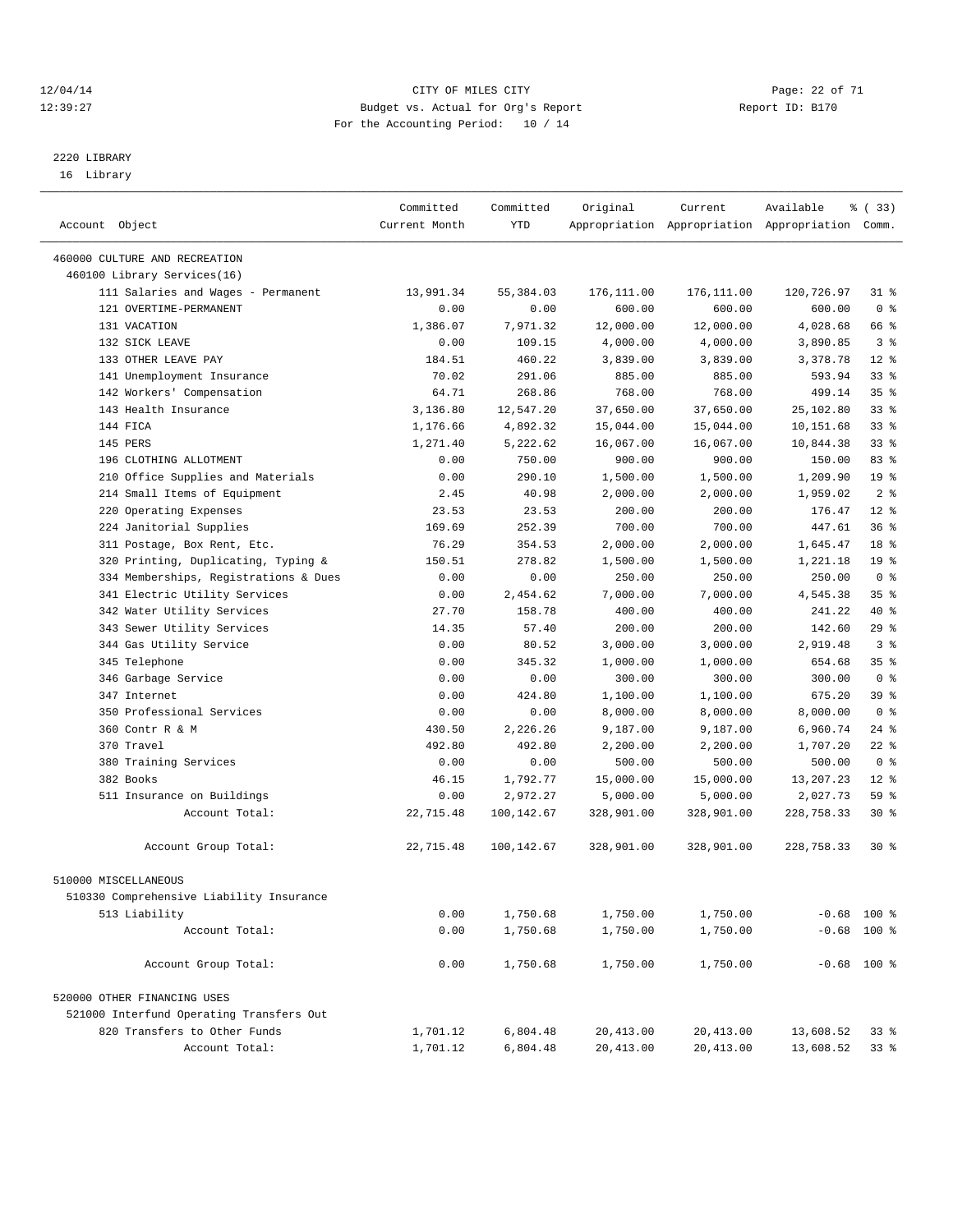#### 12/04/14 Page: 23 of 71 12:39:27 Budget vs. Actual for Org's Report Report ID: B170 For the Accounting Period: 10 / 14

#### 2220 LIBRARY 16 Library

| Object<br>Account    | Committed<br>Current Month | Committed<br><b>YTD</b> | Original<br>Appropriation | Current<br>Appropriation | Available<br>Appropriation | % (33)<br>Comm. |
|----------------------|----------------------------|-------------------------|---------------------------|--------------------------|----------------------------|-----------------|
| Account Group Total: | 1,701.12                   | 6,804.48                | 20,413.00                 | 20,413.00                | 13,608.52                  | 338             |
| Organization Total:  | 24,416.60                  | 108,697.83              | 351,064.00                | 351,064.00               | 242, 366. 17               | $31*$           |
| Fund Total:          | 24,416.60                  | 108,697.83              | 351,064.00                | 351,064.00               | 242,366.17 31 %            |                 |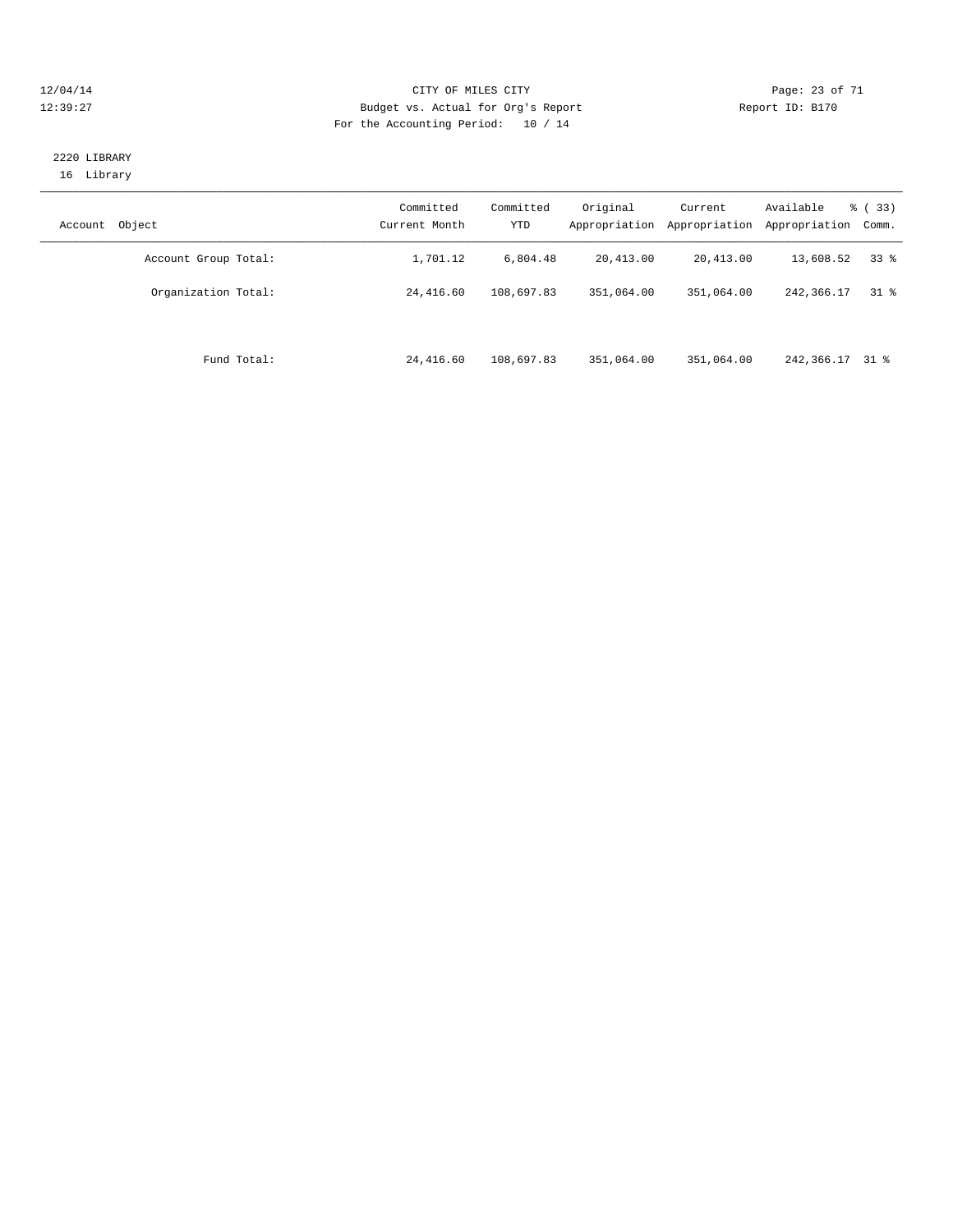#### 12/04/14 Page: 24 of 71 12:39:27 Budget vs. Actual for Org's Report Report ID: B170 For the Accounting Period: 10 / 14

# 2270 Health

37 CITY HEALTH

| Account Object                     | Committed<br>Current Month | Committed<br>YTD | Original  | Current<br>Appropriation Appropriation | Available<br>Appropriation | % (33)<br>Comm. |
|------------------------------------|----------------------------|------------------|-----------|----------------------------------------|----------------------------|-----------------|
| 440000 PUBLIC HEALTH               |                            |                  |           |                                        |                            |                 |
| 440140 Registration and Inspection |                            |                  |           |                                        |                            |                 |
| 311 Postage, Box Rent, Etc.        | 0.90                       | 3.78             | 200.00    | 200.00                                 | 196.22                     | 2 <sub>8</sub>  |
| 350 Professional Services          | 2,750.00                   | 13,750.00        | 30,000.00 | 30,000.00                              | 16,250.00                  | 46 %            |
| Account Total:                     | 2,750.90                   | 13,753.78        | 30,200.00 | 30,200.00                              | 16,446.22                  | $46*$           |
| Account Group Total:               | 2,750.90                   | 13,753.78        | 30,200.00 | 30,200.00                              | 16,446.22                  | $46$ %          |
| Organization Total:                | 2,750.90                   | 13,753.78        | 30,200.00 | 30,200.00                              | 16,446.22                  | $46*$           |
|                                    |                            |                  |           |                                        |                            |                 |
| Fund Total:                        | 2,750.90                   | 13,753.78        | 30,200.00 | 30,200.00                              | 16,446.22                  | 46 %            |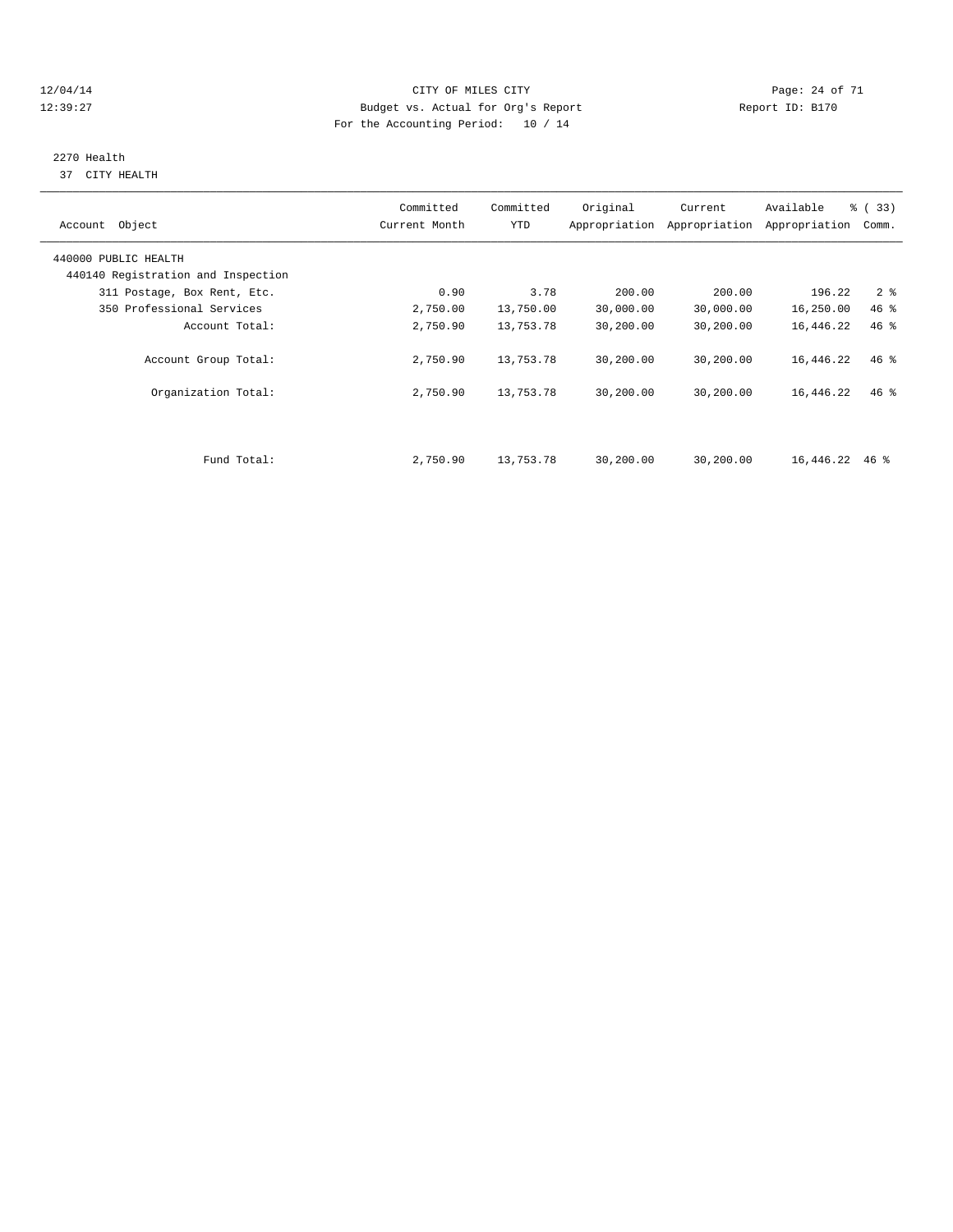#### 12/04/14 Page: 25 of 71 12:39:27 Budget vs. Actual for Org's Report Report ID: B170 For the Accounting Period: 10 / 14

2350 Local Government/Study Commission

302 Local Government/Study Commission

| Account Object                       | Committed<br>Current Month | Committed<br><b>YTD</b> | Original  | Current   | Available<br>Appropriation Appropriation Appropriation | % (33)<br>Comm. |
|--------------------------------------|----------------------------|-------------------------|-----------|-----------|--------------------------------------------------------|-----------------|
| 410000 GENERAL GOVERNMENT            |                            |                         |           |           |                                                        |                 |
| 410130 Committees and Special Bodies |                            |                         |           |           |                                                        |                 |
| 210 Office Supplies and Materials    | 0.00                       | 0.00                    | 500.00    | 500.00    | 500.00                                                 | 0 <sup>8</sup>  |
| 220 Operating Expenses               | 0.00                       | 175.45                  | 500.00    | 500.00    | 324.55                                                 | 35%             |
| 311 Postage, Box Rent, Etc.          | 0.00                       | 0.00                    | 1,000.00  | 1,000.00  | 1,000.00                                               | 0 <sup>8</sup>  |
| 320 Printing, Duplicating, Typing &  | 0.00                       | 0.00                    | 1,000.00  | 1,000.00  | 1,000.00                                               | 0 <sup>8</sup>  |
| 350 Professional Services            | 0.00                       | 0.00                    | 8,142.00  | 8,142.00  | 8,142.00                                               | 0 <sup>8</sup>  |
| 370 Travel                           | 0.00                       | 0.00                    | 3,000.00  | 3,000.00  | 3,000.00                                               | 0 <sup>8</sup>  |
| Account Total:                       | 0.00                       | 175.45                  | 14,142.00 | 14,142.00 | 13,966.55                                              | 1 <sup>8</sup>  |
| Account Group Total:                 | 0.00                       | 175.45                  | 14,142.00 | 14,142.00 | 13,966.55                                              | 1 <sup>8</sup>  |
| Organization Total:                  | 0.00                       | 175.45                  | 14,142.00 | 14,142.00 | 13,966.55                                              | 1 <sup>8</sup>  |
|                                      |                            |                         |           |           |                                                        |                 |
| Fund Total:                          | 0.00                       | 175.45                  | 14,142.00 | 14,142.00 | 13,966.55                                              | 1 <sup>8</sup>  |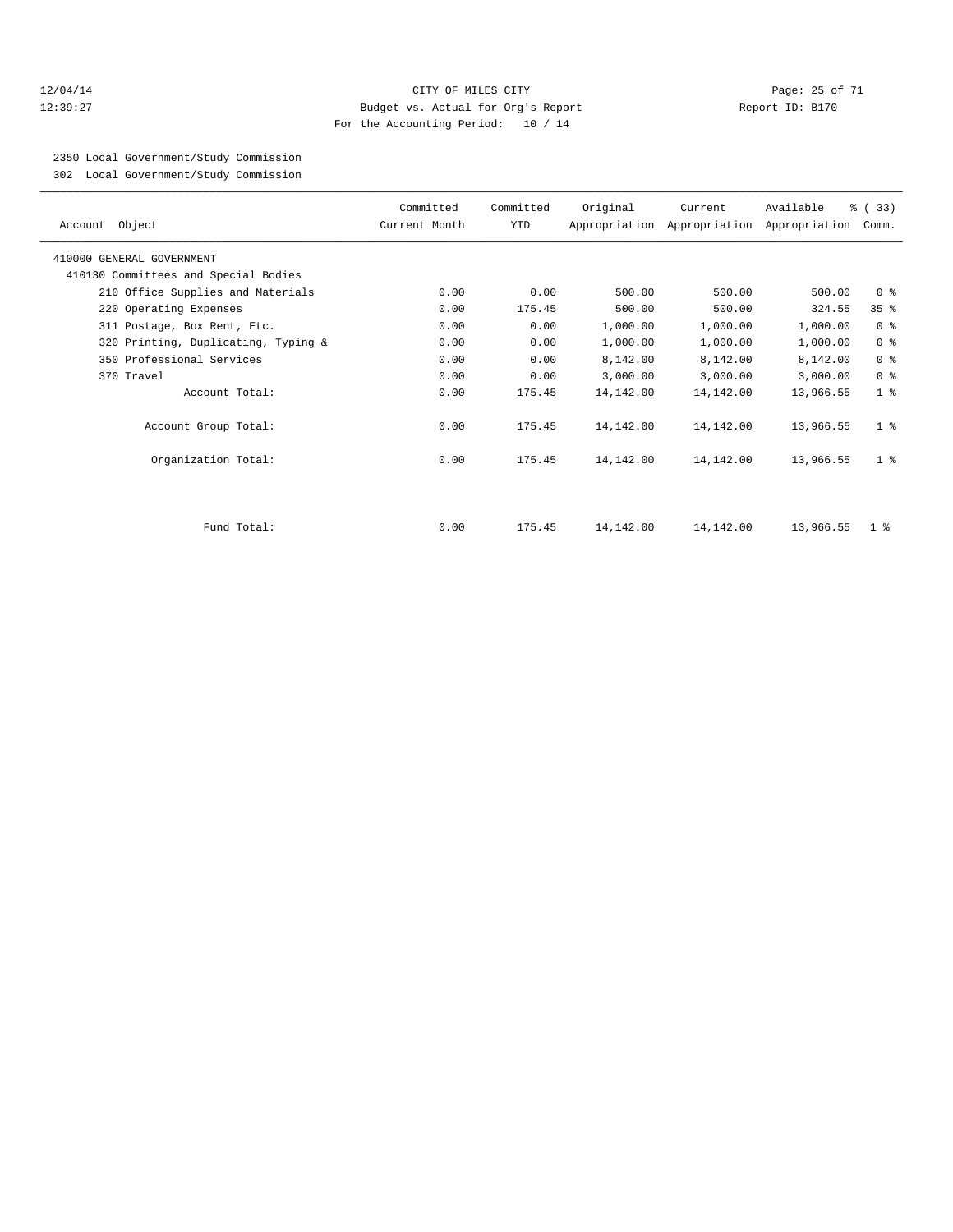#### 12/04/14 Page: 26 of 71 12:39:27 Budget vs. Actual for Org's Report Report ID: B170 For the Accounting Period: 10 / 14

# 2372 Permissive Medical Levy

20 Permissive Medical Levy

| Object<br>Account                                                       | Committed<br>Current Month | Committed<br>YTD | Original<br>Appropriation | Current<br>Appropriation | Available<br>Appropriation | % (33)<br>Comm. |
|-------------------------------------------------------------------------|----------------------------|------------------|---------------------------|--------------------------|----------------------------|-----------------|
| 520000 OTHER FINANCING USES<br>521000 Interfund Operating Transfers Out |                            |                  |                           |                          |                            |                 |
| 820 Transfers to Other Funds                                            | 0.00                       | 0.00             | 162,064.00                | 162,064.00               | 162,064.00                 | 0 <sup>8</sup>  |
| Account Total:                                                          | 0.00                       | 0.00             | 162,064.00                | 162,064.00               | 162,064.00                 | 0 <sup>8</sup>  |
| Account Group Total:                                                    | 0.00                       | 0.00             | 162,064.00                | 162,064.00               | 162,064.00                 | 0 <sup>8</sup>  |
| Organization Total:                                                     | 0.00                       | 0.00             | 162,064.00                | 162,064.00               | 162,064.00                 | 0 <sup>8</sup>  |
| Fund Total:                                                             | 0.00                       | 0.00             | 162,064.00                | 162,064.00               | 162,064.00                 | 0 <sup>8</sup>  |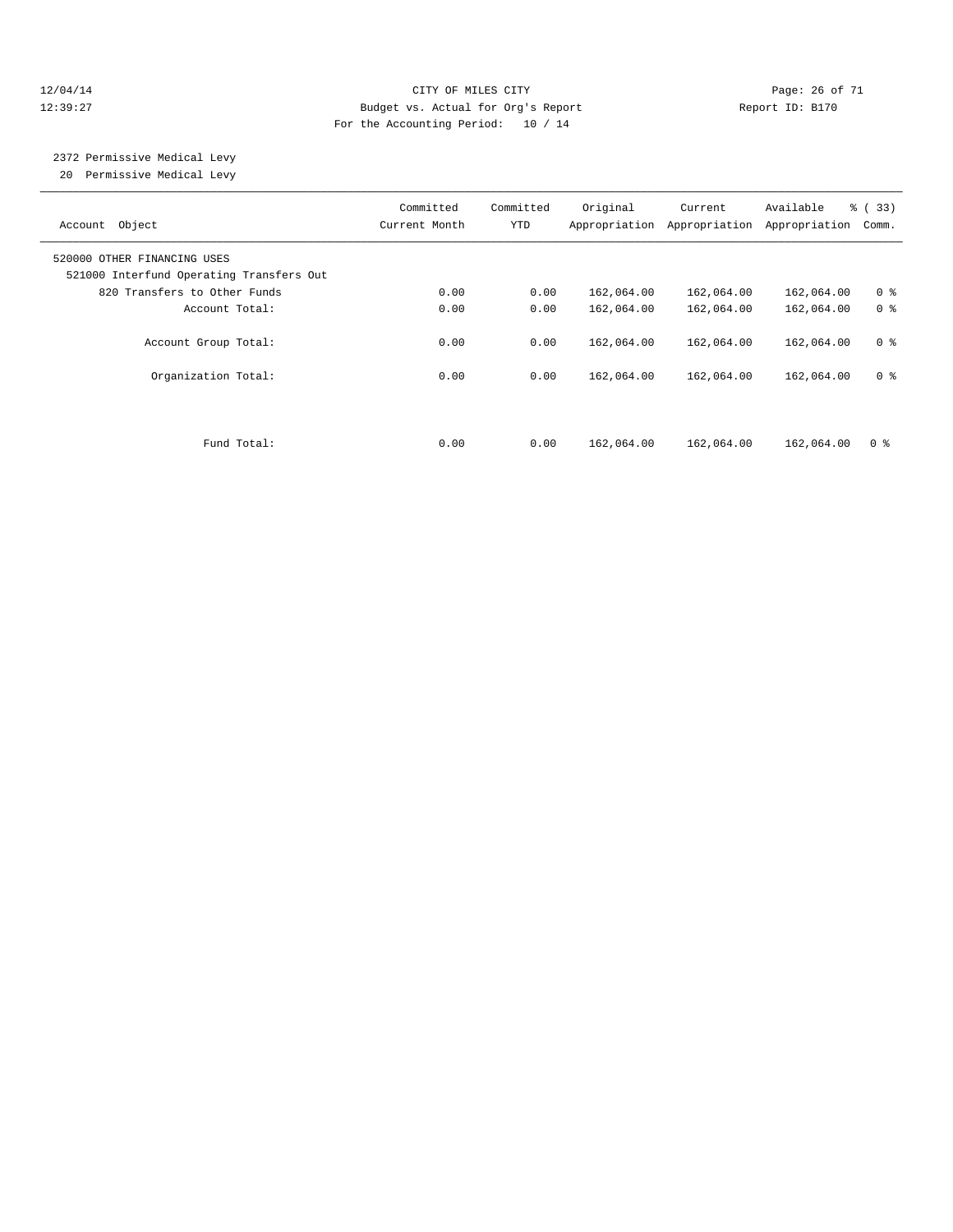#### 12/04/14 Page: 27 of 71 CHTY OF MILES CITY 12:39:27 Budget vs. Actual for Org's Report Report ID: B170 For the Accounting Period: 10 / 14

————————————————————————————————————————————————————————————————————————————————————————————————————————————————————————————————————

## 2394 BUILDING CODE ENFORCEMENT

18 BUILDING INSPECTION

|                                          | Committed     | Committed | Original   | Current                                         | Available | % (33)          |
|------------------------------------------|---------------|-----------|------------|-------------------------------------------------|-----------|-----------------|
| Account Object                           | Current Month | YTD       |            | Appropriation Appropriation Appropriation Comm. |           |                 |
| 420000 PUBLIC SAFETY                     |               |           |            |                                                 |           |                 |
| 420531 Building Inspection               |               |           |            |                                                 |           |                 |
| 111 Salaries and Wages - Permanent       | 500.74        | 2,059.78  | 6,784.00   | 6,784.00                                        | 4,724.22  | $30*$           |
| 121 OVERTIME-PERMANENT                   | 10.92         | 38.19     | 150.00     | 150.00                                          | 111.81    | $25$ %          |
| 131 VACATION                             | 56.34         | 287.93    | 500.00     | 500.00                                          | 212.07    | 58 %            |
| 132 SICK LEAVE                           | 8.16          | 124.28    | 300.00     | 300.00                                          | 175.72    | 41 %            |
| 133 OTHER LEAVE PAY                      | 0.00          | 0.00      | 328.00     | 328.00                                          | 328.00    | 0 <sup>8</sup>  |
| 141 Unemployment Insurance               | 2.60          | 11.44     | 37.00      | 37.00                                           | 25.56     | $31$ $%$        |
| 142 Workers' Compensation                | 18.33         | 84.15     | 272.00     | 272.00                                          | 187.85    | $31$ $%$        |
| 143 Health Insurance                     | 125.48        | 502.04    | 1,506.00   | 1,506.00                                        | 1,003.96  | 33%             |
| 144 FICA                                 | 44.03         | 185.43    | 617.00     | 617.00                                          | 431.57    | $30*$           |
| 145 PERS                                 | 47.08         | 205.11    | 659.00     | 659.00                                          | 453.89    | $31$ %          |
| 196 CLOTHING ALLOTMENT                   | 0.00          | 30.00     | 30.00      | 30.00                                           | 0.00      | 100 %           |
| 210 Office Supplies and Materials        | 129.00        | 164.40    | 3,000.00   | 3,000.00                                        | 2,835.60  | 5 <sup>°</sup>  |
| 214 Small Items of Equipment             | 1,189.95      | 6,368.95  | 12,000.00  | 12,000.00                                       | 5,631.05  | 53%             |
| 220 Operating Expenses                   | 0.00          | 96.03     | 0.00       | 0.00                                            | $-96.03$  | $***$ $-$       |
| 311 Postage, Box Rent, Etc.              | 28.73         | 104.25    | 250.00     | 250.00                                          | 145.75    | 42 %            |
| 320 Printing, Duplicating, Typing &      | 0.00          | 0.00      | 300.00     | 300.00                                          | 300.00    | 0 <sup>8</sup>  |
| 330 Publicity, Subscriptions & Dues      | 22.00         | 22.00     | 150.00     | 150.00                                          | 128.00    | 15 <sup>°</sup> |
| 334 Memberships, Registrations & Dues    | 0.00          | 225.00    | 300.00     | 300.00                                          | 75.00     | 75 %            |
| 345 Telephone                            | 26.36         | 105.44    | 400.00     | 400.00                                          | 294.56    | 26%             |
| 347 Internet                             | 0.00          | 0.00      | 200.00     | 200.00                                          | 200.00    | 0 <sup>8</sup>  |
| 350 Professional Services                | 3,471.65      | 10,702.30 | 75,000.00  | 75,000.00                                       | 64,297.70 | $14$ %          |
| 360 Contr R & M                          | 201.44        | 401.80    | 0.00       | 0.00                                            | $-401.80$ | $***$ $_{8}$    |
| 380 Training Services                    | 0.00          | 0.00      | 1,500.00   | 1,500.00                                        | 1,500.00  | 0 <sup>8</sup>  |
| 382 Books                                | 0.00          | 0.00      | 400.00     | 400.00                                          | 400.00    | 0 <sup>8</sup>  |
| 513 Liability                            | 0.00          | 375.00    | 0.00       | 0.00                                            | $-375.00$ | $***$ 8         |
| 540 Special Assessments                  | 0.00          | 709.93    | 700.00     | 700.00                                          | $-9.93$   | 101 %           |
| Account Total:                           | 5,882.81      | 22,803.45 | 105,383.00 | 105,383.00                                      | 82,579.55 | $22$ %          |
|                                          |               |           |            |                                                 |           |                 |
| Account Group Total:                     | 5,882.81      | 22,803.45 | 105,383.00 | 105,383.00                                      | 82,579.55 | $22$ %          |
| 510000 MISCELLANEOUS                     |               |           |            |                                                 |           |                 |
| 510330 Comprehensive Liability Insurance |               |           |            |                                                 |           |                 |
| 513 Liability                            | 0.00          | 71.62     | 72.00      | 72.00                                           | 0.38      | 99 %            |
| Account Total:                           | 0.00          | 71.62     | 72.00      | 72.00                                           | 0.38      | 99 %            |
| Account Group Total:                     | 0.00          | 71.62     | 72.00      | 72.00                                           | 0.38      | 99 %            |
|                                          |               |           |            |                                                 |           |                 |
| 520000 OTHER FINANCING USES              |               |           |            |                                                 |           |                 |
| 521000 Interfund Operating Transfers Out |               |           |            |                                                 |           |                 |
| 820 Transfers to Other Funds             | 522.38        | 2,089.52  | 6, 269.00  | 6, 269.00                                       | 4,179.48  | 338             |
| Account Total:                           | 522.38        | 2,089.52  | 6,269.00   | 6, 269.00                                       | 4,179.48  | 338             |
| Account Group Total:                     | 522.38        | 2,089.52  | 6, 269.00  | 6, 269.00                                       | 4,179.48  | 338             |
| Organization Total:                      | 6,405.19      | 24,964.59 | 111,724.00 | 111,724.00                                      | 86,759.41 | $22$ %          |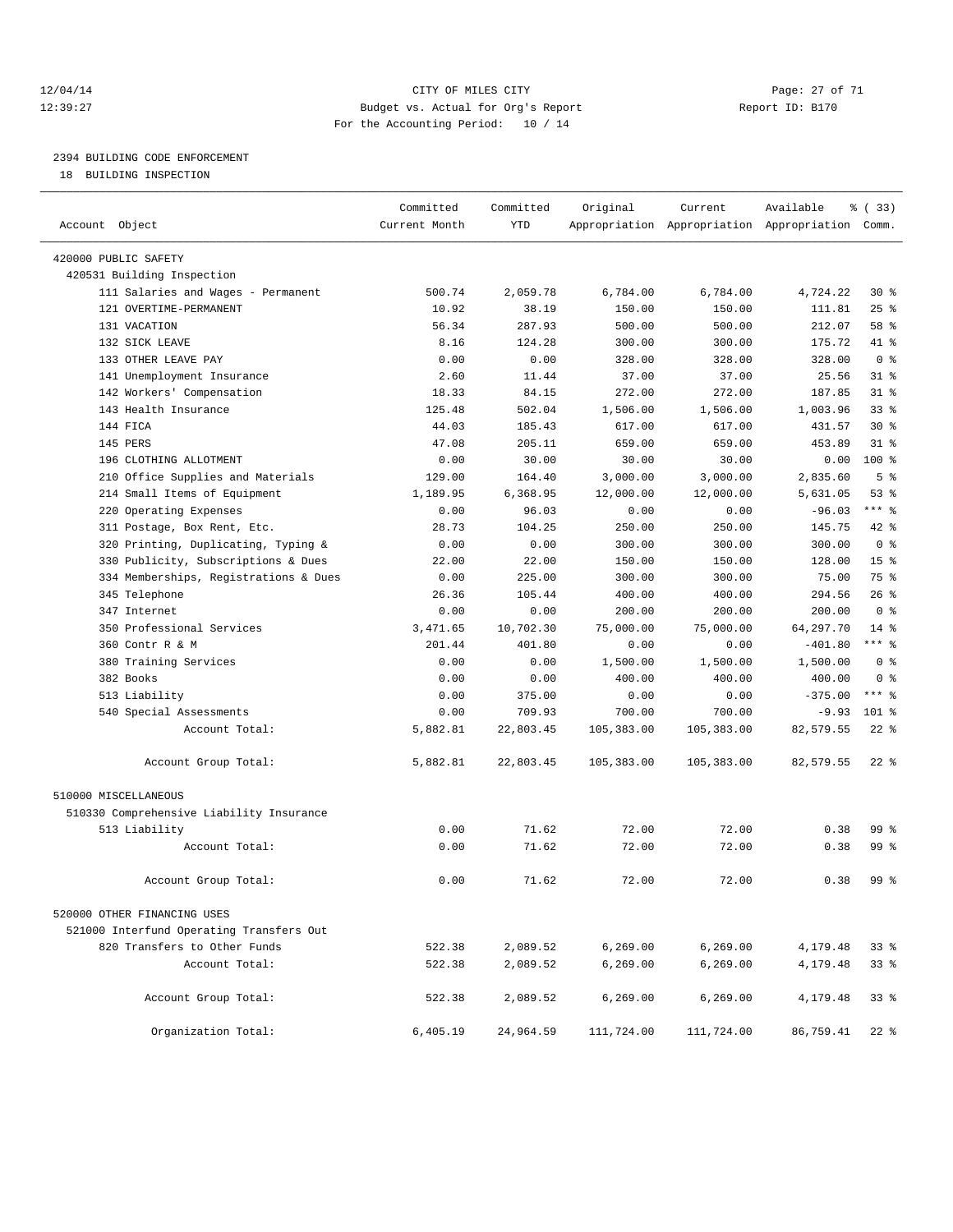#### 12/04/14 Page: 28 of 71 12:39:27 Budget vs. Actual for Org's Report Report ID: B170 For the Accounting Period: 10 / 14

## 2394 BUILDING CODE ENFORCEMENT

18 BUILDING INSPECTION

| Account Object |             | Committed<br>Current Month | Committed<br><b>YTD</b> | Original   | Current<br>Appropriation Appropriation Appropriation Comm. | Available      | ී (33) |
|----------------|-------------|----------------------------|-------------------------|------------|------------------------------------------------------------|----------------|--------|
|                | Fund Total: | 6,405.19                   | 24,964.59               | 111,724.00 | 111,724.00                                                 | 86,759.41 22 % |        |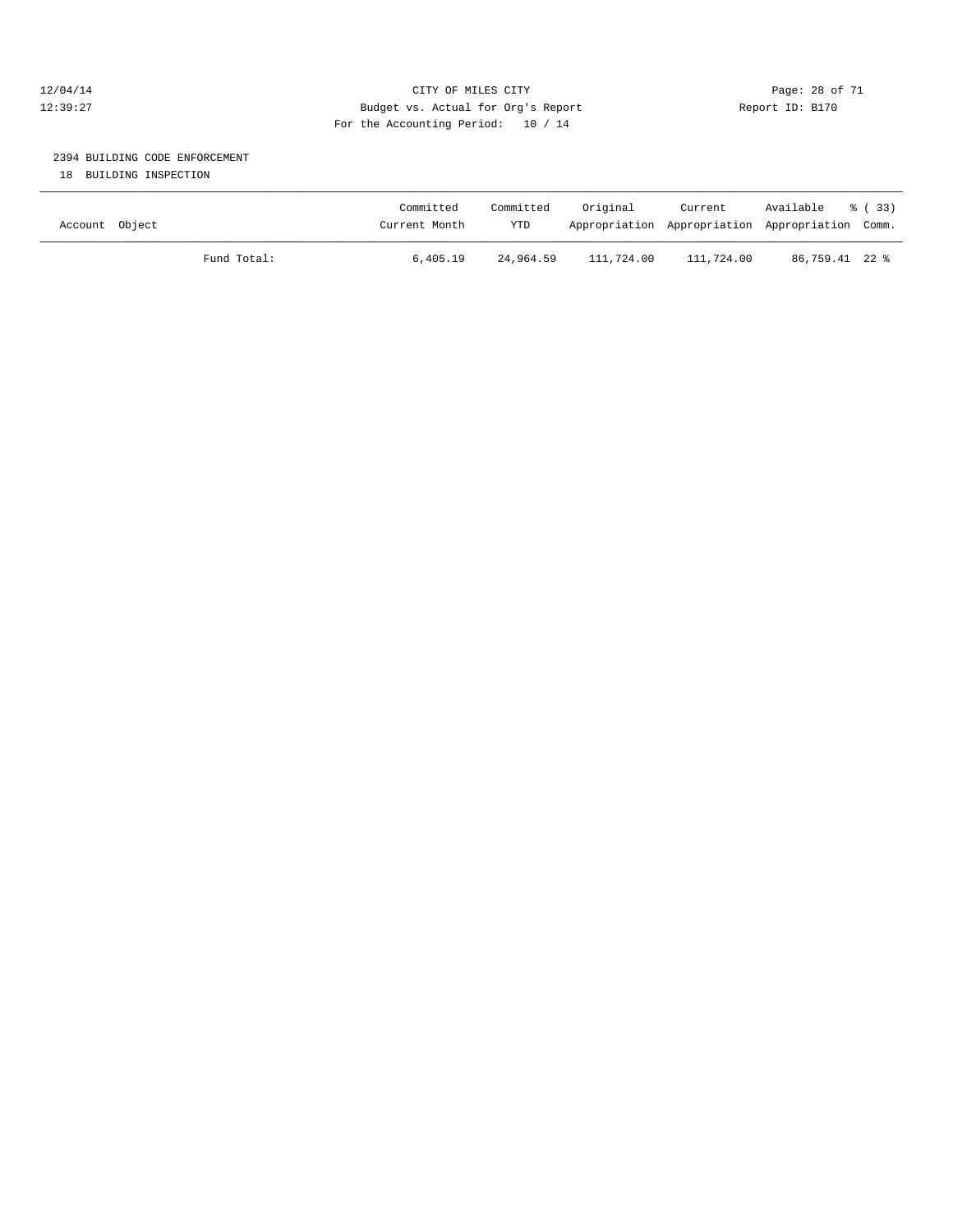#### 12/04/14 Page: 29 of 71 12:39:27 Budget vs. Actual for Org's Report Report ID: B170 For the Accounting Period: 10 / 14

#### 2400 LTG M D#165-(Gen City) 46 SID #165

| Account Object                           | Committed<br>Current Month | Committed<br><b>YTD</b> | Original   | Current<br>Appropriation Appropriation Appropriation | Available   | % (33)<br>Comm. |  |
|------------------------------------------|----------------------------|-------------------------|------------|------------------------------------------------------|-------------|-----------------|--|
| 430000 Public Works                      |                            |                         |            |                                                      |             |                 |  |
| 430263 STREET LIGHTING                   |                            |                         |            |                                                      |             |                 |  |
| 341 Electric Utility Services            | 9,650.32                   | 28,610.56               | 117,500.00 | 117,500.00                                           | 88,889.44   | $24$ $%$        |  |
| 533 Machinery and Equipment Rental       | 4,584.15                   | 13,570.15               | 47,000.00  | 47,000.00                                            | 33, 429.85  | 29%             |  |
| Account Total:                           | 14,234.47                  | 42,180.71               | 164,500.00 | 164,500.00                                           | 122, 319.29 | 26%             |  |
| Account Group Total:                     | 14,234.47                  | 42,180.71               | 164,500.00 | 164,500.00                                           | 122, 319.29 | 26%             |  |
| 520000 OTHER FINANCING USES              |                            |                         |            |                                                      |             |                 |  |
| 521000 Interfund Operating Transfers Out |                            |                         |            |                                                      |             |                 |  |
| 820 Transfers to Other Funds             | 0.00                       | 1,000.00                | 1,000.00   | 1,000.00                                             | 0.00        | $100*$          |  |
| Account Total:                           | 0.00                       | 1,000.00                | 1,000.00   | 1,000.00                                             | 0.00        | $100*$          |  |
| Account Group Total:                     | 0.00                       | 1,000.00                | 1,000.00   | 1,000.00                                             |             | $0.00$ 100 %    |  |
| Organization Total:                      | 14,234.47                  | 43,180.71               | 165,500.00 | 165,500.00                                           | 122, 319.29 | $26$ $%$        |  |
|                                          |                            |                         |            |                                                      |             |                 |  |
| Fund Total:                              | 14, 234. 47                | 43,180.71               | 165,500.00 | 165,500.00                                           | 122,319.29  | $26$ %          |  |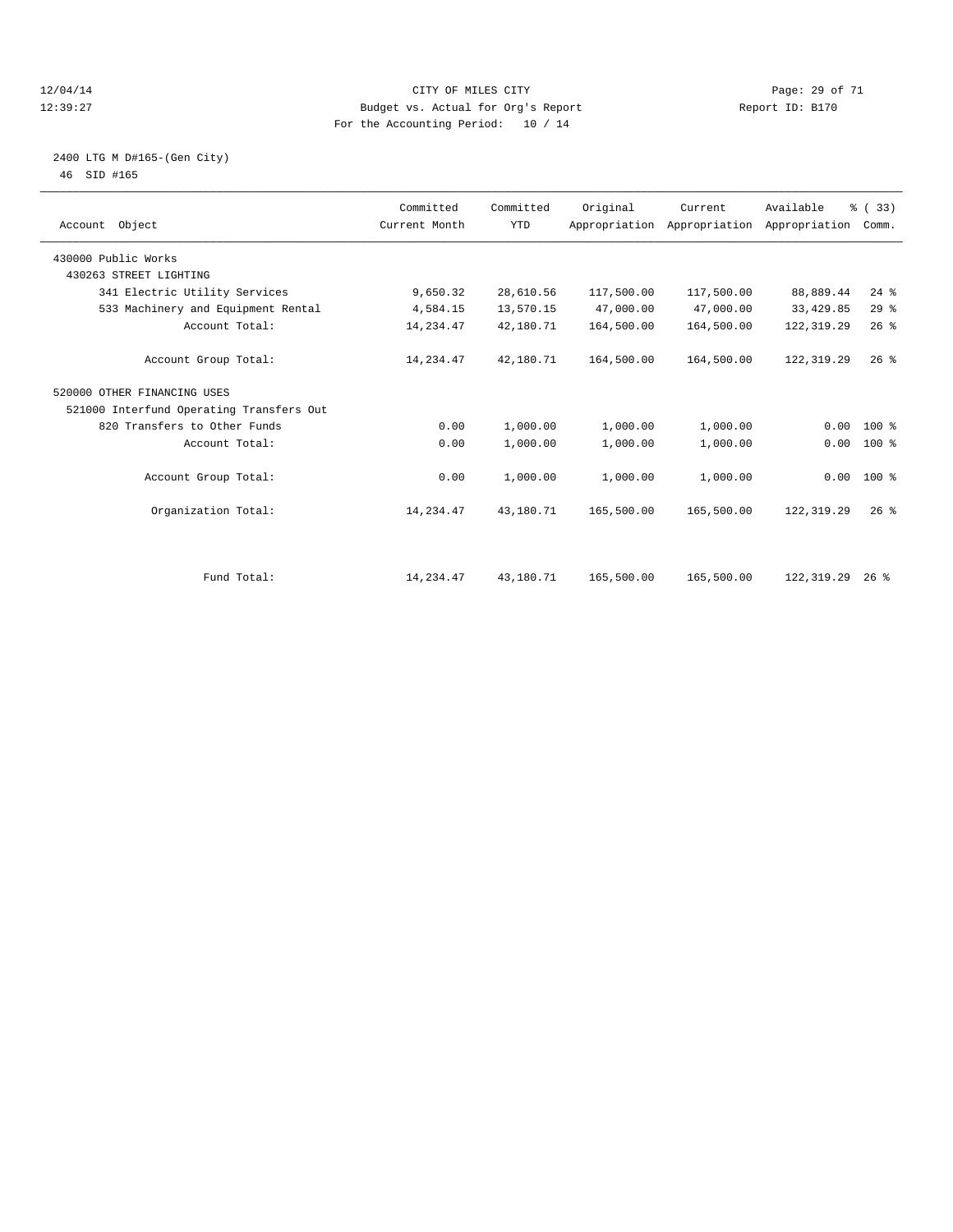#### 12/04/14 Page: 30 of 71 12:39:27 Budget vs. Actual for Org's Report Report ID: B170 For the Accounting Period: 10 / 14

## 2420 LTG M D#167-(MilesAddn Etc)

48 SID #167

| Account Object                           | Committed<br>Current Month | Committed<br><b>YTD</b> | Original  | Current<br>Appropriation Appropriation Appropriation | Available      | % (33)<br>Comm. |  |
|------------------------------------------|----------------------------|-------------------------|-----------|------------------------------------------------------|----------------|-----------------|--|
| 430000 Public Works                      |                            |                         |           |                                                      |                |                 |  |
| 430263 STREET LIGHTING                   |                            |                         |           |                                                      |                |                 |  |
| 341 Electric Utility Services            | 2,458.47                   | 8,145.19                | 21,900.00 | 21,900.00                                            | 13,754.81      | 37 <sup>8</sup> |  |
| 533 Machinery and Equipment Rental       | 0.00                       | 1,765.10                | 9,000.00  | 9,000.00                                             | 7,234.90       | $20*$           |  |
| Account Total:                           | 2,458.47                   | 9,910.29                | 30,900.00 | 30,900.00                                            | 20,989.71      | 32 <sup>8</sup> |  |
| Account Group Total:                     | 2,458.47                   | 9,910.29                | 30,900.00 | 30,900.00                                            | 20,989.71      | $32*$           |  |
| 520000 OTHER FINANCING USES              |                            |                         |           |                                                      |                |                 |  |
| 521000 Interfund Operating Transfers Out |                            |                         |           |                                                      |                |                 |  |
| 820 Transfers to Other Funds             | 0.00                       | 1,000.00                | 1,000.00  | 1,000.00                                             | 0.00           | $100*$          |  |
| Account Total:                           | 0.00                       | 1,000.00                | 1,000.00  | 1,000.00                                             | 0.00           | 100 %           |  |
| Account Group Total:                     | 0.00                       | 1,000.00                | 1,000.00  | 1,000.00                                             |                | $0.00$ 100 %    |  |
| Organization Total:                      | 2,458.47                   | 10,910.29               | 31,900.00 | 31,900.00                                            | 20,989.71      | 34.8            |  |
|                                          |                            |                         |           |                                                      |                |                 |  |
| Fund Total:                              | 2,458.47                   | 10,910.29               | 31,900.00 | 31,900.00                                            | 20,989.71 34 % |                 |  |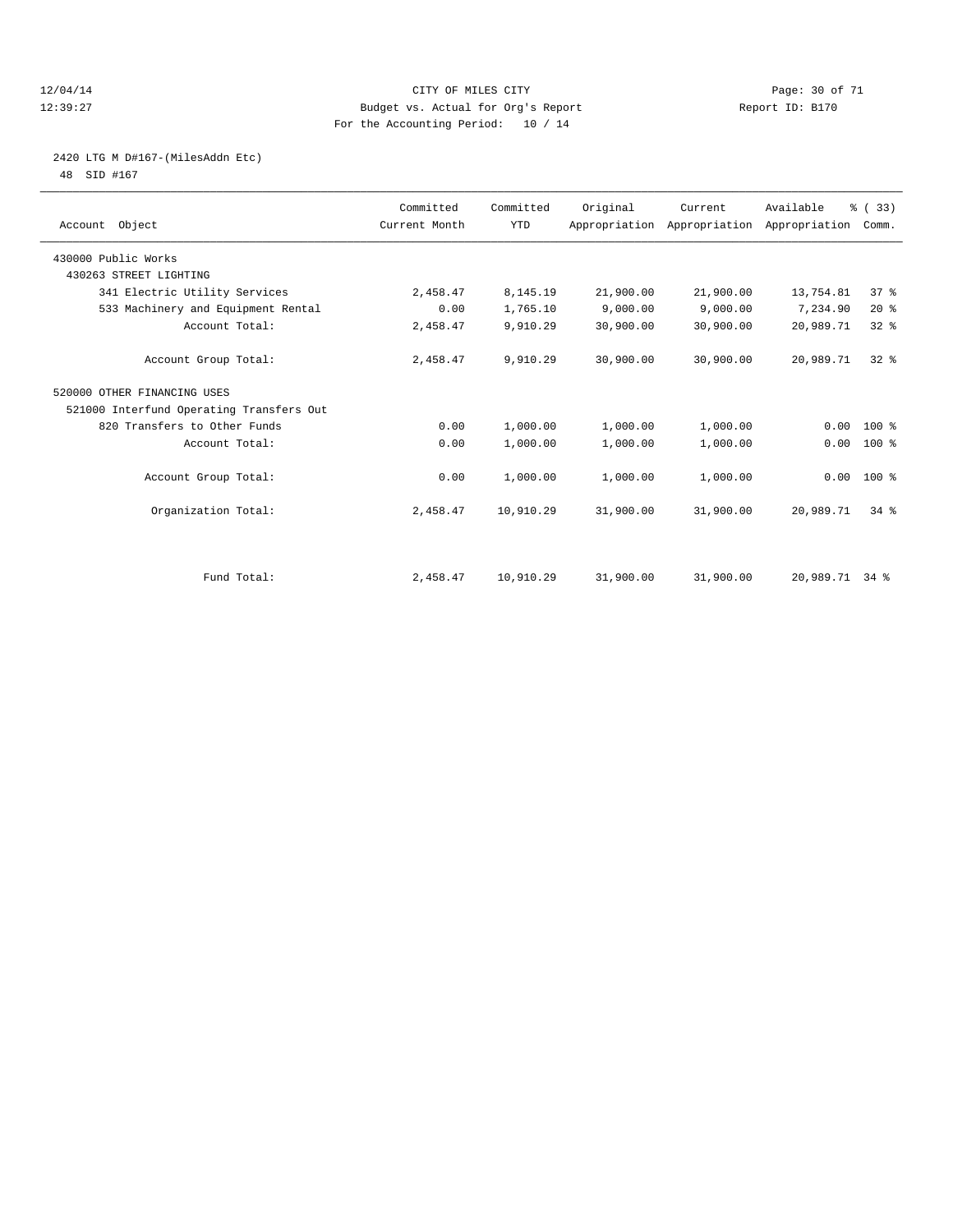#### 12/04/14 Page: 31 of 71 12:39:27 Budget vs. Actual for Org's Report Report ID: B170 For the Accounting Period: 10 / 14

#### 2430 LTG M D#171-(Balsam Est) 49 SID #171

| Account Object                           | Committed<br>Current Month | Committed<br><b>YTD</b> | Original | Current<br>Appropriation Appropriation Appropriation | Available     | % (33)<br>Comm. |  |
|------------------------------------------|----------------------------|-------------------------|----------|------------------------------------------------------|---------------|-----------------|--|
| 430000 Public Works                      |                            |                         |          |                                                      |               |                 |  |
| 430263 STREET LIGHTING                   |                            |                         |          |                                                      |               |                 |  |
| 230 Repair and Maintenance Supplies      | 0.00                       | 0.00                    | 700.00   | 700.00                                               | 700.00        | 0 <sup>8</sup>  |  |
| 341 Electric Utility Services            | 126.12                     | 510.05                  | 1,700.00 | 1,700.00                                             | 1,189.95      | $30*$           |  |
| 360 Contr R & M                          | 0.00                       | 0.00                    | 500.00   | 500.00                                               | 500.00        | 0 <sup>8</sup>  |  |
| Account Total:                           | 126.12                     | 510.05                  | 2,900.00 | 2,900.00                                             | 2,389.95      | 18 <sup>8</sup> |  |
| Account Group Total:                     | 126.12                     | 510.05                  | 2,900.00 | 2,900.00                                             | 2,389.95      | 18 %            |  |
| 520000 OTHER FINANCING USES              |                            |                         |          |                                                      |               |                 |  |
| 521000 Interfund Operating Transfers Out |                            |                         |          |                                                      |               |                 |  |
| 820 Transfers to Other Funds             | 0.00                       | 1,000.00                | 1,000.00 | 1,000.00                                             | 0.00          | $100*$          |  |
| Account Total:                           | 0.00                       | 1,000.00                | 1,000.00 | 1,000.00                                             | 0.00          | 100 %           |  |
| Account Group Total:                     | 0.00                       | 1,000.00                | 1,000.00 | 1,000.00                                             | 0.00          | 100 %           |  |
| Organization Total:                      | 126.12                     | 1,510.05                | 3,900.00 | 3,900.00                                             | 2,389.95      | 39 <sup>8</sup> |  |
|                                          |                            |                         |          |                                                      |               |                 |  |
| Fund Total:                              | 126.12                     | 1,510.05                | 3,900.00 | 3,900.00                                             | 2,389.95 39 % |                 |  |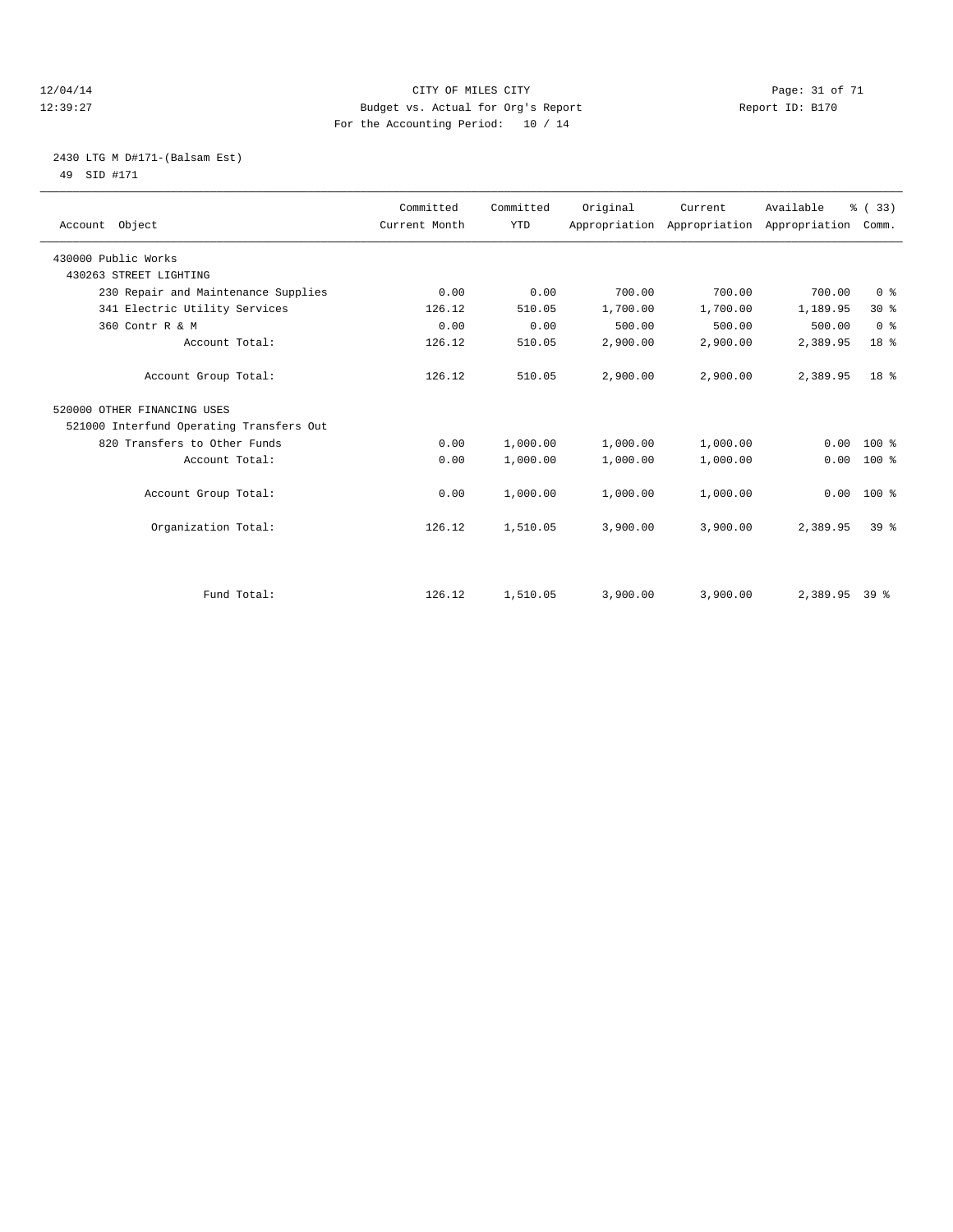#### 12/04/14 Page: 32 of 71 12:39:27 Budget vs. Actual for Org's Report Report ID: B170 For the Accounting Period: 10 / 14

#### 2440 LTG M D#172-(Main Str) 50 SID #172

| Account Object                           | Committed<br>Current Month | Committed<br><b>YTD</b> | Original  | Current<br>Appropriation Appropriation | Available<br>Appropriation | % (33)<br>Comm. |
|------------------------------------------|----------------------------|-------------------------|-----------|----------------------------------------|----------------------------|-----------------|
| 430000 Public Works                      |                            |                         |           |                                        |                            |                 |
| 430263 STREET LIGHTING                   |                            |                         |           |                                        |                            |                 |
| 230 Repair and Maintenance Supplies      | 0.00                       | 59.17                   | 3,000.00  | 3,000.00                               | 2,940.83                   | 2 <sup>8</sup>  |
| 341 Electric Utility Services            | 14.79                      | 3,475.86                | 14,000.00 | 14,000.00                              | 10,524.14                  | 25%             |
| 360 Contr R & M                          | 0.00                       | 885.90                  | 1,700.00  | 1,700.00                               | 814.10                     | $52$ $%$        |
| Account Total:                           | 14.79                      | 4,420.93                | 18,700.00 | 18,700.00                              | 14,279.07                  | $24$ $%$        |
| Account Group Total:                     | 14.79                      | 4,420.93                | 18,700.00 | 18,700.00                              | 14,279.07                  | $24$ $%$        |
| 520000 OTHER FINANCING USES              |                            |                         |           |                                        |                            |                 |
| 521000 Interfund Operating Transfers Out |                            |                         |           |                                        |                            |                 |
| 820 Transfers to Other Funds             | 0.00                       | 1,000.00                | 1,000.00  | 1,000.00                               | 0.00                       | $100*$          |
| Account Total:                           | 0.00                       | 1,000.00                | 1,000.00  | 1,000.00                               | 0.00                       | $100*$          |
| Account Group Total:                     | 0.00                       | 1,000.00                | 1,000.00  | 1,000.00                               | 0.00                       | $100*$          |
| Organization Total:                      | 14.79                      | 5,420.93                | 19,700.00 | 19,700.00                              | 14,279.07                  | 28 <sup>8</sup> |
|                                          |                            |                         |           |                                        |                            |                 |
| Fund Total:                              | 14.79                      | 5,420.93                | 19,700.00 | 19,700.00                              | 14,279.07 28 %             |                 |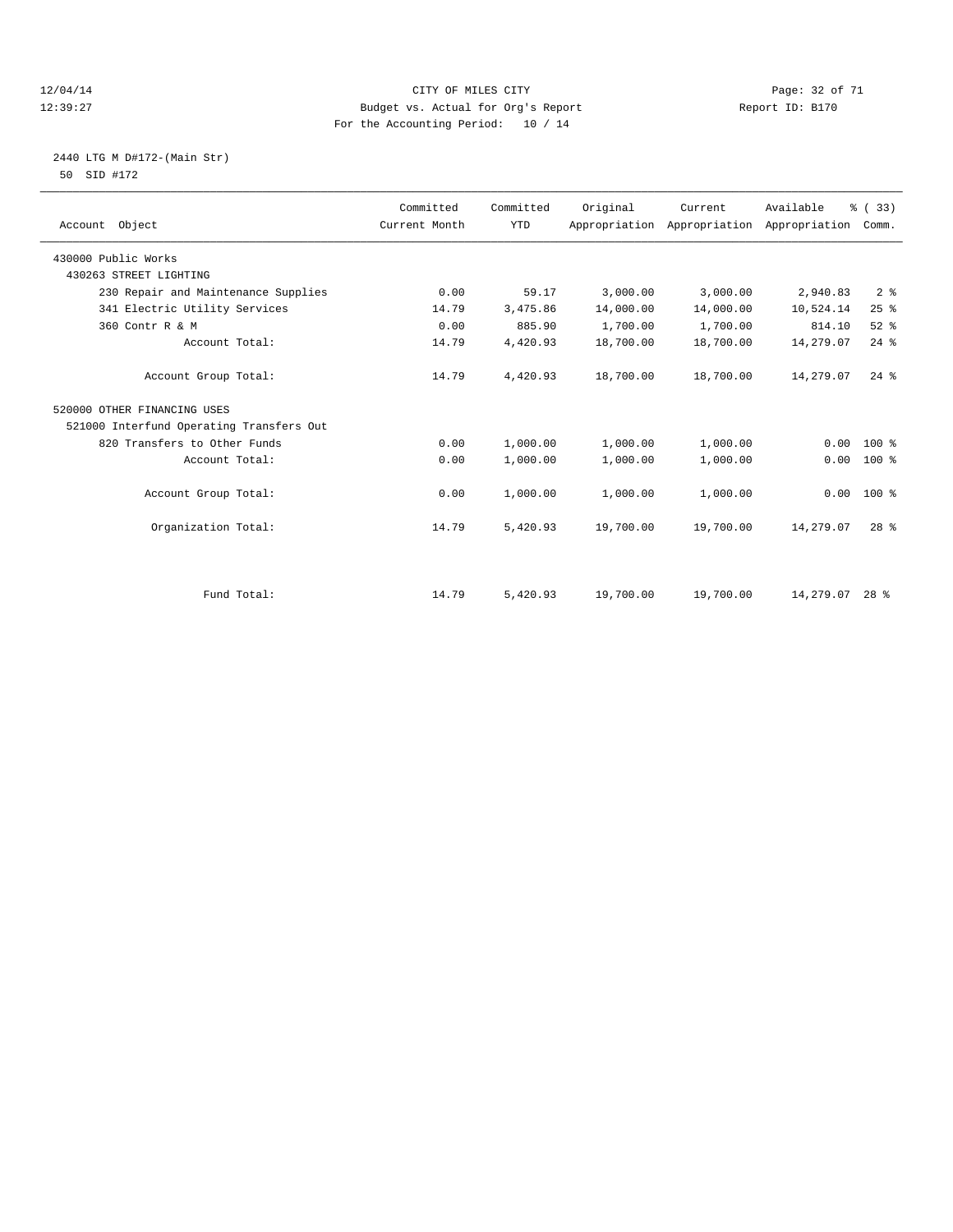#### 12/04/14 Page: 33 of 71 12:39:27 Budget vs. Actual for Org's Report Report ID: B170 For the Accounting Period: 10 / 14

#### 2450 LTG M D#195-(SG-Trico) 51 SID #195

| Account Object                           | Committed<br>Current Month | Committed<br><b>YTD</b> | Original  | Current   | Available<br>Appropriation Appropriation Appropriation | % (33)<br>Comm. |  |
|------------------------------------------|----------------------------|-------------------------|-----------|-----------|--------------------------------------------------------|-----------------|--|
| 430000 Public Works                      |                            |                         |           |           |                                                        |                 |  |
| 430263 STREET LIGHTING                   |                            |                         |           |           |                                                        |                 |  |
| 341 Electric Utility Services            | 401.84                     | 1,607.36                | 5,250.00  | 5,250.00  | 3,642.64                                               | $31$ %          |  |
| Account Total:                           | 401.84                     | 1,607.36                | 5,250.00  | 5,250.00  | 3,642.64                                               | $31$ $%$        |  |
| Account Group Total:                     | 401.84                     | 1,607.36                | 5,250.00  | 5,250.00  | 3,642.64                                               | $31*$           |  |
| 520000 OTHER FINANCING USES              |                            |                         |           |           |                                                        |                 |  |
| 521000 Interfund Operating Transfers Out |                            |                         |           |           |                                                        |                 |  |
| 820 Transfers to Other Funds             | 0.00                       | 1,000.00                | 1,000.00  | 1,000.00  |                                                        | $0.00 100$ %    |  |
| Account Total:                           | 0.00                       | 1,000.00                | 1,000.00  | 1,000.00  | 0.00                                                   | 100 %           |  |
| Account Group Total:                     | 0.00                       | 1,000.00                | 1,000.00  | 1,000.00  |                                                        | $0.00 100$ %    |  |
| Organization Total:                      | 401.84                     | 2,607.36                | 6, 250.00 | 6, 250.00 | 3,642.64                                               | $42$ $%$        |  |
|                                          |                            |                         |           |           |                                                        |                 |  |
| Fund Total:                              | 401.84                     | 2,607.36                | 6, 250.00 | 6, 250.00 | $3,642.64$ 42 %                                        |                 |  |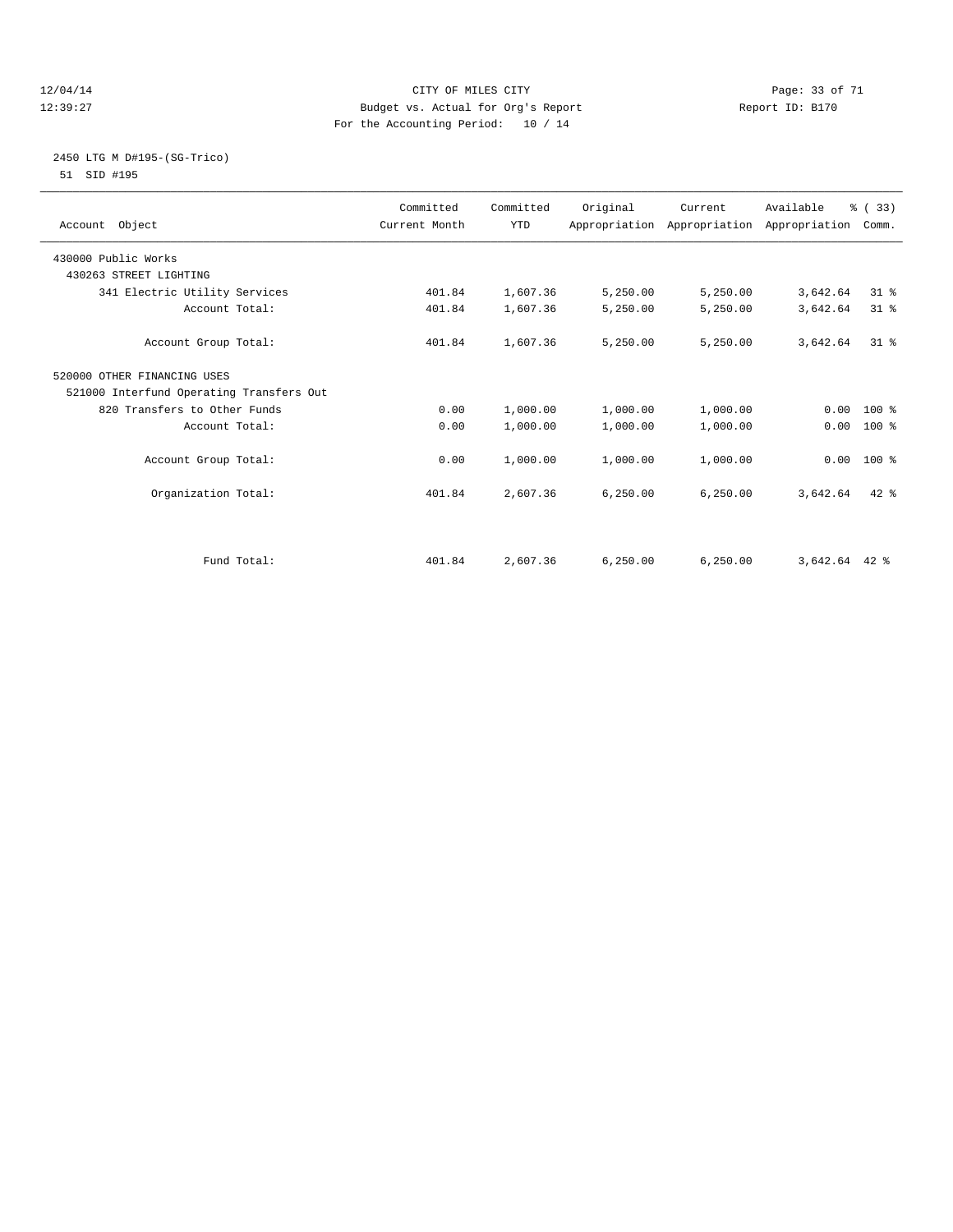#### 12/04/14 Page: 34 of 71 12:39:27 Budget vs. Actual for Org's Report Report ID: B170 For the Accounting Period: 10 / 14

#### 2470 LTG M D#202-(SG-MDU&NV) 72 SID #202

| Account Object                           | Committed<br>Current Month | Committed<br><b>YTD</b> | Original | Current<br>Appropriation Appropriation Appropriation | Available       | % (33)<br>Comm. |  |
|------------------------------------------|----------------------------|-------------------------|----------|------------------------------------------------------|-----------------|-----------------|--|
| 430000 Public Works                      |                            |                         |          |                                                      |                 |                 |  |
| 430263 STREET LIGHTING                   |                            |                         |          |                                                      |                 |                 |  |
| 341 Electric Utility Services            | 269.99                     | 815.46                  | 3,650.00 | 3,650.00                                             | 2,834.54        | $22$ %          |  |
| 533 Machinery and Equipment Rental       | 304.12                     | 912.36                  | 3,200.00 | 3,200.00                                             | 2,287.64        | 29%             |  |
| Account Total:                           | 574.11                     | 1,727.82                | 6,850.00 | 6,850.00                                             | 5,122.18        | $25$ $%$        |  |
| Account Group Total:                     | 574.11                     | 1,727.82                | 6.850.00 | 6,850.00                                             | 5,122.18        | $25$ $%$        |  |
| 520000 OTHER FINANCING USES              |                            |                         |          |                                                      |                 |                 |  |
| 521000 Interfund Operating Transfers Out |                            |                         |          |                                                      |                 |                 |  |
| 820 Transfers to Other Funds             | 0.00                       | 1,000.00                | 1,000.00 | 1,000.00                                             | 0.00            | 100 %           |  |
| Account Total:                           | 0.00                       | 1,000.00                | 1,000.00 | 1,000.00                                             | 0.00            | 100 %           |  |
| Account Group Total:                     | 0.00                       | 1,000.00                | 1,000.00 | 1,000.00                                             |                 | $0.00$ 100 %    |  |
| Organization Total:                      | 574.11                     | 2,727.82                | 7,850.00 | 7,850.00                                             | 5,122.18        | 35 <sup>8</sup> |  |
|                                          |                            |                         |          |                                                      |                 |                 |  |
| Fund Total:                              | 574.11                     | 2,727.82                | 7,850.00 | 7,850.00                                             | $5,122.18$ 35 % |                 |  |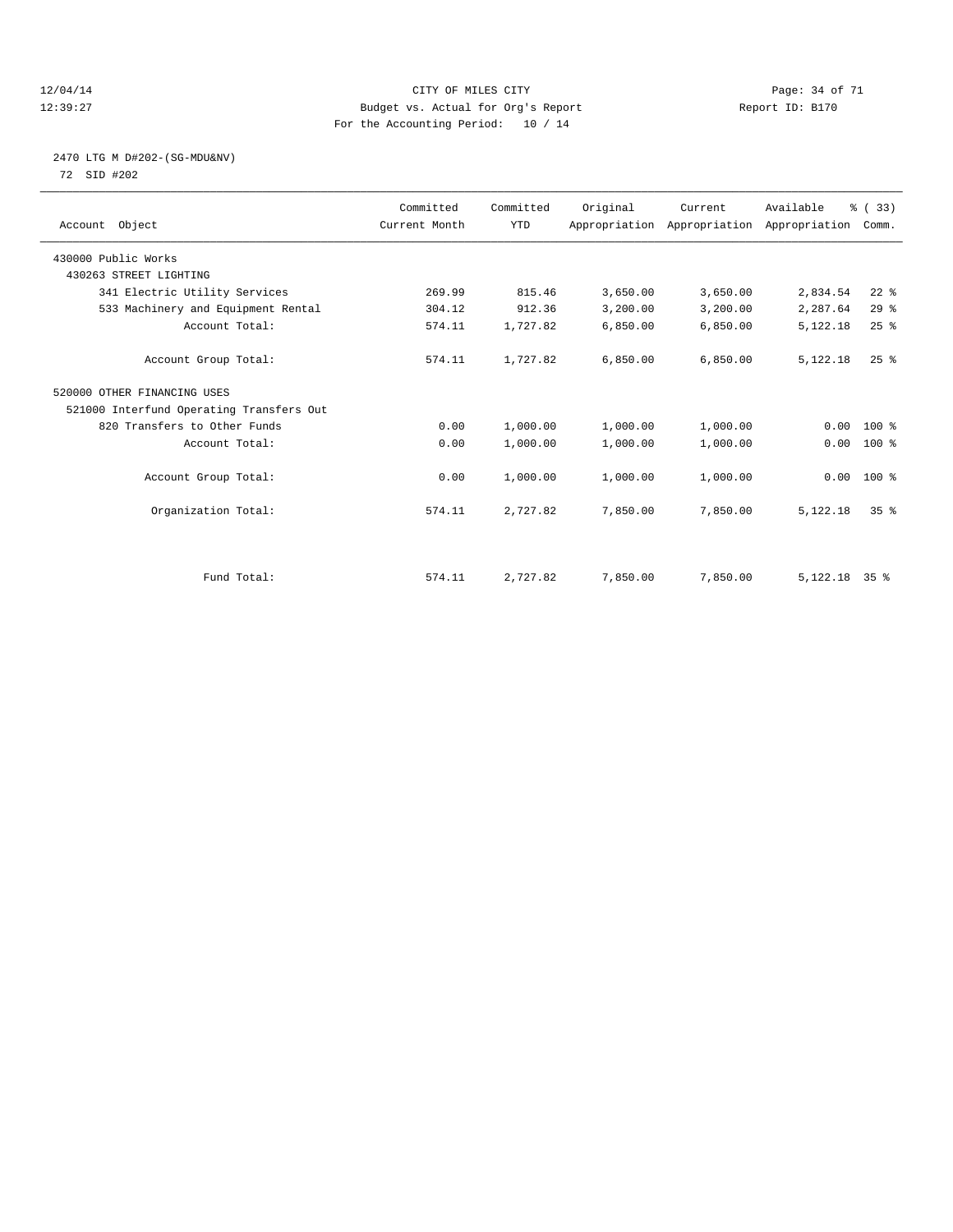#### 12/04/14 Page: 35 of 71 12:39:27 Budget vs. Actual for Org's Report Report ID: B170 For the Accounting Period: 10 / 14

#### 2480 LTG M M#173-(Milestown Estates)

47 SID #173(Ltg-Milestown)

| Account Object                           | Committed<br>Current Month | Committed<br><b>YTD</b> | Original | Current  | Available<br>Appropriation Appropriation Appropriation | % (33)<br>Comm. |
|------------------------------------------|----------------------------|-------------------------|----------|----------|--------------------------------------------------------|-----------------|
| 430000 Public Works                      |                            |                         |          |          |                                                        |                 |
| 430263 STREET LIGHTING                   |                            |                         |          |          |                                                        |                 |
| 230 Repair and Maintenance Supplies      | 0.00                       | 0.00                    | 460.00   | 460.00   | 460.00                                                 | 0 <sup>8</sup>  |
| 341 Electric Utility Services            | 110.94                     | 389.49                  | 1,320.00 | 1,320.00 | 930.51                                                 | $30*$           |
| 360 Contr R & M                          | 0.00                       | 0.00                    | 100.00   | 100.00   | 100.00                                                 | 0 <sup>8</sup>  |
| Account Total:                           | 110.94                     | 389.49                  | 1,880.00 | 1,880.00 | 1,490.51                                               | $21$ %          |
| Account Group Total:                     | 110.94                     | 389.49                  | 1,880.00 | 1,880.00 | 1,490.51                                               | $21$ $%$        |
| 520000 OTHER FINANCING USES              |                            |                         |          |          |                                                        |                 |
| 521000 Interfund Operating Transfers Out |                            |                         |          |          |                                                        |                 |
| 820 Transfers to Other Funds             | 0.00                       | 250.00                  | 250.00   | 250.00   | 0.00                                                   | $100*$          |
| Account Total:                           | 0.00                       | 250.00                  | 250.00   | 250.00   | 0.00                                                   | $100*$          |
|                                          |                            |                         |          |          |                                                        |                 |
| Account Group Total:                     | 0.00                       | 250.00                  | 250.00   | 250.00   | 0.00                                                   | $100*$          |
|                                          |                            |                         |          |          |                                                        |                 |
| Organization Total:                      | 110.94                     | 639.49                  | 2,130.00 | 2,130.00 | 1,490.51                                               | $30*$           |
|                                          |                            |                         |          |          |                                                        |                 |
| Fund Total:                              | 110.94                     | 639.49                  | 2,130.00 | 2.130.00 | $1.490.51$ 30 %                                        |                 |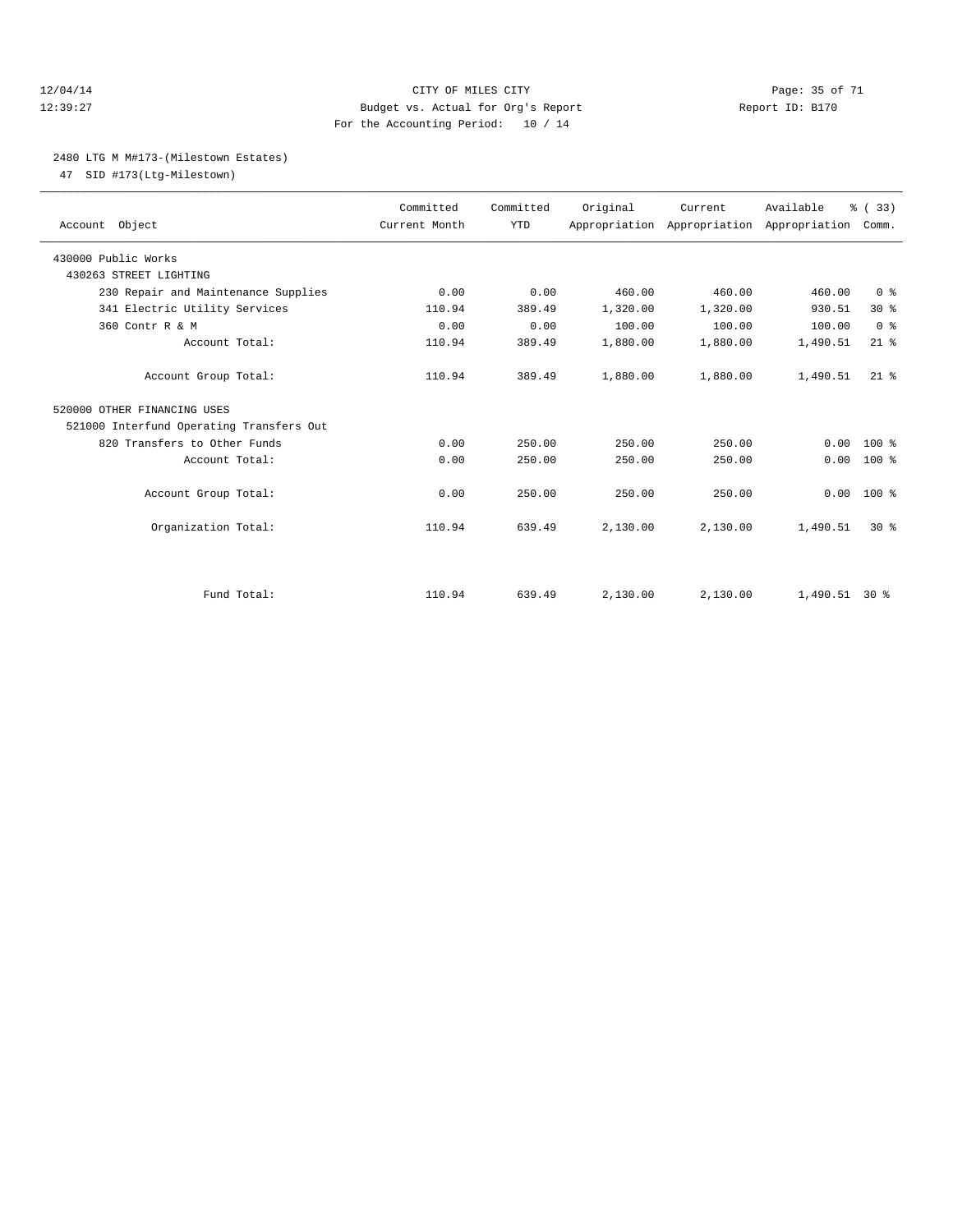#### 12/04/14 Page: 36 of 71 12:39:27 Budget vs. Actual for Org's Report Report ID: B170 For the Accounting Period: 10 / 14

————————————————————————————————————————————————————————————————————————————————————————————————————————————————————————————————————

2510 STR MAINT DIST #204

107 Paved St. Maint. Dist.#204

| Account Object<br>Current Month<br>YTD<br>Appropriation Appropriation Appropriation Comm.<br>430000 Public Works<br>430220 Operations<br>29%<br>111 Salaries and Wages - Permanent<br>14,832.69<br>62,594.42<br>213,283.00<br>213,283.00<br>150,688.58<br>121 OVERTIME-PERMANENT<br>42 %<br>21.83<br>2,506.69<br>5,919.00<br>5,919.00<br>3,412.31<br>131 VACATION<br>661.36<br>10,000.00<br>6,350.69<br>36%<br>3,649.31<br>10,000.00<br>132 SICK LEAVE<br>579.73<br>2,299.03<br>5,000.00<br>5,000.00<br>2,700.97<br>46 %<br>0 <sup>8</sup><br>133 OTHER LEAVE PAY<br>0.00<br>0.00<br>685.00<br>685.00<br>685.00<br>134 HOLIDAY PAY<br>0.00<br>150.07<br>400.00<br>400.00<br>249.93<br>38 %<br>29%<br>141 Unemployment Insurance<br>72.42<br>323.47<br>1,099.00<br>775.53<br>1,099.00<br>142 Workers' Compensation<br>924.41<br>4,081.17<br>11,763.00<br>11,763.00<br>35 <sup>8</sup><br>7,681.83<br>29%<br>2,842.58<br>11,370.29<br>39,758.00<br>28,387.71<br>143 Health Insurance<br>39,758.00<br>144 FICA<br>$28$ %<br>1,172.56<br>5,246.20<br>18,688.00<br>18,688.00<br>13,441.80<br>145 PERS<br>$28$ %<br>1,315.01<br>5,640.12<br>19,958.00<br>19,958.00<br>14, 317.88<br>196 CLOTHING ALLOTMENT<br>$113*$<br>0.00<br>679.50<br>600.00<br>600.00<br>$-79.50$<br>210 Office Supplies and Materials<br>149.43<br>500.00<br>500.00<br>350.57<br>$30*$<br>9.00<br>38 %<br>214 Small Items of Equipment<br>2,267.24<br>6,000.00<br>6,000.00<br>3,732.76<br>0.00<br>220 Operating Expenses<br>5,049.21<br>9,950.79<br>34 %<br>68.50<br>15,000.00<br>15,000.00<br>222 Chemicals, Lab & Med Supplies<br>0.00<br>0.00<br>600.00<br>0 <sup>8</sup><br>600.00<br>600.00<br>226 Clothing and Uniforms<br>0 <sup>8</sup><br>0.00<br>0.00<br>550.00<br>550.00<br>550.00<br>230 Repair and Maintenance Supplies<br>459.35<br>18,000.00<br>18,000.00<br>17,540.65<br>3 <sup>8</sup><br>73.16<br>231 Gas, Oil, Diesel Fuel, Grease, etc.<br>12,618.38<br>36,000.00<br>36,000.00<br>23,381.62<br>35%<br>3,441.77<br>241 Consumable Tools<br>0 <sup>8</sup><br>0.00<br>0.00<br>50.00<br>50.00<br>50.00<br>242 Sign Parts and Supplies<br>3,733.46<br>47 %<br>808.74<br>3,266.54<br>7,000.00<br>7,000.00<br>311 Postage, Box Rent, Etc.<br>16 <sup>8</sup><br>0.00<br>11.78<br>75.00<br>75.00<br>63.22<br>320 Printing, Duplicating, Typing &<br>0.00<br>0.00<br>100.00<br>100.00<br>0 <sup>8</sup><br>100.00<br>0 <sup>8</sup><br>330 Publicity, Subscriptions & Dues<br>0.00<br>0.00<br>700.00<br>700.00<br>700.00<br>334 Memberships, Registrations & Dues<br>250.00<br>250.00<br>250.00<br>0 <sup>8</sup><br>0.00<br>0.00<br>341 Electric Utility Services<br>1,000.00<br>1,000.00<br>723.63<br>$28$ %<br>18.02<br>276.37<br>344 Gas Utility Service<br>37.31<br>962.69<br>4%<br>0.00<br>1,000.00<br>1,000.00<br>345 Telephone<br>190.83<br>865.84<br>1,134.16<br>43 %<br>2,000.00<br>2,000.00<br>0 <sup>8</sup><br>346 Garbage Service<br>0.00<br>175.00<br>175.00<br>0.00<br>175.00<br>0 <sup>8</sup><br>200.00<br>347 Internet<br>0.00<br>0.00<br>200.00<br>200.00<br>350 Professional Services<br>3,000.00<br>3,000.00<br>3,000.00<br>0 <sup>8</sup><br>0.00<br>0.00<br>360 Contr R & M<br>6 %<br>229.10<br>456.96<br>8,000.00<br>8,000.00<br>7,543.04<br>363 R&M Vehicles/Equip/Labor-PW<br>1,229.76<br>21,098.32<br>80,000.00<br>80,000.00<br>58,901.68<br>26 %<br>370 Travel<br>1,000.00<br>0 <sup>8</sup><br>0.00<br>0.00<br>1,000.00<br>1,000.00<br>380 Training Services<br>700.00<br>0 <sup>8</sup><br>0.00<br>0.00<br>700.00<br>700.00<br>0 <sup>8</sup><br>382 Books<br>0.00<br>200.00<br>0.00<br>200.00<br>200.00<br>791.43<br>792.00<br>792.00<br>$0.57$ 100 %<br>511 Insurance on Buildings<br>0.00<br>100 %<br>512 Insurance on Vehicles & Equipment<br>0.00<br>2,731.50<br>2,732.00<br>2,732.00<br>0.50<br>900.00<br>0.00<br>$-900.00$<br>$***$ $_{8}$<br>513 Liability<br>0.00<br>0.00<br>531 Building & Office Rental<br>350.00<br>1,400.00<br>4,200.00<br>4,200.00<br>2,800.00<br>$33*$<br>532 Land Rental<br>0.00<br>4,697.18<br>8,100.00<br>8,100.00<br>3,402.82<br>58 %<br>Account Total:<br>28,841.47<br>155,617.11<br>525,077.00<br>369, 459.89<br>$30*$<br>525,077.00<br>430233 Roadway/Re-surfacing<br>350 Professional Services<br>$-609.64$<br>6,700.98<br>297,000.00<br>297,000.00<br>290,299.02<br>2 <sub>8</sub> |                | Committed | Committed | Original   | Current    | Available  | % (33) |
|---------------------------------------------------------------------------------------------------------------------------------------------------------------------------------------------------------------------------------------------------------------------------------------------------------------------------------------------------------------------------------------------------------------------------------------------------------------------------------------------------------------------------------------------------------------------------------------------------------------------------------------------------------------------------------------------------------------------------------------------------------------------------------------------------------------------------------------------------------------------------------------------------------------------------------------------------------------------------------------------------------------------------------------------------------------------------------------------------------------------------------------------------------------------------------------------------------------------------------------------------------------------------------------------------------------------------------------------------------------------------------------------------------------------------------------------------------------------------------------------------------------------------------------------------------------------------------------------------------------------------------------------------------------------------------------------------------------------------------------------------------------------------------------------------------------------------------------------------------------------------------------------------------------------------------------------------------------------------------------------------------------------------------------------------------------------------------------------------------------------------------------------------------------------------------------------------------------------------------------------------------------------------------------------------------------------------------------------------------------------------------------------------------------------------------------------------------------------------------------------------------------------------------------------------------------------------------------------------------------------------------------------------------------------------------------------------------------------------------------------------------------------------------------------------------------------------------------------------------------------------------------------------------------------------------------------------------------------------------------------------------------------------------------------------------------------------------------------------------------------------------------------------------------------------------------------------------------------------------------------------------------------------------------------------------------------------------------------------------------------------------------------------------------------------------------------------------------------------------------------------------------------------------------------------------------------------------------------------------------------------------------------------------------------------------------------------------------------------------------------------------------------------------------------------------------------------------------------------------------------------------------------------------------------------------------------------------------------------------------------------------------------------------------------------------------------------------------------------------------------------------------------------------------------------------------------------------------------------------------------------------------------------------------------------------------------------------------|----------------|-----------|-----------|------------|------------|------------|--------|
|                                                                                                                                                                                                                                                                                                                                                                                                                                                                                                                                                                                                                                                                                                                                                                                                                                                                                                                                                                                                                                                                                                                                                                                                                                                                                                                                                                                                                                                                                                                                                                                                                                                                                                                                                                                                                                                                                                                                                                                                                                                                                                                                                                                                                                                                                                                                                                                                                                                                                                                                                                                                                                                                                                                                                                                                                                                                                                                                                                                                                                                                                                                                                                                                                                                                                                                                                                                                                                                                                                                                                                                                                                                                                                                                                                                                                                                                                                                                                                                                                                                                                                                                                                                                                                                                                                                                       |                |           |           |            |            |            |        |
|                                                                                                                                                                                                                                                                                                                                                                                                                                                                                                                                                                                                                                                                                                                                                                                                                                                                                                                                                                                                                                                                                                                                                                                                                                                                                                                                                                                                                                                                                                                                                                                                                                                                                                                                                                                                                                                                                                                                                                                                                                                                                                                                                                                                                                                                                                                                                                                                                                                                                                                                                                                                                                                                                                                                                                                                                                                                                                                                                                                                                                                                                                                                                                                                                                                                                                                                                                                                                                                                                                                                                                                                                                                                                                                                                                                                                                                                                                                                                                                                                                                                                                                                                                                                                                                                                                                                       |                |           |           |            |            |            |        |
|                                                                                                                                                                                                                                                                                                                                                                                                                                                                                                                                                                                                                                                                                                                                                                                                                                                                                                                                                                                                                                                                                                                                                                                                                                                                                                                                                                                                                                                                                                                                                                                                                                                                                                                                                                                                                                                                                                                                                                                                                                                                                                                                                                                                                                                                                                                                                                                                                                                                                                                                                                                                                                                                                                                                                                                                                                                                                                                                                                                                                                                                                                                                                                                                                                                                                                                                                                                                                                                                                                                                                                                                                                                                                                                                                                                                                                                                                                                                                                                                                                                                                                                                                                                                                                                                                                                                       |                |           |           |            |            |            |        |
|                                                                                                                                                                                                                                                                                                                                                                                                                                                                                                                                                                                                                                                                                                                                                                                                                                                                                                                                                                                                                                                                                                                                                                                                                                                                                                                                                                                                                                                                                                                                                                                                                                                                                                                                                                                                                                                                                                                                                                                                                                                                                                                                                                                                                                                                                                                                                                                                                                                                                                                                                                                                                                                                                                                                                                                                                                                                                                                                                                                                                                                                                                                                                                                                                                                                                                                                                                                                                                                                                                                                                                                                                                                                                                                                                                                                                                                                                                                                                                                                                                                                                                                                                                                                                                                                                                                                       |                |           |           |            |            |            |        |
|                                                                                                                                                                                                                                                                                                                                                                                                                                                                                                                                                                                                                                                                                                                                                                                                                                                                                                                                                                                                                                                                                                                                                                                                                                                                                                                                                                                                                                                                                                                                                                                                                                                                                                                                                                                                                                                                                                                                                                                                                                                                                                                                                                                                                                                                                                                                                                                                                                                                                                                                                                                                                                                                                                                                                                                                                                                                                                                                                                                                                                                                                                                                                                                                                                                                                                                                                                                                                                                                                                                                                                                                                                                                                                                                                                                                                                                                                                                                                                                                                                                                                                                                                                                                                                                                                                                                       |                |           |           |            |            |            |        |
|                                                                                                                                                                                                                                                                                                                                                                                                                                                                                                                                                                                                                                                                                                                                                                                                                                                                                                                                                                                                                                                                                                                                                                                                                                                                                                                                                                                                                                                                                                                                                                                                                                                                                                                                                                                                                                                                                                                                                                                                                                                                                                                                                                                                                                                                                                                                                                                                                                                                                                                                                                                                                                                                                                                                                                                                                                                                                                                                                                                                                                                                                                                                                                                                                                                                                                                                                                                                                                                                                                                                                                                                                                                                                                                                                                                                                                                                                                                                                                                                                                                                                                                                                                                                                                                                                                                                       |                |           |           |            |            |            |        |
|                                                                                                                                                                                                                                                                                                                                                                                                                                                                                                                                                                                                                                                                                                                                                                                                                                                                                                                                                                                                                                                                                                                                                                                                                                                                                                                                                                                                                                                                                                                                                                                                                                                                                                                                                                                                                                                                                                                                                                                                                                                                                                                                                                                                                                                                                                                                                                                                                                                                                                                                                                                                                                                                                                                                                                                                                                                                                                                                                                                                                                                                                                                                                                                                                                                                                                                                                                                                                                                                                                                                                                                                                                                                                                                                                                                                                                                                                                                                                                                                                                                                                                                                                                                                                                                                                                                                       |                |           |           |            |            |            |        |
|                                                                                                                                                                                                                                                                                                                                                                                                                                                                                                                                                                                                                                                                                                                                                                                                                                                                                                                                                                                                                                                                                                                                                                                                                                                                                                                                                                                                                                                                                                                                                                                                                                                                                                                                                                                                                                                                                                                                                                                                                                                                                                                                                                                                                                                                                                                                                                                                                                                                                                                                                                                                                                                                                                                                                                                                                                                                                                                                                                                                                                                                                                                                                                                                                                                                                                                                                                                                                                                                                                                                                                                                                                                                                                                                                                                                                                                                                                                                                                                                                                                                                                                                                                                                                                                                                                                                       |                |           |           |            |            |            |        |
|                                                                                                                                                                                                                                                                                                                                                                                                                                                                                                                                                                                                                                                                                                                                                                                                                                                                                                                                                                                                                                                                                                                                                                                                                                                                                                                                                                                                                                                                                                                                                                                                                                                                                                                                                                                                                                                                                                                                                                                                                                                                                                                                                                                                                                                                                                                                                                                                                                                                                                                                                                                                                                                                                                                                                                                                                                                                                                                                                                                                                                                                                                                                                                                                                                                                                                                                                                                                                                                                                                                                                                                                                                                                                                                                                                                                                                                                                                                                                                                                                                                                                                                                                                                                                                                                                                                                       |                |           |           |            |            |            |        |
|                                                                                                                                                                                                                                                                                                                                                                                                                                                                                                                                                                                                                                                                                                                                                                                                                                                                                                                                                                                                                                                                                                                                                                                                                                                                                                                                                                                                                                                                                                                                                                                                                                                                                                                                                                                                                                                                                                                                                                                                                                                                                                                                                                                                                                                                                                                                                                                                                                                                                                                                                                                                                                                                                                                                                                                                                                                                                                                                                                                                                                                                                                                                                                                                                                                                                                                                                                                                                                                                                                                                                                                                                                                                                                                                                                                                                                                                                                                                                                                                                                                                                                                                                                                                                                                                                                                                       |                |           |           |            |            |            |        |
|                                                                                                                                                                                                                                                                                                                                                                                                                                                                                                                                                                                                                                                                                                                                                                                                                                                                                                                                                                                                                                                                                                                                                                                                                                                                                                                                                                                                                                                                                                                                                                                                                                                                                                                                                                                                                                                                                                                                                                                                                                                                                                                                                                                                                                                                                                                                                                                                                                                                                                                                                                                                                                                                                                                                                                                                                                                                                                                                                                                                                                                                                                                                                                                                                                                                                                                                                                                                                                                                                                                                                                                                                                                                                                                                                                                                                                                                                                                                                                                                                                                                                                                                                                                                                                                                                                                                       |                |           |           |            |            |            |        |
|                                                                                                                                                                                                                                                                                                                                                                                                                                                                                                                                                                                                                                                                                                                                                                                                                                                                                                                                                                                                                                                                                                                                                                                                                                                                                                                                                                                                                                                                                                                                                                                                                                                                                                                                                                                                                                                                                                                                                                                                                                                                                                                                                                                                                                                                                                                                                                                                                                                                                                                                                                                                                                                                                                                                                                                                                                                                                                                                                                                                                                                                                                                                                                                                                                                                                                                                                                                                                                                                                                                                                                                                                                                                                                                                                                                                                                                                                                                                                                                                                                                                                                                                                                                                                                                                                                                                       |                |           |           |            |            |            |        |
|                                                                                                                                                                                                                                                                                                                                                                                                                                                                                                                                                                                                                                                                                                                                                                                                                                                                                                                                                                                                                                                                                                                                                                                                                                                                                                                                                                                                                                                                                                                                                                                                                                                                                                                                                                                                                                                                                                                                                                                                                                                                                                                                                                                                                                                                                                                                                                                                                                                                                                                                                                                                                                                                                                                                                                                                                                                                                                                                                                                                                                                                                                                                                                                                                                                                                                                                                                                                                                                                                                                                                                                                                                                                                                                                                                                                                                                                                                                                                                                                                                                                                                                                                                                                                                                                                                                                       |                |           |           |            |            |            |        |
|                                                                                                                                                                                                                                                                                                                                                                                                                                                                                                                                                                                                                                                                                                                                                                                                                                                                                                                                                                                                                                                                                                                                                                                                                                                                                                                                                                                                                                                                                                                                                                                                                                                                                                                                                                                                                                                                                                                                                                                                                                                                                                                                                                                                                                                                                                                                                                                                                                                                                                                                                                                                                                                                                                                                                                                                                                                                                                                                                                                                                                                                                                                                                                                                                                                                                                                                                                                                                                                                                                                                                                                                                                                                                                                                                                                                                                                                                                                                                                                                                                                                                                                                                                                                                                                                                                                                       |                |           |           |            |            |            |        |
|                                                                                                                                                                                                                                                                                                                                                                                                                                                                                                                                                                                                                                                                                                                                                                                                                                                                                                                                                                                                                                                                                                                                                                                                                                                                                                                                                                                                                                                                                                                                                                                                                                                                                                                                                                                                                                                                                                                                                                                                                                                                                                                                                                                                                                                                                                                                                                                                                                                                                                                                                                                                                                                                                                                                                                                                                                                                                                                                                                                                                                                                                                                                                                                                                                                                                                                                                                                                                                                                                                                                                                                                                                                                                                                                                                                                                                                                                                                                                                                                                                                                                                                                                                                                                                                                                                                                       |                |           |           |            |            |            |        |
|                                                                                                                                                                                                                                                                                                                                                                                                                                                                                                                                                                                                                                                                                                                                                                                                                                                                                                                                                                                                                                                                                                                                                                                                                                                                                                                                                                                                                                                                                                                                                                                                                                                                                                                                                                                                                                                                                                                                                                                                                                                                                                                                                                                                                                                                                                                                                                                                                                                                                                                                                                                                                                                                                                                                                                                                                                                                                                                                                                                                                                                                                                                                                                                                                                                                                                                                                                                                                                                                                                                                                                                                                                                                                                                                                                                                                                                                                                                                                                                                                                                                                                                                                                                                                                                                                                                                       |                |           |           |            |            |            |        |
|                                                                                                                                                                                                                                                                                                                                                                                                                                                                                                                                                                                                                                                                                                                                                                                                                                                                                                                                                                                                                                                                                                                                                                                                                                                                                                                                                                                                                                                                                                                                                                                                                                                                                                                                                                                                                                                                                                                                                                                                                                                                                                                                                                                                                                                                                                                                                                                                                                                                                                                                                                                                                                                                                                                                                                                                                                                                                                                                                                                                                                                                                                                                                                                                                                                                                                                                                                                                                                                                                                                                                                                                                                                                                                                                                                                                                                                                                                                                                                                                                                                                                                                                                                                                                                                                                                                                       |                |           |           |            |            |            |        |
|                                                                                                                                                                                                                                                                                                                                                                                                                                                                                                                                                                                                                                                                                                                                                                                                                                                                                                                                                                                                                                                                                                                                                                                                                                                                                                                                                                                                                                                                                                                                                                                                                                                                                                                                                                                                                                                                                                                                                                                                                                                                                                                                                                                                                                                                                                                                                                                                                                                                                                                                                                                                                                                                                                                                                                                                                                                                                                                                                                                                                                                                                                                                                                                                                                                                                                                                                                                                                                                                                                                                                                                                                                                                                                                                                                                                                                                                                                                                                                                                                                                                                                                                                                                                                                                                                                                                       |                |           |           |            |            |            |        |
|                                                                                                                                                                                                                                                                                                                                                                                                                                                                                                                                                                                                                                                                                                                                                                                                                                                                                                                                                                                                                                                                                                                                                                                                                                                                                                                                                                                                                                                                                                                                                                                                                                                                                                                                                                                                                                                                                                                                                                                                                                                                                                                                                                                                                                                                                                                                                                                                                                                                                                                                                                                                                                                                                                                                                                                                                                                                                                                                                                                                                                                                                                                                                                                                                                                                                                                                                                                                                                                                                                                                                                                                                                                                                                                                                                                                                                                                                                                                                                                                                                                                                                                                                                                                                                                                                                                                       |                |           |           |            |            |            |        |
|                                                                                                                                                                                                                                                                                                                                                                                                                                                                                                                                                                                                                                                                                                                                                                                                                                                                                                                                                                                                                                                                                                                                                                                                                                                                                                                                                                                                                                                                                                                                                                                                                                                                                                                                                                                                                                                                                                                                                                                                                                                                                                                                                                                                                                                                                                                                                                                                                                                                                                                                                                                                                                                                                                                                                                                                                                                                                                                                                                                                                                                                                                                                                                                                                                                                                                                                                                                                                                                                                                                                                                                                                                                                                                                                                                                                                                                                                                                                                                                                                                                                                                                                                                                                                                                                                                                                       |                |           |           |            |            |            |        |
|                                                                                                                                                                                                                                                                                                                                                                                                                                                                                                                                                                                                                                                                                                                                                                                                                                                                                                                                                                                                                                                                                                                                                                                                                                                                                                                                                                                                                                                                                                                                                                                                                                                                                                                                                                                                                                                                                                                                                                                                                                                                                                                                                                                                                                                                                                                                                                                                                                                                                                                                                                                                                                                                                                                                                                                                                                                                                                                                                                                                                                                                                                                                                                                                                                                                                                                                                                                                                                                                                                                                                                                                                                                                                                                                                                                                                                                                                                                                                                                                                                                                                                                                                                                                                                                                                                                                       |                |           |           |            |            |            |        |
|                                                                                                                                                                                                                                                                                                                                                                                                                                                                                                                                                                                                                                                                                                                                                                                                                                                                                                                                                                                                                                                                                                                                                                                                                                                                                                                                                                                                                                                                                                                                                                                                                                                                                                                                                                                                                                                                                                                                                                                                                                                                                                                                                                                                                                                                                                                                                                                                                                                                                                                                                                                                                                                                                                                                                                                                                                                                                                                                                                                                                                                                                                                                                                                                                                                                                                                                                                                                                                                                                                                                                                                                                                                                                                                                                                                                                                                                                                                                                                                                                                                                                                                                                                                                                                                                                                                                       |                |           |           |            |            |            |        |
|                                                                                                                                                                                                                                                                                                                                                                                                                                                                                                                                                                                                                                                                                                                                                                                                                                                                                                                                                                                                                                                                                                                                                                                                                                                                                                                                                                                                                                                                                                                                                                                                                                                                                                                                                                                                                                                                                                                                                                                                                                                                                                                                                                                                                                                                                                                                                                                                                                                                                                                                                                                                                                                                                                                                                                                                                                                                                                                                                                                                                                                                                                                                                                                                                                                                                                                                                                                                                                                                                                                                                                                                                                                                                                                                                                                                                                                                                                                                                                                                                                                                                                                                                                                                                                                                                                                                       |                |           |           |            |            |            |        |
|                                                                                                                                                                                                                                                                                                                                                                                                                                                                                                                                                                                                                                                                                                                                                                                                                                                                                                                                                                                                                                                                                                                                                                                                                                                                                                                                                                                                                                                                                                                                                                                                                                                                                                                                                                                                                                                                                                                                                                                                                                                                                                                                                                                                                                                                                                                                                                                                                                                                                                                                                                                                                                                                                                                                                                                                                                                                                                                                                                                                                                                                                                                                                                                                                                                                                                                                                                                                                                                                                                                                                                                                                                                                                                                                                                                                                                                                                                                                                                                                                                                                                                                                                                                                                                                                                                                                       |                |           |           |            |            |            |        |
|                                                                                                                                                                                                                                                                                                                                                                                                                                                                                                                                                                                                                                                                                                                                                                                                                                                                                                                                                                                                                                                                                                                                                                                                                                                                                                                                                                                                                                                                                                                                                                                                                                                                                                                                                                                                                                                                                                                                                                                                                                                                                                                                                                                                                                                                                                                                                                                                                                                                                                                                                                                                                                                                                                                                                                                                                                                                                                                                                                                                                                                                                                                                                                                                                                                                                                                                                                                                                                                                                                                                                                                                                                                                                                                                                                                                                                                                                                                                                                                                                                                                                                                                                                                                                                                                                                                                       |                |           |           |            |            |            |        |
|                                                                                                                                                                                                                                                                                                                                                                                                                                                                                                                                                                                                                                                                                                                                                                                                                                                                                                                                                                                                                                                                                                                                                                                                                                                                                                                                                                                                                                                                                                                                                                                                                                                                                                                                                                                                                                                                                                                                                                                                                                                                                                                                                                                                                                                                                                                                                                                                                                                                                                                                                                                                                                                                                                                                                                                                                                                                                                                                                                                                                                                                                                                                                                                                                                                                                                                                                                                                                                                                                                                                                                                                                                                                                                                                                                                                                                                                                                                                                                                                                                                                                                                                                                                                                                                                                                                                       |                |           |           |            |            |            |        |
|                                                                                                                                                                                                                                                                                                                                                                                                                                                                                                                                                                                                                                                                                                                                                                                                                                                                                                                                                                                                                                                                                                                                                                                                                                                                                                                                                                                                                                                                                                                                                                                                                                                                                                                                                                                                                                                                                                                                                                                                                                                                                                                                                                                                                                                                                                                                                                                                                                                                                                                                                                                                                                                                                                                                                                                                                                                                                                                                                                                                                                                                                                                                                                                                                                                                                                                                                                                                                                                                                                                                                                                                                                                                                                                                                                                                                                                                                                                                                                                                                                                                                                                                                                                                                                                                                                                                       |                |           |           |            |            |            |        |
|                                                                                                                                                                                                                                                                                                                                                                                                                                                                                                                                                                                                                                                                                                                                                                                                                                                                                                                                                                                                                                                                                                                                                                                                                                                                                                                                                                                                                                                                                                                                                                                                                                                                                                                                                                                                                                                                                                                                                                                                                                                                                                                                                                                                                                                                                                                                                                                                                                                                                                                                                                                                                                                                                                                                                                                                                                                                                                                                                                                                                                                                                                                                                                                                                                                                                                                                                                                                                                                                                                                                                                                                                                                                                                                                                                                                                                                                                                                                                                                                                                                                                                                                                                                                                                                                                                                                       |                |           |           |            |            |            |        |
|                                                                                                                                                                                                                                                                                                                                                                                                                                                                                                                                                                                                                                                                                                                                                                                                                                                                                                                                                                                                                                                                                                                                                                                                                                                                                                                                                                                                                                                                                                                                                                                                                                                                                                                                                                                                                                                                                                                                                                                                                                                                                                                                                                                                                                                                                                                                                                                                                                                                                                                                                                                                                                                                                                                                                                                                                                                                                                                                                                                                                                                                                                                                                                                                                                                                                                                                                                                                                                                                                                                                                                                                                                                                                                                                                                                                                                                                                                                                                                                                                                                                                                                                                                                                                                                                                                                                       |                |           |           |            |            |            |        |
|                                                                                                                                                                                                                                                                                                                                                                                                                                                                                                                                                                                                                                                                                                                                                                                                                                                                                                                                                                                                                                                                                                                                                                                                                                                                                                                                                                                                                                                                                                                                                                                                                                                                                                                                                                                                                                                                                                                                                                                                                                                                                                                                                                                                                                                                                                                                                                                                                                                                                                                                                                                                                                                                                                                                                                                                                                                                                                                                                                                                                                                                                                                                                                                                                                                                                                                                                                                                                                                                                                                                                                                                                                                                                                                                                                                                                                                                                                                                                                                                                                                                                                                                                                                                                                                                                                                                       |                |           |           |            |            |            |        |
|                                                                                                                                                                                                                                                                                                                                                                                                                                                                                                                                                                                                                                                                                                                                                                                                                                                                                                                                                                                                                                                                                                                                                                                                                                                                                                                                                                                                                                                                                                                                                                                                                                                                                                                                                                                                                                                                                                                                                                                                                                                                                                                                                                                                                                                                                                                                                                                                                                                                                                                                                                                                                                                                                                                                                                                                                                                                                                                                                                                                                                                                                                                                                                                                                                                                                                                                                                                                                                                                                                                                                                                                                                                                                                                                                                                                                                                                                                                                                                                                                                                                                                                                                                                                                                                                                                                                       |                |           |           |            |            |            |        |
|                                                                                                                                                                                                                                                                                                                                                                                                                                                                                                                                                                                                                                                                                                                                                                                                                                                                                                                                                                                                                                                                                                                                                                                                                                                                                                                                                                                                                                                                                                                                                                                                                                                                                                                                                                                                                                                                                                                                                                                                                                                                                                                                                                                                                                                                                                                                                                                                                                                                                                                                                                                                                                                                                                                                                                                                                                                                                                                                                                                                                                                                                                                                                                                                                                                                                                                                                                                                                                                                                                                                                                                                                                                                                                                                                                                                                                                                                                                                                                                                                                                                                                                                                                                                                                                                                                                                       |                |           |           |            |            |            |        |
|                                                                                                                                                                                                                                                                                                                                                                                                                                                                                                                                                                                                                                                                                                                                                                                                                                                                                                                                                                                                                                                                                                                                                                                                                                                                                                                                                                                                                                                                                                                                                                                                                                                                                                                                                                                                                                                                                                                                                                                                                                                                                                                                                                                                                                                                                                                                                                                                                                                                                                                                                                                                                                                                                                                                                                                                                                                                                                                                                                                                                                                                                                                                                                                                                                                                                                                                                                                                                                                                                                                                                                                                                                                                                                                                                                                                                                                                                                                                                                                                                                                                                                                                                                                                                                                                                                                                       |                |           |           |            |            |            |        |
|                                                                                                                                                                                                                                                                                                                                                                                                                                                                                                                                                                                                                                                                                                                                                                                                                                                                                                                                                                                                                                                                                                                                                                                                                                                                                                                                                                                                                                                                                                                                                                                                                                                                                                                                                                                                                                                                                                                                                                                                                                                                                                                                                                                                                                                                                                                                                                                                                                                                                                                                                                                                                                                                                                                                                                                                                                                                                                                                                                                                                                                                                                                                                                                                                                                                                                                                                                                                                                                                                                                                                                                                                                                                                                                                                                                                                                                                                                                                                                                                                                                                                                                                                                                                                                                                                                                                       |                |           |           |            |            |            |        |
|                                                                                                                                                                                                                                                                                                                                                                                                                                                                                                                                                                                                                                                                                                                                                                                                                                                                                                                                                                                                                                                                                                                                                                                                                                                                                                                                                                                                                                                                                                                                                                                                                                                                                                                                                                                                                                                                                                                                                                                                                                                                                                                                                                                                                                                                                                                                                                                                                                                                                                                                                                                                                                                                                                                                                                                                                                                                                                                                                                                                                                                                                                                                                                                                                                                                                                                                                                                                                                                                                                                                                                                                                                                                                                                                                                                                                                                                                                                                                                                                                                                                                                                                                                                                                                                                                                                                       |                |           |           |            |            |            |        |
|                                                                                                                                                                                                                                                                                                                                                                                                                                                                                                                                                                                                                                                                                                                                                                                                                                                                                                                                                                                                                                                                                                                                                                                                                                                                                                                                                                                                                                                                                                                                                                                                                                                                                                                                                                                                                                                                                                                                                                                                                                                                                                                                                                                                                                                                                                                                                                                                                                                                                                                                                                                                                                                                                                                                                                                                                                                                                                                                                                                                                                                                                                                                                                                                                                                                                                                                                                                                                                                                                                                                                                                                                                                                                                                                                                                                                                                                                                                                                                                                                                                                                                                                                                                                                                                                                                                                       |                |           |           |            |            |            |        |
|                                                                                                                                                                                                                                                                                                                                                                                                                                                                                                                                                                                                                                                                                                                                                                                                                                                                                                                                                                                                                                                                                                                                                                                                                                                                                                                                                                                                                                                                                                                                                                                                                                                                                                                                                                                                                                                                                                                                                                                                                                                                                                                                                                                                                                                                                                                                                                                                                                                                                                                                                                                                                                                                                                                                                                                                                                                                                                                                                                                                                                                                                                                                                                                                                                                                                                                                                                                                                                                                                                                                                                                                                                                                                                                                                                                                                                                                                                                                                                                                                                                                                                                                                                                                                                                                                                                                       |                |           |           |            |            |            |        |
|                                                                                                                                                                                                                                                                                                                                                                                                                                                                                                                                                                                                                                                                                                                                                                                                                                                                                                                                                                                                                                                                                                                                                                                                                                                                                                                                                                                                                                                                                                                                                                                                                                                                                                                                                                                                                                                                                                                                                                                                                                                                                                                                                                                                                                                                                                                                                                                                                                                                                                                                                                                                                                                                                                                                                                                                                                                                                                                                                                                                                                                                                                                                                                                                                                                                                                                                                                                                                                                                                                                                                                                                                                                                                                                                                                                                                                                                                                                                                                                                                                                                                                                                                                                                                                                                                                                                       |                |           |           |            |            |            |        |
|                                                                                                                                                                                                                                                                                                                                                                                                                                                                                                                                                                                                                                                                                                                                                                                                                                                                                                                                                                                                                                                                                                                                                                                                                                                                                                                                                                                                                                                                                                                                                                                                                                                                                                                                                                                                                                                                                                                                                                                                                                                                                                                                                                                                                                                                                                                                                                                                                                                                                                                                                                                                                                                                                                                                                                                                                                                                                                                                                                                                                                                                                                                                                                                                                                                                                                                                                                                                                                                                                                                                                                                                                                                                                                                                                                                                                                                                                                                                                                                                                                                                                                                                                                                                                                                                                                                                       |                |           |           |            |            |            |        |
|                                                                                                                                                                                                                                                                                                                                                                                                                                                                                                                                                                                                                                                                                                                                                                                                                                                                                                                                                                                                                                                                                                                                                                                                                                                                                                                                                                                                                                                                                                                                                                                                                                                                                                                                                                                                                                                                                                                                                                                                                                                                                                                                                                                                                                                                                                                                                                                                                                                                                                                                                                                                                                                                                                                                                                                                                                                                                                                                                                                                                                                                                                                                                                                                                                                                                                                                                                                                                                                                                                                                                                                                                                                                                                                                                                                                                                                                                                                                                                                                                                                                                                                                                                                                                                                                                                                                       |                |           |           |            |            |            |        |
|                                                                                                                                                                                                                                                                                                                                                                                                                                                                                                                                                                                                                                                                                                                                                                                                                                                                                                                                                                                                                                                                                                                                                                                                                                                                                                                                                                                                                                                                                                                                                                                                                                                                                                                                                                                                                                                                                                                                                                                                                                                                                                                                                                                                                                                                                                                                                                                                                                                                                                                                                                                                                                                                                                                                                                                                                                                                                                                                                                                                                                                                                                                                                                                                                                                                                                                                                                                                                                                                                                                                                                                                                                                                                                                                                                                                                                                                                                                                                                                                                                                                                                                                                                                                                                                                                                                                       |                |           |           |            |            |            |        |
|                                                                                                                                                                                                                                                                                                                                                                                                                                                                                                                                                                                                                                                                                                                                                                                                                                                                                                                                                                                                                                                                                                                                                                                                                                                                                                                                                                                                                                                                                                                                                                                                                                                                                                                                                                                                                                                                                                                                                                                                                                                                                                                                                                                                                                                                                                                                                                                                                                                                                                                                                                                                                                                                                                                                                                                                                                                                                                                                                                                                                                                                                                                                                                                                                                                                                                                                                                                                                                                                                                                                                                                                                                                                                                                                                                                                                                                                                                                                                                                                                                                                                                                                                                                                                                                                                                                                       |                |           |           |            |            |            |        |
|                                                                                                                                                                                                                                                                                                                                                                                                                                                                                                                                                                                                                                                                                                                                                                                                                                                                                                                                                                                                                                                                                                                                                                                                                                                                                                                                                                                                                                                                                                                                                                                                                                                                                                                                                                                                                                                                                                                                                                                                                                                                                                                                                                                                                                                                                                                                                                                                                                                                                                                                                                                                                                                                                                                                                                                                                                                                                                                                                                                                                                                                                                                                                                                                                                                                                                                                                                                                                                                                                                                                                                                                                                                                                                                                                                                                                                                                                                                                                                                                                                                                                                                                                                                                                                                                                                                                       |                |           |           |            |            |            |        |
|                                                                                                                                                                                                                                                                                                                                                                                                                                                                                                                                                                                                                                                                                                                                                                                                                                                                                                                                                                                                                                                                                                                                                                                                                                                                                                                                                                                                                                                                                                                                                                                                                                                                                                                                                                                                                                                                                                                                                                                                                                                                                                                                                                                                                                                                                                                                                                                                                                                                                                                                                                                                                                                                                                                                                                                                                                                                                                                                                                                                                                                                                                                                                                                                                                                                                                                                                                                                                                                                                                                                                                                                                                                                                                                                                                                                                                                                                                                                                                                                                                                                                                                                                                                                                                                                                                                                       |                |           |           |            |            |            |        |
|                                                                                                                                                                                                                                                                                                                                                                                                                                                                                                                                                                                                                                                                                                                                                                                                                                                                                                                                                                                                                                                                                                                                                                                                                                                                                                                                                                                                                                                                                                                                                                                                                                                                                                                                                                                                                                                                                                                                                                                                                                                                                                                                                                                                                                                                                                                                                                                                                                                                                                                                                                                                                                                                                                                                                                                                                                                                                                                                                                                                                                                                                                                                                                                                                                                                                                                                                                                                                                                                                                                                                                                                                                                                                                                                                                                                                                                                                                                                                                                                                                                                                                                                                                                                                                                                                                                                       |                |           |           |            |            |            |        |
|                                                                                                                                                                                                                                                                                                                                                                                                                                                                                                                                                                                                                                                                                                                                                                                                                                                                                                                                                                                                                                                                                                                                                                                                                                                                                                                                                                                                                                                                                                                                                                                                                                                                                                                                                                                                                                                                                                                                                                                                                                                                                                                                                                                                                                                                                                                                                                                                                                                                                                                                                                                                                                                                                                                                                                                                                                                                                                                                                                                                                                                                                                                                                                                                                                                                                                                                                                                                                                                                                                                                                                                                                                                                                                                                                                                                                                                                                                                                                                                                                                                                                                                                                                                                                                                                                                                                       |                |           |           |            |            |            |        |
|                                                                                                                                                                                                                                                                                                                                                                                                                                                                                                                                                                                                                                                                                                                                                                                                                                                                                                                                                                                                                                                                                                                                                                                                                                                                                                                                                                                                                                                                                                                                                                                                                                                                                                                                                                                                                                                                                                                                                                                                                                                                                                                                                                                                                                                                                                                                                                                                                                                                                                                                                                                                                                                                                                                                                                                                                                                                                                                                                                                                                                                                                                                                                                                                                                                                                                                                                                                                                                                                                                                                                                                                                                                                                                                                                                                                                                                                                                                                                                                                                                                                                                                                                                                                                                                                                                                                       |                |           |           |            |            |            |        |
|                                                                                                                                                                                                                                                                                                                                                                                                                                                                                                                                                                                                                                                                                                                                                                                                                                                                                                                                                                                                                                                                                                                                                                                                                                                                                                                                                                                                                                                                                                                                                                                                                                                                                                                                                                                                                                                                                                                                                                                                                                                                                                                                                                                                                                                                                                                                                                                                                                                                                                                                                                                                                                                                                                                                                                                                                                                                                                                                                                                                                                                                                                                                                                                                                                                                                                                                                                                                                                                                                                                                                                                                                                                                                                                                                                                                                                                                                                                                                                                                                                                                                                                                                                                                                                                                                                                                       |                |           |           |            |            |            |        |
|                                                                                                                                                                                                                                                                                                                                                                                                                                                                                                                                                                                                                                                                                                                                                                                                                                                                                                                                                                                                                                                                                                                                                                                                                                                                                                                                                                                                                                                                                                                                                                                                                                                                                                                                                                                                                                                                                                                                                                                                                                                                                                                                                                                                                                                                                                                                                                                                                                                                                                                                                                                                                                                                                                                                                                                                                                                                                                                                                                                                                                                                                                                                                                                                                                                                                                                                                                                                                                                                                                                                                                                                                                                                                                                                                                                                                                                                                                                                                                                                                                                                                                                                                                                                                                                                                                                                       | Account Total: | $-609.64$ | 6,700.98  | 297,000.00 | 297,000.00 | 290,299.02 | 2 %    |

430234 CURB AND GUTTER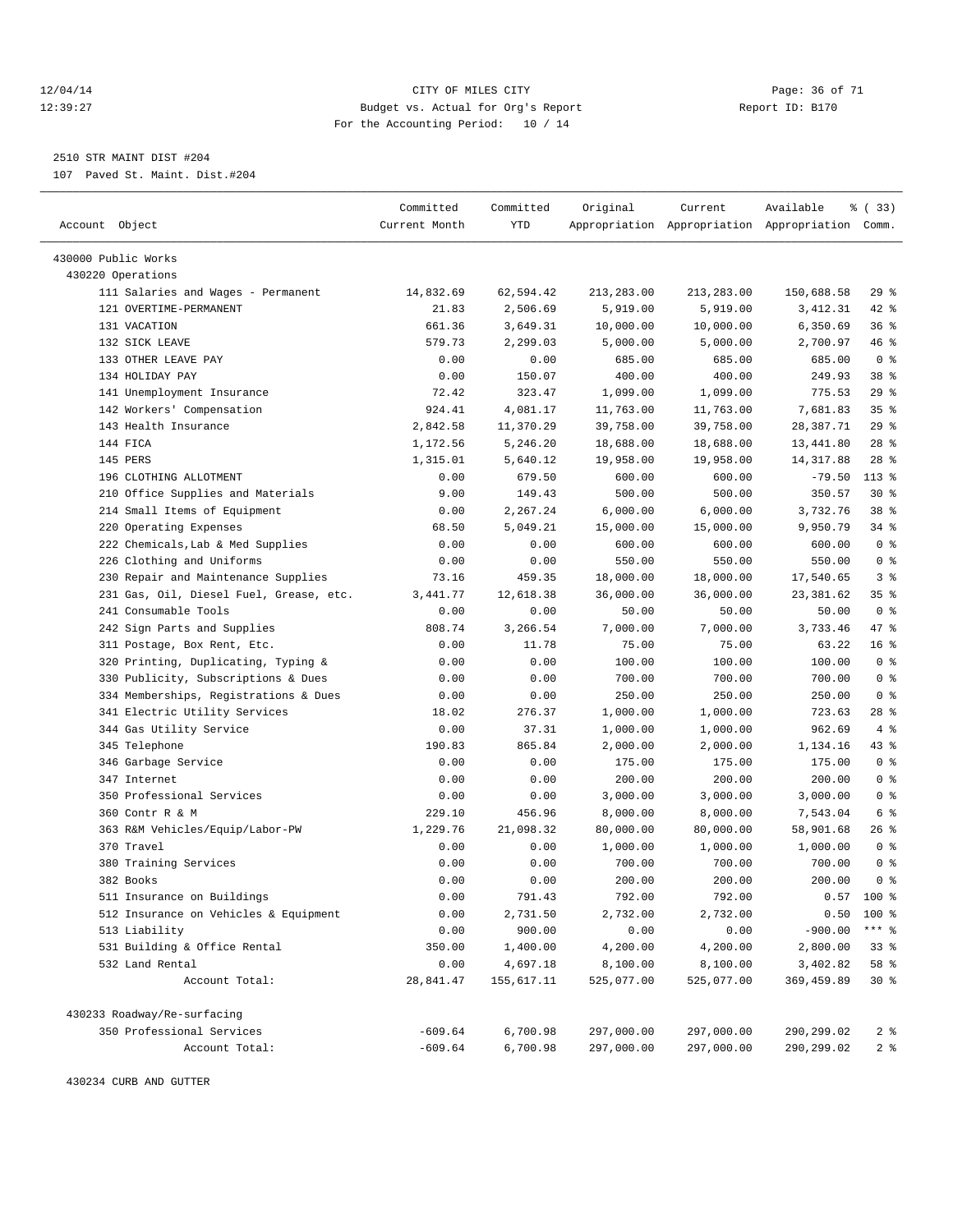#### 12/04/14 Page: 37 of 71 12:39:27 Budget vs. Actual for Org's Report Report ID: B170 For the Accounting Period: 10 / 14

## 2510 STR MAINT DIST #204

107 Paved St. Maint. Dist.#204

| Account Object                           | Committed<br>Current Month | Committed<br><b>YTD</b> | Original     | Current      | Available<br>Appropriation Appropriation Appropriation Comm. | % (33)          |
|------------------------------------------|----------------------------|-------------------------|--------------|--------------|--------------------------------------------------------------|-----------------|
| 350 Professional Services                | 4,135.54                   | 11,027.54               | 120,000.00   | 120,000.00   | 108,972.46                                                   | 9 <sup>°</sup>  |
| Account Total:                           | 4,135.54                   | 11,027.54               | 120,000.00   | 120,000.00   | 108,972.46                                                   | 9 <sup>°</sup>  |
| 430235 Storm Drain & Culvert Maintenance |                            |                         |              |              |                                                              |                 |
| 230 Repair and Maintenance Supplies      | $-150.46$                  | 6,139.54                | 25,000.00    | 25,000.00    | 18,860.46                                                    | 25%             |
| Account Total:                           | $-150.46$                  | 6,139.54                | 25,000.00    | 25,000.00    | 18,860.46                                                    | 25%             |
| Account Group Total:                     | 32, 216.91                 | 179,485.17              | 967,077.00   | 967,077.00   | 787,591.83                                                   | 19 <sup>°</sup> |
| 510000 MISCELLANEOUS                     |                            |                         |              |              |                                                              |                 |
| 510330 Comprehensive Liability Insurance |                            |                         |              |              |                                                              |                 |
| 513 Liability                            | 0.00                       | 4,135.32                | 4,136.00     | 4,136.00     | 0.68                                                         | $100*$          |
| Account Total:                           | 0.00                       | 4,135.32                | 4,136.00     | 4,136.00     | 0.68                                                         | $100*$          |
| Account Group Total:                     | 0.00                       | 4,135.32                | 4,136.00     | 4,136.00     | 0.68                                                         | $100*$          |
| 520000 OTHER FINANCING USES              |                            |                         |              |              |                                                              |                 |
| 521000 Interfund Operating Transfers Out |                            |                         |              |              |                                                              |                 |
| 820 Transfers to Other Funds             | 2,002.11                   | 8,008.44                | 204,165.00   | 204,165.00   | 196, 156.56                                                  | 4%              |
| Account Total:                           | 2,002.11                   | 8,008.44                | 204,165.00   | 204,165.00   | 196, 156.56                                                  | 4%              |
| Account Group Total:                     | 2,002.11                   | 8,008.44                | 204,165.00   | 204,165.00   | 196, 156.56                                                  | 4%              |
| Organization Total:                      | 34, 219.02                 | 191,628.93              | 1,175,378.00 | 1,175,378.00 | 983,749.07                                                   | 16 <sup>8</sup> |
|                                          |                            |                         |              |              |                                                              |                 |
| Fund Total:                              | 34, 219, 02                | 191,628.93              | 1,175,378.00 | 1,175,378.00 | 983,749.07 16 %                                              |                 |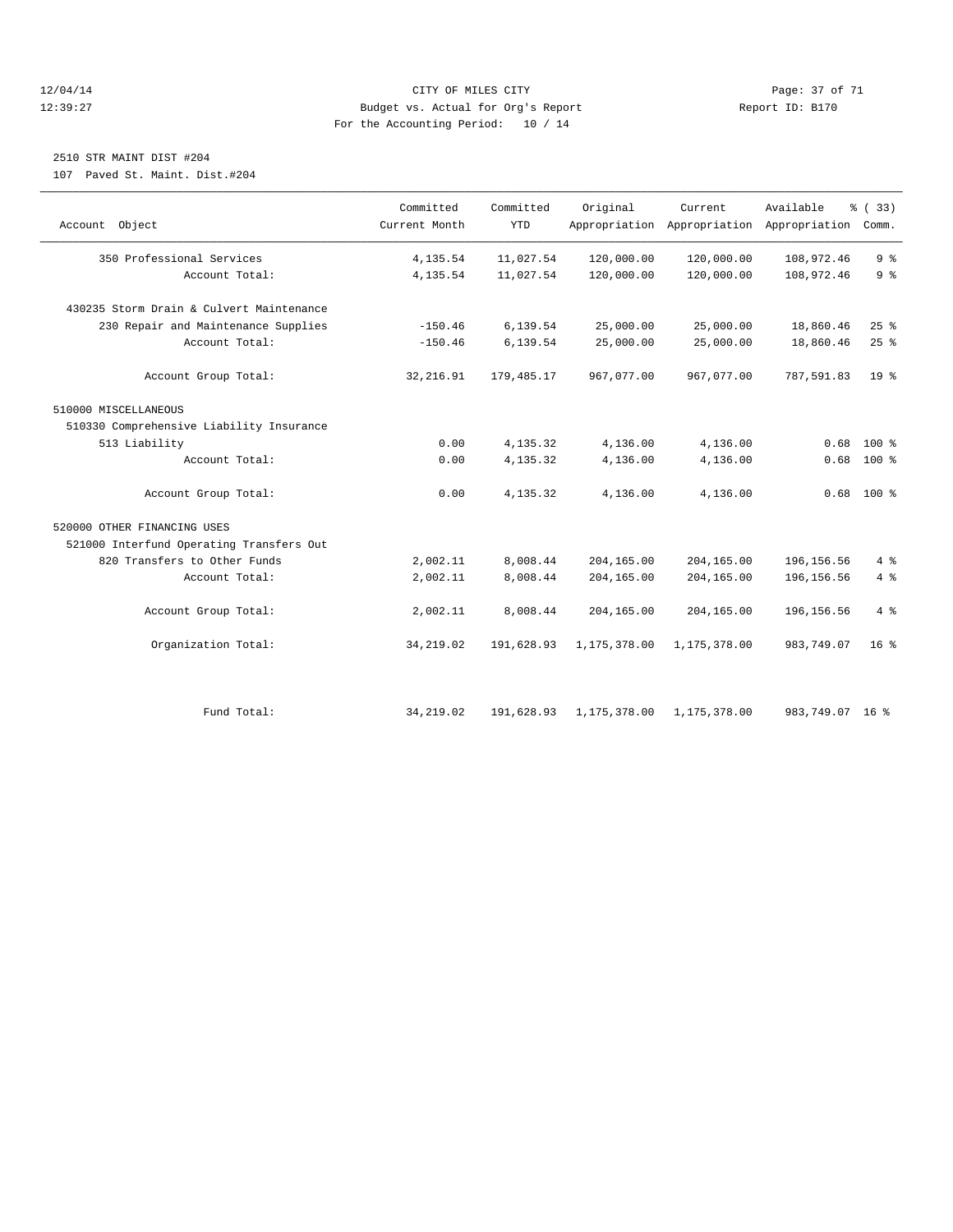#### 12/04/14 Page: 38 of 71 12:39:27 Budget vs. Actual for Org's Report Report ID: B170 For the Accounting Period: 10 / 14

————————————————————————————————————————————————————————————————————————————————————————————————————————————————————————————————————

#### 2520 STR MAINT DIST #205

108 Unpaved Street Maintenance

|                                                        | Committed      | Committed         | Original             | Current                | Available                                       | % (33)                |
|--------------------------------------------------------|----------------|-------------------|----------------------|------------------------|-------------------------------------------------|-----------------------|
| Account Object                                         | Current Month  | YTD               |                      |                        | Appropriation Appropriation Appropriation Comm. |                       |
| 430000 Public Works                                    |                |                   |                      |                        |                                                 |                       |
| 430220 Operations                                      |                |                   |                      |                        |                                                 |                       |
| 111 Salaries and Wages - Permanent                     | 4,513.71       | 18,942.40         | 53,035.00            | 53,035.00              | 34,092.60                                       | 36%                   |
| 121 OVERTIME-PERMANENT                                 | 21.83          | 693.34            | 2,096.00             | 2,096.00               | 1,402.66                                        | 338                   |
| 131 VACATION                                           | 246.20         | 1,205.40          | 10,000.00            | 10,000.00              | 8,794.60                                        | $12*$                 |
| 132 SICK LEAVE                                         | 146.96         | 619.55            | 5,000.00             | 5,000.00               | 4,380.45                                        | $12*$                 |
| 133 OTHER LEAVE PAY                                    | 0.00           | 0.00              | 1,182.00             | 1,182.00               | 1,182.00                                        | 0 <sup>8</sup>        |
| 134 HOLIDAY PAY                                        | 0.00           | 38.11             | 400.00               | 400.00                 | 361.89                                          | $10*$                 |
| 141 Unemployment Insurance                             | 22.19          | 97.75             | 333.00               | 333.00                 | 235.25                                          | $29$ %                |
| 142 Workers' Compensation                              | 261.05         | 1,142.90          | 3,404.00             | 3,404.00               | 2,261.10                                        | $34$ $%$              |
| 143 Health Insurance                                   | 859.70         | 3,438.75          | 11,747.00            | 11,747.00              | 8,308.25                                        | 29%                   |
| 144 FICA                                               | 359.21         | 1,571.46          | 5,659.00             | 5,659.00               | 4,087.54                                        | $28$ %                |
| 145 PERS                                               | 402.68         | 1,711.72          | 6,044.00             | 6,044.00               | 4,332.28                                        | $28$ %                |
| 196 CLOTHING ALLOTMENT                                 | 0.00           | 205.50            | 180.00               | 180.00                 | $-25.50$                                        | 114 %                 |
| 210 Office Supplies and Materials                      | 7.00           | 46.09             | 200.00               | 200.00                 | 153.91                                          | $23$ $%$              |
| 214 Small Items of Equipment                           | 2.13           | 568.56            | 3,000.00             | 3,000.00               | 2,431.44                                        | 19 <sup>°</sup>       |
| 220 Operating Expenses                                 | 15.00          | 1,362.14          | 3,500.00             | 3,500.00               | 2,137.86                                        | 39 %                  |
| 222 Chemicals, Lab & Med Supplies                      | 0.00           | 0.00              | 500.00               | 500.00                 | 500.00                                          | 0 <sup>8</sup>        |
| 226 Clothing and Uniforms                              | 0.00           | 0.00              | 150.00               | 150.00                 | 150.00                                          | 0 <sup>8</sup>        |
| 230 Repair and Maintenance Supplies                    | 18.29          | 114.84            | 5,000.00             | 5,000.00               | 4,885.16                                        | 2 <sup>8</sup>        |
| 231 Gas, Oil, Diesel Fuel, Grease, etc.                | 860.44         | 3,154.60          | 10,000.00            | 10,000.00              | 6,845.40                                        | $32$ $%$              |
| 242 Sign Parts and Supplies                            | 202.18         | 816.63            | 2,600.00             | 2,600.00               | 1,783.37                                        | $31$ %                |
| 311 Postage, Box Rent, Etc.                            | 0.00           | 1.41              | 40.00                | 40.00                  | 38.59                                           | 4%                    |
| 330 Publicity, Subscriptions & Dues                    | 0.00           | 0.00              | 150.00               | 150.00                 | 150.00                                          | 0 <sup>8</sup>        |
| 334 Memberships, Registrations & Dues                  | 0.00           | 0.00              | 50.00                | 50.00                  | 50.00                                           | 0 <sup>8</sup>        |
| 341 Electric Utility Services                          | 0.00           | 12.35             | 150.00               | 150.00                 | 137.65                                          | 8 %                   |
| 344 Gas Utility Service                                | 0.00           | 9.33              | 200.00               | 200.00                 | 190.67                                          | 5 <sup>°</sup>        |
| 345 Telephone                                          | 63.49          | 281.82            | 750.00               | 750.00                 | 468.18                                          | 38 %                  |
| 350 Professional Services                              | 0.00           | 0.00              | 700.00               | 700.00                 | 700.00                                          | 0 <sup>8</sup>        |
| 360 Contr R & M                                        | 114.55         | 228.47            | 1,000.00             | 1,000.00               | 771.53                                          | $23$ %                |
|                                                        | 307.45         | 7,540.44          |                      |                        | 27,459.56                                       | $22$ %                |
| 363 R&M Vehicles/Equip/Labor-PW<br>370 Travel          | 0.00           | 0.00              | 35,000.00<br>250.00  | 35,000.00<br>250.00    | 250.00                                          | 0 <sup>8</sup>        |
| 380 Training Services                                  | 0.00           | 0.00              | 150.00               | 150.00                 | 150.00                                          | 0 <sup>8</sup>        |
| 382 Books                                              | 0.00           | 0.00              | 100.00               | 100.00                 | 100.00                                          | 0 <sup>8</sup>        |
| 511 Insurance on Buildings                             |                | 197.86            | 198.00               |                        |                                                 | $0.14$ 100 %          |
|                                                        | 0.00           |                   |                      | 198.00                 | 0.48                                            | 100 %                 |
| 512 Insurance on Vehicles & Equipment<br>513 Liability | 0.00<br>0.00   | 782.52<br>225.00  | 783.00<br>0.00       | 783.00<br>0.00         | $-225.00$                                       | *** 음                 |
|                                                        |                |                   |                      | 2,000.00               |                                                 |                       |
| 531 Building & Office Rental<br>532 Land Rental        | 166.66<br>0.00 | 666.64            | 2,000.00<br>1,500.00 |                        | 1,333.36<br>1,500.00                            | 338<br>0 <sup>8</sup> |
| Account Total:                                         | 8,590.72       | 0.00<br>45,675.58 | 167,051.00           | 1,500.00<br>167,051.00 | 121, 375.42                                     | $27$ %                |
|                                                        |                |                   |                      |                        |                                                 |                       |
| 430233 Roadway/Re-surfacing                            |                |                   |                      |                        |                                                 |                       |
| 350 Professional Services                              | 0.00           | 0.00              | 375,903.00           | 375,903.00             | 375,903.00                                      | 0 <sup>8</sup>        |
| Account Total:                                         | 0.00           | 0.00              | 375,903.00           | 375,903.00             | 375,903.00                                      | $0$ %                 |
| 430235 Storm Drain & Culvert Maintenance               |                |                   |                      |                        |                                                 |                       |
| 230 Repair and Maintenance Supplies                    | 0.00           | 307.07            | 20,000.00            | 20,000.00              | 19,692.93                                       | 2 <sub>8</sub>        |
| Account Total:                                         | 0.00           | 307.07            | 20,000.00            | 20,000.00              | 19,692.93                                       | 2 <sup>8</sup>        |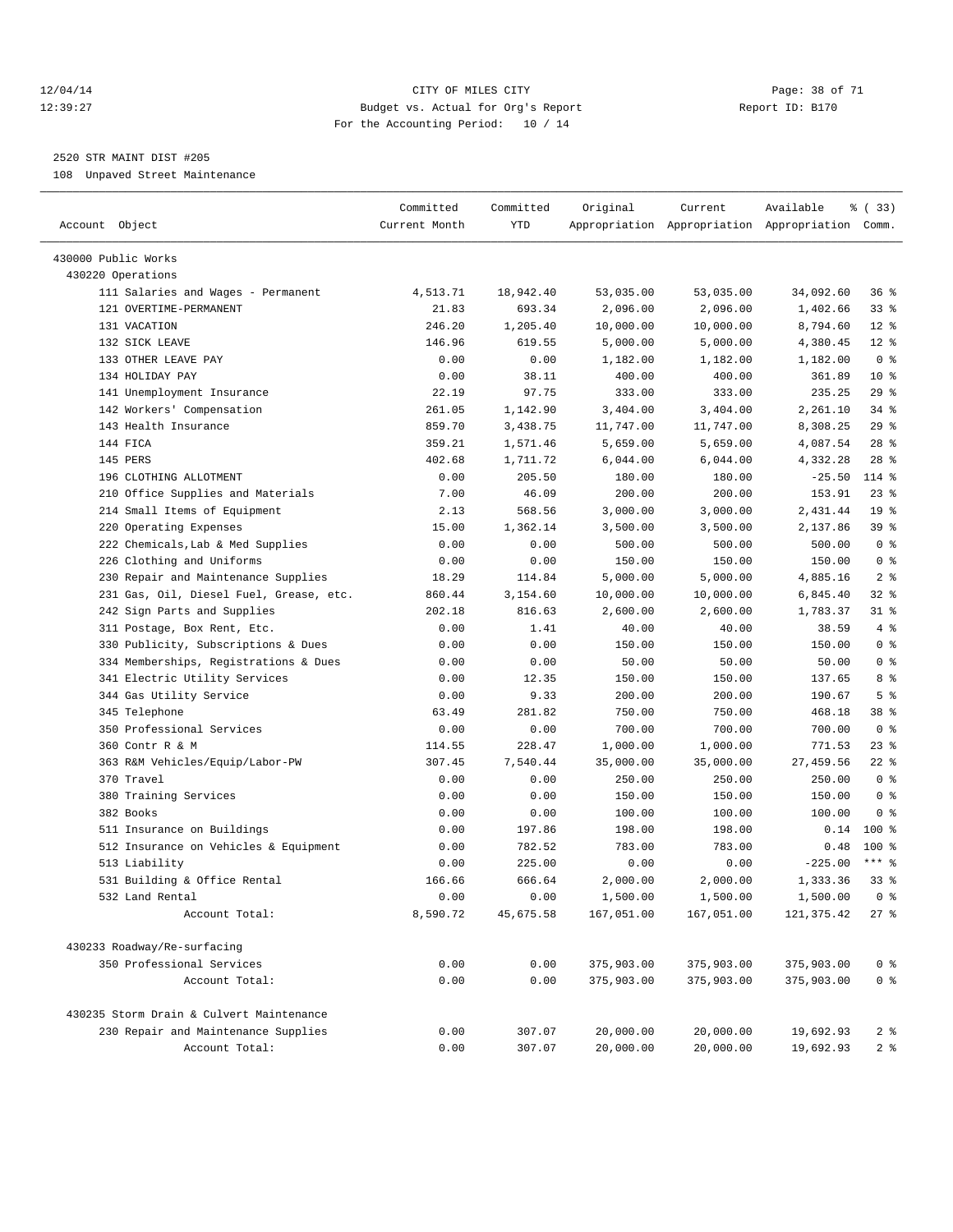#### 12/04/14 Page: 39 of 71 12:39:27 Budget vs. Actual for Org's Report Report ID: B170 For the Accounting Period: 10 / 14

## 2520 STR MAINT DIST #205

108 Unpaved Street Maintenance

| Account Object                           | Committed<br>Current Month | Committed<br><b>YTD</b> | Original   | Current<br>Appropriation Appropriation | Available<br>Appropriation | % (33)<br>Comm. |
|------------------------------------------|----------------------------|-------------------------|------------|----------------------------------------|----------------------------|-----------------|
| Account Group Total:                     | 8,590.72                   | 45,982.65               | 562,954.00 | 562,954.00                             | 516,971.35                 | 8 %             |
| 510000 MISCELLANEOUS                     |                            |                         |            |                                        |                            |                 |
| 510330 Comprehensive Liability Insurance |                            |                         |            |                                        |                            |                 |
| 513 Liability                            | 0.00                       | 571.80                  | 572.00     | 572.00                                 | 0.20                       | $100*$          |
| Account Total:                           | 0.00                       | 571.80                  | 572.00     | 572.00                                 | 0.20                       | 100 %           |
| Account Group Total:                     | 0.00                       | 571.80                  | 572.00     | 572.00                                 |                            | $0.20$ 100 %    |
| 520000 OTHER FINANCING USES              |                            |                         |            |                                        |                            |                 |
| 521000 Interfund Operating Transfers Out |                            |                         |            |                                        |                            |                 |
| 820 Transfers to Other Funds             | 1,060.90                   | 4,243.60                | 58,015.00  | 58,015.00                              | 53,771.40                  | 7 <sup>°</sup>  |
| Account Total:                           | 1,060.90                   | 4,243.60                | 58,015.00  | 58,015.00                              | 53,771.40                  | 7 <sup>°</sup>  |
| Account Group Total:                     | 1,060.90                   | 4,243.60                | 58,015.00  | 58,015.00                              | 53,771.40                  | 7 <sup>°</sup>  |
| Organization Total:                      | 9,651.62                   | 50,798.05               | 621,541.00 | 621,541.00                             | 570, 742.95                | 8 %             |
|                                          |                            |                         |            |                                        |                            |                 |
| Fund Total:                              | 9,651.62                   | 50,798.05               | 621,541.00 | 621,541.00                             | 570, 742.95                | 8 %             |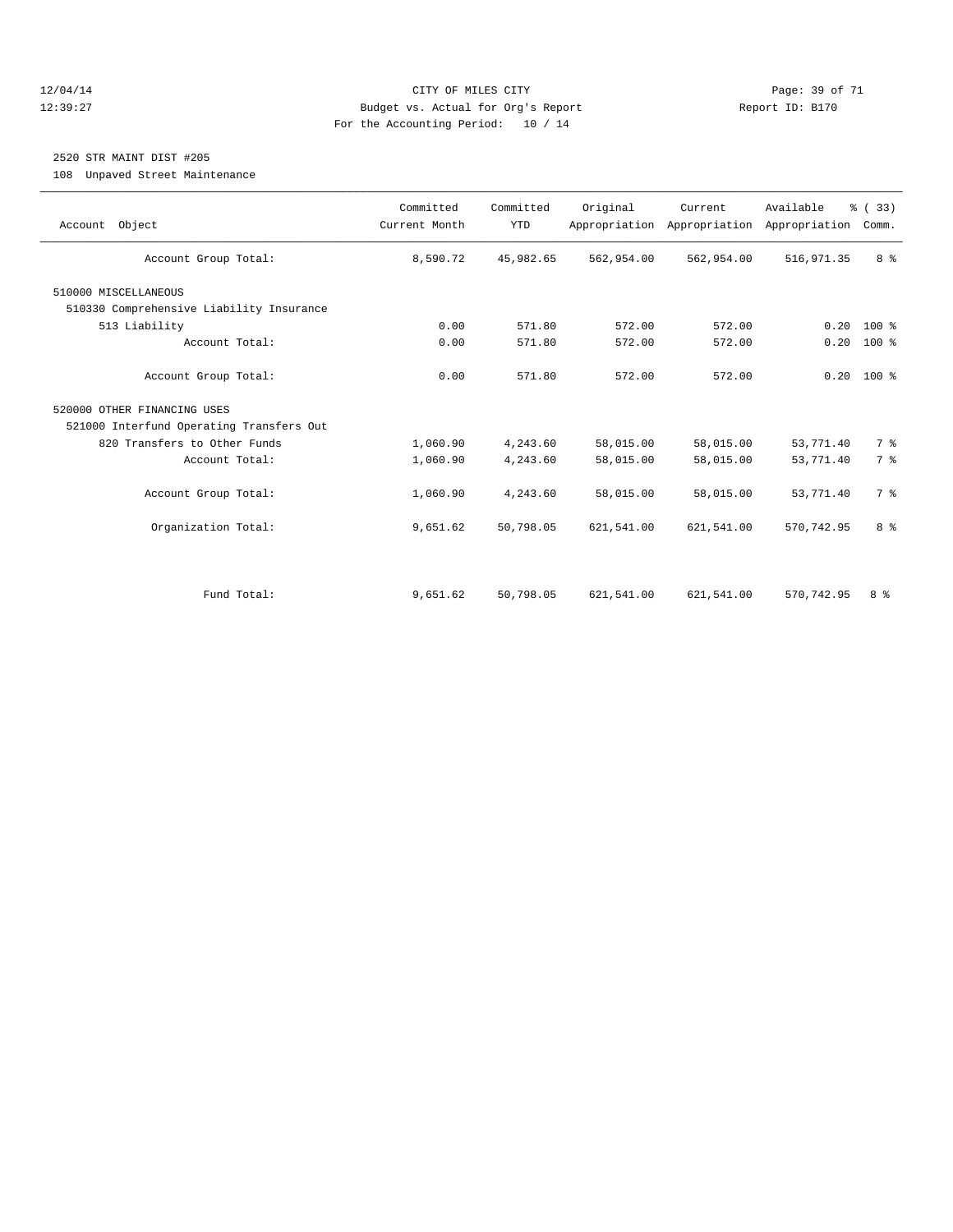#### 12/04/14 Page: 40 of 71 12:39:27 Budget vs. Actual for Org's Report Report ID: B170 For the Accounting Period: 10 / 14

#### 2540 STR MAINT DIST#207-(MILESTOWN ESTATES)

109 Milestown Estates Maintenance Dist.

|                                          | Committed     | Committed  | Original | Current  | Available                                 | % (33)          |  |
|------------------------------------------|---------------|------------|----------|----------|-------------------------------------------|-----------------|--|
| Account Object                           | Current Month | <b>YTD</b> |          |          | Appropriation Appropriation Appropriation | Comm.           |  |
| 430000 Public Works                      |               |            |          |          |                                           |                 |  |
| 430220 Operations                        |               |            |          |          |                                           |                 |  |
| 111 Salaries and Wages - Permanent       | 232.27        | 968.92     | 3,048.00 | 3,048.00 | 2,079.08                                  | $32$ $%$        |  |
| 121 OVERTIME-PERMANENT                   | 1.09          | 40.57      | 100.00   | 100.00   | 59.43                                     | 41.8            |  |
| 131 VACATION                             | 12.21         | 66.99      | 300.00   | 300.00   | 233.01                                    | $22$ $%$        |  |
| 132 SICK LEAVE                           | 8.07          | 28.92      | 100.00   | 100.00   | 71.08                                     | 29%             |  |
| 133 OTHER LEAVE PAY                      | 0.00          | 0.00       | 54.00    | 54.00    | 54.00                                     | 0 <sup>8</sup>  |  |
| 134 HOLIDAY PAY                          | 0.00          | 2.36       | 20.00    | 20.00    | 17.64                                     | $12*$           |  |
| 141 Unemployment Insurance               | 1.15          | 5.01       | 17.00    | 17.00    | 11.99                                     | 29%             |  |
| 142 Workers' Compensation                | 13.46         | 58.80      | 176.00   | 176.00   | 117.20                                    | 33 <sup>8</sup> |  |
| 143 Health Insurance                     | 43.91         | 175.65     | 602.00   | 602.00   | 426.35                                    | 29%             |  |
| 144 FICA                                 | 18.53         | 81.12      | 286.00   | 286.00   | 204.88                                    | 28 <sup>8</sup> |  |
| 145 PERS                                 | 20.73         | 88.22      | 305.00   | 305.00   | 216.78                                    | 29%             |  |
| 196 CLOTHING ALLOTMENT                   | 0.00          | 10.50      | 10.00    | 10.00    | $-0.50$                                   | 105%            |  |
| Account Total:                           | 351.42        | 1,527.06   | 5,018.00 | 5,018.00 | 3,490.94                                  | $30*$           |  |
| Account Group Total:                     | 351.42        | 1,527.06   | 5,018.00 | 5,018.00 | 3,490.94                                  | $30*$           |  |
| 510000 MISCELLANEOUS                     |               |            |          |          |                                           |                 |  |
| 510330 Comprehensive Liability Insurance |               |            |          |          |                                           |                 |  |
| 513 Liability                            | 0.00          | 29.10      | 30.00    | 30.00    | 0.90                                      | 97 <sub>8</sub> |  |
| Account Total:                           | 0.00          | 29.10      | 30.00    | 30.00    | 0.90                                      | 97%             |  |
| Account Group Total:                     | 0.00          | 29.10      | 30.00    | 30.00    | 0.90                                      | 97 <sub>8</sub> |  |
| Organization Total:                      | 351.42        | 1,556.16   | 5,048.00 | 5,048.00 | 3,491.84                                  | $31*$           |  |
|                                          |               |            |          |          |                                           |                 |  |
| Fund Total:                              | 351.42        | 1,556.16   | 5,048.00 | 5,048.00 | 3,491.84 31 %                             |                 |  |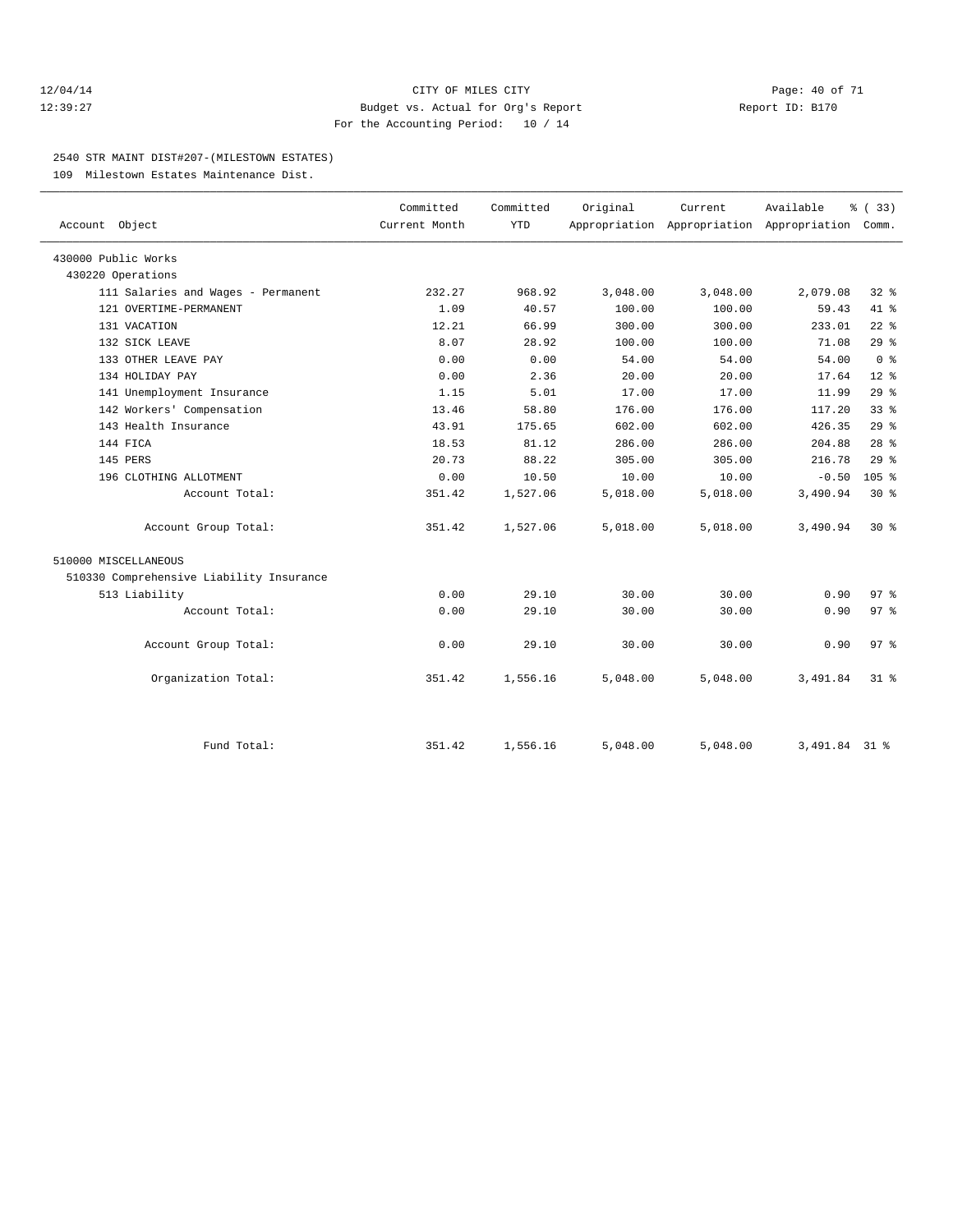#### 12/04/14 Page: 41 of 71 12:39:27 Budget vs. Actual for Org's Report Report ID: B170 For the Accounting Period: 10 / 14

 2820 GAS TAX 34 Gas Tax

| Account Object                           | Committed<br>Current Month | Committed<br><b>YTD</b> | Original   | Current<br>Appropriation Appropriation Appropriation | Available   | % (33)<br>Comm. |  |
|------------------------------------------|----------------------------|-------------------------|------------|------------------------------------------------------|-------------|-----------------|--|
| 520000 OTHER FINANCING USES              |                            |                         |            |                                                      |             |                 |  |
| 521000 Interfund Operating Transfers Out |                            |                         |            |                                                      |             |                 |  |
| 820 Transfers to Other Funds             | 510.72                     | 2,042.88                | 6,129.00   | 6, 129.00                                            | 4,086.12    | 33%             |  |
| Account Total:                           | 510.72                     | 2,042.88                | 6,129.00   | 6,129.00                                             | 4,086.12    | 33 <sup>8</sup> |  |
| 521204 TRANSFER:<br>SID 204              |                            |                         |            |                                                      |             |                 |  |
| 820 Transfers to Other Funds             | 0.00                       | 0.00                    | 87, 274.00 | 87, 274, 00                                          | 87, 274, 00 | 0 <sup>8</sup>  |  |
| Account Total:                           | 0.00                       | 0.00                    | 87, 274.00 | 87, 274.00                                           | 87, 274.00  | 0 <sup>8</sup>  |  |
| 521205 TRANSFER:<br>SID 205              |                            |                         |            |                                                      |             |                 |  |
| 820 Transfers to Other Funds             | 0.00                       | 0.00                    | 87, 274.00 | 87, 274.00                                           | 87, 274.00  | 0 <sup>8</sup>  |  |
| Account Total:                           | 0.00                       | 0.00                    | 87, 274.00 | 87, 274.00                                           | 87, 274.00  | 0 <sup>8</sup>  |  |
| Account Group Total:                     | 510.72                     | 2,042.88                | 180,677.00 | 180,677.00                                           | 178,634.12  | 1 <sup>8</sup>  |  |
| Organization Total:                      | 510.72                     | 2,042.88                | 180,677.00 | 180,677.00                                           | 178,634.12  | 1 <sup>8</sup>  |  |
|                                          |                            |                         |            |                                                      |             |                 |  |
| Fund Total:                              | 510.72                     | 2,042.88                | 180,677.00 | 180,677.00                                           | 178,634.12  | 1 <sup>8</sup>  |  |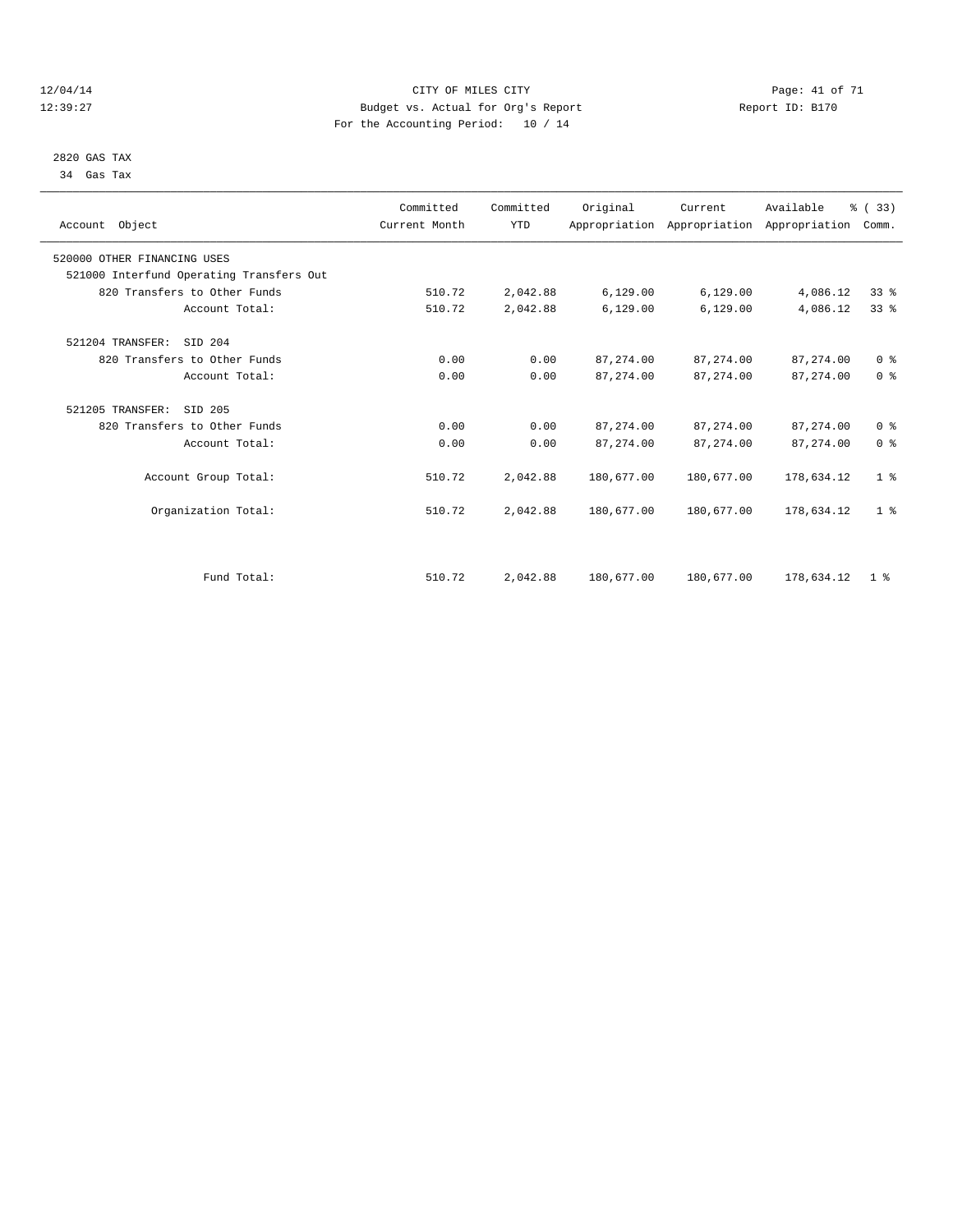#### 12/04/14 Page: 42 of 71 12:39:27 Budget vs. Actual for Org's Report Report ID: B170 For the Accounting Period: 10 / 14

## 2850 911 EMERGENCY

105 Enhanced 911

| Account Object                             | Committed<br>Current Month | Committed<br><b>YTD</b> | Original   | Current    | Available<br>Appropriation Appropriation Appropriation Comm. | % (33)          |
|--------------------------------------------|----------------------------|-------------------------|------------|------------|--------------------------------------------------------------|-----------------|
| 420000 PUBLIC SAFETY                       |                            |                         |            |            |                                                              |                 |
| 420140 Crime Control and Investigation(05) |                            |                         |            |            |                                                              |                 |
| 210 Office Supplies and Materials          | 0.00                       | 0.00                    | 1,000.00   | 1,000.00   | 1,000.00                                                     | 0 <sup>8</sup>  |
| 214 Small Items of Equipment               | 0.00                       | 0.00                    | 3,350.00   | 3,350.00   | 3,350.00                                                     | 0 <sup>8</sup>  |
| 220 Operating Expenses                     | 1,340.00                   | 1,340.00                | 15,000.00  | 15,000.00  | 13,660.00                                                    | 9 <sup>8</sup>  |
| 311 Postage, Box Rent, Etc.                | 0.00                       | 0.00                    | 200.00     | 200.00     | 200.00                                                       | 0 <sup>8</sup>  |
| 320 Printing, Duplicating, Typing &        | 0.00                       | 0.00                    | 200.00     | 200.00     | 200.00                                                       | 0 <sup>8</sup>  |
| 334 Memberships, Registrations & Dues      | 0.00                       | 0.00                    | 200.00     | 200.00     | 200.00                                                       | 0 <sup>8</sup>  |
| 341 Electric Utility Services              | 43.34                      | 172.39                  | 1,854.00   | 1,854.00   | 1,681.61                                                     | 9 <sup>8</sup>  |
| 345 Telephone                              | 2,313.07                   | 7,226.41                | 25,000.00  | 25,000.00  | 17,773.59                                                    | 29%             |
| 350 Professional Services                  | 2,118.31                   | 19,630.22               | 72,000.00  | 72,000.00  | 52,369.78                                                    | $27$ $%$        |
| 370 Travel                                 | 0.00                       | 0.00                    | 500.00     | 500.00     | 500.00                                                       | 0 <sup>8</sup>  |
| 380 Training Services                      | 0.00                       | 0.00                    | 2,000.00   | 2,000.00   | 2,000.00                                                     | 0 <sup>8</sup>  |
| 512 Insurance on Vehicles & Equipment      | 0.00                       | 124.41                  | 150.00     | 150.00     | 25.59                                                        | 83%             |
| 940 Machinery & Equipment                  | 0.00                       | 0.00                    | 25,000.00  | 25,000.00  | 25,000.00                                                    | 0 <sup>8</sup>  |
| 941 911 Eq & Software (2/01)               | 0.00                       | 0.00                    | 50,000.00  | 50,000.00  | 50,000.00                                                    | 0 <sup>8</sup>  |
| Account Total:                             | 5,814.72                   | 28, 493. 43             | 196,454.00 | 196,454.00 | 167,960.57                                                   | 15 <sup>°</sup> |
| Account Group Total:                       | 5,814.72                   | 28, 493. 43             | 196,454.00 | 196,454.00 | 167,960.57                                                   | 15 <sup>8</sup> |
| 520000 OTHER FINANCING USES                |                            |                         |            |            |                                                              |                 |
| 521000 Interfund Operating Transfers Out   |                            |                         |            |            |                                                              |                 |
| 820 Transfers to Other Funds               | 0.00                       | 28,611.65               | 112,000.00 | 112,000.00 | 83, 388.35                                                   | 26%             |
| Account Total:                             | 0.00                       | 28,611.65               | 112,000.00 | 112,000.00 | 83, 388.35                                                   | 26%             |
| Account Group Total:                       | 0.00                       | 28,611.65               | 112,000.00 | 112,000.00 | 83, 388. 35                                                  | $26$ %          |
| Organization Total:                        | 5,814.72                   | 57,105.08               | 308,454.00 | 308,454.00 | 251,348.92                                                   | 19 <sup>8</sup> |
| Fund Total:                                | 5,814.72                   | 57,105.08               | 308,454.00 | 308,454.00 | 251,348.92 19 %                                              |                 |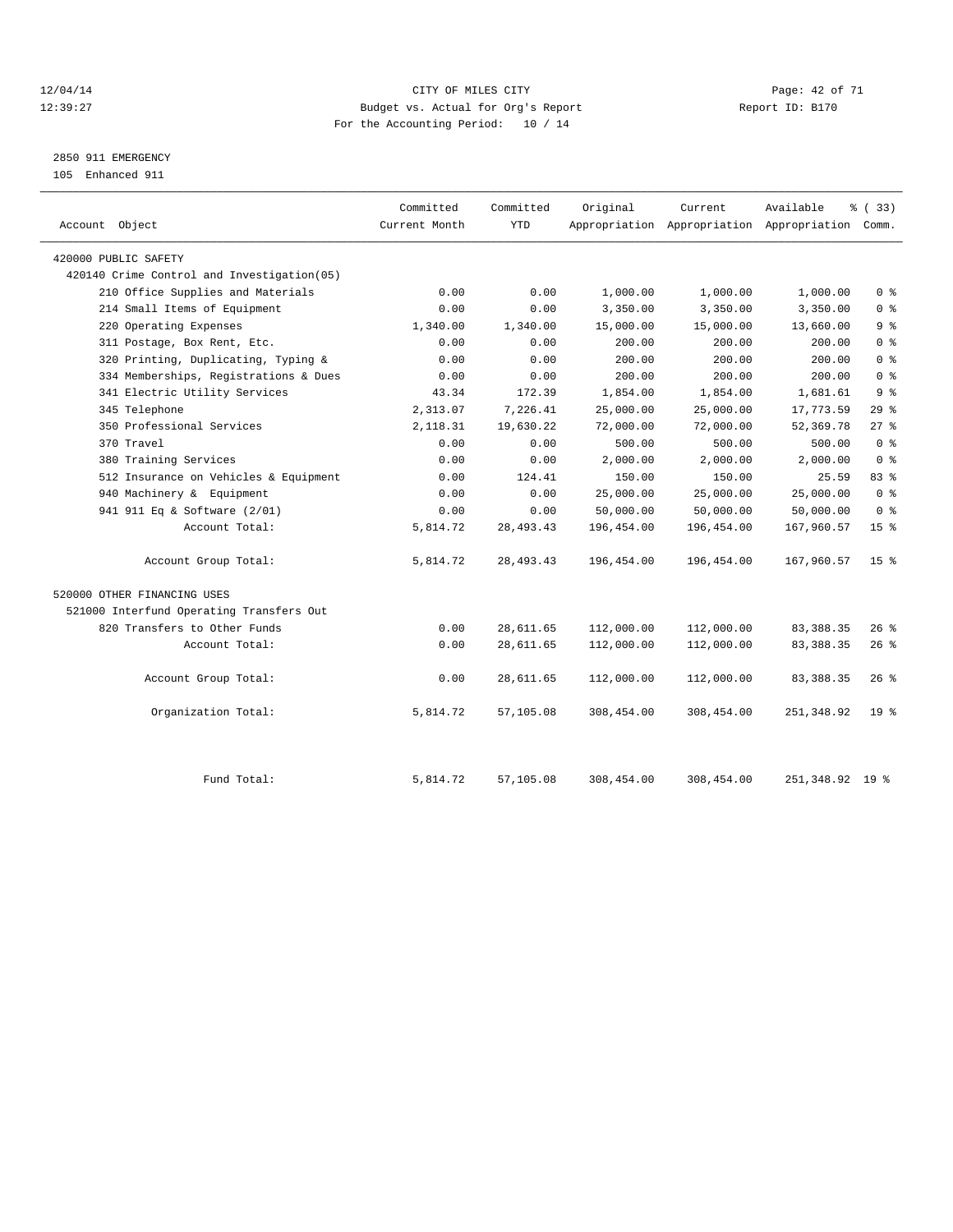#### 12/04/14 Page: 43 of 71 12:39:27 Budget vs. Actual for Org's Report Report ID: B170 For the Accounting Period: 10 / 14

## 2880 LIBRARY GRANTS

39 Partners Program

| Object<br>Account                                            | Committed<br>Current Month | Committed<br><b>YTD</b> | Original<br>Appropriation | Current<br>Appropriation | Available<br>Appropriation | % (33)<br>Comm. |
|--------------------------------------------------------------|----------------------------|-------------------------|---------------------------|--------------------------|----------------------------|-----------------|
| 460000 CULTURE AND RECREATION<br>460100 Library Services(16) |                            |                         |                           |                          |                            |                 |
| 311 Postage, Box Rent, Etc.                                  | 0.00                       | 1,005.00                | 4,900.00                  | 4,900.00                 | 3,895.00                   | $21$ %          |
| 382 Books                                                    | 0.00                       | 0.00                    | 100.00                    | 100.00                   | 100.00                     | 0 <sup>8</sup>  |
| Account Total:                                               | 0.00                       | 1,005.00                | 5.000.00                  | 5.000.00                 | 3,995.00                   | $20*$           |
| Account Group Total:                                         | 0.00                       | 1,005.00                | 5.000.00                  | 5.000.00                 | 3,995.00                   | $20*$           |
| Organization Total:                                          | 0.00                       | 1,005.00                | 5.000.00                  | 5.000.00                 | 3,995.00                   | $20*$           |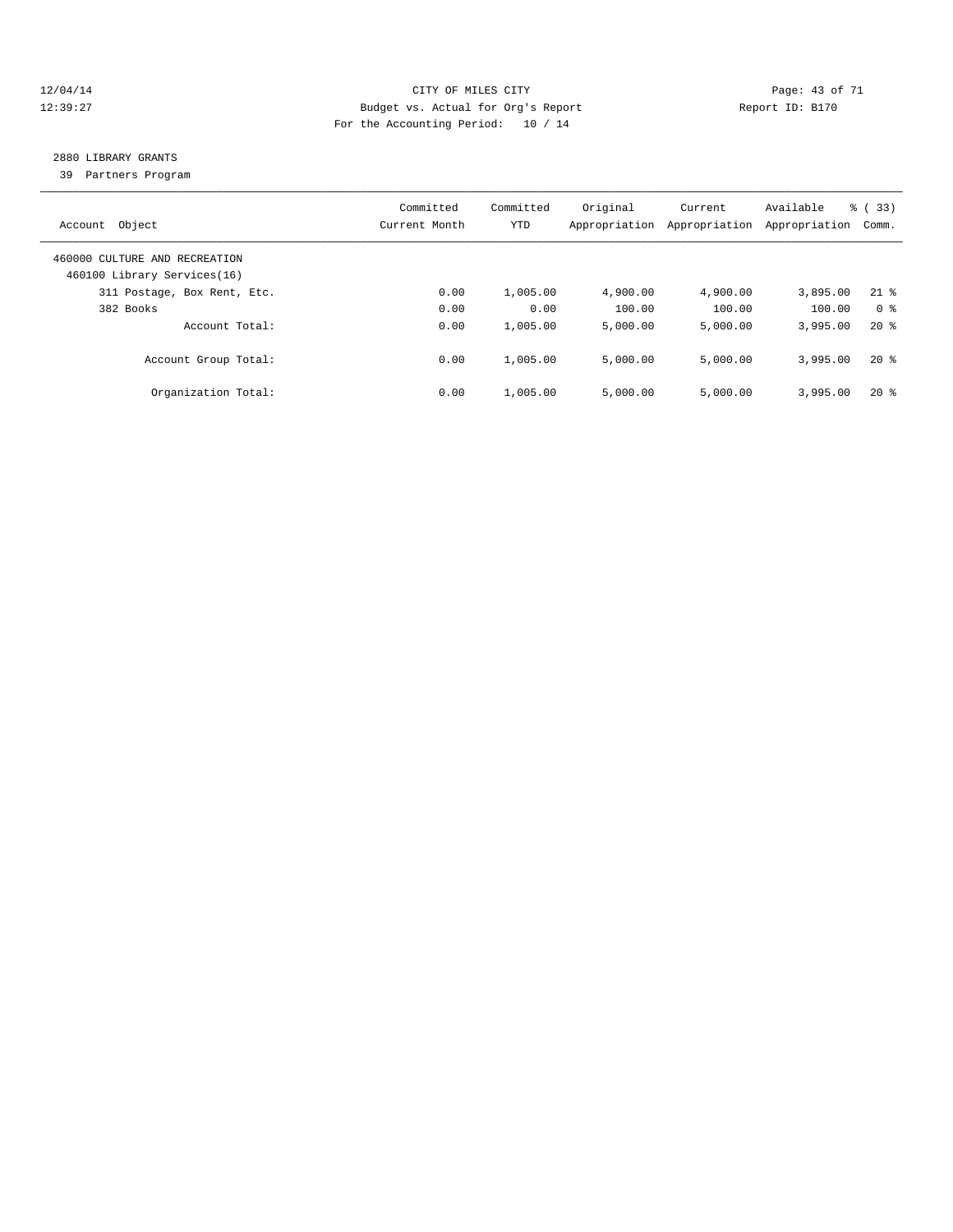#### 12/04/14 Page: 44 of 71 12:39:27 Budget vs. Actual for Org's Report Report ID: B170 For the Accounting Period: 10 / 14

#### 2880 LIBRARY GRANTS

41 Sagebrush Fed/Coal Sev Tax

| Object<br>Account                 | Committed<br>Current Month | Committed<br>YTD | Original<br>Appropriation | Current<br>Appropriation | Available<br>Appropriation | $\frac{3}{2}$ (33)<br>Comm. |
|-----------------------------------|----------------------------|------------------|---------------------------|--------------------------|----------------------------|-----------------------------|
| 460000 CULTURE AND RECREATION     |                            |                  |                           |                          |                            |                             |
| 460100 Library Services(16)       |                            |                  |                           |                          |                            |                             |
| 210 Office Supplies and Materials | 0.00                       | 0.00             | 200.00                    | 200.00                   | 200.00                     | 0 <sup>8</sup>              |
| 214 Small Items of Equipment      | 0.00                       | 0.00             | 1,800.00                  | 1,800.00                 | 1,800.00                   | 0 <sup>8</sup>              |
| 350 Professional Services         | 0.00                       | 0.00             | 3,000.00                  | 3,000.00                 | 3,000.00                   | 0 <sup>8</sup>              |
| 370 Travel                        | 559.03                     | 559.03           | 2,907.00                  | 2,907.00                 | 2,347.97                   | 19 <sub>8</sub>             |
| 380 Training Services             | 0.00                       | 0.00             | 1,000.00                  | 1,000.00                 | 1,000.00                   | 0 <sup>8</sup>              |
| Account Total:                    | 559.03                     | 559.03           | 8,907.00                  | 8,907.00                 | 8.347.97                   | 6 %                         |
| Account Group Total:              | 559.03                     | 559.03           | 8,907.00                  | 8,907.00                 | 8,347.97                   | 6 %                         |
| Organization Total:               | 559.03                     | 559.03           | 8,907.00                  | 8,907.00                 | 8,347.97                   | 6 %                         |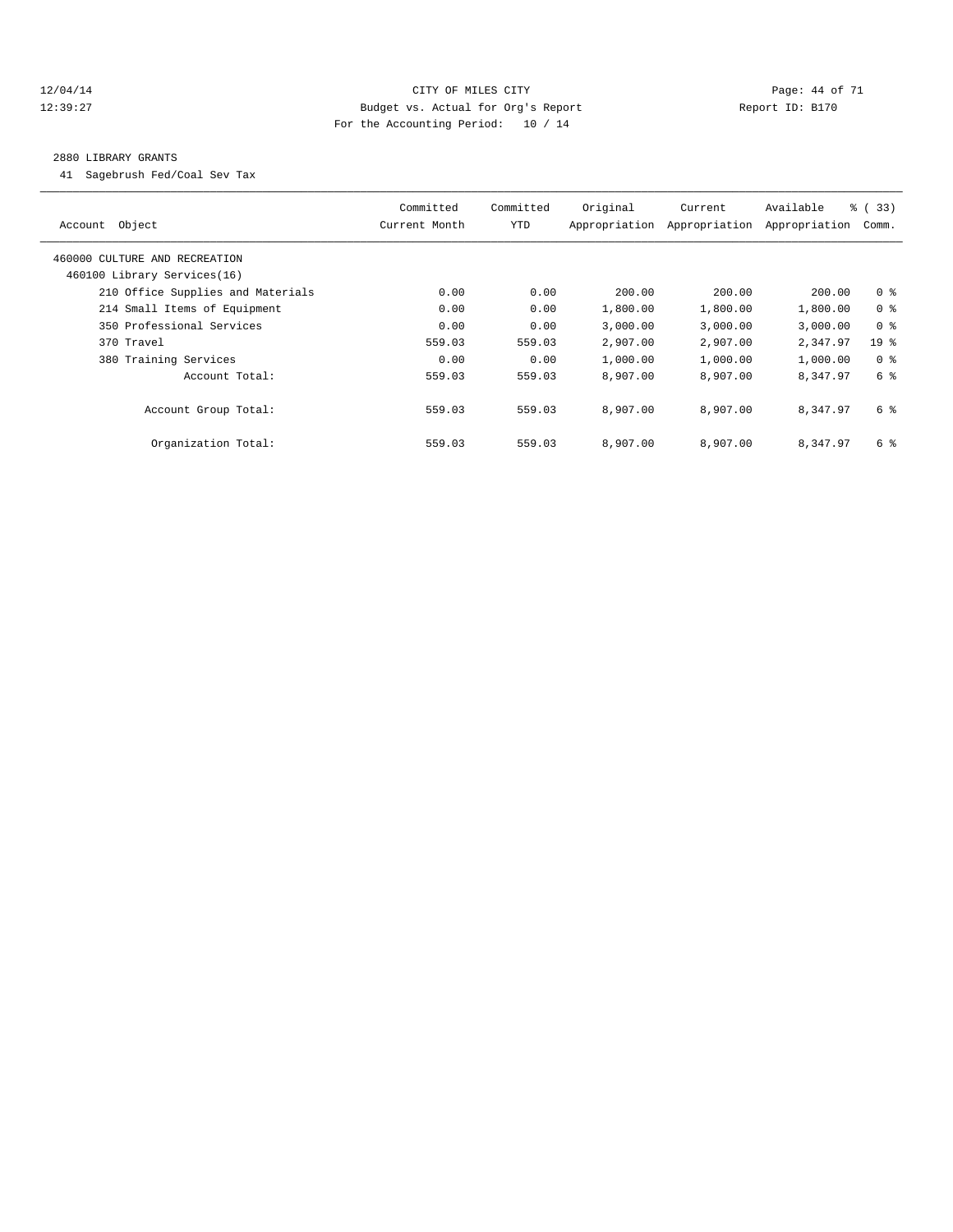#### 12/04/14 Page: 45 of 71 12:39:27 Budget vs. Actual for Org's Report Report ID: B170 For the Accounting Period: 10 / 14

#### 2880 LIBRARY GRANTS

43 State Aid Per Capita-Tech Serv

| Object<br>Account                                            | Committed<br>Current Month | Committed<br><b>YTD</b> | Original<br>Appropriation | Current<br>Appropriation | Available<br>Appropriation | $\frac{3}{2}$ (33)<br>Comm. |
|--------------------------------------------------------------|----------------------------|-------------------------|---------------------------|--------------------------|----------------------------|-----------------------------|
| 460000 CULTURE AND RECREATION<br>460100 Library Services(16) |                            |                         |                           |                          |                            |                             |
| 210 Office Supplies and Materials                            | 0.00                       | 0.00                    | 417.00                    | 417.00                   | 417.00                     | 0 <sup>8</sup>              |
| 214 Small Items of Equipment                                 | 0.00                       | 0.00                    | 2,000.00                  | 2,000.00                 | 2,000.00                   | 0 <sup>8</sup>              |
| 350 Professional Services                                    | 0.00                       | 450.00                  | 5,399.00                  | 5,399.00                 | 4,949.00                   | 8 %                         |
| 370 Travel                                                   | 0.00                       | 0.00                    | 4,000.00                  | 4,000.00                 | 4,000.00                   | 0 <sup>8</sup>              |
| Account Total:                                               | 0.00                       | 450.00                  | 11,816.00                 | 11,816.00                | 11,366.00                  | $4\degree$                  |
| Account Group Total:                                         | 0.00                       | 450.00                  | 11,816.00                 | 11,816.00                | 11,366.00                  | $4 \text{ }$                |
| Organization Total:                                          | 0.00                       | 450.00                  | 11,816.00                 | 11,816.00                | 11,366.00                  | $4\degree$                  |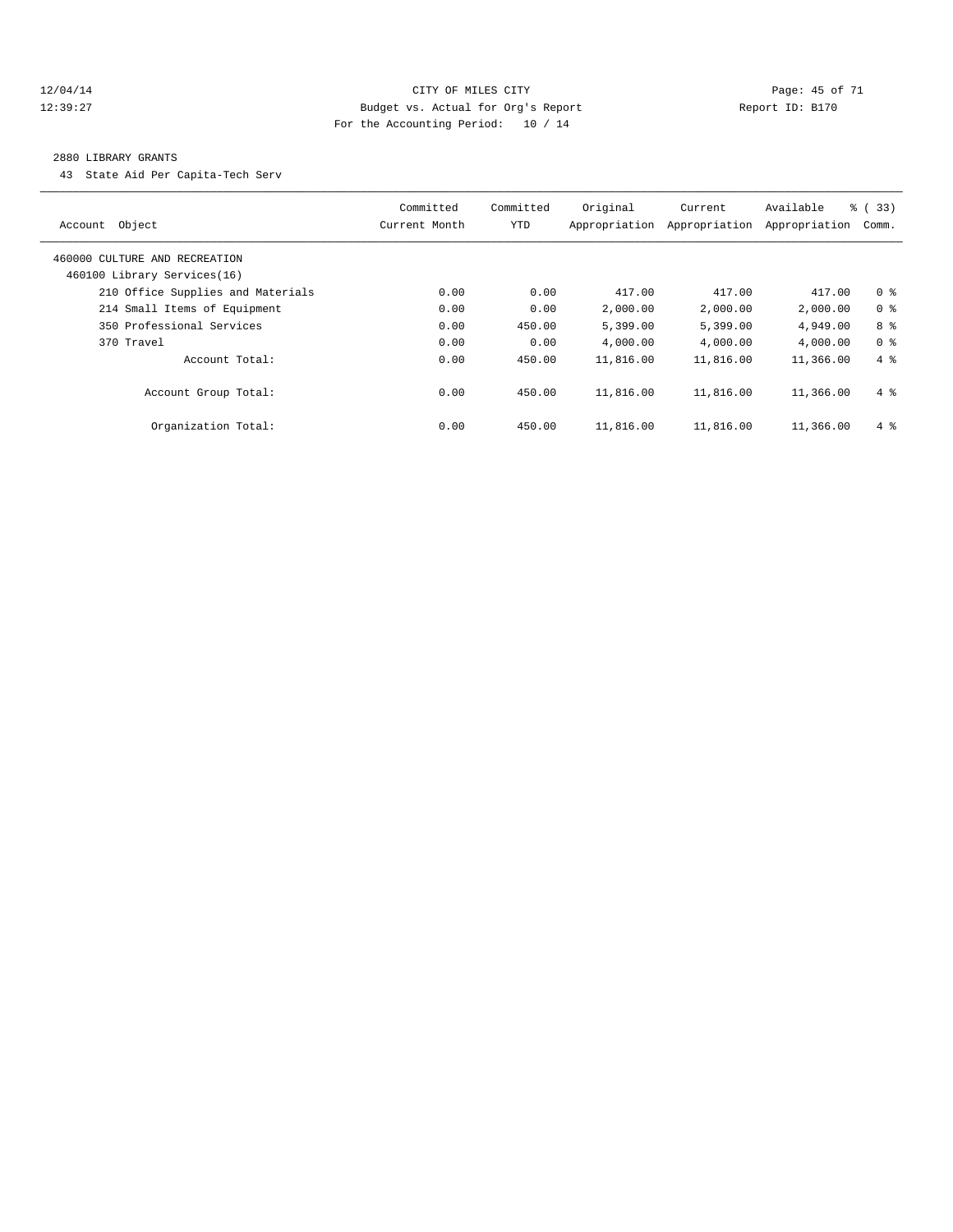#### 12/04/14 Page: 46 of 71 12:39:27 Budget vs. Actual for Org's Report Report ID: B170 For the Accounting Period: 10 / 14

## 2880 LIBRARY GRANTS

44 Humanities Grant

| Account Object                | Committed<br>Current Month | Committed<br><b>YTD</b> | Original  | Current<br>Appropriation Appropriation | Available<br>Appropriation | % (33)<br>Comm. |
|-------------------------------|----------------------------|-------------------------|-----------|----------------------------------------|----------------------------|-----------------|
| 460000 CULTURE AND RECREATION |                            |                         |           |                                        |                            |                 |
| 460100 Library Services(16)   |                            |                         |           |                                        |                            |                 |
| 350 Professional Services     | 0.00                       | 0.00                    | 2,000.00  | 2,000.00                               | 2,000.00                   | 0 <sup>8</sup>  |
| 370 Travel                    | 0.00                       | 0.00                    | 502.00    | 502.00                                 | 502.00                     | 0 <sup>8</sup>  |
| Account Total:                | 0.00                       | 0.00                    | 2,502.00  | 2,502.00                               | 2,502.00                   | 0 <sup>8</sup>  |
| Account Group Total:          | 0.00                       | 0.00                    | 2,502.00  | 2,502.00                               | 2,502.00                   | 0 <sup>8</sup>  |
| Organization Total:           | 0.00                       | 0.00                    | 2,502.00  | 2,502.00                               | 2,502.00                   | 0 <sup>8</sup>  |
|                               |                            |                         |           |                                        |                            |                 |
| Fund Total:                   | 559.03                     | 2,014.03                | 28,225.00 | 28,225.00                              | 26, 210.97                 | 7 %             |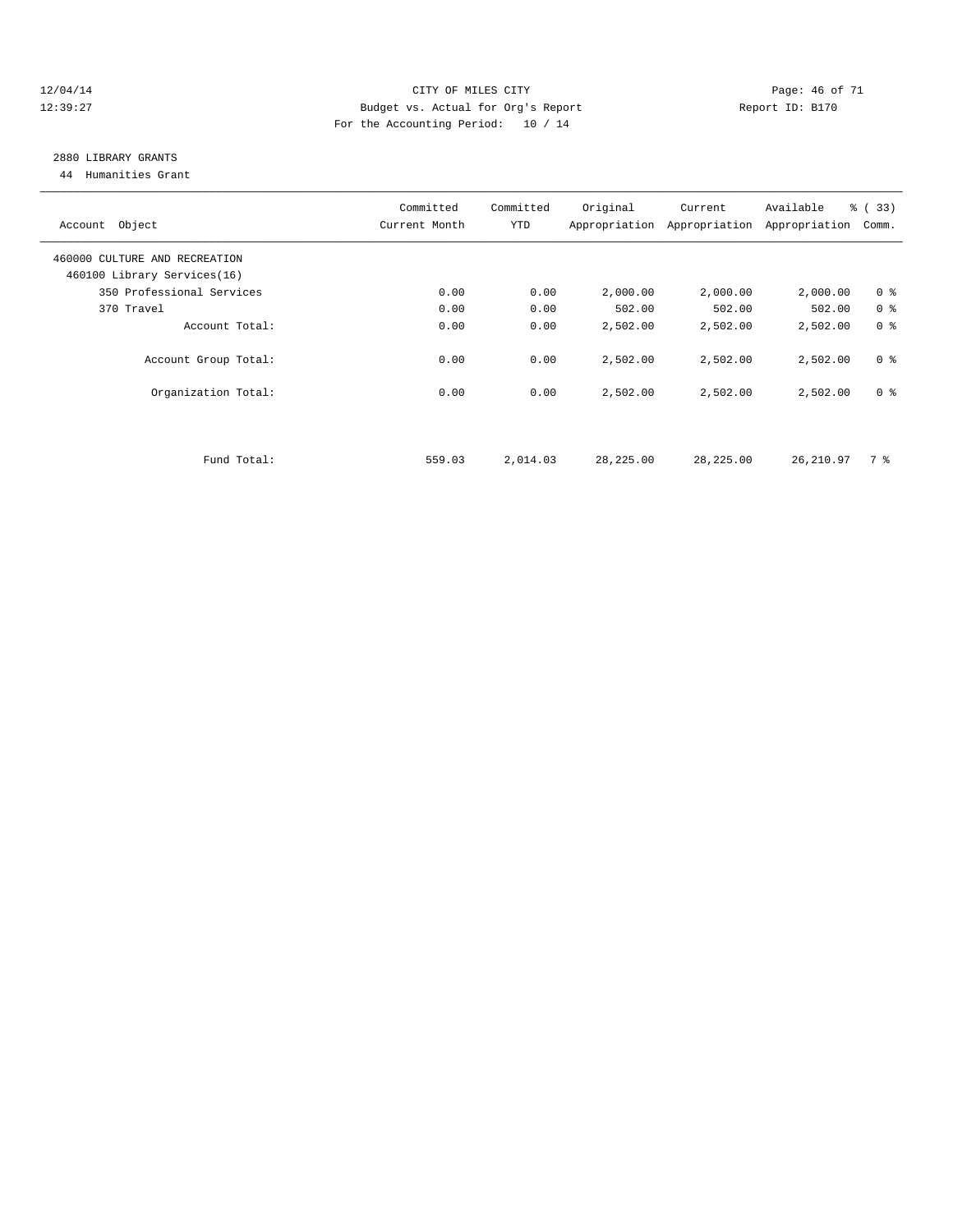#### 12/04/14 Page: 47 of 71 12:39:27 Budget vs. Actual for Org's Report Report ID: B170 For the Accounting Period: 10 / 14

2935 Historic Preservation

11 Historic Preservation

| Account Object                                | Committed<br>Current Month | Committed<br><b>YTD</b> | Original   | Current    | Available<br>Appropriation Appropriation Appropriation Comm. | <sub>ර</sub> ි (33) |
|-----------------------------------------------|----------------------------|-------------------------|------------|------------|--------------------------------------------------------------|---------------------|
| 460000 CULTURE AND RECREATION                 |                            |                         |            |            |                                                              |                     |
| 460461 Historic Preservation-Administration   |                            |                         |            |            |                                                              |                     |
| 111 Salaries and Wages - Permanent            | 159.99                     | 464.06                  | 2,098.00   | 2,098.00   | 1,633.94                                                     | $22$ $%$            |
| 131 VACATION                                  | 5.48                       | 52.47                   | 33.00      | 33.00      | $-19.47$                                                     | 159 %               |
| 132 SICK LEAVE                                | 10.15                      | 107.30                  | 33.00      | 33.00      | $-74.30$                                                     | $325$ $%$           |
| 141 Unemployment Insurance                    | 0.80                       | 2.83                    | 10.00      | 10.00      | 7.17                                                         | 28 <sup>8</sup>     |
| 142 Workers' Compensation                     | 2.16                       | 7.65                    | 25.00      | 25.00      | 17.35                                                        | 31.8                |
| 143 Health Insurance                          | 40.71                      | 122.15                  | 0.00       | 0.00       | $-122.15$                                                    | $***$ $-$           |
| 144 FICA                                      | 13.44                      | 47.72                   | 165.00     | 165.00     | 117.28                                                       | 29%                 |
| 145 PERS                                      | 14.35                      | 50.97                   | 177.00     | 177.00     | 126.03                                                       | $29$ $%$            |
| 210 Office Supplies and Materials             | 212.87                     | 212.87                  | 750.00     | 750.00     | 537.13                                                       | $28$ $%$            |
| 220 Operating Expenses                        | 0.00                       | 0.00                    | 200.00     | 200.00     | 200.00                                                       | 0 <sup>8</sup>      |
| 320 Printing, Duplicating, Typing &           | 0.00                       | 0.00                    | 200.00     | 200.00     | 200.00                                                       | 0 <sup>8</sup>      |
| 330 Publicity, Subscriptions & Dues           | 0.00                       | 0.00                    | 125.00     | 125.00     | 125.00                                                       | 0 <sup>8</sup>      |
| 345 Telephone                                 | 111.90                     | 446.40                  | 600.00     | 600.00     | 153.60                                                       | 74 %                |
| 360 Contr R & M                               | 0.00                       | 0.00                    | 100.00     | 100.00     | 100.00                                                       | 0 <sup>8</sup>      |
| 370 Travel                                    | 0.00                       | 0.00                    | 985.00     | 985.00     | 985.00                                                       | 0 <sup>8</sup>      |
| 531 Building & Office Rental                  | 0.00                       | 900.00                  | 0.00       | 0.00       | $-900.00$                                                    | $***$ 8             |
| Account Total:                                | 571.85                     | 2, 414.42               | 5,501.00   | 5,501.00   | 3,086.58                                                     | 44 %                |
| 460465 Historic Preservation- CDGB-ED Grant   |                            |                         |            |            |                                                              |                     |
| 311 Postage, Box Rent, Etc.                   | 145.73                     | 267.79                  | 0.00       | 0.00       | $-267.79$                                                    | $***$ $=$           |
| 350 Professional Services                     | 0.00                       | 3,060.00                | 7,500.00   | 7,500.00   | 4,440.00                                                     | $41*$               |
| 370 Travel                                    | 0.00                       | 1,432.80                | 0.00       | 0.00       | $-1,432.80$                                                  | $***$ 8             |
| Account Total:                                | 145.73                     | 4,760.59                | 7,500.00   | 7,500.00   | 2,739.41                                                     | 63 %                |
| 460466 Historic Preservation- Montana Main St |                            |                         |            |            |                                                              |                     |
| 350 Professional Services                     | 0.00                       | 4,462.50                | 8,216.00   | 8,216.00   | 3,753.50                                                     | 54 %                |
| Account Total:                                | 0.00                       | 4,462.50                | 8,216.00   | 8,216.00   | 3,753.50                                                     | 54%                 |
| Account Group Total:                          | 717.58                     | 11,637.51               | 21, 217.00 | 21, 217.00 | 9,579.49                                                     | 55 <sup>8</sup>     |
| Organization Total:                           | 717.58                     | 11,637.51               | 21, 217.00 | 21, 217.00 | 9,579.49                                                     | 55 <sup>8</sup>     |
| Fund Total:                                   | 717.58                     | 11,637.51               | 21, 217.00 | 21, 217.00 | 9,579.49                                                     | 55 <sup>8</sup>     |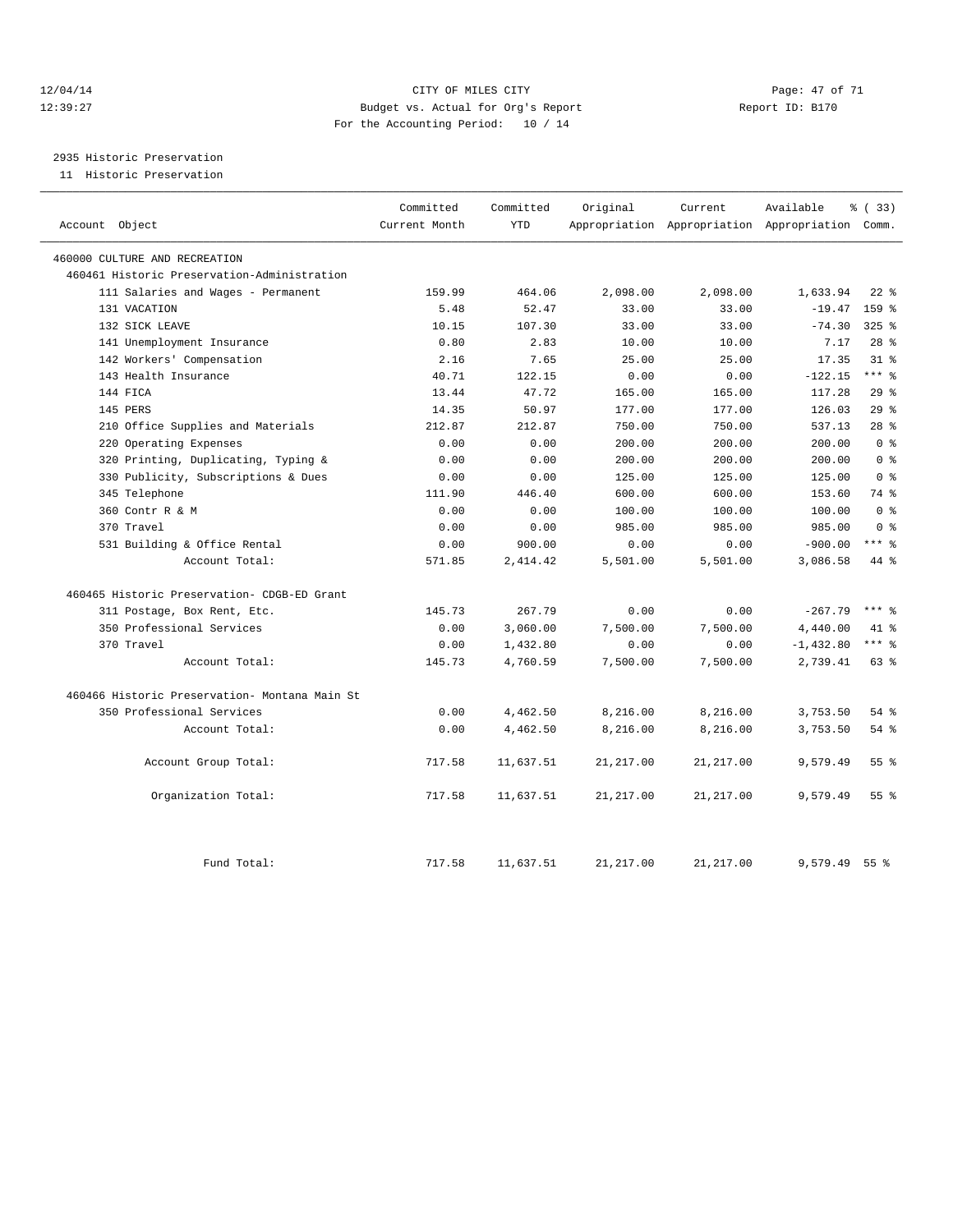#### 12/04/14 Page: 48 of 71 12:39:27 Budget vs. Actual for Org's Report Report ID: B170 For the Accounting Period: 10 / 14

#### 2985 RETIRED SENIOR VOLUNTEER PROG (RSVP)

15 Retired Senior Volunteer Program

|                                       | Committed     | Committed  | Original  | Current   | Available                                       | 8 (33)          |
|---------------------------------------|---------------|------------|-----------|-----------|-------------------------------------------------|-----------------|
| Account Object                        | Current Month | <b>YTD</b> |           |           | Appropriation Appropriation Appropriation Comm. |                 |
|                                       |               |            |           |           |                                                 |                 |
| 430000 Public Works                   |               |            |           |           |                                                 |                 |
| 430330 Airport - Runways              |               |            |           |           |                                                 |                 |
| 220 Operating Expenses                | 389.50        | 389.50     | 0.00      | 0.00      | $-389.50$                                       |                 |
| Account Total:                        | 389.50        | 389.50     | 0.00      | 0.00      | $-389.50$                                       | $***$ %         |
| Account Group Total:                  | 389.50        | 389.50     | 0.00      | 0.00      | $-389.50$                                       | $***$ $%$       |
| 450000 Social and Economic Services   |               |            |           |           |                                                 |                 |
| 450300 RSVP-FEDERAL GRANT- CUSTER     |               |            |           |           |                                                 |                 |
| 111 Salaries and Wages - Permanent    | 2,005.15      | 10,726.05  | 40,359.00 | 40,359.00 | 29,632.95                                       | $27$ %          |
| 131 VACATION                          | 982.97        | 1,064.88   | 0.00      | 0.00      | $-1,064.88$                                     | *** %           |
| 132 SICK LEAVE                        | 0.00          | 471.01     | 0.00      | 0.00      | $-471.01$                                       | $***$ $-$       |
| 133 OTHER LEAVE PAY                   | 348.14        | 542.69     | 0.00      | 0.00      | $-542.69$                                       | $***$ $=$       |
| 141 Unemployment Insurance            | 15.14         | 62.36      | 134.00    | 134.00    | 71.64                                           | 47 %            |
| 142 Workers' Compensation             | 41.43         | 170.34     | 420.00    | 420.00    | 249.66                                          | 41 %            |
| 143 Health Insurance                  | 627.15        | 2,508.60   | 7,980.00  | 7,980.00  | 5,471.40                                        | 31.8            |
| 144 FICA                              | 257.28        | 1,059.72   | 3,120.00  | 3,120.00  | 2,060.28                                        | 34.8            |
| 145 PERS                              | 274.98        | 1,132.20   | 2,856.00  | 2,856.00  | 1,723.80                                        | 40 %            |
| 210 Office Supplies and Materials     | 369.60        | 369.60     | 1,434.00  | 1,434.00  | 1,064.40                                        | 26%             |
| Operating Expenses<br>220             | 0.00          | 400.00     | 0.00      | 0.00      | $-400.00$                                       | $***$ $-$       |
| 345 Telephone                         | 127.28        | 504.87     | 0.00      | 0.00      | $-504.87$                                       | $***$ $_{8}$    |
| 370 Travel                            | 0.00          | 336.31     | 4,425.00  | 4,425.00  | 4,088.69                                        | 8 %             |
| Account Total:                        | 5,049.12      | 19,348.63  | 60,728.00 | 60,728.00 | 41,379.37                                       | $32$ $%$        |
|                                       |               |            |           |           |                                                 |                 |
| 450330 RSVP Non-Federal Grant-Custer  |               |            |           |           |                                                 |                 |
| 111 Salaries and Wages - Permanent    | 61.65         | 717.71     | 5,225.00  | 5,225.00  | 4,507.29                                        | $14$ %          |
| 141 Unemployment Insurance            | 0.00          | 0.00       | 10.00     | 10.00     | 10.00                                           | 0 <sup>8</sup>  |
| 142 Workers' Compensation             | 0.00          | 0.00       | 30.00     | 30.00     | 30.00                                           | 0 <sup>8</sup>  |
| 144 FICA                              | 0.00          | 0.00       | 424.00    | 424.00    | 424.00                                          | 0 <sup>8</sup>  |
| 145 PERS                              | 0.00          | 0.00       | 371.00    | 371.00    | 371.00                                          | 0 <sup>8</sup>  |
| 220 Operating Expenses                | 518.79        | 2,334.11   | 4,560.00  | 4,560.00  | 2,225.89                                        | $51$ %          |
| 311 Postage, Box Rent, Etc.           | 83.20         | 269.76     | 0.00      | 0.00      | $-269.76$                                       | $***$ $-$       |
| 330 Publicity, Subscriptions & Dues   | 0.00          | 0.00       | 140.00    | 140.00    | 140.00                                          | 0 <sup>8</sup>  |
| 334 Memberships, Registrations & Dues | 0.00          | 150.00     | 150.00    | 150.00    | 0.00                                            | 100 %           |
| 345 Telephone                         | 0.00          | 0.00       | 1,680.00  | 1,680.00  | 1,680.00                                        | 0 <sup>8</sup>  |
| 370 Travel                            | 45.50         | 45.50      | 500.00    | 500.00    | 454.50                                          | 9 <sup>8</sup>  |
| 512 Insurance on Vehicles & Equipment | 0.00          | $-300.70$  | 300.00    | 300.00    | 600.70                                          | $***$ %         |
| 513 Liability                         | 0.00          | $-836.89$  | 837.00    | 837.00    | 1,673.89                                        | $***$ $%$       |
| 530 Rent                              | 700.00        | 1,050.00   | 4,650.00  | 4,650.00  | 3,600.00                                        | $23$ $%$        |
| Account Total:                        | 1,409.14      | 3,429.49   | 18,877.00 | 18,877.00 | 15,447.51                                       | 18 <sup>8</sup> |
| 450340 RSVP FEDERAL GRANT- FALLON     |               |            |           |           |                                                 |                 |
| 111 Salaries and Wages - Permanent    | 165.35        | 730.70     | 11,621.00 | 11,621.00 | 10,890.30                                       | 6 %             |
| 141 Unemployment Insurance            | 0.90          | 1.80       | 52.00     | 52.00     | 50.20                                           | 3%              |
| 142 Workers' Compensation             | 2.31          | 4.62       | 144.00    | 144.00    | 139.38                                          | 3 <sup>°</sup>  |
| 144 FICA                              |               |            |           |           | 859.40                                          |                 |
|                                       | 15.30         | 30.60      | 890.00    | 890.00    | 769.72                                          | 3 <sup>°</sup>  |
| 145 PERS                              | 16.14         | 32.28      | 802.00    | 802.00    |                                                 | 4 %             |
| 210 Office Supplies and Materials     | 0.00          | 0.00       | 885.00    | 885.00    | 885.00                                          | $0$ %           |
| 214 Small Items of Equipment          | 0.00          | 980.99     | 1,943.00  | 1,943.00  | 962.01                                          | 50%             |
| 220 Operating Expenses                | 185.00        | 830.14     | 178.00    | 178.00    | $-652.14$ 466 %                                 |                 |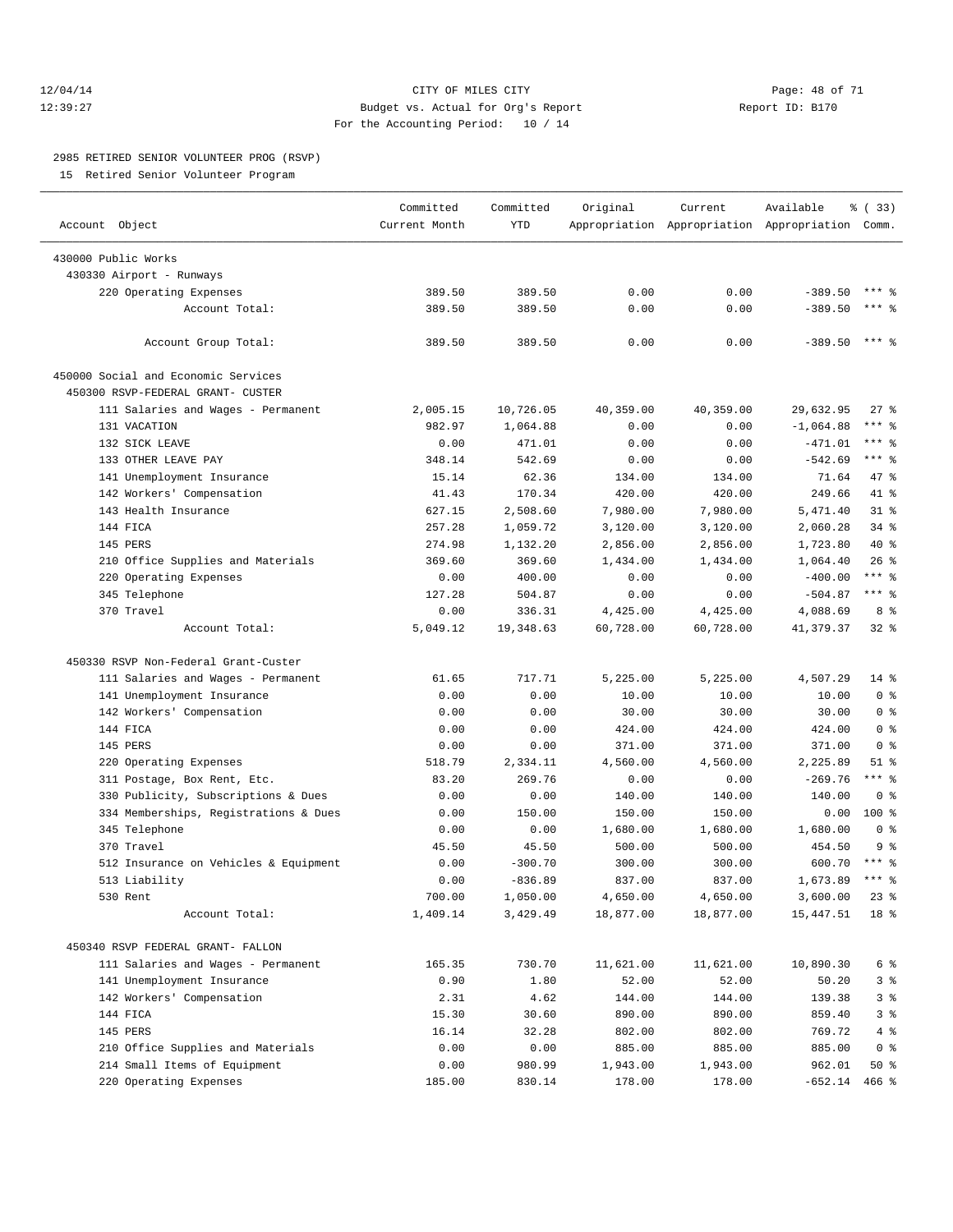#### 12/04/14 Page: 49 of 71 12:39:27 Budget vs. Actual for Org's Report Report ID: B170 For the Accounting Period: 10 / 14

#### 2985 RETIRED SENIOR VOLUNTEER PROG (RSVP)

15 Retired Senior Volunteer Program

| Account Object                        | Committed<br>Current Month | Committed<br><b>YTD</b> | Original    | Current<br>Appropriation Appropriation Appropriation | Available        | % (33)<br>Comm. |  |
|---------------------------------------|----------------------------|-------------------------|-------------|------------------------------------------------------|------------------|-----------------|--|
| 311 Postage, Box Rent, Etc.           | 0.00                       | 0.00                    | 500.00      | 500.00                                               | 500.00           | 0 <sup>8</sup>  |  |
| 330 Publicity, Subscriptions & Dues   | 0.00                       | 0.00                    | 100.00      | 100.00                                               | 100.00           | 0 <sup>8</sup>  |  |
| 370 Travel                            | 0.00                       | 0.00                    | 6,069.00    | 6,069.00                                             | 6,069.00         | 0 <sup>8</sup>  |  |
| Account Total:                        | 385.00                     | 2,611.13                | 23,184.00   | 23,184.00                                            | 20,572.87        | $11$ %          |  |
| 450350 RSVP-Non federal grant- Fallon |                            |                         |             |                                                      |                  |                 |  |
| 111 Salaries and Wages - Permanent    | 0.00                       | 0.00                    | 485.00      | 485.00                                               | 485.00           | 0 <sup>8</sup>  |  |
| 141 Unemployment Insurance            | 0.00                       | 0.00                    | 3.00        | 3.00                                                 | 3.00             | 0 <sup>°</sup>  |  |
| 142 Workers' Compensation             | 0.00                       | 0.00                    | 6.00        | 6.00                                                 | 6.00             | 0 <sup>°</sup>  |  |
| 144 FICA                              | 0.00                       | 0.00                    | 38.00       | 38.00                                                | 38.00            | 0 <sup>8</sup>  |  |
| 145 PERS                              | 0.00                       | 0.00                    | 34.00       | 34.00                                                | 34.00            | 0 <sup>°</sup>  |  |
| 210 Office Supplies and Materials     | 0.00                       | 0.00                    | 100.00      | 100.00                                               | 100.00           | 0 <sup>°</sup>  |  |
| 220 Operating Expenses                | 0.00                       | 0.00                    | 500.00      | 500.00                                               | 500.00           | 0 <sup>8</sup>  |  |
| 512 Insurance on Vehicles & Equipment | 0.00                       | 0.00                    | 58.00       | 58.00                                                | 58.00            | 0 <sup>8</sup>  |  |
| 513 Liability                         | 0.00                       | 0.00                    | 100.00      | 100.00                                               | 100.00           | 0 <sup>8</sup>  |  |
| Account Total:                        | 0.00                       | 0.00                    | 1,324.00    | 1,324.00                                             | 1,324.00         | 0 <sup>8</sup>  |  |
| Account Group Total:                  | 6,843.26                   | 25,389.25               | 104, 113.00 | 104, 113.00                                          | 78,723.75        | $24$ %          |  |
| Organization Total:                   | 7,232.76                   | 25,778.75               | 104,113.00  | 104,113.00                                           | 78,334.25        | $25$ $%$        |  |
|                                       |                            |                         |             |                                                      |                  |                 |  |
| Fund Total:                           | 7,232.76                   | 25,778.75               | 104, 113.00 | 104,113.00                                           | 78, 334. 25 25 % |                 |  |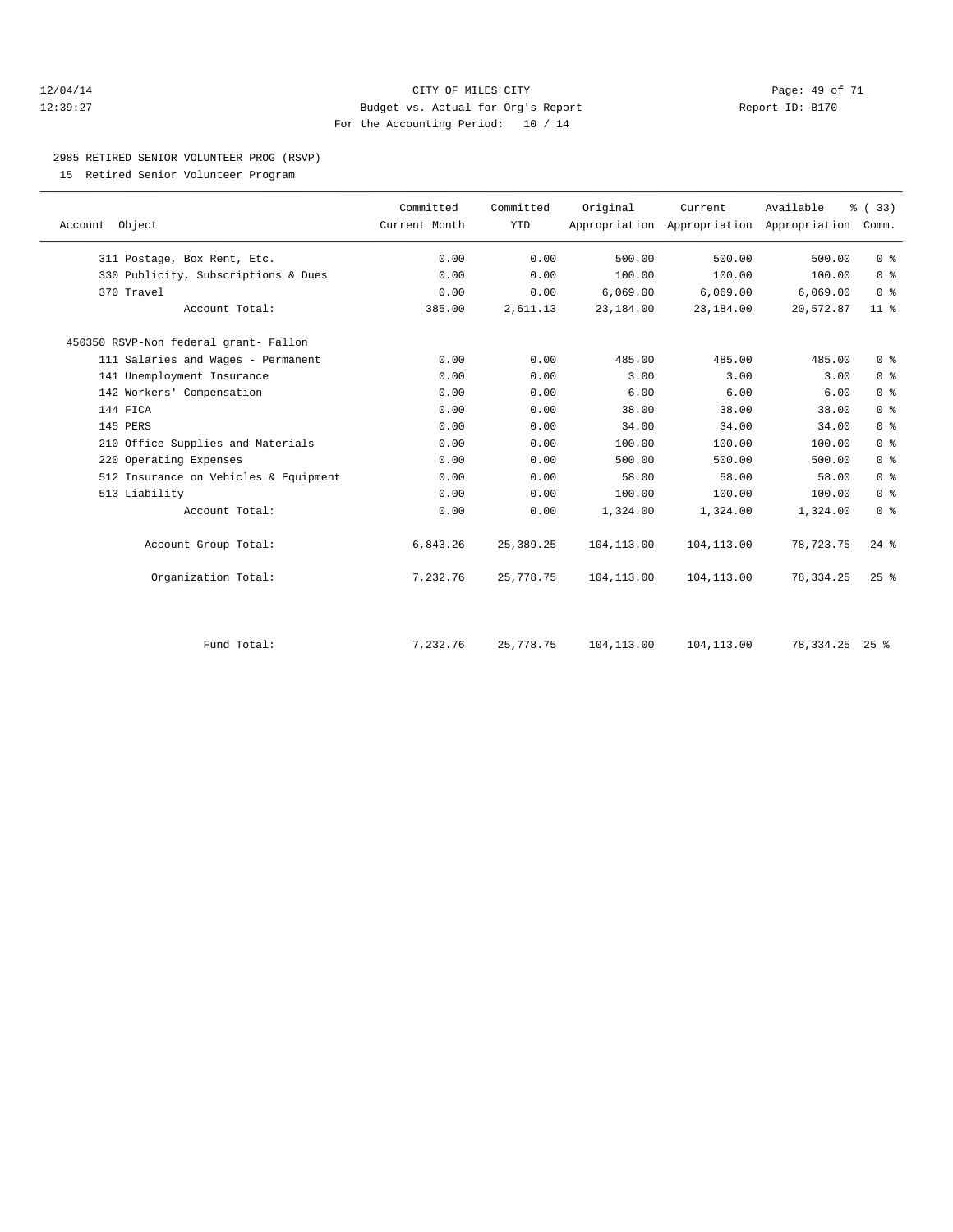#### 12/04/14 Page: 50 of 71 12:39:27 Budget vs. Actual for Org's Report Report ID: B170 For the Accounting Period: 10 / 14

#### 4000 General Fund Capitol Improvement Fund

501 Capital Purchases

| Object<br>Account                                            | Committed<br>Current Month | Committed<br>YTD | Original  | Current<br>Appropriation Appropriation | Available<br>Appropriation | % (33)<br>Comm. |
|--------------------------------------------------------------|----------------------------|------------------|-----------|----------------------------------------|----------------------------|-----------------|
| 410000 GENERAL GOVERNMENT<br>410100 Legislative Services(02) |                            |                  |           |                                        |                            |                 |
| 940 Machinery & Equipment                                    | 29,975.00                  | 29,975.00        | 30,000.00 | 30,000.00                              | 25.00 100 %                |                 |
| Account Total:                                               | 29,975.00                  | 29,975.00        | 30,000.00 | 30,000.00                              | 25.00                      | $100*$          |
| Account Group Total:                                         | 29,975.00                  | 29,975.00        | 30,000.00 | 30,000.00                              | 25.00 100 %                |                 |
| Organization Total:                                          | 29,975.00                  | 29,975.00        | 30,000.00 | 30,000.00                              | 25.00 100 %                |                 |
|                                                              |                            |                  |           |                                        |                            |                 |
| Fund Total:                                                  | 29,975.00                  | 29,975.00        | 30,000.00 | 30,000.00                              | 25.00 100 %                |                 |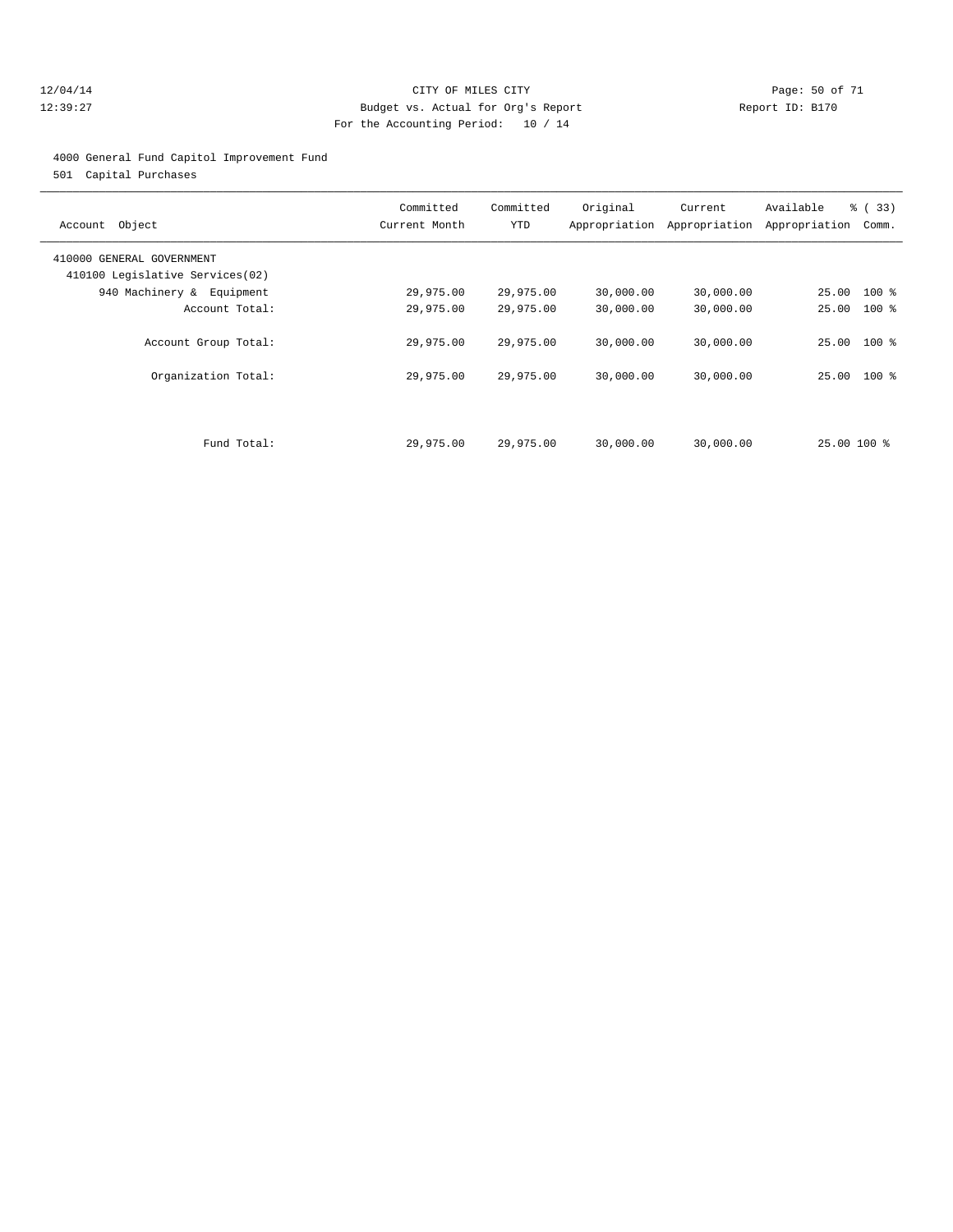#### 12/04/14 Page: 51 of 71 12:39:27 Budget vs. Actual for Org's Report Report ID: B170 For the Accounting Period: 10 / 14

## 4060 CAPITAL IMPROV-PUBLIC WORKS

911 Public Works Operations

| Object<br>Account                                  | Committed<br>Current Month | Committed<br>YTD | Original   | Current<br>Appropriation Appropriation | Available<br>Appropriation | % (33)<br>Comm. |
|----------------------------------------------------|----------------------------|------------------|------------|----------------------------------------|----------------------------|-----------------|
| 430000 Public Works<br>430233 Roadway/Re-surfacing |                            |                  |            |                                        |                            |                 |
| 940 Machinery & Equipment                          | 0.00                       | 0.00             | 231,659.00 | 231,659.00                             | 231,659.00                 | 0 <sup>8</sup>  |
| Account Total:                                     | 0.00                       | 0.00             | 231,659.00 | 231,659.00                             | 231,659.00                 | 0 <sup>8</sup>  |
| Account Group Total:                               | 0.00                       | 0.00             | 231,659.00 | 231,659.00                             | 231,659.00                 | 0 <sup>8</sup>  |
| Organization Total:                                | 0.00                       | 0.00             | 231,659.00 | 231,659.00                             | 231,659.00                 | 0 <sup>8</sup>  |
|                                                    |                            |                  |            |                                        |                            |                 |
| Fund Total:                                        | 0.00                       | 0.00             | 231,659.00 | 231,659.00                             | 231,659.00                 | 0 <sup>8</sup>  |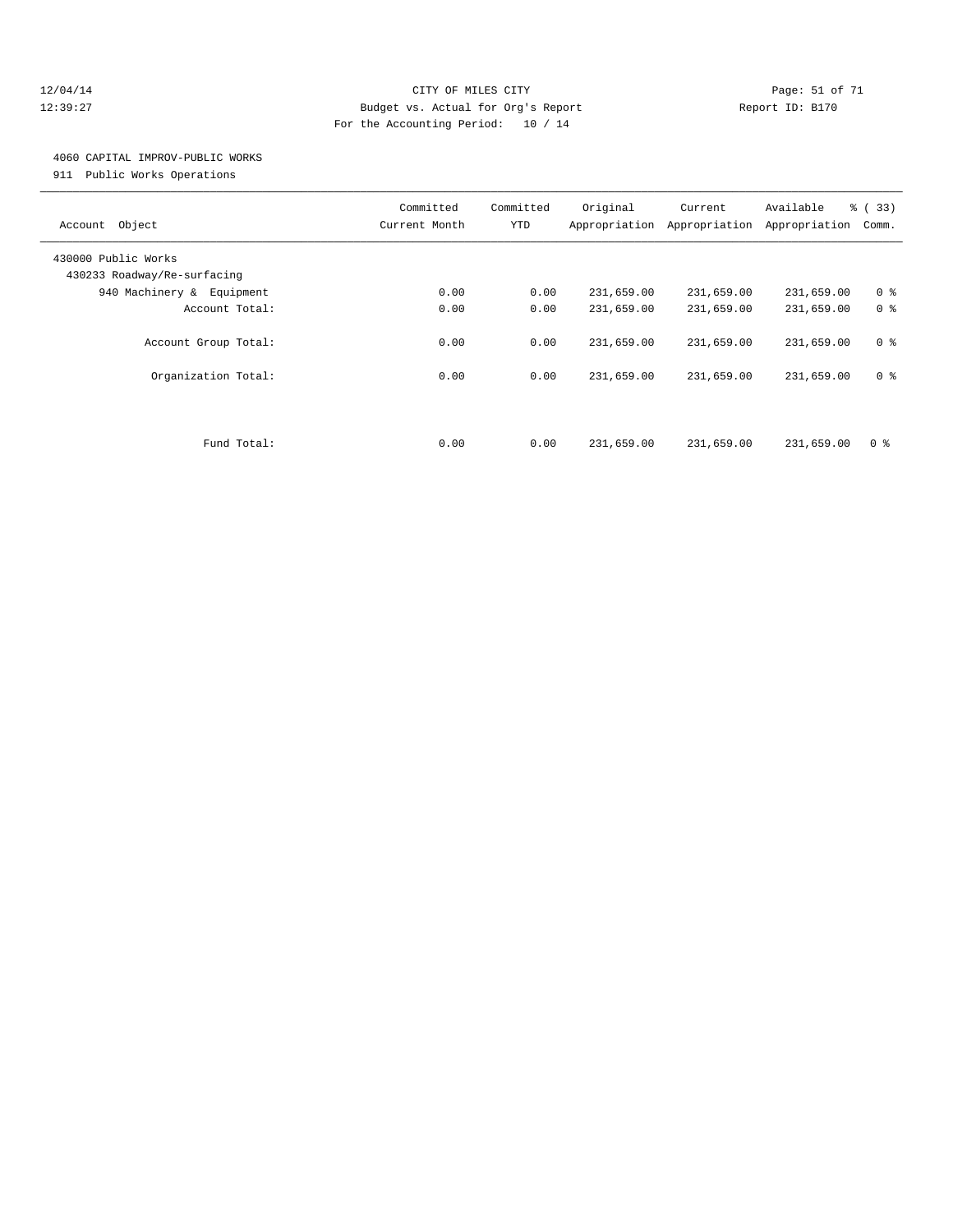#### 12/04/14 Page: 52 of 71 12:39:27 Budget vs. Actual for Org's Report Report ID: B170 For the Accounting Period: 10 / 14

————————————————————————————————————————————————————————————————————————————————————————————————————————————————————————————————————

#### 5210 WATER UTILITY

22 Water Plant

|                                               | Committed     | Committed  | Original   | Current    | Available                                       | % (33)         |
|-----------------------------------------------|---------------|------------|------------|------------|-------------------------------------------------|----------------|
| Account Object                                | Current Month | YTD        |            |            | Appropriation Appropriation Appropriation Comm. |                |
| 430000 Public Works                           |               |            |            |            |                                                 |                |
| 430530 Water Source of Supply and Pumping(22) |               |            |            |            |                                                 |                |
| 111 Salaries and Wages - Permanent            | 16,579.59     | 73,313.56  | 218,861.00 | 218,861.00 | 145,547.44                                      | 338            |
| 121 OVERTIME-PERMANENT                        | 951.09        | 4,303.81   | 16,709.00  | 16,709.00  | 12,405.19                                       | $26$ %         |
| 131 VACATION                                  | 1,022.09      | 4,092.23   | 15,773.00  | 15,773.00  | 11,680.77                                       | $26$ %         |
| 132 SICK LEAVE                                | 1,527.34      | 2,166.99   | 7,093.00   | 7,093.00   | 4,926.01                                        | $31$ %         |
| 133 OTHER LEAVE PAY                           | 177.97        | 352.59     | 3,817.00   | 3,817.00   | 3,464.41                                        | 9 <sub>8</sub> |
| 134 HOLIDAY PAY                               | 445.16        | 1,544.36   | 5,002.00   | 5,002.00   | 3,457.64                                        | $31$ %         |
| 141 Unemployment Insurance                    | 93.28         | 390.24     | 1,190.00   | 1,190.00   | 799.76                                          | 338            |
| 142 Workers' Compensation                     | 1,250.78      | 5,321.76   | 13,993.00  | 13,993.00  | 8,671.24                                        | 38 %           |
| 143 Health Insurance                          | 3,513.79      | 14,055.39  | 42,169.00  | 42,169.00  | 28, 113.61                                      | $33$ $%$       |
| 144 FICA                                      | 1,474.74      | 6,189.66   | 20,229.00  | 20,229.00  | 14,039.34                                       | $31$ %         |
| 145 PERS                                      | 1,691.48      | 6,956.55   | 21,604.00  | 21,604.00  | 14,647.45                                       | $32$ $%$       |
| 196 CLOTHING ALLOTMENT                        | 0.00          | 840.00     | 800.00     | 800.00     | $-40.00$                                        | $105$ %        |
| 210 Office Supplies and Materials             | 125.39        | 133.22     | 200.00     | 200.00     | 66.78                                           | 67%            |
| 214 Small Items of Equipment                  | 0.00          | 0.00       | 750.00     | 750.00     | 750.00                                          | 0 <sup>8</sup> |
| 220 Operating Expenses                        | 92.51         | 722.30     | 2,000.00   | 2,000.00   | 1,277.70                                        | 36%            |
| 222 Chemicals, Lab & Med Supplies             | 0.00          | 0.00       | 150.00     | 150.00     | 150.00                                          | 0 <sup>8</sup> |
| 226 Clothing and Uniforms                     | 45.00         | 192.86     | 400.00     | 400.00     | 207.14                                          | 48 %           |
| 230 Repair and Maintenance Supplies           | 118.00        | 1,293.92   | 5,000.00   | 5,000.00   | 3,706.08                                        | $26$ %         |
| 231 Gas, Oil, Diesel Fuel, Grease, etc.       | 96.03         | 611.18     | 1,300.00   | 1,300.00   | 688.82                                          | 47 %           |
| 241 Consumable Tools                          | 0.00          | 0.00       | 150.00     | 150.00     | 150.00                                          | 0 <sup>8</sup> |
| 311 Postage, Box Rent, Etc.                   | 3.54          | 3.54       | 50.00      | 50.00      | 46.46                                           | 7 %            |
| 330 Publicity, Subscriptions & Dues           | 0.00          | 0.00       | 500.00     | 500.00     | 500.00                                          | 0 <sup>8</sup> |
| 334 Memberships, Registrations & Dues         | 0.00          | 0.00       | 400.00     | 400.00     | 400.00                                          | 0 <sup>8</sup> |
| 341 Electric Utility Services                 | 460.89        | 27,381.50  | 55,000.00  | 55,000.00  | 27,618.50                                       | 50%            |
| 344 Gas Utility Service                       | 0.00          | 4,636.16   | 20,000.00  | 20,000.00  | 15,363.84                                       | $23$ $%$       |
| 345 Telephone                                 | 76.05         | 307.16     | 1,200.00   | 1,200.00   | 892.84                                          | $26$ %         |
| 346 Garbage Service                           | 0.00          | 0.00       | 250.00     | 250.00     | 250.00                                          | 0 <sup>8</sup> |
| 347 Internet                                  | 80.25         | 321.00     | 750.00     | 750.00     | 429.00                                          | 43 %           |
| 350 Professional Services                     | 0.00          | 0.00       | 500.00     | 500.00     | 500.00                                          | 0 <sup>8</sup> |
| 352 Wtr/Swr Lab Testing                       | 0.00          | 0.00       | 1,000.00   | 1,000.00   | 1,000.00                                        | 0 <sup>8</sup> |
| 357 Architectual, Engineering Serv Etc.       | 0.00          | 0.00       | 10,000.00  | 10,000.00  | 10,000.00                                       | 0 <sup>8</sup> |
| 360 Contr R & M                               | 0.00          | 1,490.31   | 120,300.00 | 120,300.00 | 118,809.69                                      | 1 <sup>8</sup> |
| 363 R&M Vehicles/Equip/Labor-PW               | 0.00          | 71.76      | 7,000.00   | 7,000.00   | 6,928.24                                        | 1 <sup>8</sup> |
| 369 Other Repair and Maintenance              | 0.00          | 0.00       | 2,000.00   | 2,000.00   | 2,000.00                                        | 0 <sup>8</sup> |
| 370 Travel                                    | 0.00          | 178.68     | 1,000.00   | 1,000.00   | 821.32                                          | 18 %           |
| 380 Training Services                         | 370.70        | 440.70     | 1,400.00   | 1,400.00   | 959.30                                          | $31$ %         |
| 382 Books                                     | 0.00          | 53.25      | 200.00     | 200.00     | 146.75                                          | $27$ %         |
| 400 BUILDING MATERIALS                        | 0.00          | 0.00       | 500.00     | 500.00     | 500.00                                          | 0 <sup>8</sup> |
| 511 Insurance on Buildings                    | 0.00          | 9,142.93   | 9,143.00   | 9,143.00   |                                                 | $0.07$ 100 %   |
| 512 Insurance on Vehicles & Equipment         | 0.00          | 261.32     | 262.00     | 262.00     | 0.68                                            | 100 %          |
| 940 Machinery & Equipment                     | 0.00          | 0.00       | 220,000.00 | 220,000.00 | 220,000.00                                      | 0 <sup>8</sup> |
| Account Total:                                | 30,195.67     | 166,768.93 | 828,645.00 | 828,645.00 | 661,876.07                                      | $20*$          |
| Account Group Total:                          | 30,195.67     | 166,768.93 | 828,645.00 | 828,645.00 | 661,876.07                                      | $20*$          |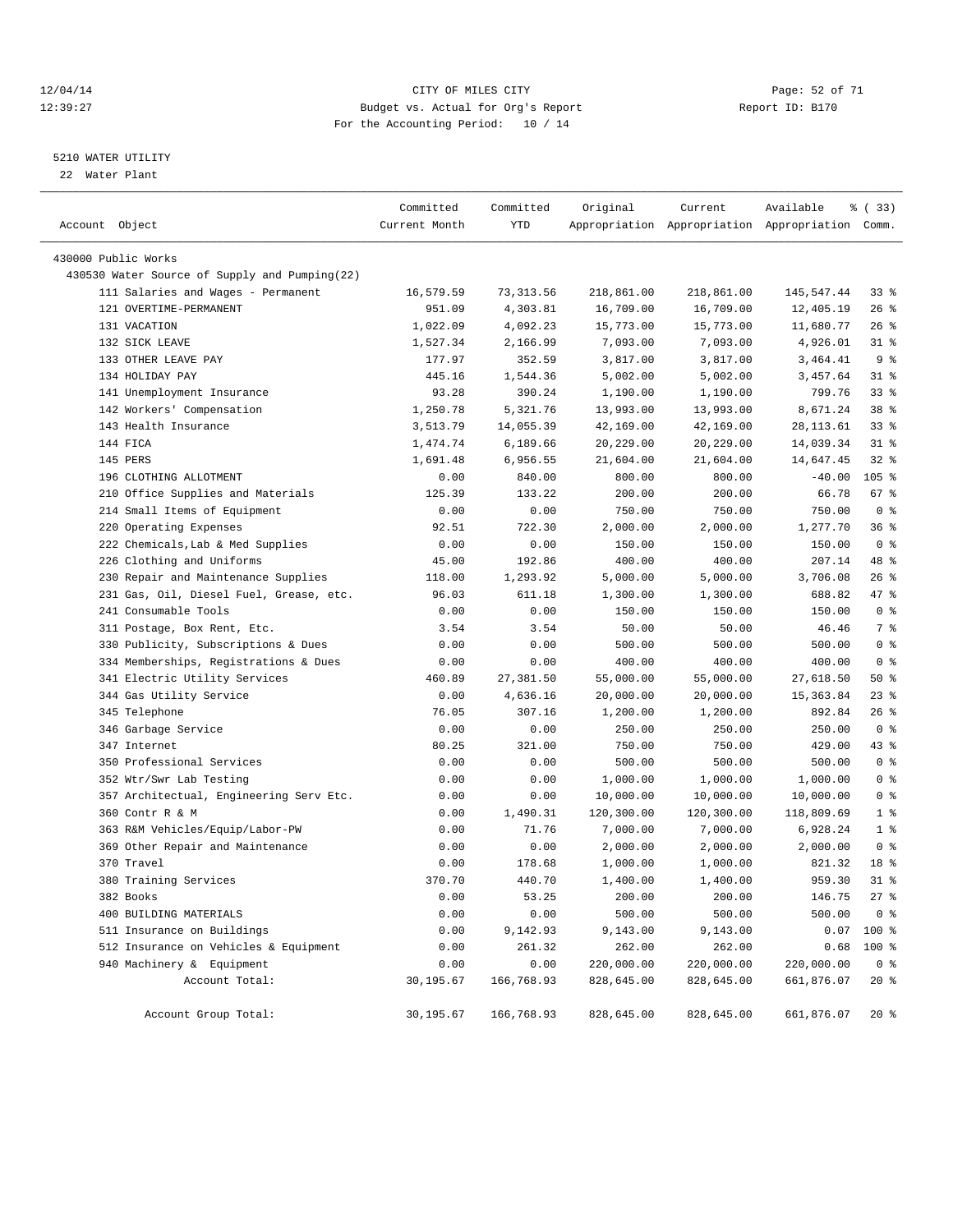#### 12/04/14 Page: 53 of 71 12:39:27 Budget vs. Actual for Org's Report Report ID: B170 For the Accounting Period: 10 / 14

# 5210 WATER UTILITY

22 Water Plant

| Account Object      | Committed<br>Current Month | Committed<br><b>YTD</b> | Original   | Current    | Available<br>Appropriation Appropriation Appropriation Comm. | 8 ( 33 ) |
|---------------------|----------------------------|-------------------------|------------|------------|--------------------------------------------------------------|----------|
| Organization Total: | 30,195.67                  | 166,768.93              | 828,645.00 | 828,645.00 | 661,876.07                                                   | 20 %     |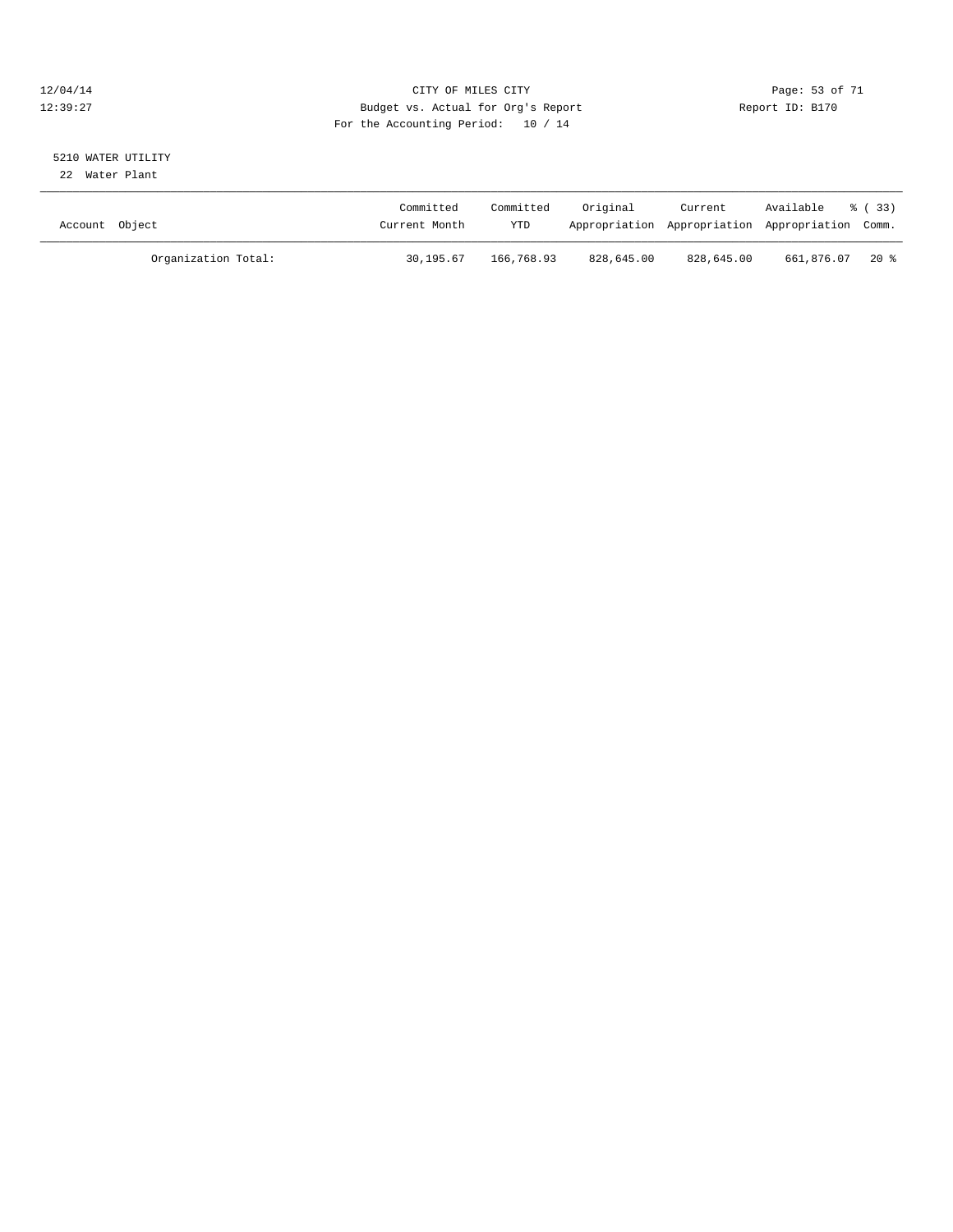#### 12/04/14 Page: 54 of 71 12:39:27 Budget vs. Actual for Org's Report Report ID: B170 For the Accounting Period: 10 / 14

————————————————————————————————————————————————————————————————————————————————————————————————————————————————————————————————————

#### 5210 WATER UTILITY

23 Water Lines

|                                                                        | Committed     | Committed      | Original   | Current          | Available                                       | १ (33)          |
|------------------------------------------------------------------------|---------------|----------------|------------|------------------|-------------------------------------------------|-----------------|
| Account Object                                                         | Current Month | YTD            |            |                  | Appropriation Appropriation Appropriation Comm. |                 |
| 430000 Public Works                                                    |               |                |            |                  |                                                 |                 |
| 430550 Transmission and Distribution(23)                               |               |                |            |                  |                                                 |                 |
| 111 Salaries and Wages - Permanent                                     | 12,161.55     | 50,196.92      | 124,701.00 | 124,701.00       | 74,504.08                                       | 40 %            |
| 121 OVERTIME-PERMANENT                                                 | 457.01        | 3,571.35       | 10,598.00  | 10,598.00        | 7,026.65                                        | 34 %            |
| 131 VACATION                                                           | 1,000.06      | 3,681.53       | 15,773.00  | 15,773.00        | 12,091.47                                       | $23$ $%$        |
| 132 SICK LEAVE                                                         | 1,062.54      | 2,169.99       | 7,093.00   | 7,093.00         | 4,923.01                                        | $31$ %          |
| 133 OTHER LEAVE PAY                                                    | 0.00          | 0.00           | 2,108.00   | 2,108.00         | 2,108.00                                        | 0 <sup>8</sup>  |
| 134 HOLIDAY PAY                                                        | 102.10        | 225.06         | 4,558.00   | 4,558.00         | 4,332.94                                        | 5 <sup>8</sup>  |
| 141 Unemployment Insurance                                             | 66.55         | 272.37         | 742.00     | 742.00           | 469.63                                          | 37%             |
| 142 Workers' Compensation                                              | 785.47        | 3,185.78       | 8,514.00   | 8,514.00         | 5,328.22                                        | 37%             |
| 143 Health Insurance                                                   | 2,415.48      | 10,603.19      | 27,108.00  | 27,108.00        | 16,504.81                                       | 39 %            |
| 144 FICA                                                               | 1,121.34      | 4,572.23       | 12,609.00  | 12,609.00        | 8,036.77                                        | 36%             |
| 145 PERS                                                               | 1,207.82      | 4,889.31       | 13,467.00  | 13,467.00        | 8,577.69                                        | 36%             |
| 196 CLOTHING ALLOTMENT                                                 | 0.00          | 652.50         | 670.00     | 670.00           | 17.50                                           | 97%             |
| 210 Office Supplies and Materials                                      | 9.00          | 81.36          | 500.00     | 500.00           | 418.64                                          | 16 <sup>8</sup> |
| 214 Small Items of Equipment                                           | 58.98         | 110.78         | 8,400.00   | 8,400.00         | 8,289.22                                        | 1 <sup>8</sup>  |
| 220 Operating Expenses                                                 | 90.13         | 14, 177. 21    | 20,000.00  | 20,000.00        | 5,822.79                                        | 71 %            |
| 222 Chemicals, Lab & Med Supplies                                      | 0.00          | 0.00           | 200.00     | 200.00           | 200.00                                          | 0 <sup>8</sup>  |
| 226 Clothing and Uniforms                                              | 0.00          | 307.17         | 900.00     | 900.00           | 592.83                                          | 34 %            |
| 230 Repair and Maintenance Supplies                                    | 1,859.01      | 12,250.22      | 25,000.00  | 25,000.00        | 12,749.78                                       | 49 %            |
| 231 Gas, Oil, Diesel Fuel, Grease, etc.                                | 923.06        | 4,933.09       | 12,000.00  | 12,000.00        | 7,066.91                                        | 41 %            |
| 233 Water/Sewer Main Replacement and                                   | 0.00          | 1,607.90       | 10,000.00  | 10,000.00        | 8,392.10                                        | 16 <sup>8</sup> |
| 234 Hydrant/Manhole Replacement, Valves                                | 11,654.48     | 19,386.65      | 30,000.00  | 30,000.00        | 10,613.35                                       | 65 %            |
| 235 Curb Stop Replacement                                              | 2,054.60      | 7,546.98       | 10,000.00  | 10,000.00        | 2,453.02                                        | 75 %            |
| 241 Consumable Tools                                                   | 0.00          | 14.99          | 200.00     | 200.00           | 185.01                                          | 7 %             |
|                                                                        | 0.00          | 8.47           | 100.00     | 100.00           | 91.53                                           | 8 %             |
| 311 Postage, Box Rent, Etc.<br>320 Printing, Duplicating, Typing &     | 0.00          | 0.00           | 100.00     | 100.00           | 100.00                                          | 0 <sup>8</sup>  |
| 330 Publicity, Subscriptions & Dues                                    |               |                | 200.00     |                  | 200.00                                          | 0 <sup>8</sup>  |
|                                                                        | 0.00          | 0.00<br>125.00 | 300.00     | 200.00<br>300.00 | 175.00                                          | 42 %            |
| 334 Memberships, Registrations & Dues<br>341 Electric Utility Services | 0.00<br>0.00  | 1,197.66       | 250.00     | 250.00           | $-947.66$                                       | 479 %           |
| 344 Gas Utility Service                                                | 0.00          | 78.34          | 450.00     | 450.00           | 371.66                                          | $17$ %          |
| 345 Telephone                                                          | 47.84         | 161.08         | 600.00     | 600.00           | 438.92                                          | $27$ %          |
| 347 Internet                                                           | 11.40         | 45.60          | 250.00     | 250.00           | 204.40                                          | 18 <sup>8</sup> |
| 350 Professional Services                                              | 0.00          | 49.50          | 56,000.00  | 56,000.00        | 55,950.50                                       | 0 <sup>8</sup>  |
| 357 Architectual, Engineering Serv Etc.                                | 0.00          | 2,110.50       | 20,000.00  | 20,000.00        | 17,889.50                                       | $11$ %          |
| 360 Contr R & M                                                        | 262.83        | 1,725.09       | 8,000.00   | 8,000.00         | 6,274.91                                        | $22$ %          |
| 363 R&M Vehicles/Equip/Labor-PW                                        | 410.49        | 10,876.56      | 28,000.00  | 28,000.00        | 17, 123.44                                      | 39 %            |
| 369 Other Repair and Maintenance                                       | 0.00          | 0.00           | 1,000.00   | 1,000.00         | 1,000.00                                        | 0 <sup>8</sup>  |
| 370 Travel                                                             | 0.00          | 0.00           | 750.00     | 750.00           | 750.00                                          | 0 %             |
| 380 Training Services                                                  | 0.00          | 0.00           | 800.00     | 800.00           | 800.00                                          | 0 %             |
| 382 Books                                                              | 0.00          | 0.00           | 200.00     | 200.00           | 200.00                                          | 0 <sup>8</sup>  |
| 400 BUILDING MATERIALS                                                 | 0.00          | 0.00           | 500.00     | 500.00           | 500.00                                          | 0 <sup>8</sup>  |
| 511 Insurance on Buildings                                             | 0.00          | 2,965.82       | 2,966.00   | 2,966.00         | 0.18                                            | 100 %           |
| 512 Insurance on Vehicles & Equipment                                  | 0.00          | 455.76         | 456.00     | 456.00           | 0.24                                            | 100 %           |
| 513 Liability                                                          | 0.00          | 375.00         | 386.00     | 386.00           | 11.00                                           | 97%             |
| 532 Land Rental                                                        | 0.00          | 146.16         | 1,500.00   | 1,500.00         | 1,353.84                                        | 10 <sup>°</sup> |
| 533 Machinery and Equipment Rental                                     | 0.00          | 50.00          | 1,000.00   | 1,000.00         | 950.00                                          | 5 <sup>°</sup>  |
| 940 Machinery & Equipment                                              | 31,778.42     | 31,778.42      | 540,537.00 | 540,537.00       | 508,758.58                                      | 6 %             |
| 958 Strevell/Merriam Wtr Line Proj                                     | $-969.38$     | 1,008.89       | 75,000.00  | 75,000.00        | 73,991.11                                       | 1 <sub>8</sub>  |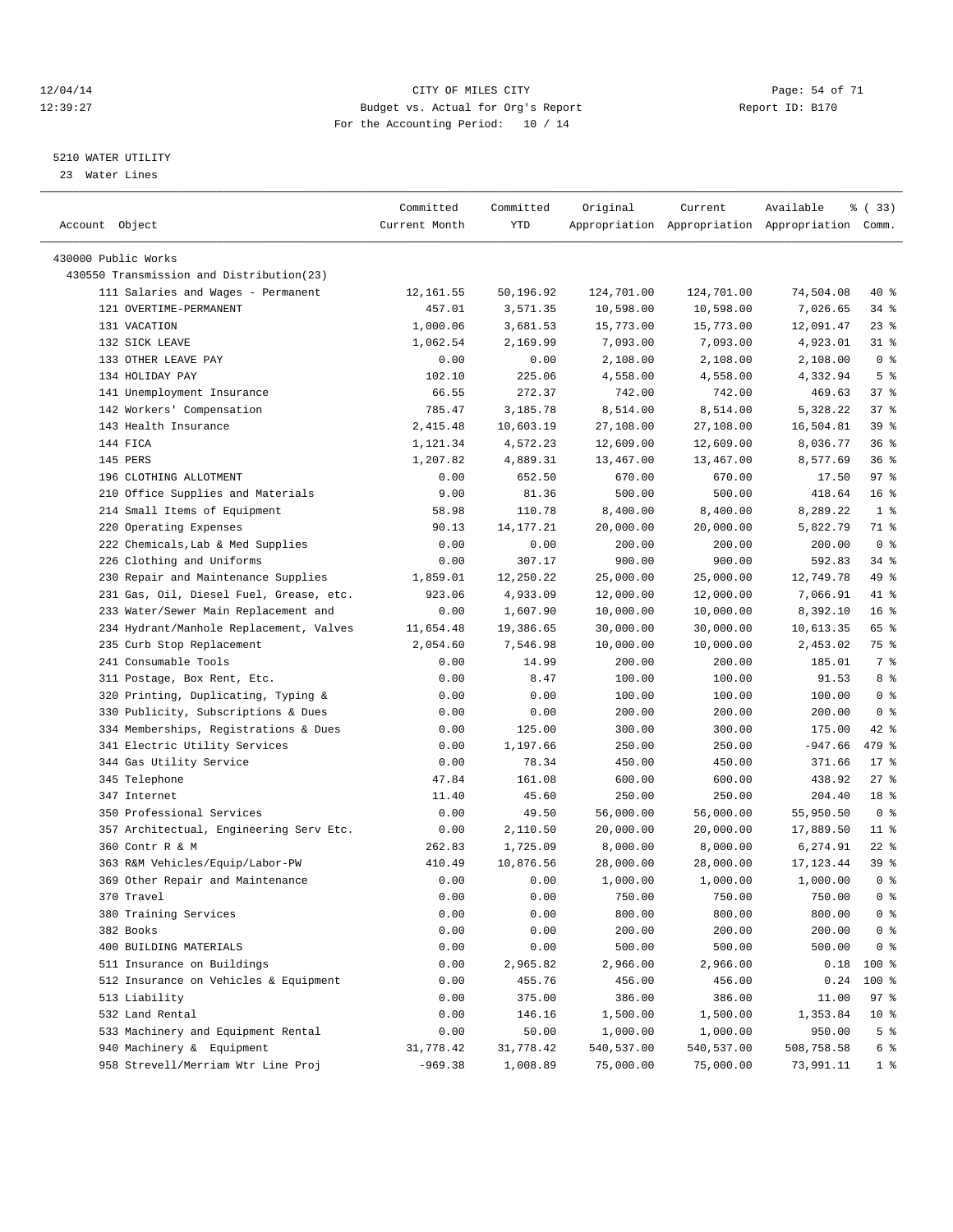#### 12/04/14 Page: 55 of 71 12:39:27 Budget vs. Actual for Org's Report Report ID: B170 For the Accounting Period: 10 / 14

#### 5210 WATER UTILITY

23 Water Lines

| Account Object                             | Committed<br>Current Month | Committed<br><b>YTD</b> | Original     | Current      | Available<br>Appropriation Appropriation Appropriation | % (33)<br>Comm. |
|--------------------------------------------|----------------------------|-------------------------|--------------|--------------|--------------------------------------------------------|-----------------|
| Account Total:                             | 68,570.78                  | 197,594.43              | 1,084,486.00 | 1,084,486.00 | 886,891.57                                             | 18 %            |
| Account Group Total:                       | 68,570.78                  | 197,594.43              | 1,084,486.00 | 1,084,486.00 | 886,891.57                                             | 18 <sup>8</sup> |
| 490000 DEBT SERVICE                        |                            |                         |              |              |                                                        |                 |
| 490200 Revenue Bonds                       |                            |                         |              |              |                                                        |                 |
| 611 Principal-NE Wtr Line Phase II         | 0.00                       | 0.00                    | 16,000.00    | 16,000.00    | 16,000.00                                              | 0 <sup>8</sup>  |
| 615 Principal-Northeast Water Ln \$2.2     | 0.00                       | 0.00                    | 58,000.00    | 58,000.00    | 58,000.00                                              | 0 <sup>8</sup>  |
| 616 Principal-Carbon Hill Water Tank \$2.2 | 0.00                       | 0.00                    | 56,000.00    | 56,000.00    | 56,000.00                                              | 0 <sup>°</sup>  |
| 617 Principal - NE Wtr Line \$500k         | 0.00                       | 0.00                    | 13,000.00    | 13,000.00    | 13,000.00                                              | 0 <sup>8</sup>  |
| 618 Principal-Carbon Hill \$500k           | 0.00                       | 0.00                    | 13,000.00    | 13,000.00    | 13,000.00                                              | 0 <sup>°</sup>  |
| 622 Interest-NE Wtr Line Phase II          | 0.00                       | 0.00                    | 1,928.00     | 1,928.00     | 1,928.00                                               | 0 <sup>°</sup>  |
| 631 Interest - NE Wtr Line \$500k          | 0.00                       | 0.00                    | 11,963.00    | 11,963.00    | 11,963.00                                              | 0 <sup>8</sup>  |
| 632 Interest - Carbon Hill Wtr Tank \$500k | 0.00                       | 0.00                    | 11,963.00    | 11,963.00    | 11,963.00                                              | 0 <sup>8</sup>  |
| 634 Interest-Northeast Wtr Ln \$2.2        | 0.00                       | 0.00                    | 58,035.00    | 58,035.00    | 58,035.00                                              | 0 <sup>8</sup>  |
| 638 Interest-Carbon Hill Tank \$2.2        | 0.00                       | 0.00                    | 56,490.00    | 56,490.00    | 56,490.00                                              | 0 <sup>°</sup>  |
| Account Total:                             | 0.00                       | 0.00                    | 296,379.00   | 296,379.00   | 296,379.00                                             | 0 <sup>8</sup>  |
| Account Group Total:                       | 0.00                       | 0.00                    | 296,379.00   | 296,379.00   | 296,379.00                                             | 0 <sup>8</sup>  |
| 520000 OTHER FINANCING USES                |                            |                         |              |              |                                                        |                 |
| 521000 Interfund Operating Transfers Out   |                            |                         |              |              |                                                        |                 |
| 820 Transfers to Other Funds               | 4,570.00                   | 4,570.00                | 10,713.00    | 10,713.00    | 6, 143.00                                              | 43 %            |
| Account Total:                             | 4,570.00                   | 4,570.00                | 10,713.00    | 10,713.00    | 6,143.00                                               | 43 %            |
| Account Group Total:                       | 4,570.00                   | 4,570.00                | 10,713.00    | 10,713.00    | 6, 143.00                                              | 43 %            |
| Organization Total:                        | 73,140.78                  | 202, 164.43             | 1,391,578.00 | 1,391,578.00 | 1,189,413.57                                           | 15 <sup>°</sup> |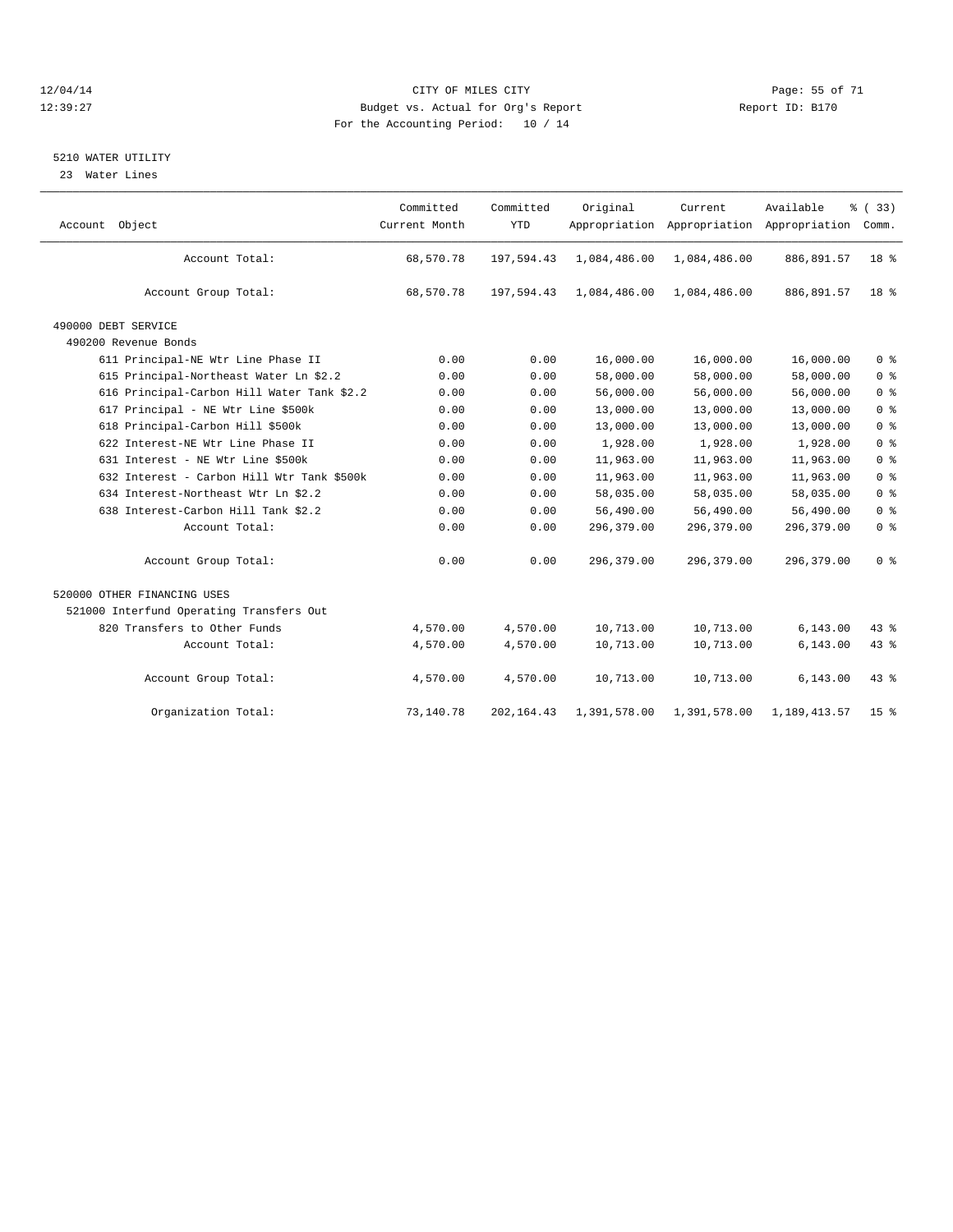#### 12/04/14 Page: 56 of 71 12:39:27 Budget vs. Actual for Org's Report Report ID: B170 For the Accounting Period: 10 / 14

————————————————————————————————————————————————————————————————————————————————————————————————————————————————————————————————————

#### 5210 WATER UTILITY

25 Water Administration

|                                            | Committed     | Committed  | Original  | Current   | Available                                       | 8 (33)          |
|--------------------------------------------|---------------|------------|-----------|-----------|-------------------------------------------------|-----------------|
| Account Object                             | Current Month | <b>YTD</b> |           |           | Appropriation Appropriation Appropriation Comm. |                 |
| 430000 Public Works                        |               |            |           |           |                                                 |                 |
| 430510 Water Administration(25)            |               |            |           |           |                                                 |                 |
| 111 Salaries and Wages - Permanent         | 1,845.89      | 7,939.30   | 23,009.00 | 23,009.00 | 15,069.70                                       | 35%             |
| 121 OVERTIME-PERMANENT                     | 48.06         | 48.06      | 250.00    | 250.00    | 201.94                                          | 19 <sup>°</sup> |
| 131 VACATION                               | 300.03        | 604.06     | 1,500.00  | 1,500.00  | 895.94                                          | 40 %            |
| 132 SICK LEAVE                             | 0.00          | 56.05      | 1,000.00  | 1,000.00  | 943.95                                          | 6 %             |
| 141 Unemployment Insurance                 | 9.86          | 39.48      | 116.00    | 116.00    | 76.52                                           | 34 %            |
| 142 Workers' Compensation                  | 26.72         | 107.62     | 297.00    | 297.00    | 189.38                                          | 36%             |
| 143 Health Insurance                       | 313.55        | 1,254.27   | 3,765.00  | 3,765.00  | 2,510.73                                        | $33$ $%$        |
| 144 FICA                                   | 167.83        | 672.03     | 1,970.00  | 1,970.00  | 1,297.97                                        | $34$ $%$        |
| 145 PERS                                   | 113.87        | 459.41     | 2,105.00  | 2,105.00  | 1,645.59                                        | $22$ %          |
| 196 CLOTHING ALLOTMENT                     | 0.00          | 137.50     | 128.00    | 128.00    | $-9.50$                                         | 107 %           |
| 210 Office Supplies and Materials          | 322.27        | 1,282.95   | 2,000.00  | 2,000.00  | 717.05                                          | 64 %            |
| 214 Small Items of Equipment               | 0.00          | 0.00       | 3,067.00  | 3,067.00  | 3,067.00                                        | 0 <sup>8</sup>  |
| 220 Operating Expenses                     | 1,004.79      | 1,419.04   | 1,500.00  | 1,500.00  | 80.96                                           | 95%             |
| 230 Repair and Maintenance Supplies        | 0.00          | 0.00       | 200.00    | 200.00    | 200.00                                          | 0 <sup>8</sup>  |
| 311 Postage, Box Rent, Etc.                | 597.78        | 2,471.43   | 10,000.00 | 10,000.00 | 7,528.57                                        | 25 %            |
| 320 Printing, Duplicating, Typing &        | 76.33         | 147.07     | 2,100.00  | 2,100.00  | 1,952.93                                        | 7 %             |
| 330 Publicity, Subscriptions & Dues        | 280.65        | 717.89     | 1,000.00  | 1,000.00  | 282.11                                          | 72 %            |
| 345 Telephone                              | 46.94         | 190.72     | 600.00    | 600.00    | 409.28                                          | $32$ $%$        |
| 347 Internet                               | 12.87         | 54.44      | 200.00    | 200.00    | 145.56                                          | $27$ %          |
| 350 Professional Services                  | 35.62         | 1,785.68   | 2,000.00  | 2,000.00  | 214.32                                          | 89 %            |
| 360 Contr R & M                            | 333.28        | 6,295.60   | 7,000.00  | 7,000.00  | 704.40                                          | 90%             |
| 370 Travel                                 | 233.42        | 233.42     | 300.00    | 300.00    | 66.58                                           | 78 %            |
| 380 Training Services                      | 0.00          | 18.33      | 300.00    | 300.00    | 281.67                                          | 6 %             |
| 382 Books                                  | 0.00          | 12.88      | 40.00     | 40.00     | 27.12                                           | $32$ $%$        |
| 521 Surety Bonds for Officials & Employees | 0.00          | 0.00       | 400.00    | 400.00    | 400.00                                          | 0 <sup>8</sup>  |
| 531 Building & Office Rental               | 500.00        | 2,000.00   | 6,000.00  | 6,000.00  | 4,000.00                                        | $33$ $%$        |
| 810 Losses (Bad debt expense - Enterprise  | 0.00          | 0.00       | 500.00    | 500.00    | 500.00                                          | 0 <sup>8</sup>  |
| Account Total:                             | 6,269.76      | 27,947.23  | 71,347.00 | 71,347.00 | 43,399.77                                       | 39 %            |
| Account Group Total:                       | 6,269.76      | 27,947.23  | 71,347.00 | 71,347.00 | 43,399.77                                       | 39 %            |
| 510000 MISCELLANEOUS                       |               |            |           |           |                                                 |                 |
| 510330 Comprehensive Liability Insurance   |               |            |           |           |                                                 |                 |
| 513 Liability                              | 0.00          | 6,242.85   | 6,243.00  | 6,243.00  | 0.15                                            | $100$ %         |
| Account Total:                             | 0.00          | 6,242.85   | 6,243.00  | 6,243.00  |                                                 | $0.15$ 100 %    |
| Account Group Total:                       | 0.00          | 6,242.85   | 6,243.00  | 6, 243.00 |                                                 | $0.15$ 100 %    |
| 520000 OTHER FINANCING USES                |               |            |           |           |                                                 |                 |
| 521000 Interfund Operating Transfers Out   |               |            |           |           |                                                 |                 |
| 820 Transfers to Other Funds               | 4,982.08      | 19,928.32  | 59,785.00 | 59,785.00 | 39,856.68                                       | 338             |
| Account Total:                             | 4,982.08      | 19,928.32  | 59,785.00 | 59,785.00 | 39,856.68                                       | 338             |
| Account Group Total:                       | 4,982.08      | 19,928.32  | 59,785.00 | 59,785.00 | 39,856.68                                       | 33 <sup>8</sup> |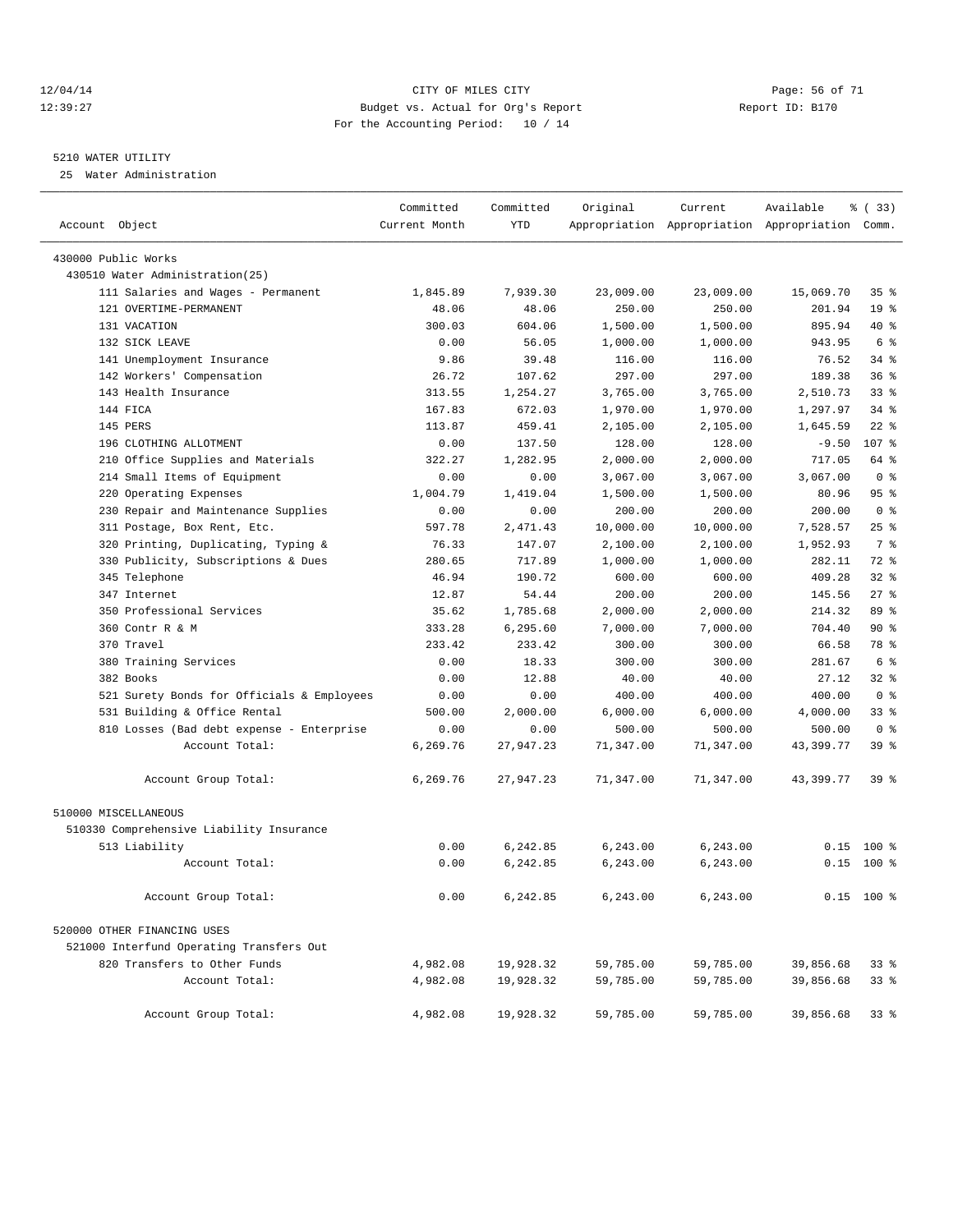#### 12/04/14 Page: 57 of 71 12:39:27 Budget vs. Actual for Org's Report Report ID: B170 For the Accounting Period: 10 / 14

## 5210 WATER UTILITY

25 Water Administration

| Account Object |                     | Committed<br>Current Month | Committed<br>YTD | Original   | Current<br>Appropriation Appropriation Appropriation Comm. | Available      | % (33) |
|----------------|---------------------|----------------------------|------------------|------------|------------------------------------------------------------|----------------|--------|
|                | Organization Total: | 11,251.84                  | 54,118.40        | 137,375.00 | 137,375.00                                                 | 83,256.60 39 % |        |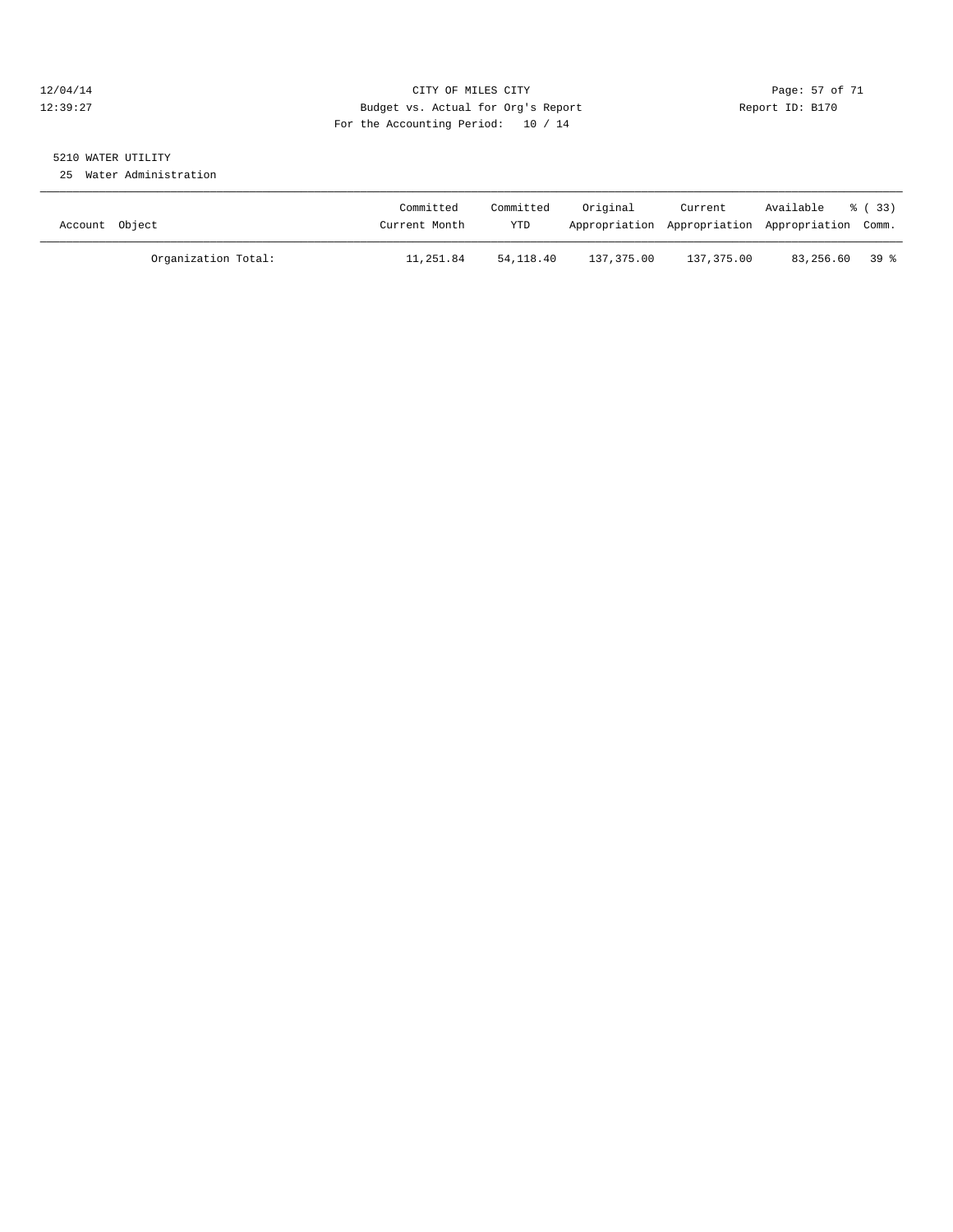#### 12/04/14 Page: 58 of 71 12:39:27 Budget vs. Actual for Org's Report Report ID: B170 For the Accounting Period: 10 / 14

## 5210 WATER UTILITY

80 Water Purification

| Account Object                          | Committed<br>Current Month | Committed<br><b>YTD</b> | Original   | Current    | Available<br>Appropriation Appropriation Appropriation Comm. | % ( 33 )        |
|-----------------------------------------|----------------------------|-------------------------|------------|------------|--------------------------------------------------------------|-----------------|
| 430000 Public Works                     |                            |                         |            |            |                                                              |                 |
| 430540 Water Purification and Treatment |                            |                         |            |            |                                                              |                 |
| 210 Office Supplies and Materials       | 42.39                      | 42.39                   | 200.00     | 200.00     | 157.61                                                       | $21*$           |
| 214 Small Items of Equipment            | 0.00                       | 0.00                    | 23,450.00  | 23,450.00  | 23,450.00                                                    | 0 <sup>8</sup>  |
| 220 Operating Expenses                  | 92.51                      | 827.47                  | 3,000.00   | 3,000.00   | 2,172.53                                                     | $28$ %          |
| 222 Chemicals, Lab & Med Supplies       | 1,307.25                   | 20,952.94               | 58,350.00  | 58,350.00  | 37, 397.06                                                   | 36%             |
| 226 Clothing and Uniforms               | 44.99                      | 192.83                  | 400.00     | 400.00     | 207.17                                                       | 48 %            |
| 230 Repair and Maintenance Supplies     | 1,821.05                   | 4,455.89                | 9,500.00   | 9,500.00   | 5,044.11                                                     | 47 %            |
| 231 Gas, Oil, Diesel Fuel, Grease, etc. | 79.23                      | 400.41                  | 1,300.00   | 1,300.00   | 899.59                                                       | 31.8            |
| 241 Consumable Tools                    | 0.00                       | 0.00                    | 150.00     | 150.00     | 150.00                                                       | 0 <sup>8</sup>  |
| 311 Postage, Box Rent, Etc.             | 0.70                       | 20.01                   | 150.00     | 150.00     | 129.99                                                       | 13 <sup>°</sup> |
| 320 Printing, Duplicating, Typing &     | 0.00                       | 0.00                    | 100.00     | 100.00     | 100.00                                                       | 0 <sup>8</sup>  |
| 330 Publicity, Subscriptions & Dues     | 0.00                       | 0.00                    | 400.00     | 400.00     | 400.00                                                       | 0 <sup>8</sup>  |
| 334 Memberships, Registrations & Dues   | 0.00                       | 0.00                    | 450.00     | 450.00     | 450.00                                                       | 0 <sup>8</sup>  |
| 345 Telephone                           | 0.00                       | 0.00                    | 200.00     | 200.00     | 200.00                                                       | 0 <sup>8</sup>  |
| 352 Wtr/Swr Lab Testing                 | 321.00                     | 1,928.00                | 10,000.00  | 10,000.00  | 8,072.00                                                     | 19 <sup>°</sup> |
| 357 Architectual, Engineering Serv Etc. | 0.00                       | 0.00                    | 12,000.00  | 12,000.00  | 12,000.00                                                    | 0 <sup>8</sup>  |
| 360 Contr R & M                         | 0.00                       | 198.37                  | 6,000.00   | 6,000.00   | 5,801.63                                                     | 3 <sup>8</sup>  |
| 369 Other Repair and Maintenance        | 0.00                       | 0.00                    | 1,500.00   | 1,500.00   | 1,500.00                                                     | 0 <sup>8</sup>  |
| 370 Travel                              | 0.00                       | 214.42                  | 1,200.00   | 1,200.00   | 985.58                                                       | 18 <sup>8</sup> |
| 380 Training Services                   | 265.10                     | 335.10                  | 1,000.00   | 1,000.00   | 664.90                                                       | 34.8            |
| 382 Books                               | 0.00                       | 53.25                   | 200.00     | 200.00     | 146.75                                                       | $27$ %          |
| 533 Machinery and Equipment Rental      | 0.00                       | 0.00                    | 1,000.00   | 1,000.00   | 1,000.00                                                     | 0 <sup>8</sup>  |
| Account Total:                          | 3,974.22                   | 29,621.08               | 130,550.00 | 130,550.00 | 100,928.92                                                   | $23*$           |
| Account Group Total:                    | 3,974.22                   | 29,621.08               | 130,550.00 | 130,550.00 | 100,928.92                                                   | 23%             |
| Organization Total:                     | 3,974.22                   | 29,621.08               | 130,550.00 | 130,550.00 | 100,928.92                                                   | $23$ %          |
|                                         |                            |                         |            |            |                                                              |                 |

Fund Total: 118,562.51 452,672.84 2,488,148.00 2,488,148.00 2,035,475.16 18 %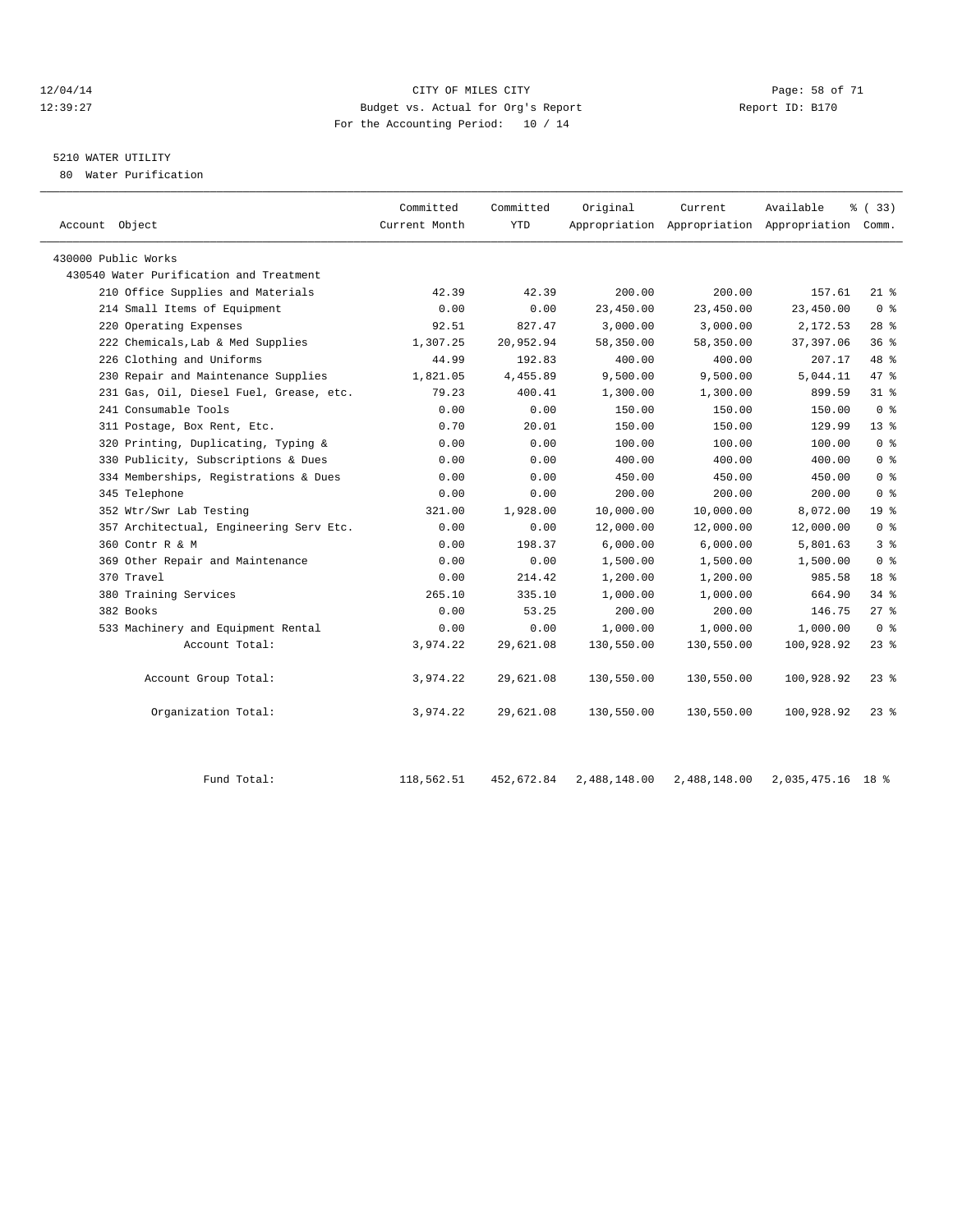#### 12/04/14 Page: 59 of 71 12:39:27 Budget vs. Actual for Org's Report Report ID: B170 For the Accounting Period: 10 / 14

————————————————————————————————————————————————————————————————————————————————————————————————————————————————————————————————————

#### 5310 SEWER UTILITY

29 Sewer Administration

|                                            | Committed     | Committed  | Original   | Current    | Available                                       | % (33)          |  |
|--------------------------------------------|---------------|------------|------------|------------|-------------------------------------------------|-----------------|--|
| Account Object                             | Current Month | YTD        |            |            | Appropriation Appropriation Appropriation Comm. |                 |  |
|                                            |               |            |            |            |                                                 |                 |  |
| 430000 Public Works                        |               |            |            |            |                                                 |                 |  |
| 430610 Sewer Administration(29)            |               |            |            |            |                                                 |                 |  |
| 111 Salaries and Wages - Permanent         | 1,845.89      | 7,939.36   | 23,009.00  | 23,009.00  | 15,069.64                                       | 35 <sub>8</sub> |  |
| 121 OVERTIME-PERMANENT                     | 48.06         | 48.06      | 250.00     | 250.00     | 201.94                                          | 19 <sup>°</sup> |  |
| 131 VACATION                               | 300.03        | 604.07     | 1,500.00   | 1,500.00   | 895.93                                          | $40*$           |  |
| 132 SICK LEAVE                             | 0.00          | 56.09      | 1,000.00   | 1,000.00   | 943.91                                          | 6 %             |  |
| 141 Unemployment Insurance                 | 9.88          | 39.55      | 116.00     | 116.00     | 76.45                                           | 34 %            |  |
| 142 Workers' Compensation                  | 26.76         | 107.70     | 297.00     | 297.00     | 189.30                                          | 36%             |  |
| 143 Health Insurance                       | 313.60        | 1,254.33   | 3,765.00   | 3,765.00   | 2,510.67                                        | $33$ $%$        |  |
| 144 FICA                                   | 167.85        | 672.11     | 1,970.00   | 1,970.00   | 1,297.89                                        | $34$ $%$        |  |
| 145 PERS                                   | 113.86        | 459.40     | 2,105.00   | 2,105.00   | 1,645.60                                        | $22$ %          |  |
| 196 CLOTHING ALLOTMENT                     | 0.00          | 137.50     | 128.00     | 128.00     | $-9.50$                                         | 107 %           |  |
| 210 Office Supplies and Materials          | 322.27        | 1,282.96   | 2,000.00   | 2,000.00   | 717.04                                          | 64 %            |  |
| 214 Small Items of Equipment               | 0.00          | 0.00       | 3,067.00   | 3,067.00   | 3,067.00                                        | 0 <sup>8</sup>  |  |
| 220 Operating Expenses                     | 1,004.79      | 1,419.05   | 1,500.00   | 1,500.00   | 80.95                                           | 95%             |  |
| 230 Repair and Maintenance Supplies        | 0.00          | 0.00       | 200.00     | 200.00     | 200.00                                          | 0 <sup>8</sup>  |  |
| 311 Postage, Box Rent, Etc.                | 597.79        | 2,471.45   | 7,000.00   | 7,000.00   | 4,528.55                                        | 35%             |  |
| 320 Printing, Duplicating, Typing &        | 76.33         | 147.08     | 2,100.00   | 2,100.00   | 1,952.92                                        | 7 %             |  |
| 330 Publicity, Subscriptions & Dues        | 280.65        | 723.87     | 1,000.00   | 1,000.00   | 276.13                                          | 72 %            |  |
| 345 Telephone                              | 46.92         | 190.64     | 600.00     | 600.00     | 409.36                                          | $32$ $%$        |  |
| 347 Internet                               | 19.51         | 78.04      | 225.00     | 225.00     | 146.96                                          | 35 <sup>8</sup> |  |
| 350 Professional Services                  | 35.62         | 1,785.70   | 4,000.00   | 4,000.00   | 2,214.30                                        | 45 %            |  |
| 360 Contr R & M                            | 333.28        | 6,295.60   | 5,000.00   | 5,000.00   | $-1, 295.60$                                    | $126$ %         |  |
| 370 Travel                                 | 233.42        | 233.42     | 500.00     | 500.00     | 266.58                                          | 47 %            |  |
| 380 Training Services                      | 0.00          | 18.34      | 300.00     | 300.00     | 281.66                                          | 6 %             |  |
| 382 Books                                  | 0.00          | 12.89      | 0.00       | 0.00       | $-12.89$                                        | $***$ 8         |  |
| 521 Surety Bonds for Officials & Employees | 0.00          | 0.00       | 400.00     | 400.00     | 400.00                                          | 0 <sup>8</sup>  |  |
| 531 Building & Office Rental               | 333.33        | 1,333.32   | 5,500.00   | 5,500.00   | 4,166.68                                        | 24 %            |  |
| 540 Special Assessments                    | 0.00          | 0.00       | 5,200.00   | 5,200.00   | 5,200.00                                        | 0 <sup>8</sup>  |  |
| 810 Losses (Bad debt expense - Enterprise  | 0.00          | 0.00       | 500.00     | 500.00     | 500.00                                          | 0 <sup>8</sup>  |  |
| Account Total:                             | 6,109.84      | 27, 310.53 | 73,232.00  | 73,232.00  | 45,921.47                                       | 37%             |  |
| Account Group Total:                       | 6,109.84      | 27,310.53  | 73,232.00  | 73,232.00  | 45,921.47                                       | 37 <sub>8</sub> |  |
| 490000 DEBT SERVICE                        |               |            |            |            |                                                 |                 |  |
| 490200 Revenue Bonds                       |               |            |            |            |                                                 |                 |  |
| 608 Prpl-Wastewater Project Phase I        | 0.00          | 0.00       | 60,000.00  | 60,000.00  | 60,000.00                                       | 0 %             |  |
| 626 Interest-Wastewater Project Phase I    | 0.00          | 0.00       | 41,430.00  | 41,430.00  | 41,430.00                                       | 0 <sup>8</sup>  |  |
| Account Total:                             | 0.00          | 0.00       | 101,430.00 | 101,430.00 | 101,430.00                                      | 0 <sup>8</sup>  |  |
| Account Group Total:                       | 0.00          | 0.00       | 101,430.00 | 101,430.00 | 101,430.00                                      | 0 <sup>8</sup>  |  |
| 510000 MISCELLANEOUS                       |               |            |            |            |                                                 |                 |  |
| 510330 Comprehensive Liability Insurance   |               |            |            |            |                                                 |                 |  |
| 513 Liability                              | 0.00          | 26,070.69  | 26,071.00  | 26,071.00  |                                                 | $0.31$ 100 %    |  |
| Account Total:                             | 0.00          | 26,070.69  | 26,071.00  | 26,071.00  |                                                 | $0.31$ 100 %    |  |
| Account Group Total:                       | 0.00          | 26,070.69  | 26,071.00  | 26,071.00  |                                                 | $0.31$ 100 %    |  |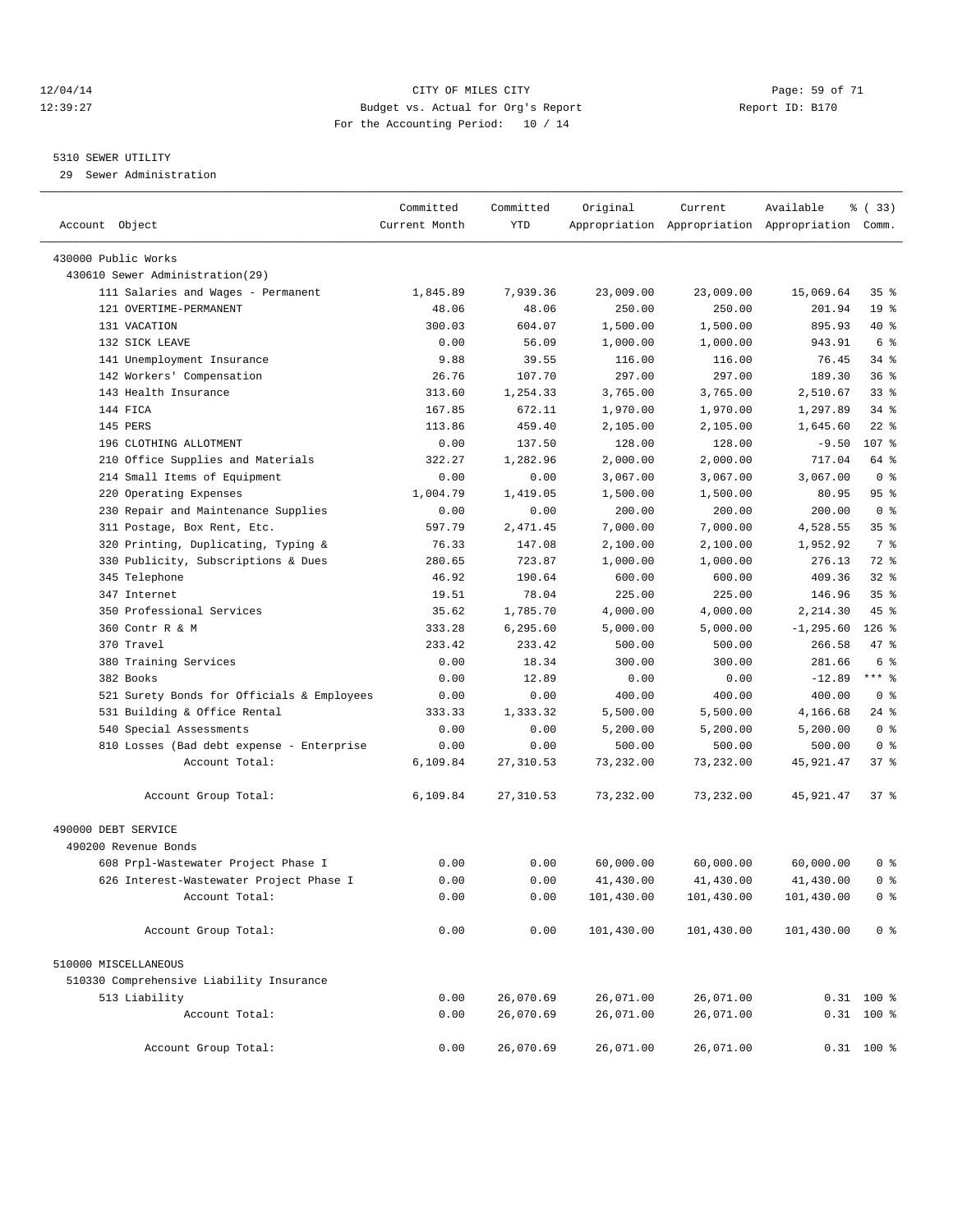#### 12/04/14 Page: 60 of 71 12:39:27 Budget vs. Actual for Org's Report Report ID: B170 For the Accounting Period: 10 / 14

#### 5310 SEWER UTILITY

29 Sewer Administration

| Object                                                                                                  | Committed     | Committed  | Original      | Current       | Available     | $\frac{6}{6}$ (33) |
|---------------------------------------------------------------------------------------------------------|---------------|------------|---------------|---------------|---------------|--------------------|
| Account                                                                                                 | Current Month | <b>YTD</b> | Appropriation | Appropriation | Appropriation | Comm.              |
| 520000 OTHER FINANCING USES<br>521000 Interfund Operating Transfers Out<br>820 Transfers to Other Funds | 3,733.10      | 14,932.40  | 44,797.00     | 44,797.00     | 29,864.60     | 338                |
| Account Total:                                                                                          | 3,733.10      | 14,932.40  | 44,797.00     | 44,797.00     | 29,864.60     | 338                |
| Account Group Total:                                                                                    | 3,733.10      | 14,932.40  | 44,797.00     | 44,797.00     | 29,864.60     | 338                |
| Organization Total:                                                                                     | 9,842.94      | 68, 313.62 | 245,530.00    | 245,530.00    | 177.216.38    | $28$ $%$           |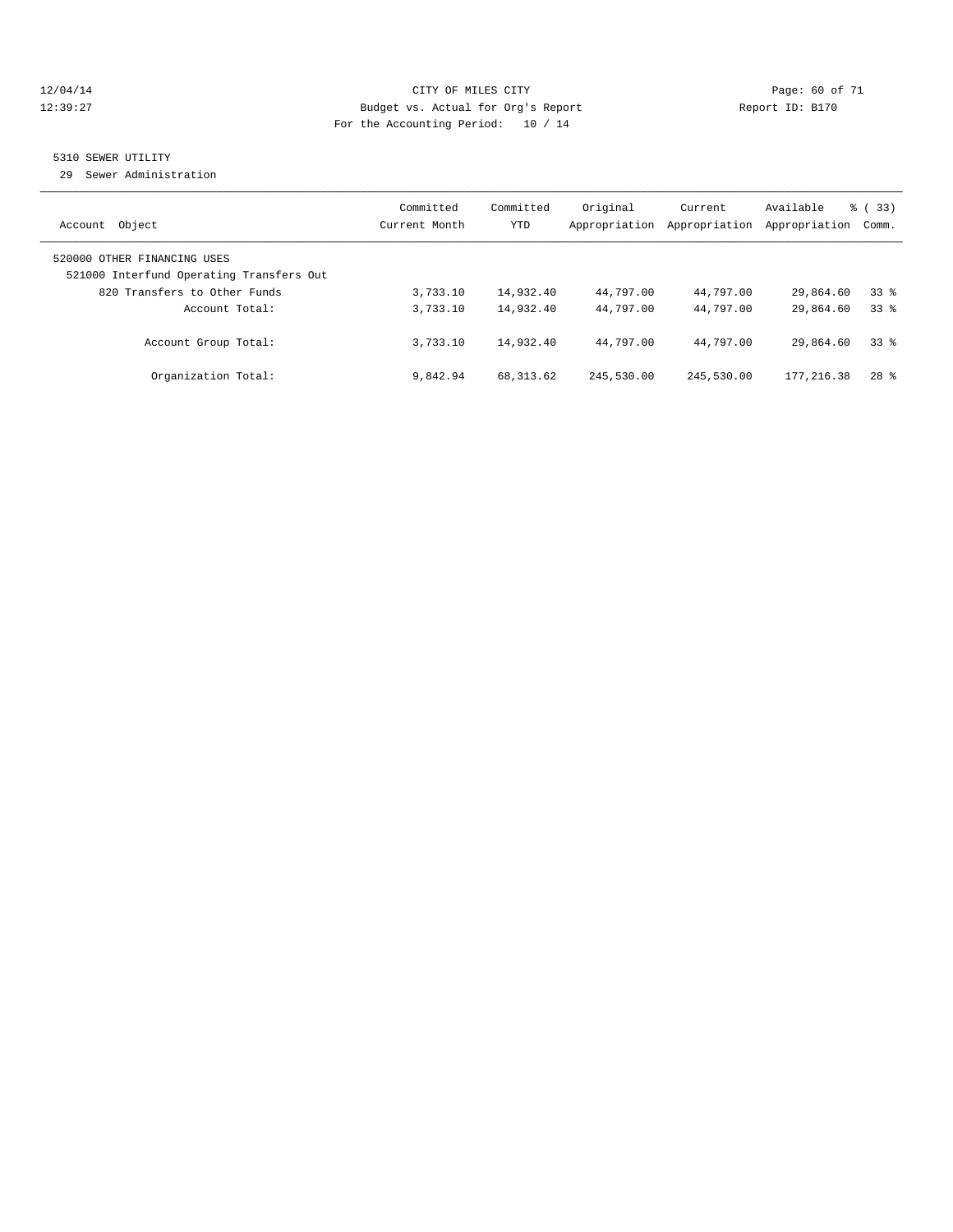#### 12/04/14 Page: 61 of 71 12:39:27 Budget vs. Actual for Org's Report Report ID: B170 For the Accounting Period: 10 / 14

————————————————————————————————————————————————————————————————————————————————————————————————————————————————————————————————————

#### 5310 SEWER UTILITY

31 Sewer Lines

| Account Object                               | Committed<br>Current Month | Committed<br>YTD | Original   | Current    | Available<br>Appropriation Appropriation Appropriation Comm. | % (33)          |
|----------------------------------------------|----------------------------|------------------|------------|------------|--------------------------------------------------------------|-----------------|
|                                              |                            |                  |            |            |                                                              |                 |
| 430000 Public Works                          |                            |                  |            |            |                                                              |                 |
| 430630 Sewer Collection and Transmission(31) |                            |                  |            |            |                                                              |                 |
| 111 Salaries and Wages - Permanent           | 9,003.70                   | 37, 301.58       | 121,274.00 | 121,274.00 | 83,972.42                                                    | 31 %            |
| 121 OVERTIME-PERMANENT                       | 381.13                     | 2,887.05         | 10,598.00  | 10,598.00  | 7,710.95                                                     | $27$ %          |
| 131 VACATION                                 | 810.17                     | 3,196.98         | 15,773.00  | 15,773.00  | 12,576.02                                                    | $20*$           |
| 132 SICK LEAVE                               | 978.49                     | 1,392.94         | 7,093.00   | 7,093.00   | 5,700.06                                                     | $20*$           |
| 133 OTHER LEAVE PAY                          | 0.00                       | 0.00             | 1,811.00   | 1,811.00   | 1,811.00                                                     | 0 <sup>8</sup>  |
| 134 HOLIDAY PAY                              | 102.10                     | 225.06           | 4,558.00   | 4,558.00   | 4,332.94                                                     | 5 <sup>°</sup>  |
| 141 Unemployment Insurance                   | 50.76                      | 204.82           | 737.00     | 737.00     | 532.18                                                       | 28%             |
| 142 Workers' Compensation                    | 591.39                     | 2,362.63         | 8,316.00   | 8,316.00   | 5,953.37                                                     | $28$ %          |
| 143 Health Insurance                         | 1,756.66                   | 7,968.03         | 26,732.00  | 26,732.00  | 18,763.97                                                    | $30*$           |
| 144 FICA                                     | 861.01                     | 3,456.85         | 12,519.00  | 12,519.00  | 9,062.15                                                     | $28$ %          |
| 145 PERS                                     | 921.21                     | 3,676.82         | 13,162.00  | 13,162.00  | 9,485.18                                                     | $28$ %          |
| 196 CLOTHING ALLOTMENT                       | 0.00                       | 495.00           | 475.00     | 475.00     | $-20.00$                                                     | $104$ %         |
| 210 Office Supplies and Materials            | 9.00                       | 59.42            | 350.00     | 350.00     | 290.58                                                       | $17$ %          |
| 214 Small Items of Equipment                 | 58.97                      | 110.77           | 4,162.00   | 4,162.00   | 4,051.23                                                     | 3 <sup>8</sup>  |
| 220 Operating Expenses                       | 245.21                     | 790.06           | 2,500.00   | 2,500.00   | 1,709.94                                                     | $32$ $%$        |
| 222 Chemicals, Lab & Med Supplies            | 0.00                       | 0.00             | 3,000.00   | 3,000.00   | 3,000.00                                                     | 0 <sup>8</sup>  |
| 226 Clothing and Uniforms                    | 0.00                       | 484.44           | 700.00     | 700.00     | 215.56                                                       | 69 %            |
| 230 Repair and Maintenance Supplies          | 768.69                     | 1,798.50         | 7,000.00   | 7,000.00   | 5,201.50                                                     | $26$ %          |
| 231 Gas, Oil, Diesel Fuel, Grease, etc.      | 923.06                     | 4,933.07         | 11,000.00  | 11,000.00  | 6,066.93                                                     | 45 %            |
| 233 Water/Sewer Main Replacement and         | 0.00                       | 0.00             | 5,000.00   | 5,000.00   | 5,000.00                                                     | 0 <sup>8</sup>  |
| 234 Hydrant/Manhole Replacement, Valves      | 0.00                       | 0.00             | 10,000.00  | 10,000.00  | 10,000.00                                                    | 0 <sup>8</sup>  |
| 241 Consumable Tools                         | 0.00                       | 0.00             | 100.00     | 100.00     | 100.00                                                       | 0 <sup>8</sup>  |
| 311 Postage, Box Rent, Etc.                  | 0.00                       | 0.00             | 50.00      | 50.00      | 50.00                                                        | 0 <sup>8</sup>  |
| 320 Printing, Duplicating, Typing &          | 0.00                       | 0.00             | 75.00      | 75.00      | 75.00                                                        | 0 <sup>8</sup>  |
| 330 Publicity, Subscriptions & Dues          | 0.00                       | 0.00             | 125.00     | 125.00     | 125.00                                                       | 0 <sup>8</sup>  |
| 334 Memberships, Registrations & Dues        | 0.00                       | 125.00           | 200.00     | 200.00     | 75.00                                                        | 63 %            |
| 341 Electric Utility Services                | 0.00                       | 30.89            | 200.00     | 200.00     | 169.11                                                       | 15 <sup>8</sup> |
| 344 Gas Utility Service                      | 0.00                       | 23.32            | 400.00     | 400.00     | 376.68                                                       | 6 %             |
| 345 Telephone                                | 47.82                      | 161.03           | 550.00     | 550.00     | 388.97                                                       | 29%             |
| 347 Internet                                 | 11.40                      | 45.60            | 125.00     | 125.00     | 79.40                                                        | 36%             |
| 350 Professional Services                    | 212.50                     | 2,251.76         | 60,000.00  | 60,000.00  | 57,748.24                                                    | 4%              |
| 356 Purchsed Services (MMIA Div '01)         | 0.00                       | 0.00             | 2,000.00   | 2,000.00   | 2,000.00                                                     | 0 <sup>8</sup>  |
| 357 Architectual, Engineering Serv Etc.      | 0.00                       | 0.00             | 5,000.00   | 5,000.00   | 5,000.00                                                     | 0 <sup>8</sup>  |
| 360 Contr R & M                              | 262.83                     | 982.97           | 3,000.00   | 3,000.00   | 2,017.03                                                     | 338             |
| 363 R&M Vehicles/Equip/Labor-PW              | 389.26                     | 10,090.83        | 27,000.00  | 27,000.00  | 16,909.17                                                    | 37%             |
| 369 Other Repair and Maintenance             | 0.00                       | 0.00             | 2,500.00   | 2,500.00   | 2,500.00                                                     | 0 <sup>8</sup>  |
| 370 Travel                                   | 0.00                       | 0.00             | 400.00     | 400.00     | 400.00                                                       | $0$ %           |
| 380 Training Services                        | 0.00                       | 0.00             | 350.00     | 350.00     | 350.00                                                       | 0 <sup>8</sup>  |
| 382 Books                                    | 0.00                       | 0.00             | 100.00     | 100.00     | 100.00                                                       | 0 <sup>8</sup>  |
| 512 Insurance on Vehicles & Equipment        | 0.00                       | 1,389.02         | 1,390.00   | 1,390.00   | 0.98                                                         | 100 %           |
| 513 Liability                                | 645.42                     | 1,020.42         | 5,000.00   | 5,000.00   | 3,979.58                                                     | $20*$           |
| 532 Land Rental                              | 0.00                       | 146.16           | 700.00     | 700.00     | 553.84                                                       | $21$ %          |
| 533 Machinery and Equipment Rental           | 0.00                       | 0.00             | 1,000.00   | 1,000.00   | 1,000.00                                                     | 0 <sup>8</sup>  |
| 940 Machinery & Equipment                    | 0.00                       | 62,875.87        | 104,384.00 | 104,384.00 | 41,508.13                                                    | 60 %            |
| Account Total:                               | 19,030.78                  | 150,486.89       | 481,409.00 | 481,409.00 | 330,922.11                                                   | $31$ %          |
| Account Group Total:                         | 19,030.78                  | 150,486.89       | 481,409.00 | 481,409.00 | 330,922.11                                                   | $31$ $8$        |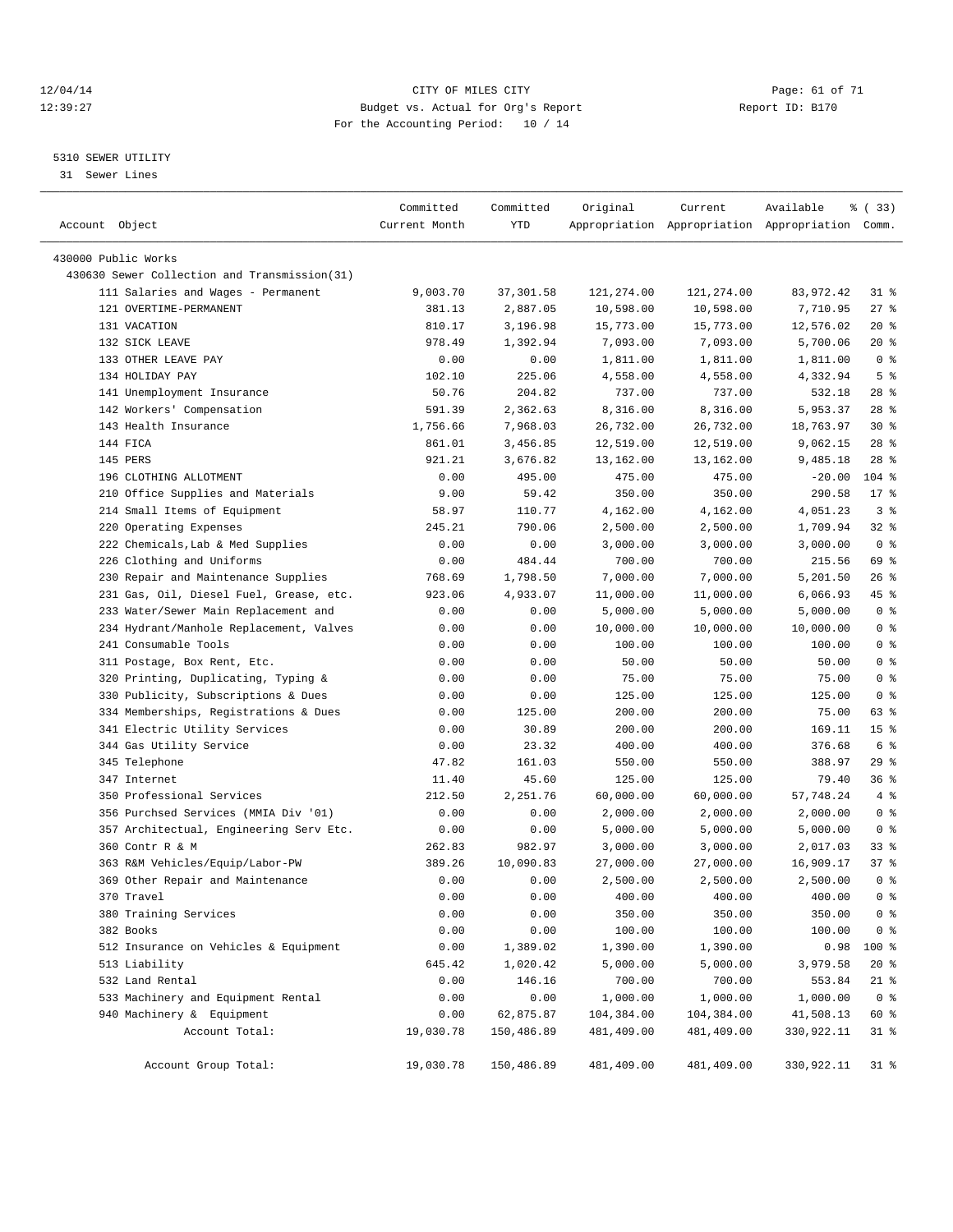#### 12/04/14 Page: 62 of 71 12:39:27 Budget vs. Actual for Org's Report Report ID: B170 For the Accounting Period: 10 / 14

#### 5310 SEWER UTILITY

31 Sewer Lines

| Object<br>Account                                                       | Committed<br>Current Month | Committed<br><b>YTD</b> | Original<br>Appropriation | Current<br>Appropriation | Available<br>Appropriation | % (33)<br>Comm. |
|-------------------------------------------------------------------------|----------------------------|-------------------------|---------------------------|--------------------------|----------------------------|-----------------|
| 520000 OTHER FINANCING USES<br>521000 Interfund Operating Transfers Out |                            |                         |                           |                          |                            |                 |
| 820 Transfers to Other Funds                                            | 0.00                       | 0.00                    | 10,713.00                 | 10,713.00                | 10,713.00                  | 0 <sup>8</sup>  |
| Account Total:                                                          | 0.00                       | 0.00                    | 10,713.00                 | 10,713.00                | 10,713.00                  | 0 <sup>8</sup>  |
| Account Group Total:                                                    | 0.00                       | 0.00                    | 10,713.00                 | 10,713.00                | 10,713.00                  | 0 <sup>8</sup>  |
| Organization Total:                                                     | 19,030.78                  | 150,486.89              | 492,122.00                | 492,122.00               | 341,635.11                 | 318             |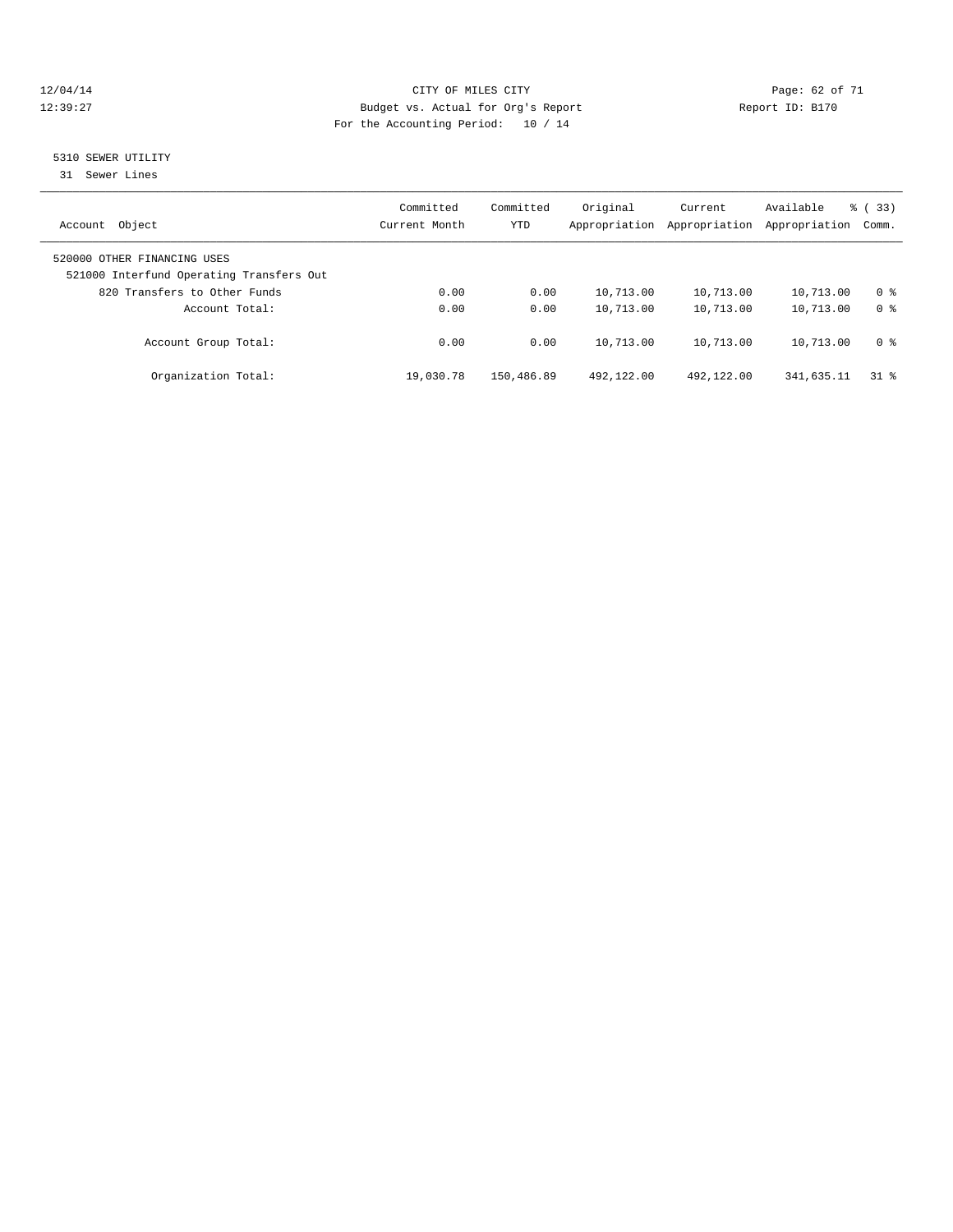#### 12/04/14 Page: 63 of 71 12:39:27 Budget vs. Actual for Org's Report Report ID: B170 For the Accounting Period: 10 / 14

————————————————————————————————————————————————————————————————————————————————————————————————————————————————————————————————————

#### 5310 SEWER UTILITY

32 Sewer Lifts

|                     |                                         | Committed     | Committed  | Original   | Current    | Available                                       | % (33)          |
|---------------------|-----------------------------------------|---------------|------------|------------|------------|-------------------------------------------------|-----------------|
| Account Object      |                                         | Current Month | <b>YTD</b> |            |            | Appropriation Appropriation Appropriation Comm. |                 |
| 430000 Public Works |                                         |               |            |            |            |                                                 |                 |
|                     | 430690 Sewer Lift Stations(32)          |               |            |            |            |                                                 |                 |
|                     | 111 Salaries and Wages - Permanent      | 4,499.90      | 19,865.51  | 59,557.00  | 59,557.00  | 39,691.49                                       | 33%             |
|                     | 121 OVERTIME-PERMANENT                  | 253.63        | 1,147.80   | 3,134.00   | 3,134.00   | 1,986.20                                        | 37%             |
|                     | 131 VACATION                            | 279.67        | 1,146.53   | 4,206.00   | 4,206.00   | 3,059.47                                        | $27$ %          |
|                     | 132 SICK LEAVE                          | 416.58        | 587.16     | 1,840.00   | 1,840.00   | 1,252.84                                        | 32%             |
|                     | 133 OTHER LEAVE PAY                     | 47.47         | 94.04      | 1,117.00   | 1,117.00   | 1,022.96                                        | 8 <sup>8</sup>  |
|                     | 134 HOLIDAY PAY                         | 118.70        | 411.90     | 1,133.00   | 1,133.00   | 721.10                                          | 36%             |
|                     | 141 Unemployment Insurance              | 25.20         | 105.37     | 320.00     | 320.00     | 214.63                                          | 33 <sup>8</sup> |
|                     | 142 Workers' Compensation               | 338.86        | 1,440.65   | 3,717.00   | 3,717.00   | 2,276.35                                        | 39 %            |
|                     | 143 Health Insurance                    | 947.50        | 3,789.89   | 11,370.00  | 11,370.00  | 7,580.11                                        | 33%             |
|                     | 144 FICA                                | 400.43        | 1,679.34   | 5,430.00   | 5,430.00   | 3,750.66                                        | $31$ %          |
|                     | 145 PERS                                | 458.81        | 1,886.05   | 5,800.00   | 5,800.00   | 3,913.95                                        | 33%             |
|                     | 196 CLOTHING ALLOTMENT                  | 0.00          | 226.50     | 236.00     | 236.00     | 9.50                                            | 96 <sup>8</sup> |
|                     | 210 Office Supplies and Materials       | 0.00          | 1.27       | 150.00     | 150.00     | 148.73                                          | 1 <sup>8</sup>  |
|                     | 214 Small Items of Equipment            | 0.00          | 0.00       | 36,500.00  | 36,500.00  | 36,500.00                                       | 0 <sup>8</sup>  |
|                     | 220 Operating Expenses                  | 109.64        | 119.26     | 1,000.00   | 1,000.00   | 880.74                                          | $12*$           |
|                     | 222 Chemicals, Lab & Med Supplies       | 246.25        | 426.15     | 3,000.00   | 3,000.00   | 2,573.85                                        | 14 %            |
|                     | 226 Clothing and Uniforms               | 0.00          | 85.56      | 100.00     | 100.00     | 14.44                                           | 86 %            |
|                     | 230 Repair and Maintenance Supplies     | 16.45         | 844.17     | 5,500.00   | 5,500.00   | 4,655.83                                        | 15 <sup>8</sup> |
|                     | 231 Gas, Oil, Diesel Fuel, Grease, etc. | 210.50        | 1,027.71   | 2,500.00   | 2,500.00   | 1,472.29                                        | 41 %            |
|                     | 241 Consumable Tools                    | 0.00          | 0.00       | 100.00     | 100.00     | 100.00                                          | 0 <sup>8</sup>  |
|                     | 311 Postage, Box Rent, Etc.             | 0.00          | 0.00       | 50.00      | 50.00      | 50.00                                           | 0 <sup>8</sup>  |
|                     | 341 Electric Utility Services           | 941.92        | 3,410.74   | 12,580.00  | 12,580.00  | 9,169.26                                        | 27%             |
|                     | 344 Gas Utility Service                 | 132.87        | 214.36     | 1,500.00   | 1,500.00   | 1,285.64                                        | 14.8            |
|                     | 345 Telephone                           | 0.00          | 0.00       | 500.00     | 500.00     | 500.00                                          | 0 <sup>8</sup>  |
|                     | 347 Internet                            | 0.00          | 0.00       | 230.00     | 230.00     | 230.00                                          | 0 <sup>8</sup>  |
|                     | 352 Wtr/Swr Lab Testing                 | 0.00          | 0.00       | 250.00     | 250.00     | 250.00                                          | 0 <sup>8</sup>  |
|                     | 357 Architectual, Engineering Serv Etc. | 0.00          | 1,649.84   | 0.00       | 0.00       | $-1,649.84$                                     | $***$ 8         |
|                     | 360 Contr R & M                         | 0.00          | 766.95     | 2,500.00   | 2,500.00   | 1,733.05                                        | 31.8            |
|                     | 369 Other Repair and Maintenance        | 0.00          | 0.00       | 1,000.00   | 1,000.00   | 1,000.00                                        | 0 <sup>8</sup>  |
|                     | 370 Travel                              | 0.00          | 89.34      | 500.00     | 500.00     | 410.66                                          | 18 %            |
|                     | 380 Training Services                   | 265.10        | 265.10     | 500.00     | 500.00     | 234.90                                          | 53%             |
|                     | 382 Books                               | 0.00          | 28.40      | 50.00      | 50.00      | 21.60                                           | 57%             |
|                     | 400 BUILDING MATERIALS                  | 0.00          | 0.00       | 100.00     | 100.00     | 100.00                                          | 0 <sup>8</sup>  |
|                     | 511 Insurance on Buildings              | 0.00          | 1,650.50   | 1,651.00   | 1,651.00   | 0.50                                            | $100*$          |
|                     | 513 Liability                           | 0.00          | 0.00       | 3,750.00   | 3,750.00   | 3,750.00                                        | 0 <sup>8</sup>  |
|                     | 532 Land Rental                         | 0.00          | 530.45     | 700.00     | 700.00     | 169.55                                          | 76 %            |
|                     | 533 Machinery and Equipment Rental      | 0.00          | 0.00       | 150.00     | 150.00     | 150.00                                          | 0 <sup>8</sup>  |
|                     | Account Total:                          | 9,709.48      | 43,490.54  | 172,721.00 | 172,721.00 | 129,230.46                                      | 25%             |
|                     | Account Group Total:                    | 9,709.48      | 43,490.54  | 172,721.00 | 172,721.00 | 129,230.46                                      | 25%             |
|                     | Organization Total:                     | 9,709.48      | 43,490.54  | 172,721.00 | 172,721.00 | 129,230.46                                      | 25%             |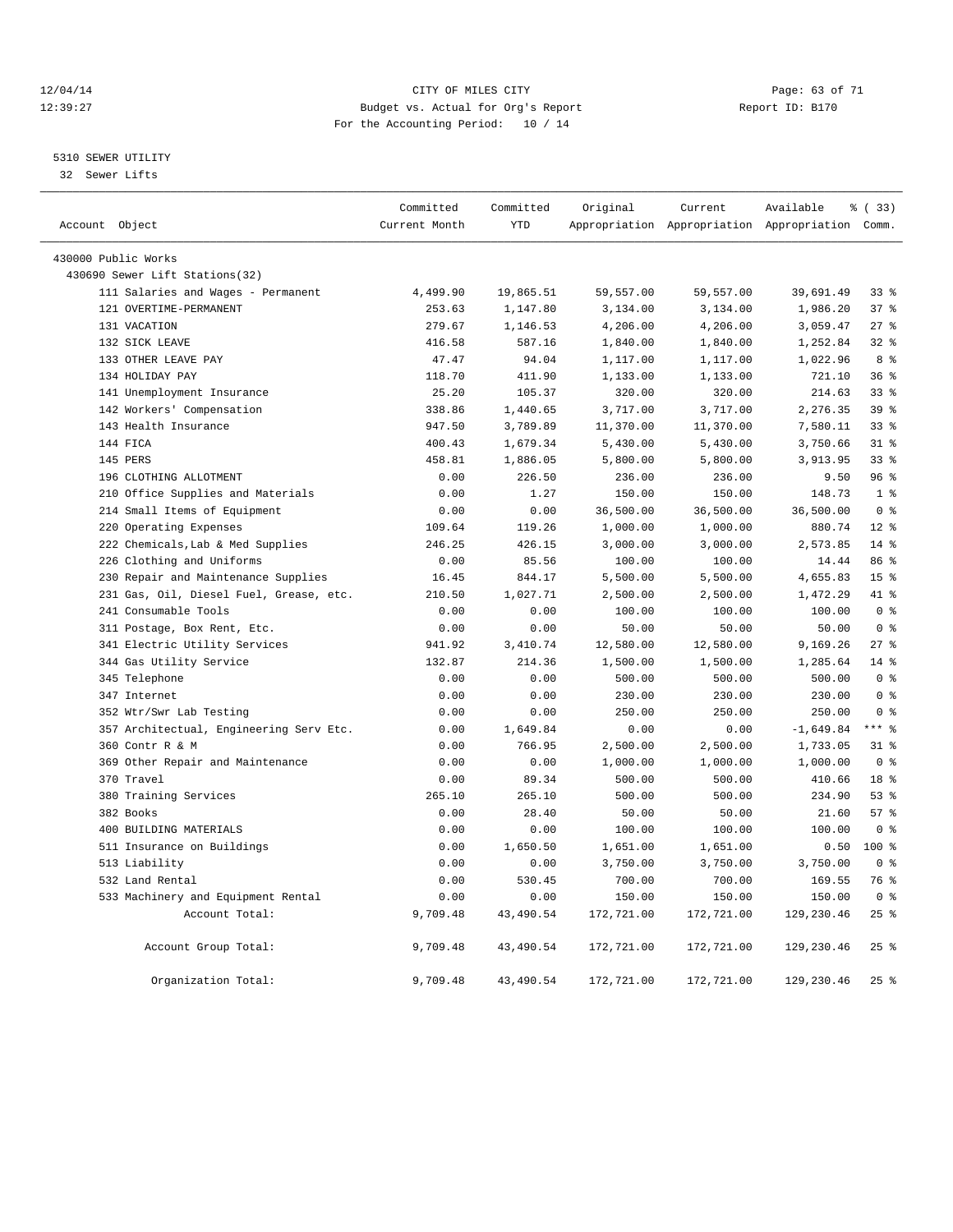12/04/14 Page: 64 of 71 12:39:27 Budget vs. Actual for Org's Report Report ID: B170 For the Accounting Period: 10 / 14

————————————————————————————————————————————————————————————————————————————————————————————————————————————————————————————————————

#### 5310 SEWER UTILITY

33 Sewer Plant

|                |                                              | Committed      | Committed        | Original         | Current          | Available                                       | <sub>ර</sub> ි (33) |
|----------------|----------------------------------------------|----------------|------------------|------------------|------------------|-------------------------------------------------|---------------------|
| Account Object |                                              | Current Month  | YTD              |                  |                  | Appropriation Appropriation Appropriation Comm. |                     |
|                | 430000 Public Works                          |                |                  |                  |                  |                                                 |                     |
|                | 430630 Sewer Collection and Transmission(31) |                |                  |                  |                  |                                                 |                     |
|                | 940 Machinery & Equipment                    | 0.00           | 964.73           | 0.00             | 0.00             | $-964.73$ *** \$                                |                     |
|                | Account Total:                               | 0.00           | 964.73           | 0.00             | 0.00             | $-964.73$                                       | *** 음               |
|                |                                              |                |                  |                  |                  |                                                 |                     |
|                | 430640 Sewer Treatment and Disposal(33)      |                |                  |                  |                  |                                                 |                     |
|                | 111 Salaries and Wages - Permanent           | 7,103.79       | 31,218.09        | 94,425.00        | 94,425.00        | 63,206.91                                       | 338                 |
|                | 121 OVERTIME-PERMANENT                       | 380.45         | 1,721.50         | 6,848.00         | 6,848.00         | 5,126.50                                        | $25$ %              |
|                | 131 VACATION                                 | 451.46         | 1,969.52         | 6,309.00         | 6,309.00         | 4,339.48                                        | $31$ %              |
|                | 132 SICK LEAVE                               | 666.72         | 922.58           | 2,810.00         | 2,810.00         | 1,887.42                                        | $33$ $%$            |
|                | 133 OTHER LEAVE PAY                          | 71.20          | 141.05           | 3,817.00         | 3,817.00         | 3,675.95                                        | 4%                  |
|                | 134 HOLIDAY PAY                              | 178.06         | 617.69           | 2,167.00         | 2,167.00         | 1,549.31                                        | 29%                 |
|                | 141 Unemployment Insurance                   | 39.79          | 166.10           | 524.00           | 524.00           | 357.90                                          | $32$ $%$            |
|                | 142 Workers' Compensation                    | 532.15         | 2,257.00         | 6,238.00         | 6,238.00         | 3,981.00                                        | 36%                 |
|                | 143 Health Insurance                         | 1,468.22       | 5,872.76         | 17,169.00        | 17,169.00        | 11,296.24                                       | 34 %                |
|                | 144 FICA                                     | 632.87         | 2,648.97         | 8,903.00         | 8,903.00         | 6,254.03                                        | $30*$               |
|                | 145 PERS                                     | 723.17         | 2,968.98         | 9,508.00         | 9,508.00         | 6,539.02                                        | $31$ $%$            |
|                | 196 CLOTHING ALLOTMENT                       | 0.00           | 351.00           | 351.00           | 351.00           | 0.00                                            | 100 %               |
|                | 210 Office Supplies and Materials            | 0.00           | 35.95            | 150.00           | 150.00           | 114.05                                          | $24$ %              |
|                | 214 Small Items of Equipment                 | 0.00           | 9,663.70         | 24,000.00        | 24,000.00        | 14,336.30                                       | 40 %                |
|                | 220 Operating Expenses                       | 121.72         | 506.57           | 3,000.00         | 3,000.00         | 2,493.43                                        | $17*$               |
|                | 222 Chemicals, Lab & Med Supplies            | 75.60          | 2,163.61         | 7,000.00         | 7,000.00         | 4,836.39                                        | $31$ $%$            |
|                | 226 Clothing and Uniforms                    | 0.00           | 118.71           | 500.00           | 500.00           | 381.29                                          | $24$ %              |
|                | 230 Repair and Maintenance Supplies          | 2,399.62       | 3,990.50         | 8,000.00         | 8,000.00         | 4,009.50                                        | 50%                 |
|                | 231 Gas, Oil, Diesel Fuel, Grease, etc.      | 612.56         | 911.49           | 2,000.00         | 2,000.00         | 1,088.51                                        | 46 %                |
|                | 241 Consumable Tools                         | 0.00           | 0.00             | 100.00           | 100.00           | 100.00                                          | 0 <sup>8</sup>      |
|                | 300 PURCHASED SERVICES                       | 0.00           | 0.00             | 750.00           | 750.00           | 750.00                                          | 0 <sup>8</sup>      |
|                | 311 Postage, Box Rent, Etc.                  | 8.56           | 17.83            | 100.00           | 100.00           | 82.17                                           | 18 %                |
|                | 320 Printing, Duplicating, Typing &          | 0.00           | 0.00             | 100.00           | 100.00           | 100.00                                          | 0 <sup>8</sup>      |
|                | 330 Publicity, Subscriptions & Dues          | 0.00           | 162.50           | 100.00           | 100.00           | $-62.50$                                        | $163$ %             |
|                | 334 Memberships, Registrations & Dues        | 0.00           | 0.00             | 700.00           | 700.00           | 700.00                                          | 0 <sup>8</sup>      |
|                | 341 Electric Utility Services                | 4,058.75       | 17,171.04        | 68,000.00        | 68,000.00        | 50,828.96                                       | $25$ $%$            |
|                | 342 Water Utility Services                   | 61.97          | 275.11           | 1,000.00         | 1,000.00         | 724.89                                          | $28$ %              |
|                | 343 Sewer Utility Services                   | 48.14          | 192.56           | 450.00           | 450.00           | 257.44                                          | $43$ $%$            |
|                | 345 Telephone                                | 34.79          | 142.12           | 800.00           | 800.00           | 657.88                                          | 18 <sup>°</sup>     |
|                | 346 Garbage Service                          | 60.00          | 120.00           | 800.00           | 800.00           | 680.00                                          | 15 <sup>°</sup>     |
|                | 347 Internet                                 | 45.60          | 182.40           | 500.00           | 500.00           | 317.60                                          | 36%                 |
|                | 350 Professional Services                    | 0.00           | 49.40            | 500.00           | 500.00           | 450.60                                          | $10*$               |
|                | 352 Wtr/Swr Lab Testing                      | 679.00         | 1,762.00         | 8,000.00         | 8,000.00         | 6,238.00                                        | $22$ %              |
|                | 357 Architectual, Engineering Serv Etc.      | 0.00           | 0.00             | 5,000.00         | 5,000.00         | 5,000.00                                        | 0 <sup>8</sup>      |
|                | 360 Contr R & M                              | 0.00           | 496.82           | 7,500.00         | 7,500.00         | 7,003.18                                        | 7 %                 |
|                | 363 R&M Vehicles/Equip/Labor-PW              | 21.22          | 71.10            | 8,000.00         | 8,000.00         | 7,928.90                                        | 1 <sup>°</sup>      |
|                |                                              |                |                  |                  |                  |                                                 |                     |
|                | 370 Travel<br>380 Training Services          | 0.00<br>199.10 | 133.70<br>199.10 | 750.00<br>750.00 | 750.00<br>750.00 | 616.30<br>550.90                                | 18 %<br>$27$ %      |
|                |                                              |                |                  |                  |                  |                                                 |                     |
|                | 382 Books                                    | 33.31          | 75.91            | 200.00           | 200.00           | 124.09                                          | 38 %                |
|                | 400 BUILDING MATERIALS                       | 0.00           | 0.00             | 500.00           | 500.00           | 500.00                                          | 0 <sup>8</sup>      |
|                | 511 Insurance on Buildings                   | 0.00           | 7,114.87         | 7,115.00         | 7,115.00         | 0.13                                            | 100 %               |
|                | 512 Insurance on Vehicles & Equipment        | 0.00           | 260.67           | 261.00           | 261.00           | 0.33                                            | 100 %               |
|                | 533 Machinery and Equipment Rental           | 0.00           | 0.00             | 2,000.00         | 2,000.00         | 2,000.00                                        | 0 %                 |
|                | 810 Losses (Bad debt expense - Enterprise    | 0.00           | 0.00             | 2,000.00         | 2,000.00         | 2,000.00                                        | 0 %                 |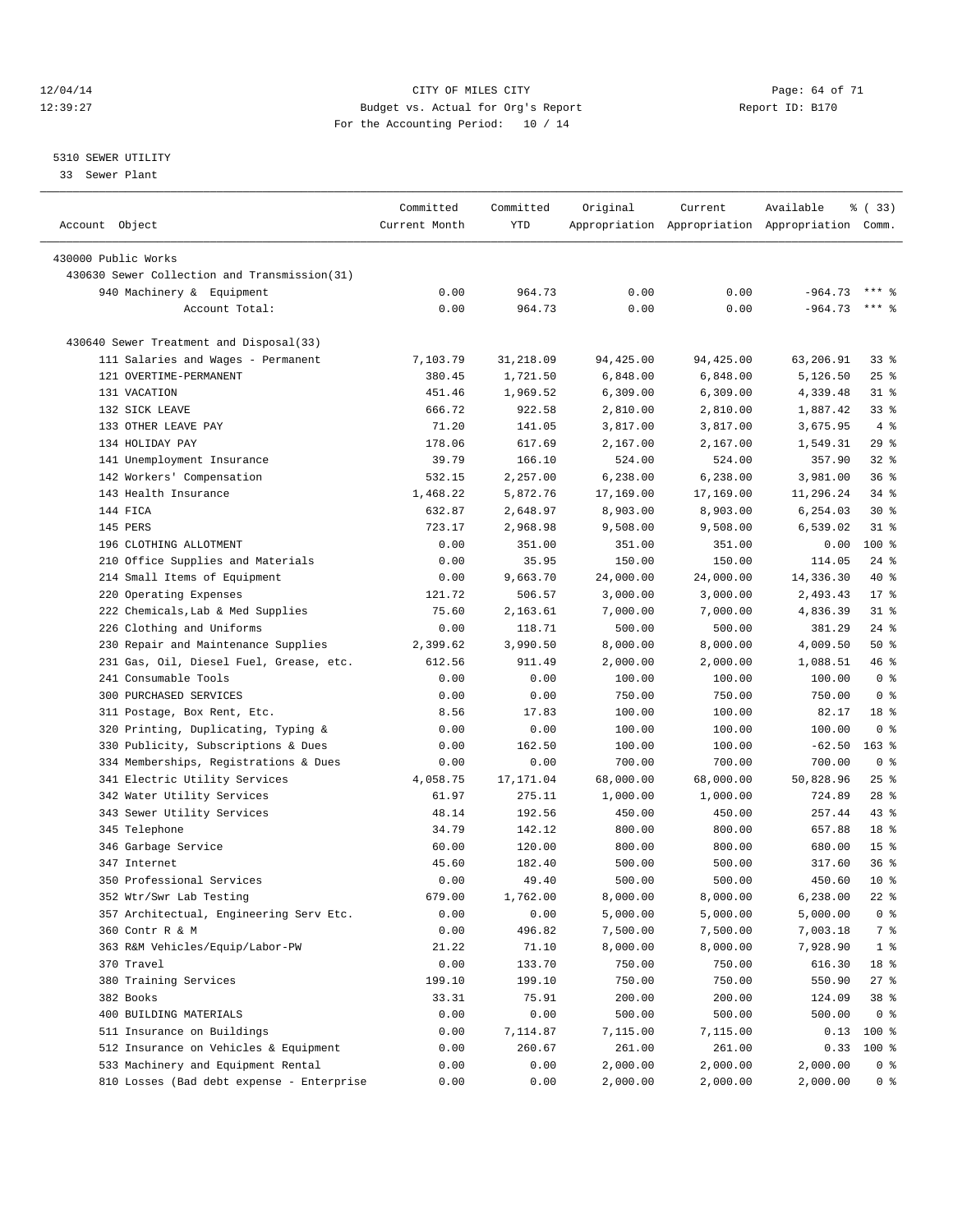#### 12/04/14 Page: 65 of 71 12:39:27 Budget vs. Actual for Org's Report Report ID: B170 For the Accounting Period: 10 / 14

### 5310 SEWER UTILITY

33 Sewer Plant

| Object<br>Account    | Committed<br>Current Month | Committed<br><b>YTD</b> | Original<br>Appropriation | Current<br>Appropriation | Available<br>Appropriation | % (33)<br>Comm. |
|----------------------|----------------------------|-------------------------|---------------------------|--------------------------|----------------------------|-----------------|
| 920 Buildings        | 0.00                       | 0.00                    | 6,976,000.00              | 6,976,000.00             | 6,976,000.00               | 0 <sup>8</sup>  |
| Account Total:       | 20,707.82                  | 96,672.90               | 7,295,695.00              | 7,295,695.00             | 7,199,022.10               | 1 <sup>8</sup>  |
| Account Group Total: | 20,707.82                  | 97,637.63               | 7,295,695.00              | 7,295,695.00             | 7,198,057.37               | 1 <sup>°</sup>  |
| Organization Total:  | 20,707.82                  | 97,637.63               | 7,295,695.00              | 7,295,695.00             | 7,198,057.37               | 1 <sup>8</sup>  |
|                      |                            |                         |                           |                          |                            |                 |
| Fund Total:          | 59,291.02                  | 359,928.68              | 8,206,068.00              | 8,206,068.00             | 7,846,139.32               | $4\degree$      |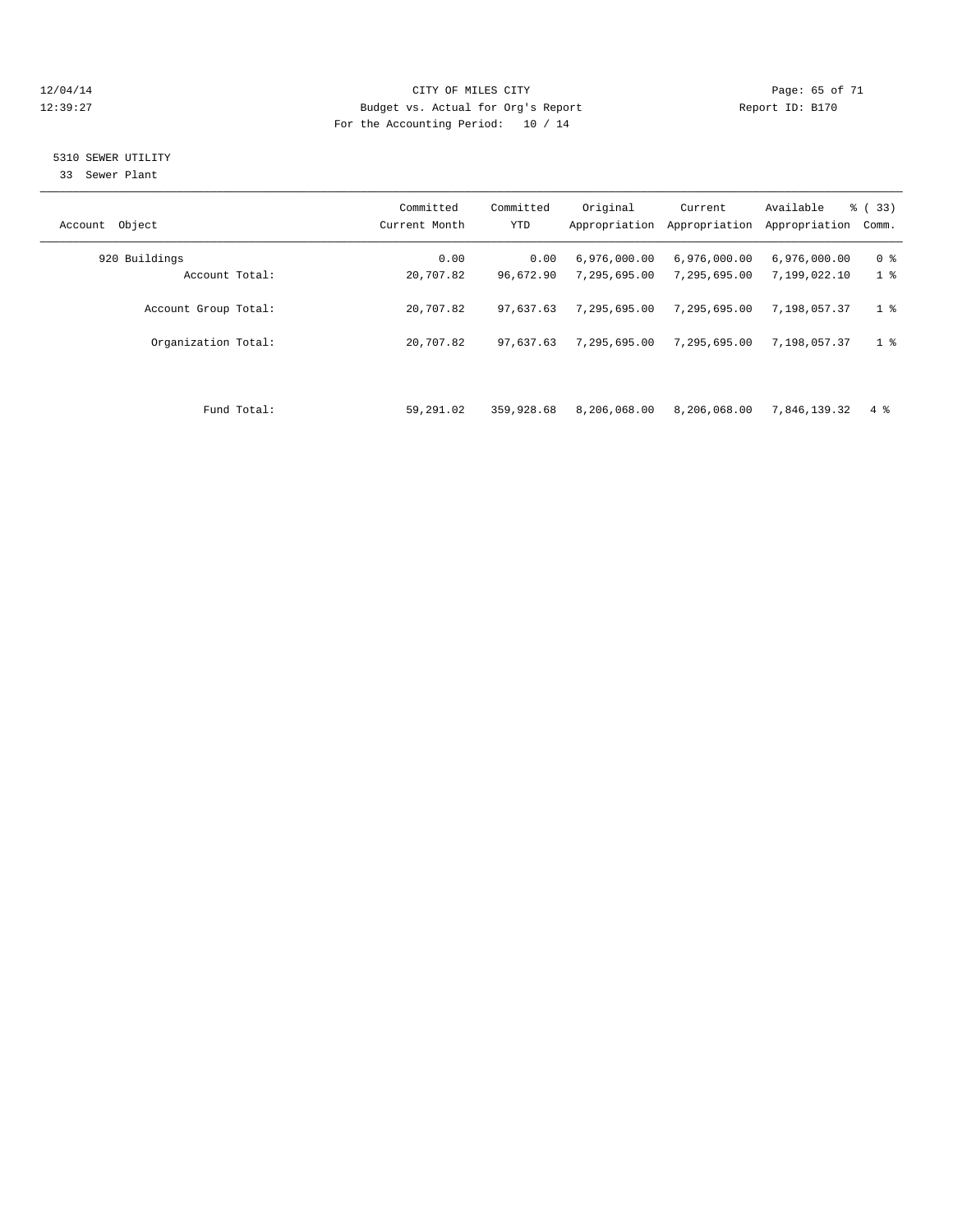#### 12/04/14 Page: 66 of 71 12:39:27 Budget vs. Actual for Org's Report Report ID: B170 For the Accounting Period: 10 / 14

#### 5510 AMBULANCE FUND

10 Ambulance

| Account Object |                                             | Committed<br>Current Month | Committed<br>YTD | Original   | Current    | Available<br>Appropriation Appropriation Appropriation Comm. | % (33)          |
|----------------|---------------------------------------------|----------------------------|------------------|------------|------------|--------------------------------------------------------------|-----------------|
|                | 420000 PUBLIC SAFETY                        |                            |                  |            |            |                                                              |                 |
|                | 420730 Emergency Medical Services-Ambulance |                            |                  |            |            |                                                              |                 |
|                | 111 Salaries and Wages - Permanent          | 12,901.84                  | 51, 512.49       | 156,172.00 | 156,172.00 | 104,659.51                                                   | $33$ $%$        |
|                | 112 SALARIES AND WAGES - PART PAID          | 0.00                       | 2,089.52         | 4,000.00   | 4,000.00   | 1,910.48                                                     | $52$ $%$        |
|                | 121 OVERTIME-PERMANENT                      | 4,663.05                   | 28, 294.44       | 60,000.00  | 60,000.00  | 31,705.56                                                    | 47 %            |
|                | 131 VACATION                                | 0.00                       | 4,406.04         | 10,000.00  | 10,000.00  | 5,593.96                                                     | 44 %            |
|                | 132 SICK LEAVE                              | 291.66                     | 3,517.10         | 10,000.00  | 10,000.00  | 6,482.90                                                     | 35%             |
|                | 133 OTHER LEAVE PAY                         | 0.00                       | 0.00             | 2,000.00   | 2,000.00   | 2,000.00                                                     | 0 <sup>8</sup>  |
|                | 134 HOLIDAY PAY                             | 404.92                     | 1,161.95         | 7,000.00   | 7,000.00   | 5,838.05                                                     | $17*$           |
|                | 141 Unemployment Insurance                  | 82.16                      | 409.39           | 1,105.00   | 1,105.00   | 695.61                                                       | 37%             |
|                | 142 Workers' Compensation                   | 624.28                     | 3,132.22         | 6, 193.00  | 6, 193.00  | 3,060.78                                                     | $51$ %          |
|                | 143 Health Insurance                        | 2,109.85                   | 8,972.12         | 29,518.00  | 29,518.00  | 20,545.88                                                    | $30*$           |
|                | 144 FICA                                    | 264.18                     | 1,446.07         | 3,561.00   | 3,561.00   | 2,114.93                                                     | 41 %            |
|                | 147 Firemen's Pension                       | 1,852.69                   | 8,026.00         | 35, 264.00 | 35,264.00  | 27,238.00                                                    | 23%             |
|                | 210 Office Supplies and Materials           | 181.45                     | 274.86           | 1,000.00   | 1,000.00   | 725.14                                                       | 27%             |
|                | 214 Small Items of Equipment                | 147.61                     | 327.72           | 5,000.00   | 5,000.00   | 4,672.28                                                     | 7 %             |
|                | 220 Operating Expenses                      | 55.88                      | 126.99           | 4,000.00   | 4,000.00   | 3,873.01                                                     | 3 <sup>8</sup>  |
|                | 222 Chemicals, Lab & Med Supplies           | 1,290.57                   | 5,332.30         | 10,000.00  | 10,000.00  | 4,667.70                                                     | 53%             |
|                | 230 Repair and Maintenance Supplies         | 835.49                     | 932.91           | 5,000.00   | 5,000.00   | 4,067.09                                                     | 19 <sup>°</sup> |
|                | 231 Gas, Oil, Diesel Fuel, Grease, etc.     | 754.99                     | 6,980.77         | 18,000.00  | 18,000.00  | 11,019.23                                                    | 39 %            |
|                | 241 Consumable Tools                        | 0.00                       | 0.00             | 1,000.00   | 1,000.00   | 1,000.00                                                     | 0 <sup>8</sup>  |
|                | 300 PURCHASED SERVICES                      | 0.00                       | 119.00           | 2,000.00   | 2,000.00   | 1,881.00                                                     | 6 %             |
|                | 311 Postage, Box Rent, Etc.                 | 1.38                       | 7.88             | 200.00     | 200.00     | 192.12                                                       | 4%              |
|                | 320 Printing, Duplicating, Typing &         | 0.00                       | 0.00             | 200.00     | 200.00     | 200.00                                                       | 0 <sup>8</sup>  |
|                | 341 Electric Utility Services               | 0.00                       | 492.87           | 2,500.00   | 2,500.00   | 2,007.13                                                     | $20*$           |
|                | 342 Water Utility Services                  | 22.59                      | 89.50            | 400.00     | 400.00     | 310.50                                                       | $22$ %          |
|                | 343 Sewer Utility Services                  | 13.98                      | 55.92            | 250.00     | 250.00     | 194.08                                                       | $22$ %          |
|                | 344 Gas Utility Service                     | 0.00                       | 22.65            | 1,200.00   | 1,200.00   | 1,177.35                                                     | 2 <sup>°</sup>  |
|                | 345 Telephone                               | 145.38                     | 548.43           | 1,800.00   | 1,800.00   | 1,251.57                                                     | $30*$           |
|                | 346 Garbage Service                         | 0.00                       | 261.80           | 700.00     | 700.00     | 438.20                                                       | 37%             |
|                | 347 Internet                                | 28.24                      | 112.96           | 400.00     | 400.00     | 287.04                                                       | $28$ %          |
|                | 350 Professional Services                   | 8,624.28                   | 19,765.43        | 38,000.00  | 38,000.00  | 18, 234.57                                                   | $52$ $%$        |
|                | 352 Wtr/Swr Lab Testing                     | 0.00                       | 0.00             | 2,500.00   | 2,500.00   | 2,500.00                                                     | 0 <sup>8</sup>  |
|                | 360 Contr R & M                             | 0.00                       | 0.00             | 3,000.00   | 3,000.00   | 3,000.00                                                     | 0 <sup>8</sup>  |
|                | 364 R&M Vehicles - Fire/Amb                 | 146.25                     | 704.30           | 8,000.00   | 8,000.00   | 7,295.70                                                     | 9 <sup>°</sup>  |
|                | 370 Travel                                  | 12.18                      | 373.86           | 2,500.00   | 2,500.00   | 2,126.14                                                     | 15 <sup>8</sup> |
|                | 380 Training Services                       | 0.00                       | 0.00             | 2,500.00   | 2,500.00   | 2,500.00                                                     | 0 <sup>8</sup>  |
|                | 382 Books                                   | 0.00                       | 0.00             | 1,000.00   | 1,000.00   | 1,000.00                                                     | 0 <sup>8</sup>  |
|                | 400 BUILDING MATERIALS                      | 50.00                      | 106.00           | 1,000.00   | 1,000.00   | 894.00                                                       | $11$ %          |
|                | 512 Insurance on Vehicles & Equipment       | 0.00                       | 1,194.96         | 1,195.00   | 1,195.00   | 0.04                                                         | 100 %           |
|                | 810 Losses (Bad debt expense - Enterprise   | 7,608.72                   | 34,953.18        | 100,000.00 | 100,000.00 | 65,046.82                                                    | 35%             |
|                | 811 Contractual Allowances (Ambl)           | 23,609.39                  | 102,627.15       | 150,000.00 | 150,000.00 | 47, 372.85                                                   | 68 %            |
|                | Account Total:                              | 66,723.01                  | 288, 378.78      | 688,158.00 | 688,158.00 | 399,779.22                                                   | 42 %            |
|                | Account Group Total:                        | 66,723.01                  | 288,378.78       | 688,158.00 | 688,158.00 | 399,779.22                                                   | $42$ %          |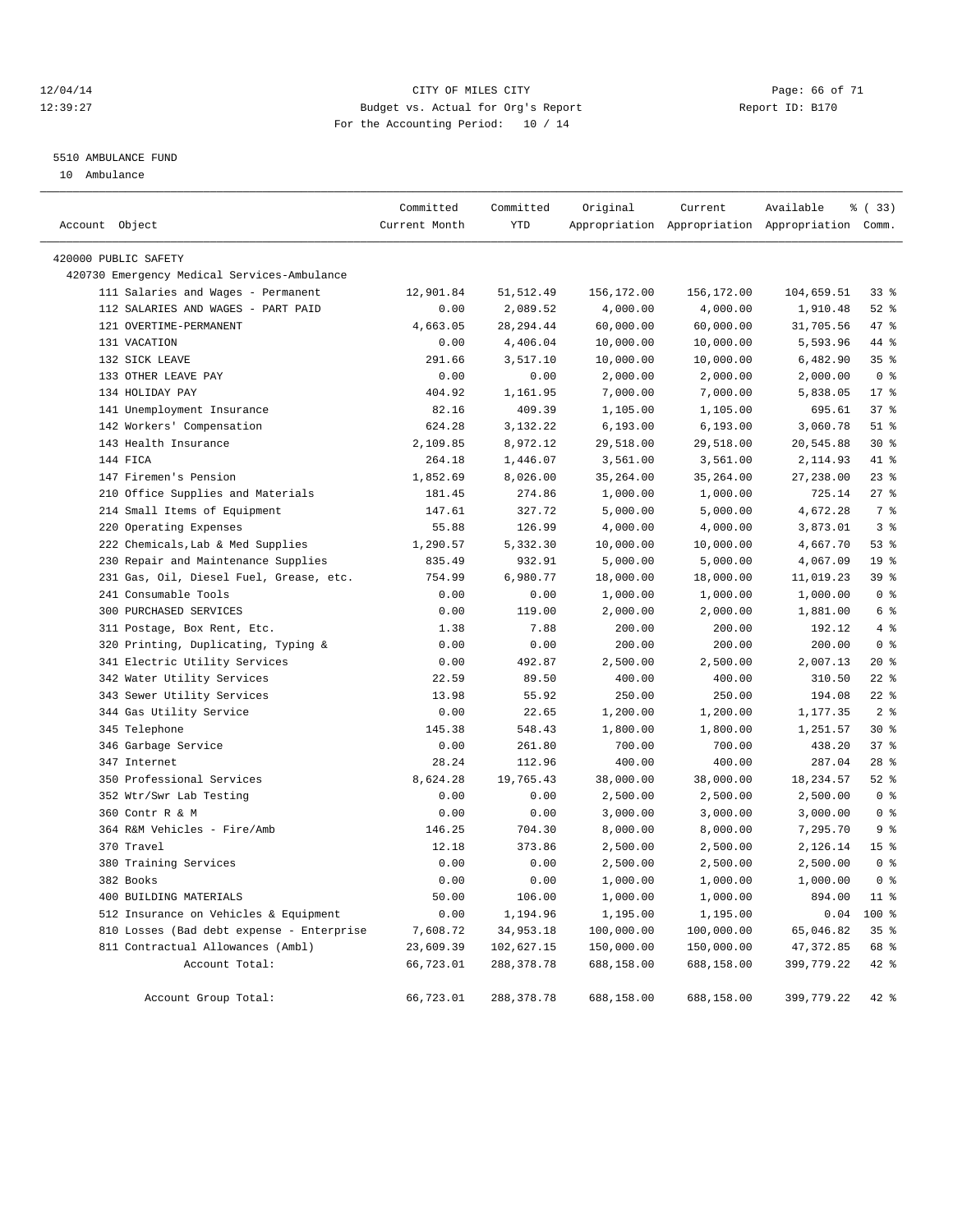#### 12/04/14 Page: 67 of 71 12:39:27 Budget vs. Actual for Org's Report Report ID: B170 For the Accounting Period: 10 / 14

#### 5510 AMBULANCE FUND

10 Ambulance

| Account Object                           | Committed<br>Current Month | Committed<br><b>YTD</b> | Original   | Current.   | Available<br>Appropriation Appropriation Appropriation Comm. | % (33)       |
|------------------------------------------|----------------------------|-------------------------|------------|------------|--------------------------------------------------------------|--------------|
| 490000 DEBT SERVICE                      |                            |                         |            |            |                                                              |              |
| 490500 Other Debt Service Payments       |                            |                         |            |            |                                                              |              |
| 602 Prpl-Ambulance                       | 0.00                       | 12,849.10               | 25,815.00  | 25,815.00  | 12,965.90                                                    | 50%          |
| 629 Interest-Ambulance                   | 0.00                       | 323.88                  | 589.00     | 589.00     | 265.12                                                       | 55 %         |
| Account Total:                           | 0.00                       | 13, 172.98              | 26,404.00  | 26,404.00  | 13,231.02                                                    | 50%          |
| Account Group Total:                     | 0.00                       | 13, 172.98              | 26,404.00  | 26,404.00  | 13,231.02                                                    | 50%          |
| 510000 MISCELLANEOUS                     |                            |                         |            |            |                                                              |              |
| 510330 Comprehensive Liability Insurance |                            |                         |            |            |                                                              |              |
| 513 Liability                            | 0.00                       | 2,941.08                | 2,942.00   | 2,942.00   | 0.92                                                         | $100*$       |
| Account Total:                           | 0.00                       | 2,941.08                | 2,942.00   | 2,942.00   | 0.92                                                         | 100 %        |
| Account Group Total:                     | 0.00                       | 2,941.08                | 2,942.00   | 2,942.00   |                                                              | $0.92$ 100 % |
| 520000 OTHER FINANCING USES              |                            |                         |            |            |                                                              |              |
| 521000 Interfund Operating Transfers Out |                            |                         |            |            |                                                              |              |
| 820 Transfers to Other Funds             | 1,950.36                   | 7,801.44                | 33,404.00  | 33,404.00  | 25,602.56                                                    | 23%          |
| Account Total:                           | 1,950.36                   | 7,801.44                | 33,404.00  | 33,404.00  | 25,602.56                                                    | 23%          |
| Account Group Total:                     | 1,950.36                   | 7,801.44                | 33,404.00  | 33,404.00  | 25,602.56                                                    | $23$ $%$     |
| Organization Total:                      | 68, 673.37                 | 312, 294.28             | 750,908.00 | 750,908.00 | 438,613.72                                                   | $42*$        |
|                                          |                            |                         |            |            |                                                              |              |
| Fund Total:                              | 68,673.37                  | 312, 294.28             | 750,908.00 | 750,908.00 | 438,613.72 42 %                                              |              |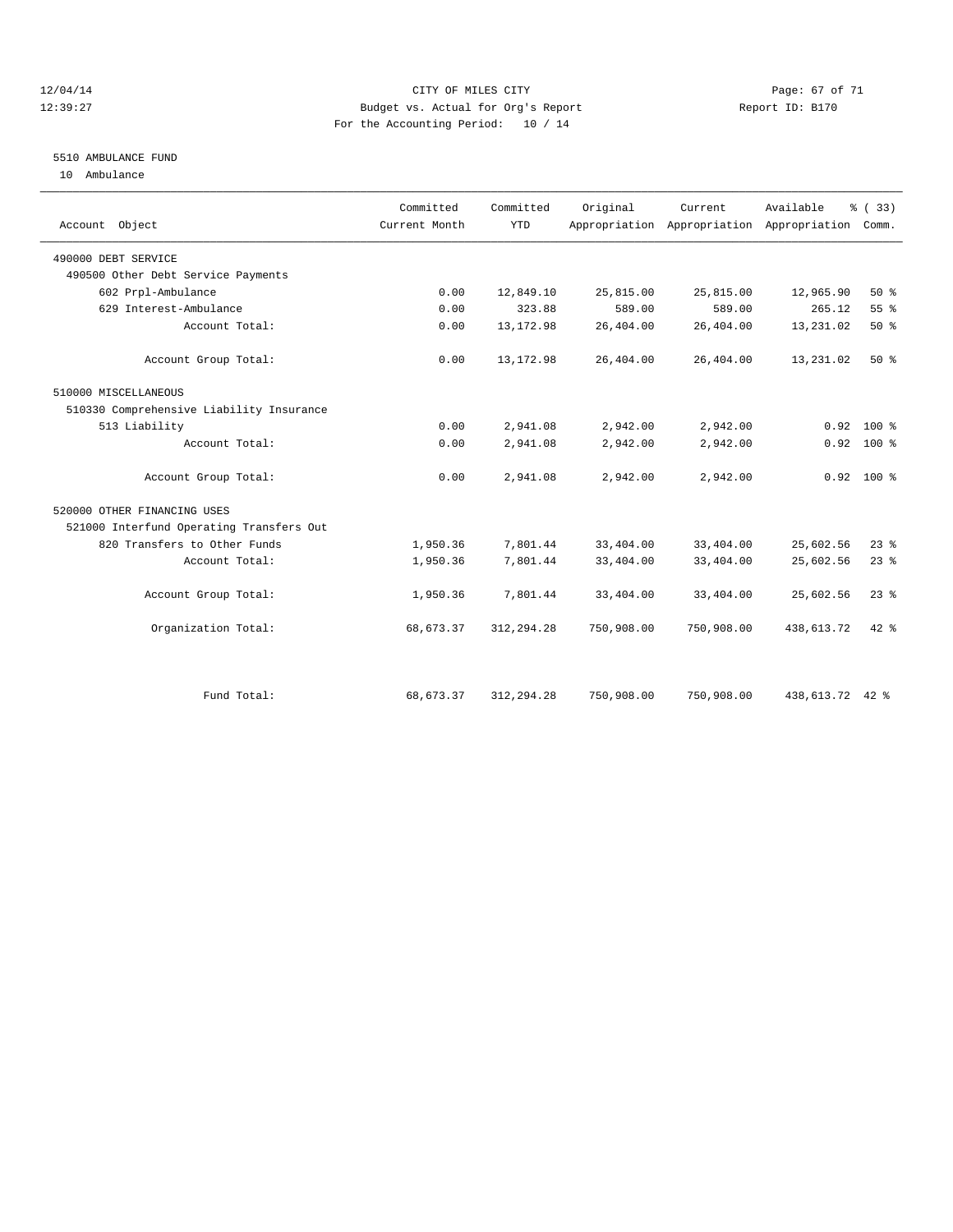#### 12/04/14 Page: 68 of 71 12:39:27 Budget vs. Actual for Org's Report Report ID: B170 For the Accounting Period: 10 / 14

————————————————————————————————————————————————————————————————————————————————————————————————————————————————————————————————————

#### 5610 AIRPORT OPERATING

87 Airport

|                                            | Committed     | Committed  | Original   | Current    | Available                                       | १ (33)          |
|--------------------------------------------|---------------|------------|------------|------------|-------------------------------------------------|-----------------|
| Account Object                             | Current Month | YTD        |            |            | Appropriation Appropriation Appropriation Comm. |                 |
| 430000 Public Works                        |               |            |            |            |                                                 |                 |
| 430300 Airport (87)                        |               |            |            |            |                                                 |                 |
| 111 Salaries and Wages - Permanent         | 3,062.13      | 20,031.76  | 70,604.00  | 70,604.00  | 50, 572.24                                      | $28$ %          |
| 121 OVERTIME-PERMANENT                     | 0.00          | 0.00       | 5,000.00   | 5,000.00   | 5,000.00                                        | 0 <sup>8</sup>  |
| 131 VACATION                               | 0.00          | 0.00       | 10,000.00  | 10,000.00  | 10,000.00                                       | 0 <sup>8</sup>  |
| 132 SICK LEAVE                             | 0.00          | 225.00     | 6,000.00   | 6,000.00   | 5,775.00                                        | $4 - 8$         |
| 133 OTHER LEAVE PAY                        | 0.00          | 0.00       | 3,420.00   | 3,420.00   | 3,420.00                                        | 0 <sup>8</sup>  |
| 134 HOLIDAY PAY                            | 0.00          | 0.00       | 3,000.00   | 3,000.00   | 3,000.00                                        | 0 <sup>8</sup>  |
| 141 Unemployment Insurance                 | 13.78         | 91.16      | 495.00     | 495.00     | 403.84                                          | 18 %            |
| 142 Workers' Compensation                  | 170.67        | 1,138.02   | 5,761.00   | 5,761.00   | 4,622.98                                        | $20*$           |
| 143 Health Insurance                       | 1,881.80      | 1,881.80   | 15,060.00  | 15,060.00  | 13,178.20                                       | $12*$           |
| 144 FICA                                   | 234.26        | 1,549.64   | 8,417.00   | 8,417.00   | 6,867.36                                        | 18 %            |
| 145 PERS                                   | 250.18        | 1,632.93   | 8,989.00   | 8,989.00   | 7,356.07                                        | 18 %            |
| 196 CLOTHING ALLOTMENT                     | 0.00          | 0.00       | 300.00     | 300.00     | 300.00                                          | 0 <sup>8</sup>  |
| 210 Office Supplies and Materials          | 106.02        | 247.90     | 700.00     | 700.00     | 452.10                                          | 35 <sup>8</sup> |
| 214 Small Items of Equipment               | 0.00          | 0.00       | 2,000.00   | 2,000.00   | 2,000.00                                        | 0 <sup>8</sup>  |
| 220 Operating Expenses                     | 8.78          | 1,387.60   | 3,000.00   | 3,000.00   | 1,612.40                                        | 46 %            |
| 230 Repair and Maintenance Supplies        | 727.92        | 5,875.81   | 10,000.00  | 10,000.00  | 4,124.19                                        | 59 %            |
| 231 Gas, Oil, Diesel Fuel, Grease, etc.    | 248.89        | 1,056.73   | 8,000.00   | 8,000.00   | 6,943.27                                        | $13*$           |
| 237 Aviation Fuel                          | 0.00          | 137,950.16 | 420,000.00 | 420,000.00 | 282,049.84                                      | 33%             |
| 239 Tires, Tubes Etc.                      | 0.00          | 0.00       | 2,000.00   | 2,000.00   | 2,000.00                                        | 0 <sup>8</sup>  |
| 250 Supplies for Resale                    | 0.00          | 0.00       | 1,000.00   | 1,000.00   | 1,000.00                                        | 0 <sup>8</sup>  |
| 311 Postage, Box Rent, Etc.                | 0.00          | 0.00       | 250.00     | 250.00     | 250.00                                          | 0 <sup>8</sup>  |
| 319 Other Communication and Transportation | 50.60         | 192.54     | 350.00     | 350.00     | 157.46                                          | 55 <sup>8</sup> |
| 330 Publicity, Subscriptions & Dues        | 51.00         | 51.00      | 100.00     | 100.00     | 49.00                                           | $51$ %          |
| 334 Memberships, Registrations & Dues      | 0.00          | 0.00       | 250.00     | 250.00     | 250.00                                          | 0 <sup>8</sup>  |
| 341 Electric Utility Services              | 659.71        | 2,740.58   | 11,000.00  | 11,000.00  | 8,259.42                                        | $25$ $%$        |
| 344 Gas Utility Service                    | 122.85        | 363.88     | 5,000.00   | 5,000.00   | 4,636.12                                        | 7 %             |
| 345 Telephone                              | 203.14        | 858.19     | 3,000.00   | 3,000.00   | 2,141.81                                        | 29%             |
| 347 Internet                               | 40.74         | 172.82     | 450.00     | 450.00     | 277.18                                          | 38 %            |
| 350 Professional Services                  | 9,000.00      | 63,861.25  | 2,000.00   | 2,000.00   | $-61,861.25$                                    | $***$ $-$       |
| 360 Contr R & M                            | 0.00          | 0.00       | 4,000.00   | 4,000.00   | 4,000.00                                        | 0 <sup>8</sup>  |
| 363 R&M Vehicles/Equip/Labor-PW            | 2,750.00      | 2,750.00   | 2,000.00   | 2,000.00   | $-750.00$                                       | 138 %           |
| 367 Plumbing, Heating, Electrical          | 0.00          | 5,947.26   | 3,500.00   | 3,500.00   | $-2,447.26$                                     | 170 %           |
| 380 Training Services                      | 295.00        | 520.00     | 500.00     | 500.00     | $-20.00$                                        | $104$ %         |
| 511 Insurance on Buildings                 | 0.00          | 3,181.82   | 3,182.00   | 3,182.00   | 0.18                                            | 100 %           |
| 512 Insurance on Vehicles & Equipment      | 0.00          | 1,832.02   | 1,833.00   | 1,833.00   | 0.98                                            | 100 %           |
| 530 Rent                                   | 1,850.00      | 9,250.00   | 22,000.00  | 22,000.00  | 12,750.00                                       | 42 %            |
| Account Total:                             | 21,727.47     | 264,789.87 | 643,161.00 | 643,161.00 | 378, 371.13                                     | 41 %            |
| Account Group Total:                       | 21,727.47     | 264,789.87 | 643,161.00 | 643,161.00 | 378,371.13                                      | $41*$           |
|                                            |               |            |            |            |                                                 |                 |
| 490000 DEBT SERVICE                        |               |            |            |            |                                                 |                 |
| 490500 Other Debt Service Payments         |               |            |            |            |                                                 |                 |
| 641 Principal - Aeronautics Loan 08        | 0.00          | 0.00       | 4,921.00   | 4,921.00   | 4,921.00                                        | 0 %             |
| 642 Interest - Aeronautics Loan 08         | 0.00          | 0.00       | 714.00     | 714.00     | 714.00                                          | 0 <sup>8</sup>  |
| Account Total:                             | 0.00          | 0.00       | 5,635.00   | 5,635.00   | 5,635.00                                        | 0 <sup>8</sup>  |
| Account Group Total:                       | 0.00          | 0.00       | 5,635.00   | 5,635.00   | 5,635.00                                        | 0 <sup>8</sup>  |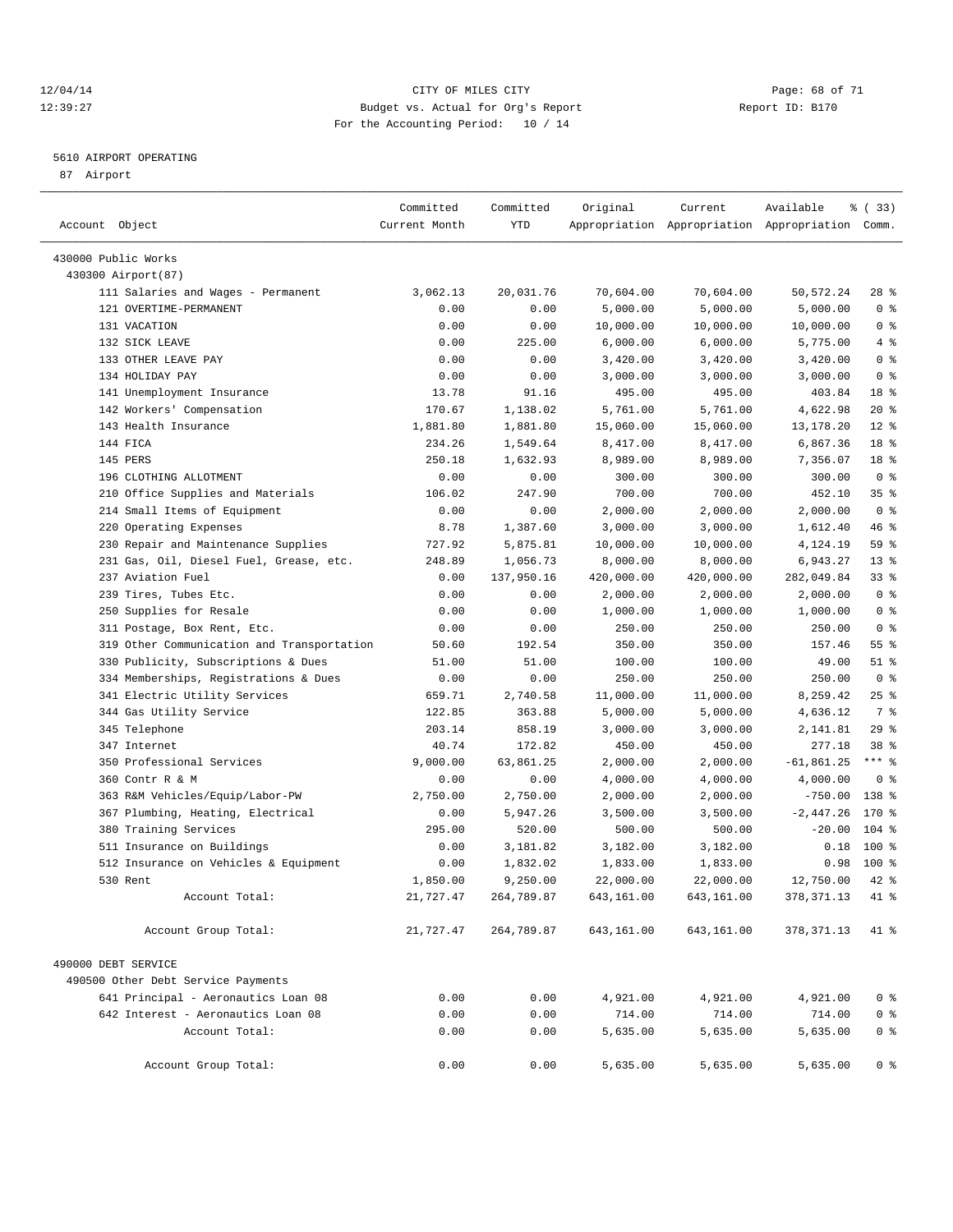#### 12/04/14 Page: 69 of 71 12:39:27 Budget vs. Actual for Org's Report Report ID: B170 For the Accounting Period: 10 / 14

#### 5610 AIRPORT OPERATING

87 Airport

| Account Object                           | Committed<br>Current Month | Committed<br><b>YTD</b> | Original   | Current    | Available<br>Appropriation Appropriation Appropriation | % (33)<br>Comm. |  |
|------------------------------------------|----------------------------|-------------------------|------------|------------|--------------------------------------------------------|-----------------|--|
| 510000 MISCELLANEOUS                     |                            |                         |            |            |                                                        |                 |  |
| 510330 Comprehensive Liability Insurance |                            |                         |            |            |                                                        |                 |  |
| 513 Liability                            | 0.00                       | 0.00                    | 4,500.00   | 4,500.00   | 4,500.00                                               | 0 <sup>8</sup>  |  |
| Account Total:                           | 0.00                       | 0.00                    | 4,500.00   | 4,500.00   | 4,500.00                                               | 0 <sup>8</sup>  |  |
| Account Group Total:                     | 0.00                       | 0.00                    | 4,500.00   | 4,500.00   | 4,500.00                                               | 0 <sup>8</sup>  |  |
| 520000 OTHER FINANCING USES              |                            |                         |            |            |                                                        |                 |  |
| 521000 Interfund Operating Transfers Out |                            |                         |            |            |                                                        |                 |  |
| 820 Transfers to Other Funds             | 1,435.15                   | 5,740.60                | 17,222.00  | 17,222.00  | 11,481.40                                              | 338             |  |
| Account Total:                           | 1,435.15                   | 5,740.60                | 17,222.00  | 17,222.00  | 11,481.40                                              | 33 <sup>8</sup> |  |
| Account Group Total:                     | 1,435.15                   | 5,740.60                | 17,222.00  | 17,222.00  | 11,481.40                                              | 33 <sup>8</sup> |  |
| Organization Total:                      | 23, 162.62                 | 270,530.47              | 670,518.00 | 670,518.00 | 399,987.53                                             | $40*$           |  |
|                                          |                            |                         |            |            |                                                        |                 |  |
| Fund Total:                              | 23, 162.62                 | 270,530.47              | 670,518.00 | 670,518.00 | 399,987.53                                             | $40*$           |  |